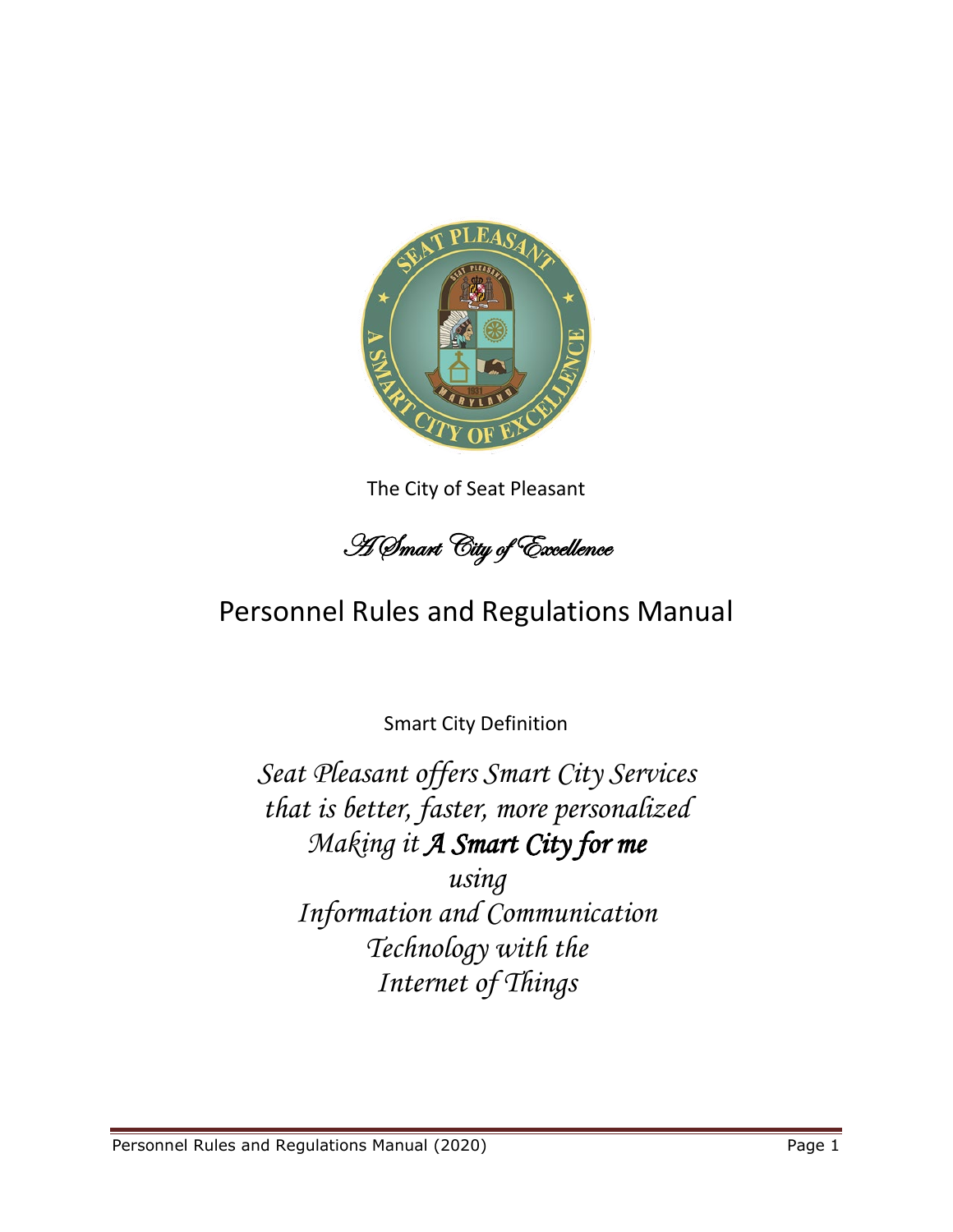# **Mayor and City Council of Seat Pleasant, Maryland**

# **Mayor Eugene W. Grant**

# **Council Members**

| <b>Shireka McCarthy</b>   | At-Large |
|---------------------------|----------|
| <b>Kelly Porter</b>       | At-Large |
| <b>Lamar Maxwell</b>      | Ward I   |
| <b>Hope Love</b>          | Ward 2   |
| <b>Reveral L. Yeargin</b> | Ward 3   |
| <b>Charl Jones</b>        | Ward 4   |
| <b>Gloria L. Sistrunk</b> | Ward 5   |

**City of Seat Pleasant**

# **City Hall 6301 Addison Road Seat Pleasant, Maryland 20743**

# **Revised – May 2020**

# **Jeannelle B. Wallace, Chief Operating Officer**

# **Anthony Biddiex, Human Resources Director**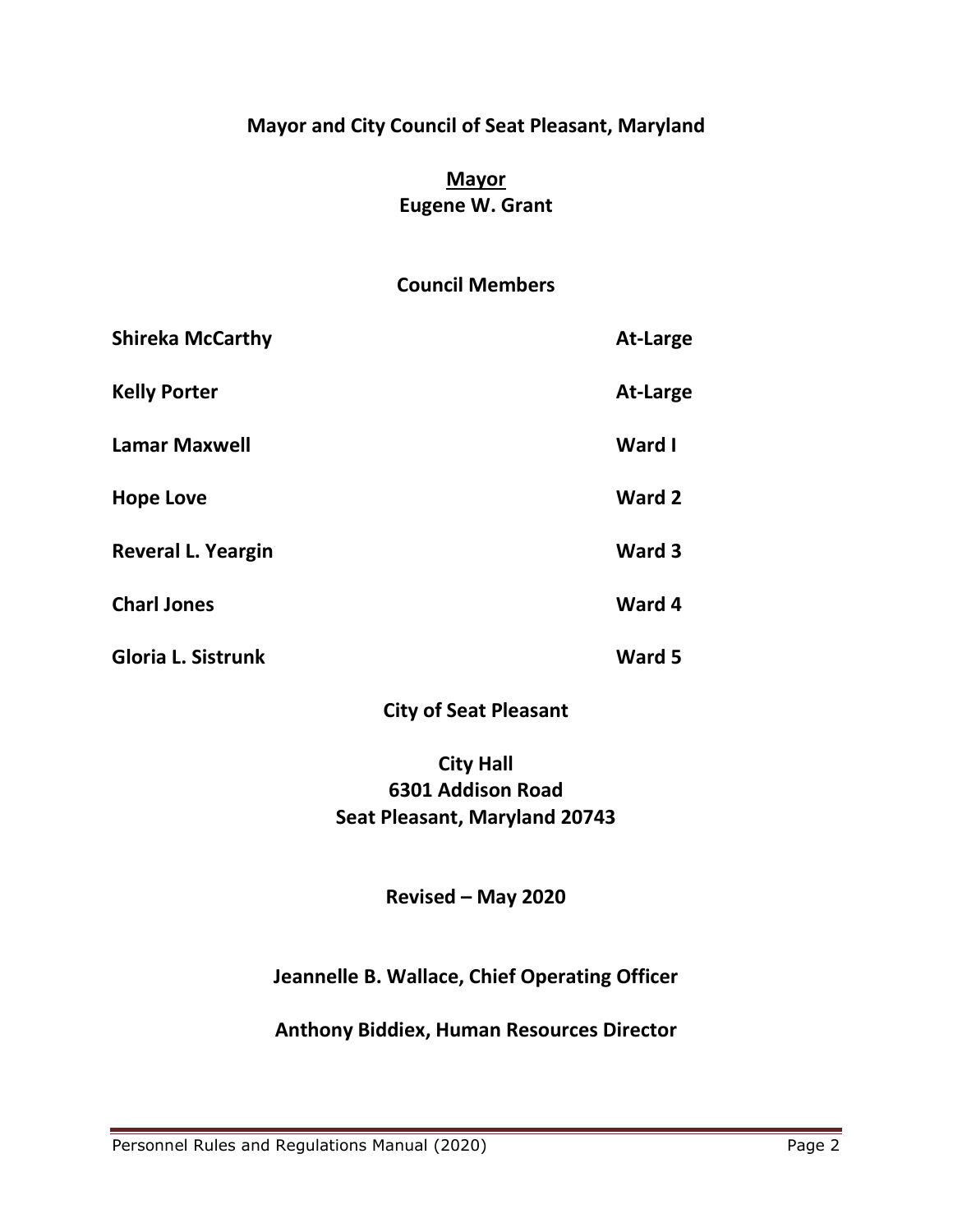

# Table of Contents

# **PERSONNEL RULES AND REGULATIONS MANUAL**

| Welcome                           |    |
|-----------------------------------|----|
| <b>History</b>                    |    |
|                                   |    |
|                                   |    |
| <b>Definitions</b>                |    |
| <b>Harassment Policy</b>          | 13 |
| <b>Benefits</b>                   | 16 |
|                                   | 17 |
|                                   |    |
| <b>Chain of Command</b>           |    |
| <b>Human Resources</b>            |    |
| <b>Management and Supervision</b> |    |
|                                   |    |
|                                   |    |
| <b>Background Investigations</b>  | 28 |
| <b>Probationary Period</b>        |    |
| <b>Performance Evaluation</b>     | 29 |
|                                   |    |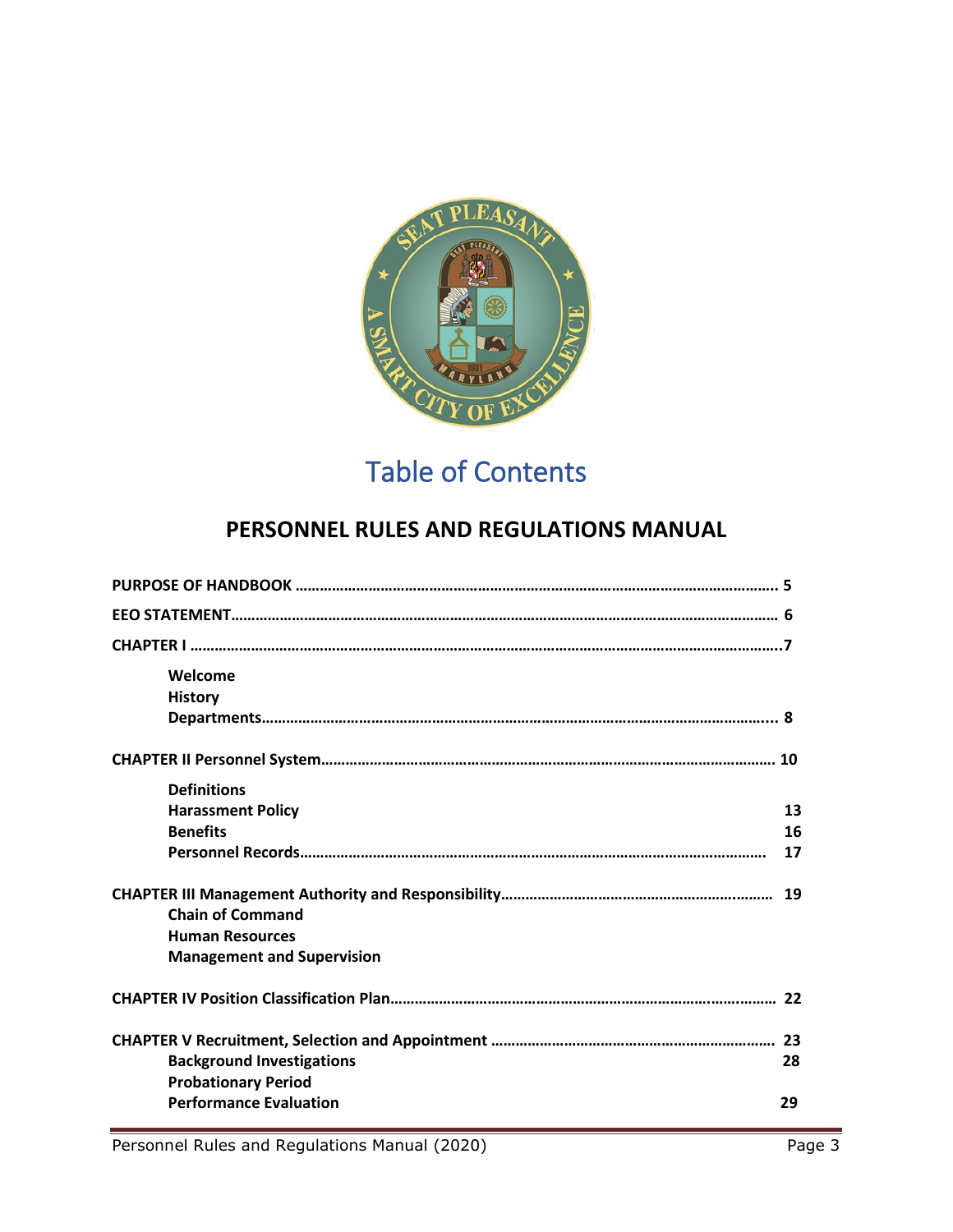| <b>Work Hours, Clocking-In</b>           |    |
|------------------------------------------|----|
| <b>Work Attire</b>                       |    |
| <b>Severe Weather</b>                    | 33 |
| <b>Safety and City Property Policies</b> | 34 |
| <b>Vehicle Use Policy</b>                |    |
| <b>Workplace Privacy Generally</b>       | 39 |
|                                          |    |
|                                          |    |
| <b>Employee Confidentiality</b>          | 46 |
| <b>Discrimination and Harassment</b>     |    |
| <b>Report A Complaint</b>                | 49 |
| <b>Workplace Violence and Bullying</b>   | 50 |
| <b>Alcohol and Controlled Substances</b> | 51 |
|                                          |    |
|                                          |    |
|                                          |    |
|                                          |    |
|                                          |    |
| <b>Holidays</b>                          | 70 |
| <b>Workers Compensation</b>              |    |
|                                          |    |
|                                          |    |
|                                          |    |
|                                          | 88 |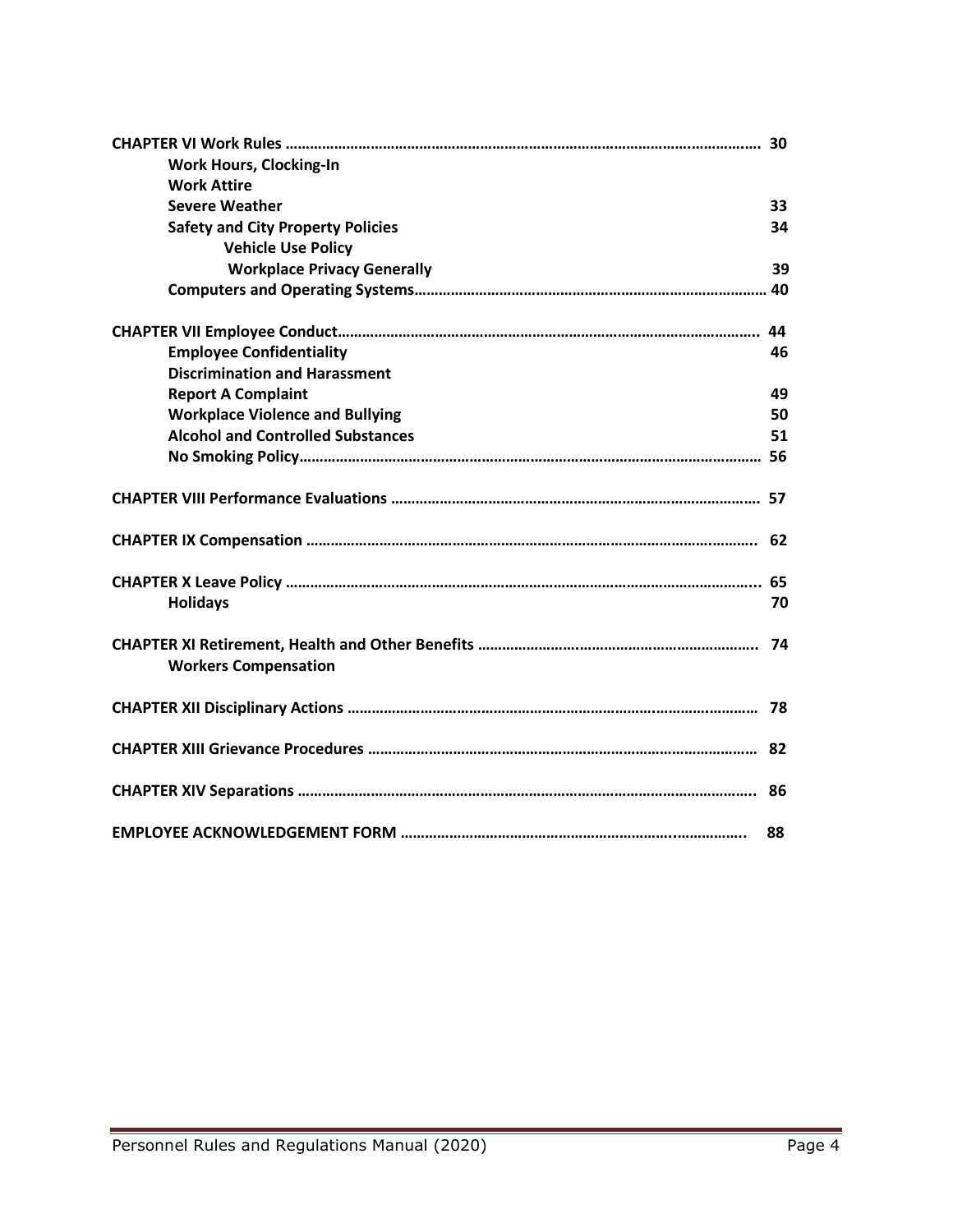

The City of Seat Pleasant A Smart City of Excellence

# **Purpose of Handbook**

Whether you have just joined our staff or have been with the City of Seat Pleasant for a period, we are confident you will find our organization a rewarding place in which to work and we look forward to a productive and successful association. We consider the employees of the City of Seat Pleasant to be a valuable resource, serving the citizens in this community. This handbook has been written to serve as the guide for the employer/employee relationship.

There are several things that are important to take note of about this handbook. First it contains only general information and guidelines. It is not intended to be comprehensive or to address all the possible applications of, or exceptions to, the general policies and procedures described. If you have any questions concerning eligibility for a benefit, or the applicability of a policy or practice, you should address your specific questions to the Human Resource Officer or the Chief Operating Officer.

Second, the procedures, practices, policies and benefits described here may be modified or discontinued from time to time. We will always try to inform you of changes as they occur.

Lastly, some of the subjects described herein, such as the Group Insurance Plans are covered in detail in official policy documents. You should refer to these documents for specific information, since this handbook only briefly summarizes those benefits. Please note that the terms of the written insurance policies are controlling.

*This is an employment at-will relationship between City of Seat Pleasant and its employees. Nothing in this Employee Handbook is intended, nor any other Company document, confers a contractual right, either expressed or implied, to remain in the Company's employ. Nor does it guarantee any fixed terms or conditions of your employment. Your employment is not for any specific time and may be terminated at will, with or without cause or without prior notice, by the City of Seat Pleasant or you may resign for any reason at any time.*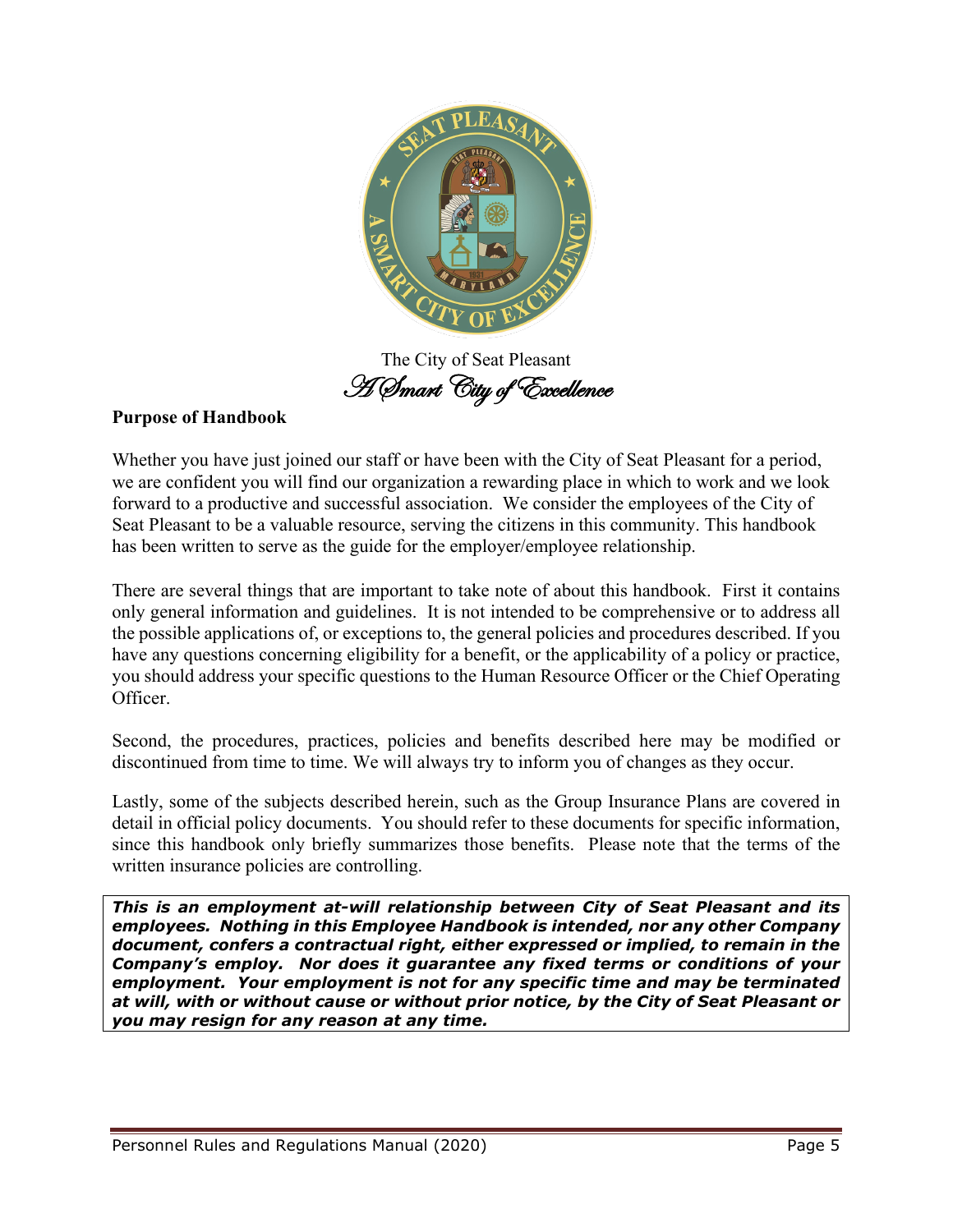#### **EEO STATEMENT**

Equal Employment Opportunity is a fundamental principle. The City of Seat Pleasant, MD is an equal opportunity employer where employment of qualified individuals is based upon job-related qualifications regardless of race, color, religion, sex, age, national origin, disability, sexual orientation or any other classification protected by applicable federal, state or local laws. Our Management team is dedicated to this policy with respects to recruitment, hiring, promotion, transfer, compensation, benefits, employee relations and general treatment during employment.

The City of Seat Pleasant, MD expressly prohibits any form of discrimination and complies with the laws regarding reasonable accommodations to the known physical or mental limitations of qualified employees with disabilities unless the accommodation would impose an undue hardship on the operation of City business. If you need assistance to perform your job duties because of a physical or mental condition, please let the Human Resource Director and/or Chief Operating Officer know immediately.

The City of Seat Pleasant, MD will endeavor to accommodate the sincere religious beliefs of its employees to the extent such accommodation does not pose an undue hardship on the City of Seat Pleasant, MD operations. If you wish to request such an accommodation, please speak to the Human Resource Director and/or Chief Operating Officer directly.

If you feel that you have been subjected to conduct which violates this policy, you should immediately report the matter to your supervisor. If you are unable for any reason to contact this person, or if you have not received a satisfactory response within five (5) business days after reporting any incident of what you perceive to be a violation of this policy, please contact the Human Resources Director and/or Chief Operating Officer directly.

Note: If you supervisor or next level in management is the person toward whom the complaint is directed you should contact any high-level manager. The City will not allow any form of retaliation against individuals who raise issues of equal employment opportunity.

If you feel that you have been subjected to any such retaliation, report it in the same manner you would report a perceived violation of this policy. To ensure our workplace is free of artificial barriers, violation of this policy including any improper retaliatory conduct will lead to appropriate disciplinary action, up to and including termination.

The Chief Operating Officer has the overall responsibility for this policy and maintains reporting and monitoring procedures. Questions or concerns should be referred to the Chief Operating Officer or the Human Resources Director.

Complete EEO compliance can be reviewed in the Human Resources Department.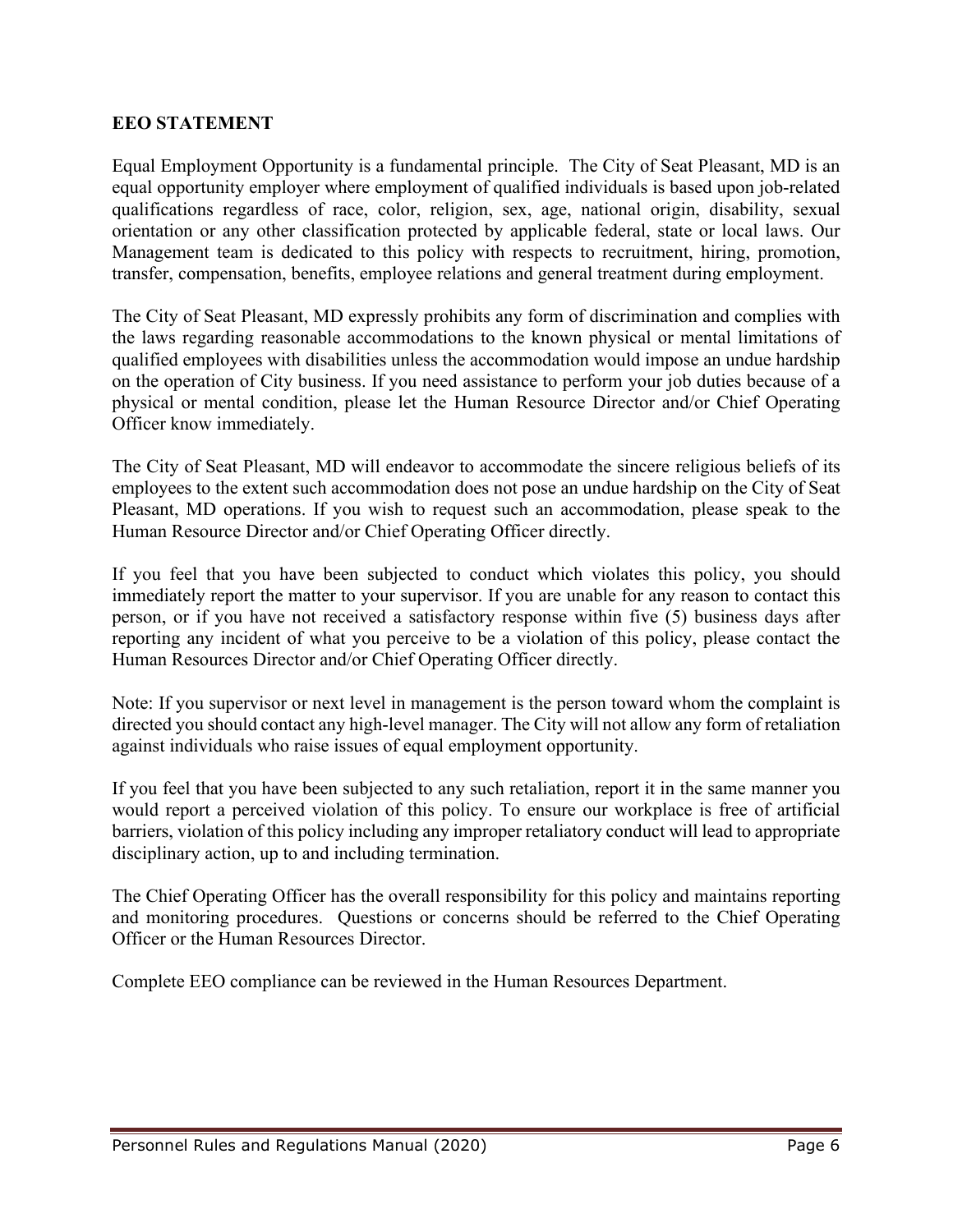#### **CHAPTER I.**

#### **Article 1. Welcome**

Welcome to the City of Seat Pleasant, A Smart City of Excellence. As a City of Seat Pleasant employee, you are part of a workplace of dedicated professionals. You can take a great deal of pride in being associated with a hard-working organization that has a long-standing tradition of providing the very best in municipal services. The work we do every day contributes to the outstanding quality of life enjoyed by the citizens and businesses of the Seat Pleasant community through the development and delivery of reliable and efficient services. Always keep in mind that the citizens of the City of Seat Pleasant are our ultimate "employer." As local public officials and employees, we are a service provider for City residents and the public in general. Customer service is our greatest quality.

#### **Article 2. History**

Seat Pleasant is a friendly community located just over the District of Columbia line at its northeast corner. The site is part of what had been the Williams-Berry estate until the descendants of General Otho Holland Williams, a Revolutionary War hero, and James Berry, a mid-17<sup>th</sup> century Puritan leader, sold it to Joseph Gregory in 1850. Designers of the Chesapeake Beach Railway, constructed between 1897 and 1899 between Washington and Chesapeake Beach in Calvert County, located their first station in Maryland (or last, depending on the direction of travel) on the railway's right-of-way that traversed the Gregory property. They called the station "District Line." In 1906, the growing number of residents in the area around the station adopted a more imaginative name for their community, "Seat Pleasant," after the early Williams-Berry estate.

Steady growth of traffic on the Chesapeake Beach Railway between 1900 and its peak in 1920 translated into steady development for Seat Pleasant. When the community was incorporated as a city in 1931, it had a school, water company, sewer connections courtesy of the District of Columbia's sanitary system, and reliable fire protection by the Seat Pleasant Fire and Community Welfare Association. By that time, the railroad had been in steady decline for a decade. In 1935, the railroad ceased operations altogether. The cause of its demise, highway construction, was clearly evident in Seat Pleasant. The City gained two State highways running through it — Maryland Route 704 (now called Martin Luther King Highway and previously named George Palmer Highway after a banker and community leader) and Maryland Route 214 (Central Avenue).

With highway construction came further expansion for Seat Pleasant. Construction of "affordable" housing, most notably the Gregory Estates apartments in 1949, was the catalyst for the migration of African-American families from the District of Columbia. Prior thereto, the community had been entirely white. In the 1980s, the old Chesapeake Beach.

Railroad roundhouse and turntable were demolished to make room for the Addison Plaza Shopping Center on Central Avenue.

Like Watkins Hardware Store, which was a fixture in Seat Pleasant from the early 1900s until it finally closed in the mid-1990s, most of the testaments to the City's past are long gone.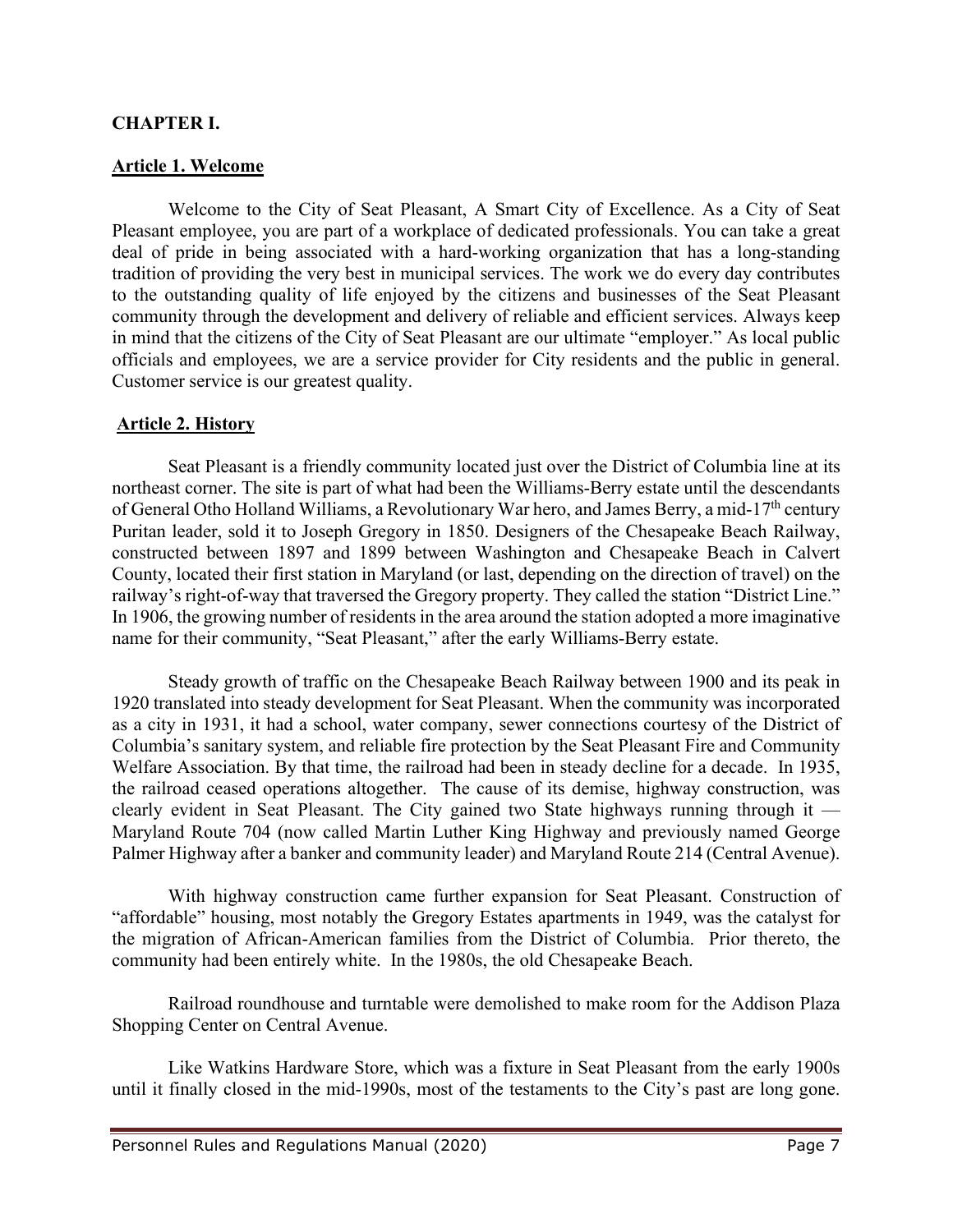Two that remain are the Episcopal Addison Chapel (1696) and Mount Victory Baptist Church (1908). Goodwin Park, named after a former mayor, is the City's most prominent location.

#### **Article 3. Departments**

The City of Seat Pleasant consists of seven departments:

#### **Office of the Chief Operating Officer**

The Chief Operating Officer directs and coordinates the general administration of the City government, which includes preparation of the annual budget. The Office of the Chief Operating Officer provides management and administrative support for operating departments, programs, and initiatives established by the Mayor and Council. The Chief Operating Officer coordinates the enforcement and execution of laws and ordinances of the City.

#### **Economic Development**

The Economic Development Department provides a variety of services designed to foster economic vitality, increase the City's commercial base, decrease vacant residential property, and engage in activities which fosters partnerships and investment opportunities. The department is also responsible for developing programs and services which empowers and educates the community of available resources that enable residents and commercial business owners to thrive.

#### **Finance Department**

The Finance Department's activities and responsibilities include the receipt and disbursement of City Funds, financial reporting, investment of idle funds, control of fixed assets, collection of taxes and assessments for special projects, and assisting all departments in securing supplies, materials, equipment, and services. The Finance Department effectively and efficiently manages the financial operations of City Government by implementing sound fiscal policies which will provide the Mayor and City Council, and taxpayers of Seat Pleasant a Smart City with accurate, and timely, financial information.

#### **Human Resources**

The Human Resources Director provides moderately difficult administrative and technical paraprofessional level work in the major functional areas within the Chief Operating Officer's office, including the research and analysis of personnel information programs, policies, benefits and work processes.

#### **Public Engagement**

The Public Engagement coordinates outreach and engagement activities throughout the community. Services will provide consistent and continuous interactions that facilitates collaborative relationships; which is a smart, transformative, inclusive, diverse and open relationship with the citizens of Seat Pleasant. The Public Engagement Department connects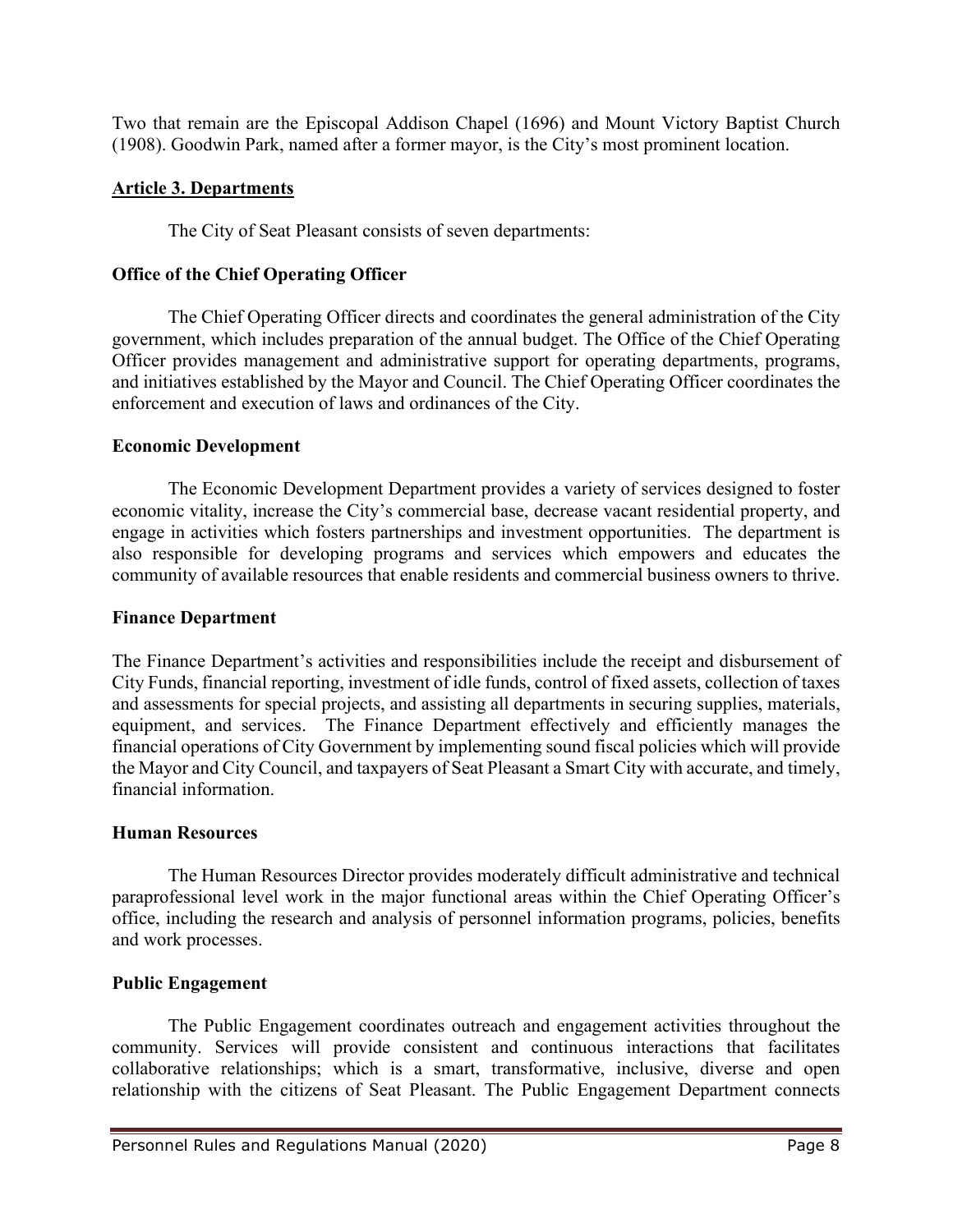residents with services, engages residents in multicultural, educational, and volunteer initiatives, advertises and promotes City events and activities, and fosters collaboration and involvement.

#### **Police Department**

The Seat Pleasant Police Department is a law enforcement agency that shares responsibility with the Prince George's County Police Department, thereby providing police coverage 24 hours a day, 365 days a year. The Police Department operates under the philosophy of community policing and utilizes a problem-solving approach to address crime and traffic issues.

#### **Public Works**

The Public Works Department provides a variety of services such as snow removal, street sweeping, repair and maintenance of streets, sidewalks, and storm drains, beautification of the City's streets, public buildings, and parks, recycling, and city vehicle maintenance. The Public Works Department oversees maintaining all City facilities, including custodial services, utilities, repairs, supervision of construction, and service contracts of all major equipment.

# **City Clerk**

The City Clerk Department provide efficient, professional services through the Smart City automation process. To ensure that the City empowers, educates and engages the citizens by being effective in the legislative process; by serving as the Custodian of Records; by assuring conformance with the State of Maryland Open Meeting Law; and by implementing all municipal elections. Although the City Clerk serves at the pleasure of the City Council, the City Clerk works with all branches of the government.

# **Article 4. Government**

The City of Seat Pleasant is governed by an elected City Council and Mayor and a Chief Operating Officer chosen by the City Council to implement their programs and run the day-to-day operations of the City. This form of government combines the voice of citizens through the Mayor and Council with the professional training of an Administrator.

The Chief Operating Officer is the chief executive and administrative officer of the City government, supervising the daily affairs of the City government and implementing legislative policy. The Chief Operating Officer is appointed by, and serves at the pleasure of, the Council. The Chief Operating Officer is responsible for keeping the City Council informed and making recommendations regarding City needs. The Council also delegates duties to the Chief Operating Officer.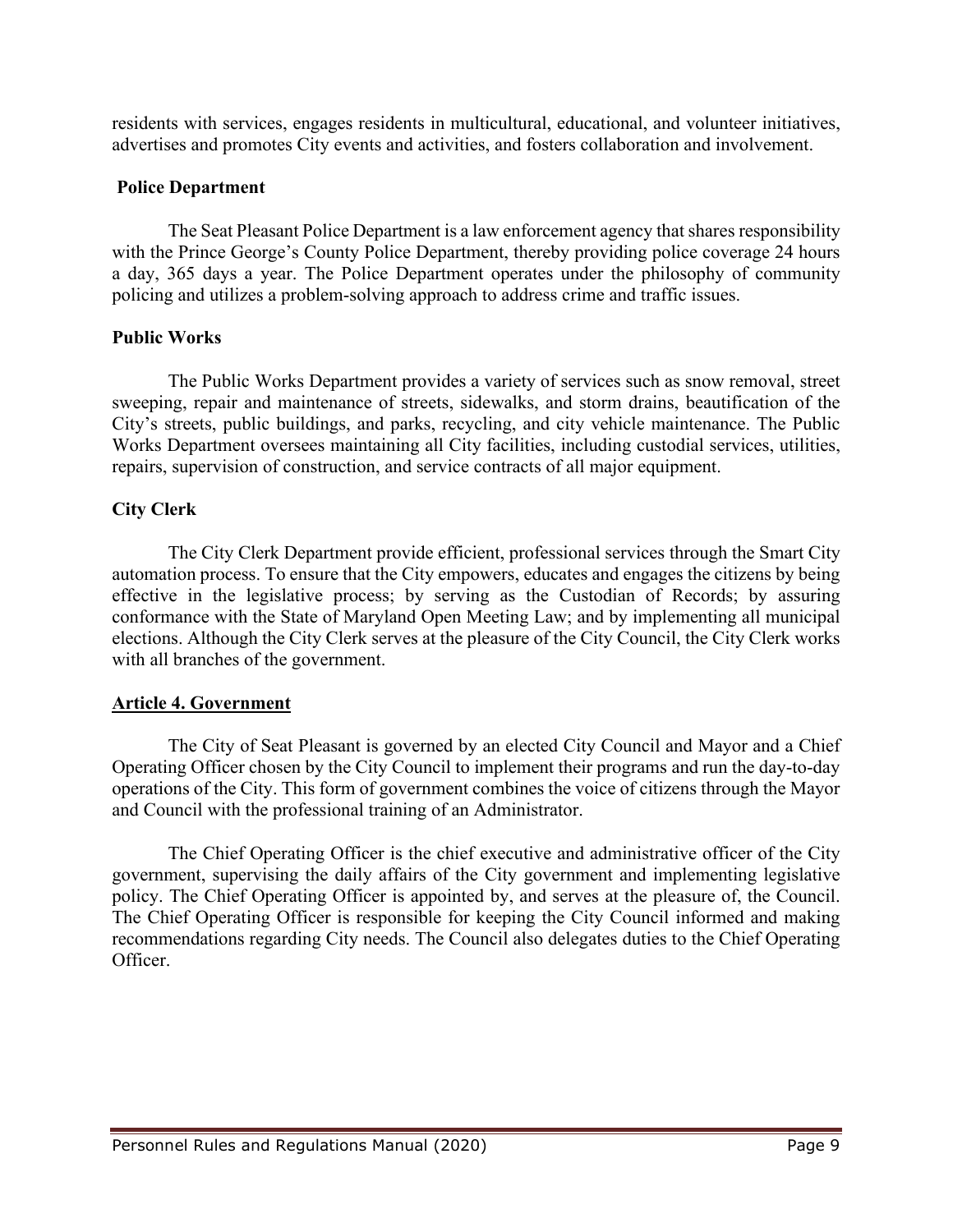#### **Chapter II. Seat Pleasant Personnel System**

#### **Article 1. Employees Covered**

Except as otherwise expressly provided in these Rules and Regulations, all employees on the City's payroll are employees for the purposes of these Rules and Regulations, except the following classes of persons: Contractors and Consultants.

- 1. Employees whose actions are subject to any provision of State or Federal law, a State or Federal contract, or any other set of employee rules and regulations duly adopted by the City, shall be governed by such applicable provision, rule, or regulation, to the extent any such provision, rule, or regulation conflicts with these Rules and Regulations.
- 2. Employees whose actions are subject to the Police Department's General Orders, the Maryland Law Enforcement Officers' Bill of Rights ("LEOBR"), and other provisions of State law shall be governed by Police Department regulations only when discrepancies exist between these Rules and Regulations and the Police Department's General Orders and State law. In all other situations, such employees shall follow these Rules and Regulations.

#### **Article 2. Definitions**

- 1. **Appointing Authority:** The Chief Operating Officer.
- 2. **City:** The City of Seat Pleasant, a municipal corporation of the State of Maryland.
- 3. **Chief Operating Officer:** The Chief Operating Officer of the City, appointed by the City Council to represent the City in all matters of day-to-day administration.
- 4. **City Council:** The duly elected or appointed officials who comprise the legislative body of the Seat Pleasant municipal government.
- 5. **Complaint:** An employee's informal expression of disagreement or dissatisfaction with issues that have affected his/her status or conditions of employment or concerning specific issues related to his/her employment with the City.
- 6. **Contractual Employee:** An individual hired under a written contract signed by the individual and the City that establishes the terms of employment.
- 7. **County:** Prince George's County, Maryland.
- 8. **Date of Hire ("DOH"):** The first date of employment with the City.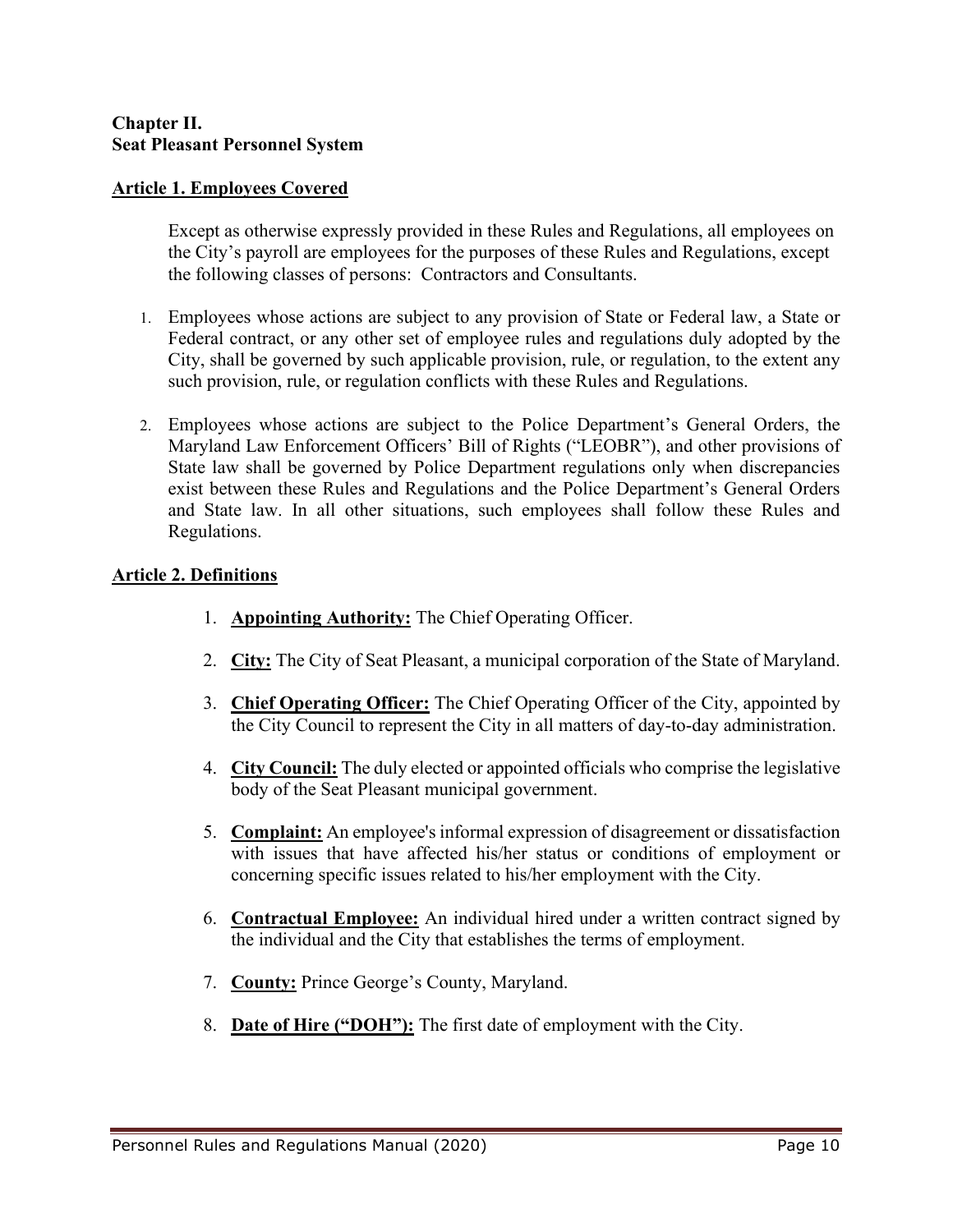- 9. **Demotion:** Movement of an employee from a position in one job classification to a position in another job classification of decreased responsibility or complexity of duties and in a lower pay grade.
- 10. **Department Head:** An employee designated with the responsibility for operation and management of a department of the City government.
- 11. **Directors:** Department Heads that manage and oversee various departments within the City government.
- 12. **Discrimination:** Any act, the effect of which is to adversely affect or differentiate against an individual or group of individuals in any employment or personnel action based on race, religion, sex, sexual orientation, gender identity, color, ancestry, serious medical condition, national origin, age, disability, marital or parental status, political opinions or affiliations, or lawful employee organization activities unless based upon a bona fide occupational qualification. An employment or personnel action shall include all phases of the employment relationship, including but not limited to, recruitment, testing, hiring, reclassification, promotion, demotion, transfer, layoff, suspension, and termination, rates of pay, benefits, and selection for training.
- 13. **Employer**: The City of Seat Pleasant.
- 14. **Emergency Employee:** An employee who is hired during emergency conditions and gives temporary service under circumstances that require immediate attention.
- 15. **Exempt Employee**: Exempt employees include all employees who are covered by the overtime provisions of the FLSA or any applicable state laws. Employees placed in this classification are paid on a salary basis. An employee who is employed in a bona fide executive, administrative, or professional capacity as outlined by the FLSA.
- 16. **Fair Labor Standards Act ("FLSA"):** The federal law which sets minimum wage, overtime pay, and equal pay, recordkeeping, and child labor standards for employees covered thereunder.
- 17. **Full-Time Employee**: Employees who are not in a temporary or probationary status and who are regularly scheduled to work forty (40) hours per work week. Employees are also eligible to accept CITY OF SEAT PLEASANT full benefit package. A person hired to provide services to the City, excluding independent contractors.
- 18. **Grievance:** An employee's formal expression of disagreement or dissatisfaction with issues that have affected his/her status or conditions of employment or concerning specific issues related to his/her employment with the City.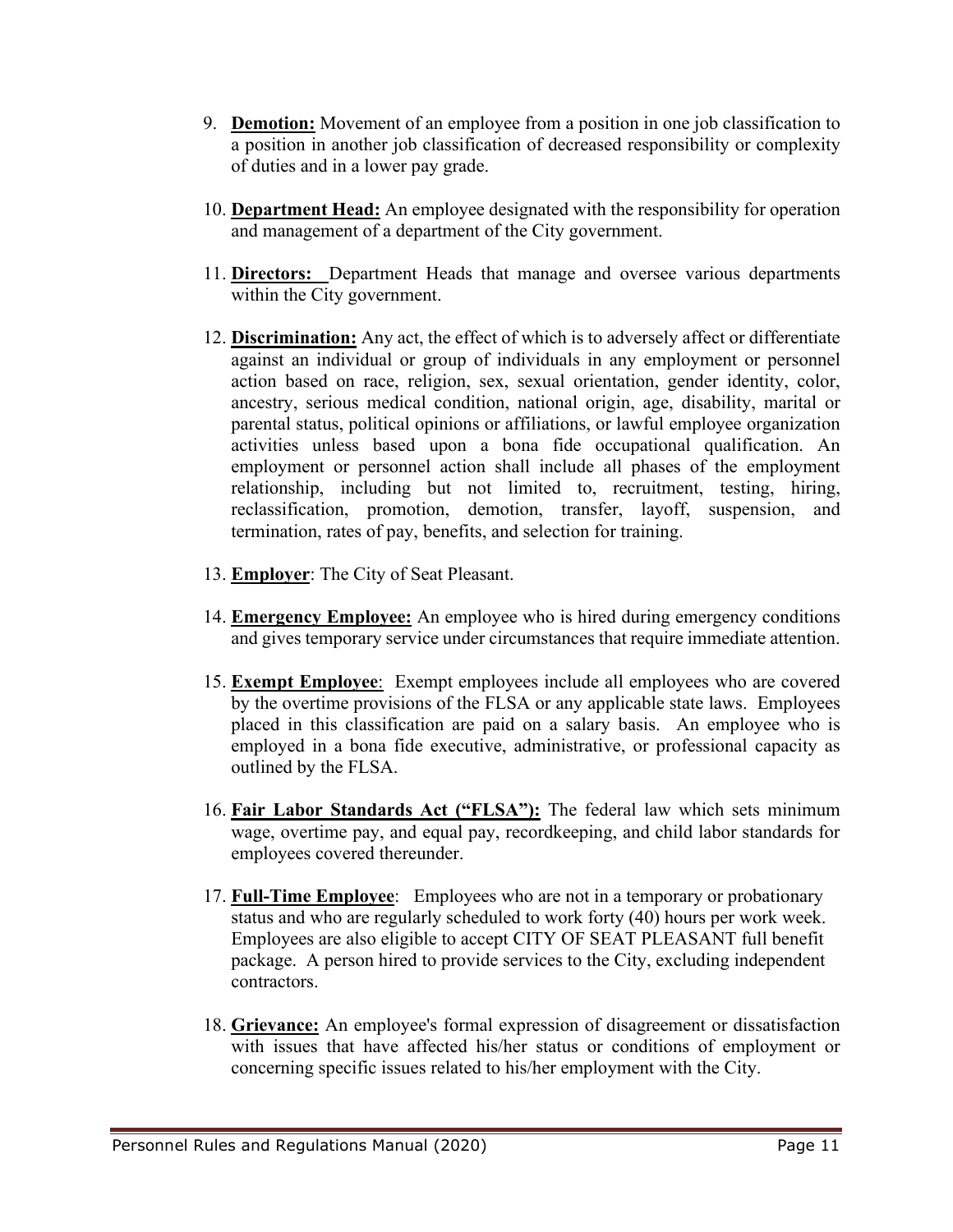- 19. **Health Care Provider**: A Doctor of Medicine or other person who is authorized by the State to practice medicine or surgery, or any other person determined capable of providing health care services by the Chief Operating Officer.
- 20. **Immediate Family**: An employee's spouse; partner; parent thereof, sons and daughters and spouses thereof. Parents and spouses thereof. Brothers and sisters and spouses thereof. Grandparents and grandchildren, and spouses thereof. Domestic partner and parents, thereof.
- 21. **Non-Exempt Employee**: Non-exempt employees include all employees who are covered by the overtime provisions of the Fair Labor Standard Act (FLSA) or any applicable state laws. Such employees are entitled to overtime pay for work required to be performed by the City of Seat Pleasant over forty (40) hours work per work week. Employees placed in this classification may be on a salary or hourly basis.
- 22. **Part-Time Employees**: Employees who are not in a temporary or probationary status and who are regularly scheduled to work less than forty (40) hours per week.
- 23. **Serious Health Condition**: Any illness, injury, impairment, or physical or mental condition that involves: (1) impatient care in a hospital, hospice, or residential medical care facility; or (2) continuing treatment by a health care provider. Serious Health Condition: Any illness, injury, impairment, or physical or mental condition that involves: (1) impatient care in a hospital, hospice, or residential medical care facility; or (2) continuing treatment by a health care provider.
- 24. **State:** The State of Maryland.
- 25. **Supervisor**: An employee who, through their position as assigned by the Chief Operating Officer, a Department Head, or by default because of a given situation, is responsible for exercising supervision over other City employees.
- 26. **Temporary Employees**: Employees hired for a limited period of time or until completion of one or more particular projects, and who may work part-time or full-time hours depending on the needs of the City.
- 27. **Termination**: Permanent removal from employment with the City.

.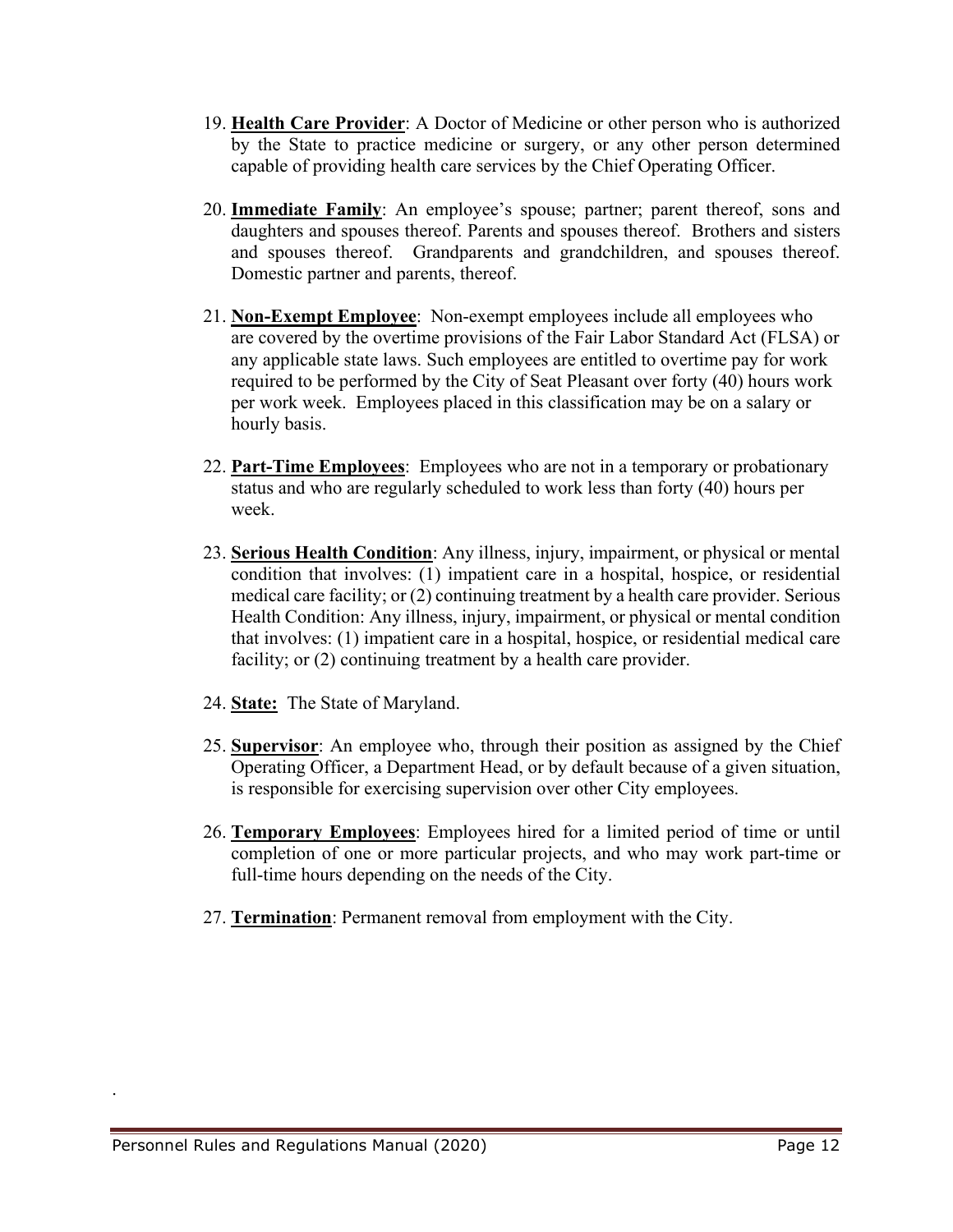# **Article 3. Harassment Policy**

# **HARASSMENT POLICY**

City of Seat Pleasant is committed to a work environment in which all individuals are treated with respect and dignity. Each individual has the right to work in a professional atmosphere that promotes equal employment opportunities and prohibits discriminatory practices, including unlawful harassment. Therefore, the City of Seat Pleasant expects that all relationships among persons in the workplace will be professional and free from unlawful discrimination and harassment.

It is the policy of the City of Seat Pleasant to promote an equal employment opportunity without discrimination or harassment on the basis of race, color, religion, sex, age, national origin, sexual orientation, disability or any other characteristic protected by applicable law. The City of Seat Pleasant prohibits and will not tolerate any such discrimination or harassment in employment.

#### **Definitions of Harassment:**

Sexual Harassment constitutes discrimination and is illegal under Federal, State and local laws. For purposes of this policy, sexual harassment is defined as unwelcomed sexual advances, request of sexual favors and other verbal or physical conduct of a sexual nature when: (i) submission to such conduct is made either explicitly or implicitly a term or condition of an individual's employment; (ii) submission to or rejection of such conduct by an individual is used as the basis for employment decisions affecting such individual; or (iii) such conduct has the purpose or effect of unreasonably interfering with an individual's work performance or creating an intimidating, hostile, offensive working environment.

Sexual harassment may include a range of subtle and not so subtle behaviors and may involve individuals of the same or different gender. Depending on the circumstances, these behaviors may include, but are not limited to: repeated unwanted sexual advances or request for sexual favors, sexual jokes and innuendo; verbal abuse of a sexual nature; unwanted commentary about an individual's body, sexual prowess or sexual deficiencies; leering catcalls or touching; displays or circulation in the workplace of sexually demeaning or pornographic objects or pictures (including through email, telephone or any electronic device; and other unwelcome physical, or verbal or visual conduct of a sexual nature. The defining characteristic is whether the behavior is unwelcome and so objectively offensive as to alter the conditions of employment. Basing an employment decision or implying that the decision will be based on an employee's submission to or rejection of lewd overtures is prohibited.

Harassment on the basis of any other protected characteristic is also strictly prohibited under this policy. Harassment is defined as verbal or physical conduct that denigrated or shows hostility or aversion toward an individual because of his/her race, color, religion, sex, age, sexual orientation, national origin, disability or any other characteristic protected by law, and that: (i) has the purpose or effect of creating an intimidating, hostile or offensive work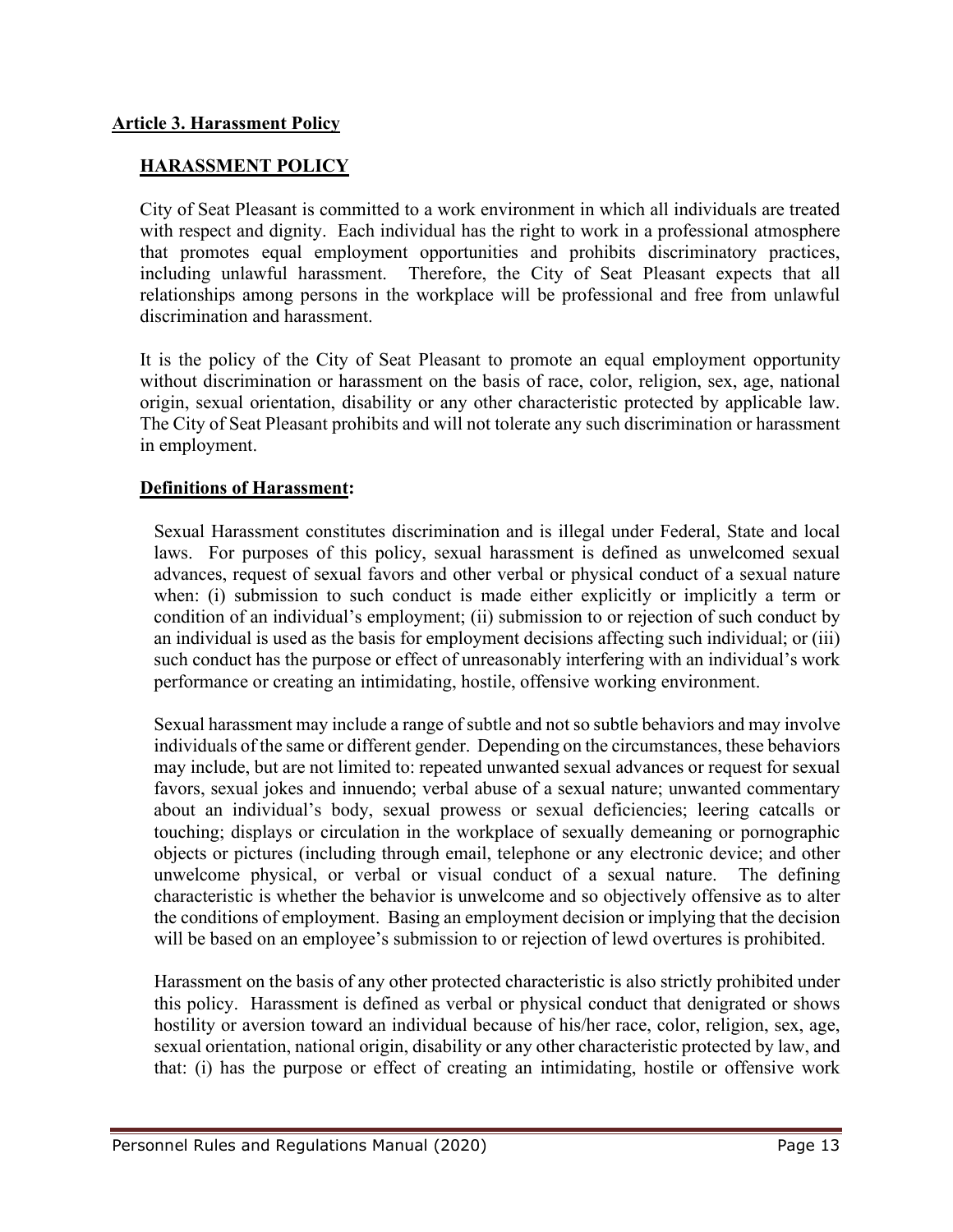environment; or (ii) has the purpose or effect of unreasonably interfering with an individual's workplace performance.

Harassing conduct includes, but is not limited to, epithets, slurs or negative stereotyping; threatening, intimidation or hostile acts; denigrating jokes and display or circulation in the workplace or group (including through email, telephone or any electronic devise).

#### **Individuals and Conduct Covered**

Harassment in employment can occur and is prohibited both in the workplace and off the premises, including at social activities conducted or sponsored by the City of Seat Pleasant. The City of Seat Pleasant will not condone any harassment of a City of Seat Pleasant employee by any personnel or a client, customer, or other business entity whose relationship to the City of Seat Pleasant employee is through the business of the City of Seat Pleasant.

#### **Reporting an Incident of Harassment, Discrimination or Retaliation**

The City of Seat Pleasant strongly urges the reporting of all incidents of discrimination, harassment, or retaliation, regardless of the offender's identity or position. Individuals who believe they have experienced conduct that they believe is contrary to the City of Seat Pleasant policy or who have concerns about such matters should contact the Human Resource Director. Individuals may, but should not feel obligated to discussthe matter with their immediate supervisor first before bringing the matter to the attention of the Human Resource Director.

Early reporting and intervention have proven to be the most effective methods of resolving actual or perceived incidents of harassment. Therefore, while no fixed reporting period has been established, the City of Seat Pleasant strongly urges the prompt reporting of complaints or concerns so that timely and constructive action can be taken when appropriate.

Individuals who believe they are being subjected to harassing conduct should promptly notify the offender that his or her behavior is unwelcomed and requesting that it be discontinued.

#### **The Investigation**

Any reported allegation or harassment, discrimination or retaliation will be investigated as promptly as practicable. The investigation may include individual interviews with the parties involved and, where necessary, with individuals who may have observed the alleged conduct or may have relevant knowledge.

The City of Seat Pleasant will strive to maintain confidentiality to the extent consistent with adequate investigation and appropriate corrective action. The parties involved, including persons interviewed, will be advised of the need for discretion and confidentiality.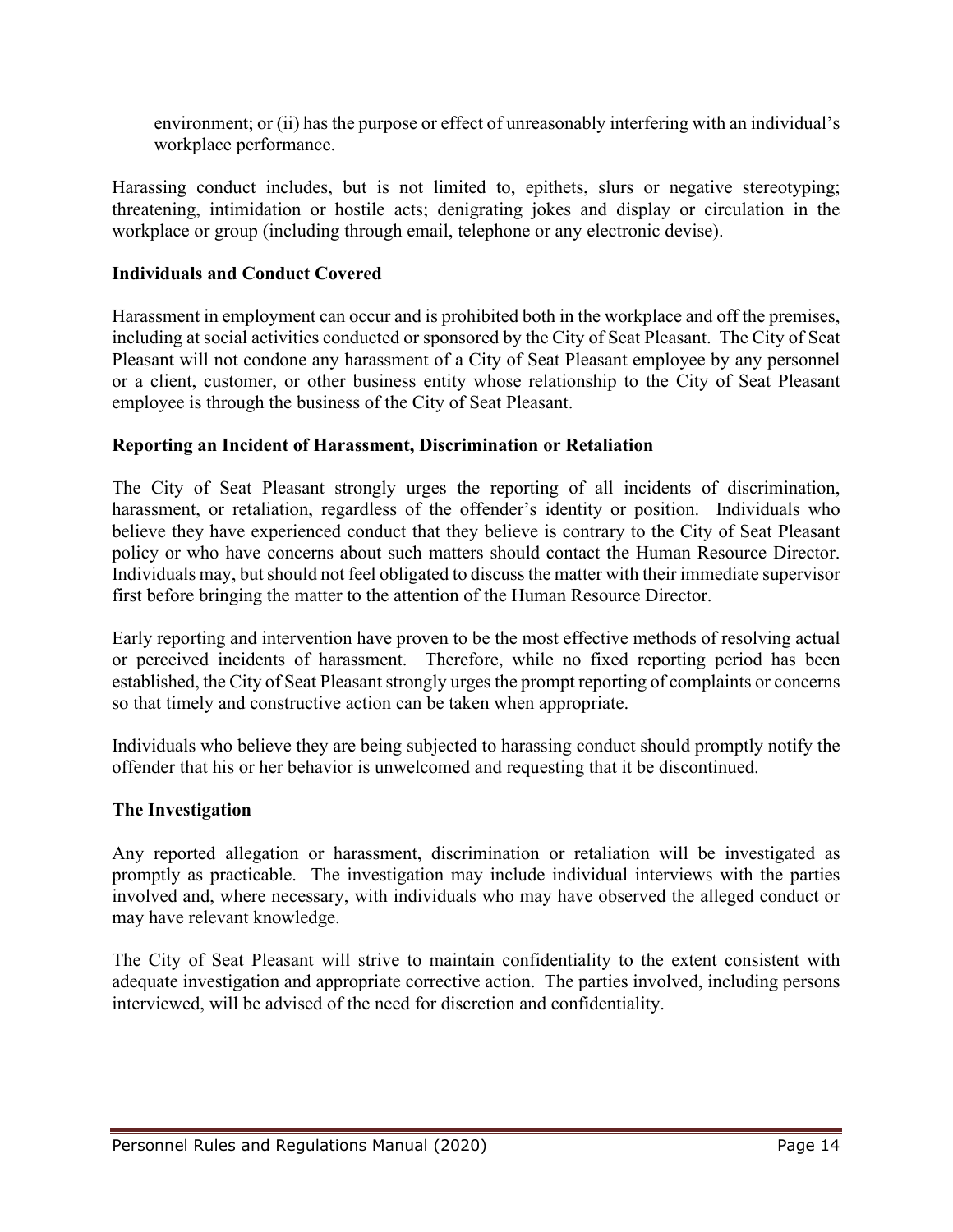#### **Responsive Action**

Misconduct constituting a violation of this policy will be dealt with appropriately. Responsive action may include, for example, training, and/or disciplinary action such as warning, reprimand, withholding of a promotion or pay increase, reassignment, temporary suspension without pay or termination, as the City of Seat Pleasant believes appropriate under the circumstances.

Individuals who have questions or concerns about these policies should talk with their supervisor or the Human Resource Manager.

# **Retaliation and Intentionally False Reports is Prohibited**

The City of Seat Pleasant prohibits retaliation against any individual who reports discrimination or harassment or participates in an investigation of such reports. Alleged retaliation will be investigated and may result in disciplinary action. Conversely, knowingly filing false reports of harassment is also a violation of this policy and is subject to disciplinary action**.**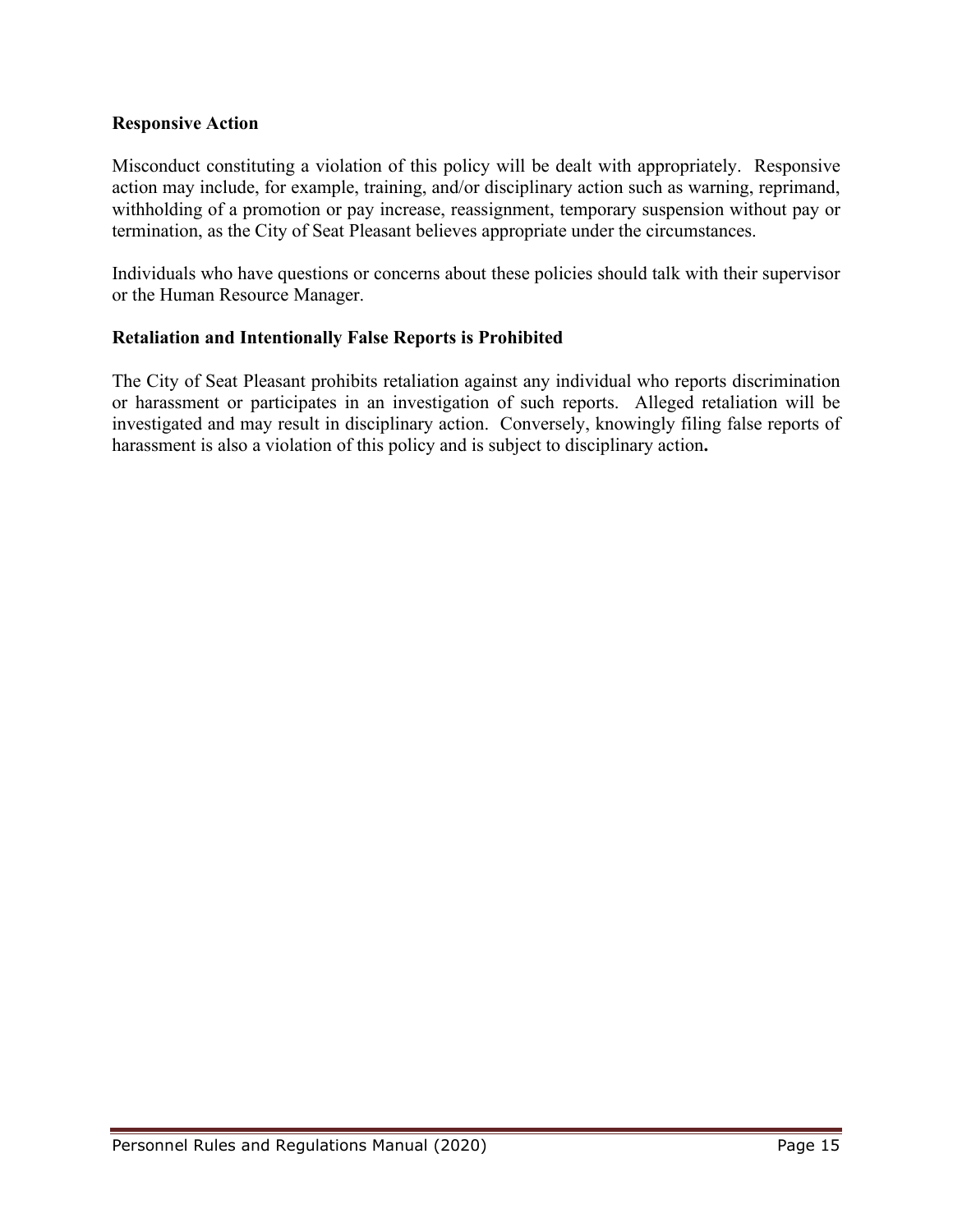# **Article 4. Benefits**

The City of Seat Pleasant offers certain benefits to eligible employees, including health, dental, vision, HRA, Retirement, Life, Long Term Disability (LTD) and Short-Term Disability (STD) insurance. Eligibility will depend upon the specific requirements of each benefit plan. The City of Seat Pleasant also provides several other benefits such as paid vacation, holidays, and sick days. Employees are encouraged to contact the human resources office to inquire more about the benefits offered.

# **Dental**

City of Seat Pleasant offers employees the most affordable dental coverage at a substantial discount of 66% for employees and a discount of 50% for each dependent. Your choice of accepting or denying coverage must be recorded annually. Detailed research is preformed to meet you and your family's needs and preferences. All benefit plans are offered through proven licensed state approved providers.

# **Medical**

City of Seat Pleasant offers employees the most affordable medical coverage at a substantial discount of 66% for each employee and a discount of 50% for each dependent. Your choice of accepting or denying coverage must be recorded annually. Detailed research is preformed to meet the needs of employees and dependents preferences. All benefit plans are offered through proven licensed state approved providers.

# **Retirement**

City of Seat Pleasant presents a suitable retirement plan offered through a proven licensed state approved provider. City of Seat Pleasant currently offers a 401(a) financial retirement plan. This is an employer only contribution. Contributions are made yearly and are made based on yearly budget approval. City of Seat Pleasant also offers a 457(b) retirement pre-tax plan. The 457(b) plan is an employee only contribution plan. All monies enrolled to this plan will be based on the discretion of the employee. Employees are encouraged to make contributions into the plan.

# **Vision**

City of Seat Pleasant offers employees the most affordable dental coverage at a substantial discount of 66% for employees and a discount of 50% for each dependent. Your choice of accepting or denying coverage must be recorded annually. Detailed research is preformed to meet you and your family's needs and preferences. All benefit plans are offered through proven licensed state approved providers**.**

# **Medical Documentation**

If an employee is unable to work or absent on sick leave for 3 consecutive days, they are required to supply original supporting records/certificates from a medical provider that state whether an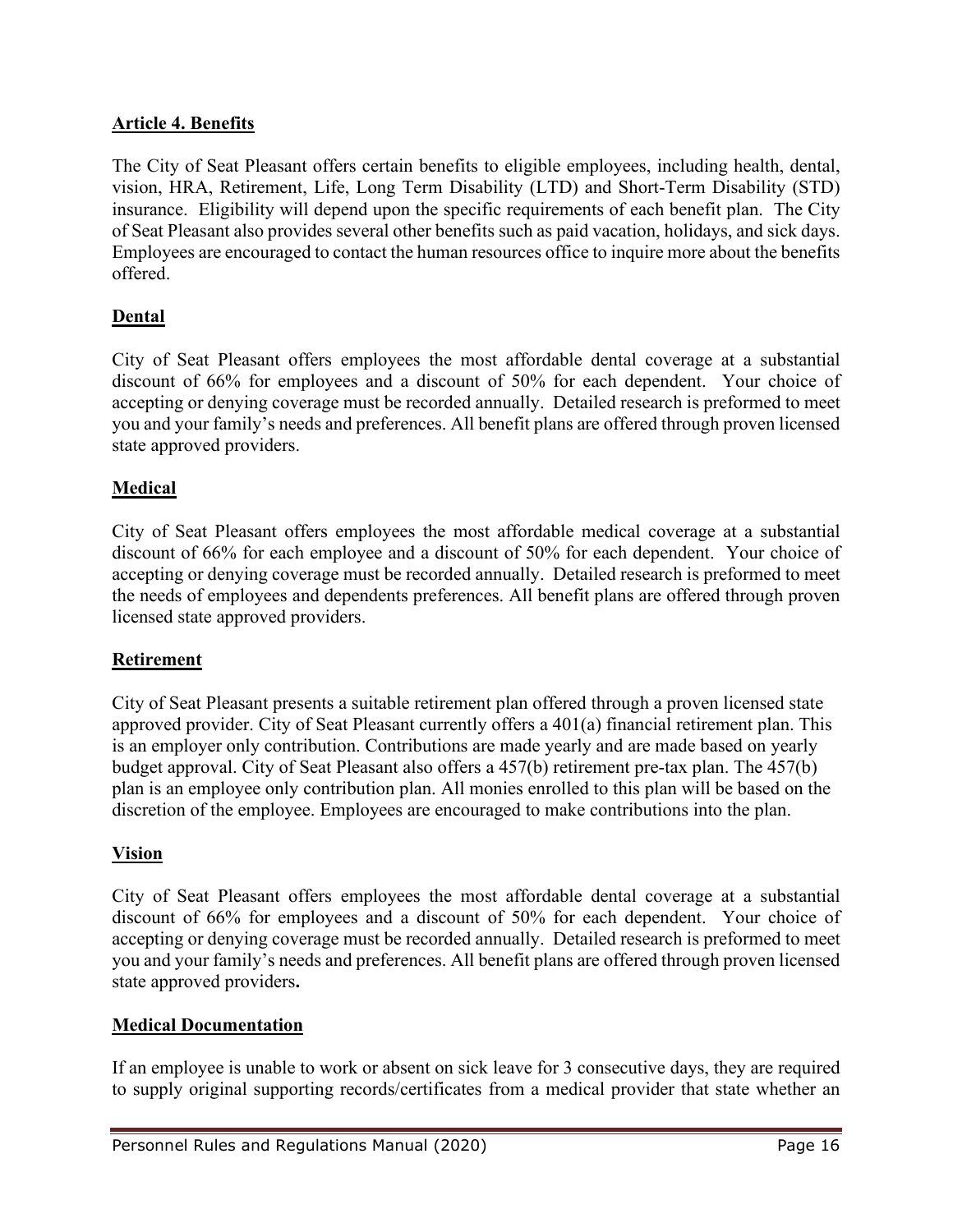employee is unable to perform his/her normal work duties based on the employee's job description. The projected length of inability to return to work, or the ability to return to work in a modified work status (alternate duty). Documents are to be submitted to the Human Resources Director upon returning to work.

# **Article 5. Severability**

Should any Article, Section, sentence, clause, or phrase of these Rules and Regulations be declared invalid by any court of competent jurisdiction, such decision shall not affect the validity of these Rules and Regulations in its entirety or of any part thereof, other than such Article, Section, sentence, clause, or phrase so declared to be invalid. The City Council declares that it would have adopted these Rules and Regulations, and each Article, Section, sentence, clause, or phrase thereof, irrespective of the fact that any one or more Articles, Sections, sentences, clauses, or phrases thereof may be declared invalid.

# **Article 6. Amendments to Rules and Regulations**

The City reserves the right to amend, supplement, or otherwise revise, by ordinance, the provisions of these Rules and Regulations.

# **Article 7. Personnel Directors**

The Chief Operating Officer is the Personnel Director for the City. The Personnel Director shall administer the provisions of these Rules and Regulations and otherwise administer all personnel policies and procedures adopted by the City.

# **Article 8. Personnel Records**

Personnel Files

a) Inquiries from Employees

Employee personnel files are maintained by the human resources office and are the sole property of the City of Seat Pleasant. Employees may inspect or obtain a copy of their file(s); but not remove documents from the file. Such inspection must be requested by submitting a written request to the human resources office and will be scheduled at a mutually convenient time. Records deem to contain sensitive or confidential information may be excluded from inspection, and all inspections must be conducted in the presence of the Human Resources Director and or Chief Operating Officer.A responsible charge, not to exceed the actual cost to the City of Seat Pleasant will be made for any copies of records made by the employee.

Employees who feel that any file materials are incomplete or inaccurate may submit a written request to the Chief Operating Officer that the file be revised accordingly. If such a request is not granted, the employee may place a written statement in the file and pursue the matter further using the regular grievance procedure.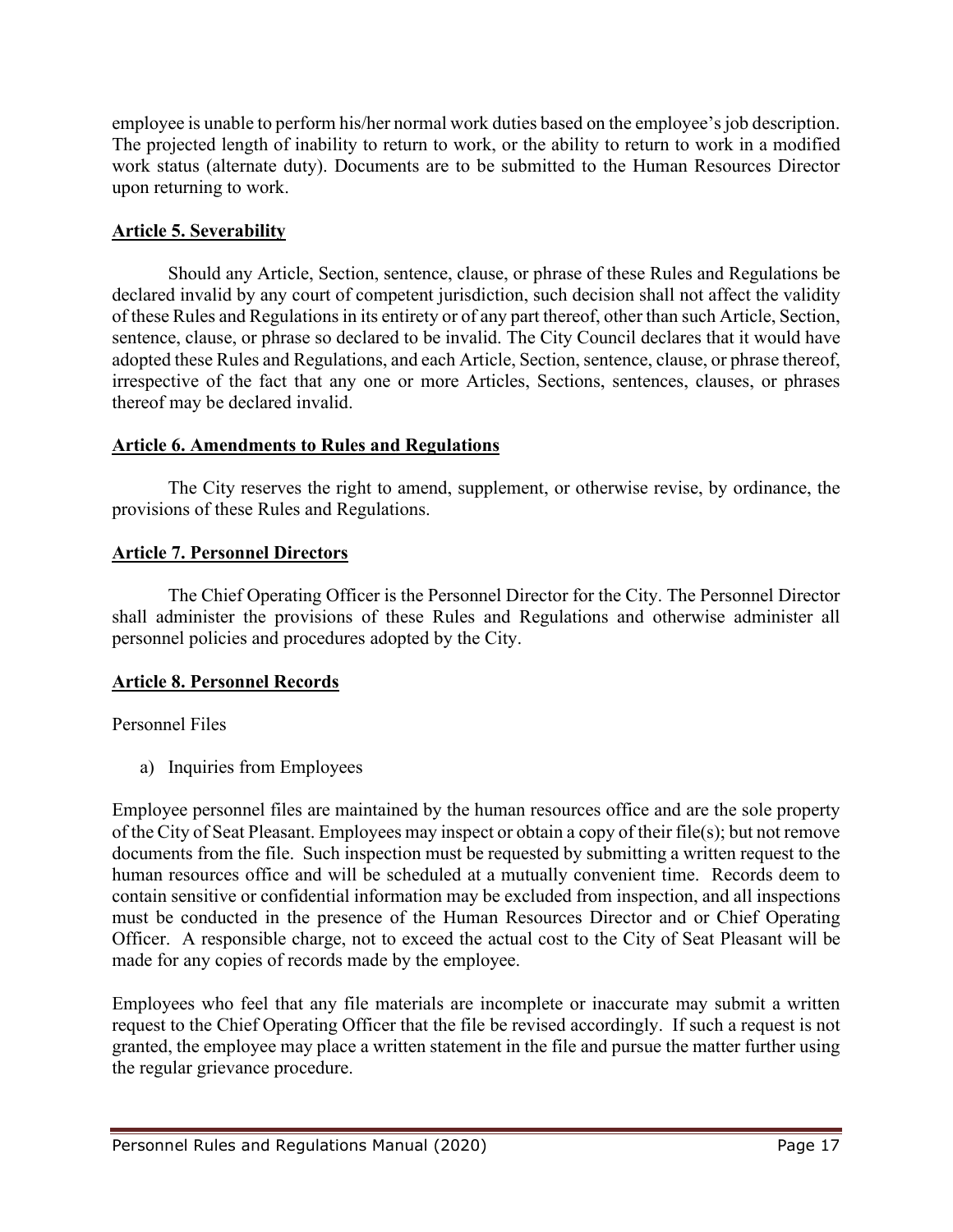The Chief Operating Officer, Directors, supervisors who have an employment-related, need-toknow information about another employee may inspect the files of that employee after written authorization of the Chief Operating Officer. Employers must comply with an employee's written request to view or obtain copies of personnel files within 5 business days of receipt of the request.

b) External Inquiries

The information that will be released from an employee's personnel file in response to an outside inquiry ordinarily will be limited to job title and dates of employment. Further information may be divulged if required by law, safety and medical necessity or by the audit provisions of an applicable contract or grant. An employee may authorize the release of additional information (for example, for bank, credit or employment references) by submitting a written request to Personnel Records or to the human resources office.

Employees may place letters of recommendation or other material that might be useful as employment references in their personnel files in the human resources office.

# Requests for Employment Verification

Employment verification requests should be directed to the Human Resources Director or Chief Operating Officer, both of whom handles verifications for City of Seat Pleasant. The Human Resources Director will only verify job titles and dates of employment. Income verification information will not be released unless specifically authorized in writing by the employee.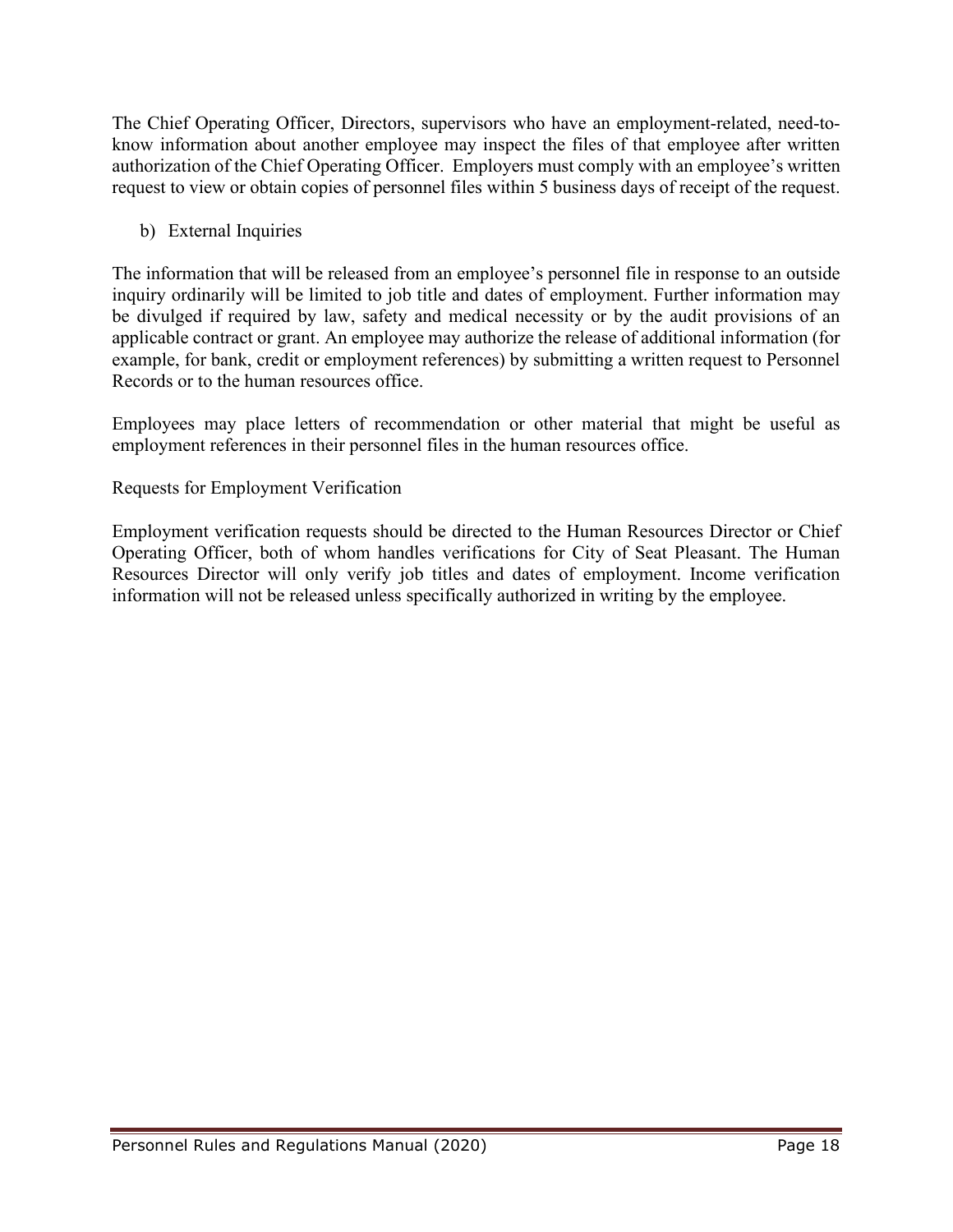#### **Chapter III. Management Authority and Responsibility**

#### **Article 1. Responsibility for Administration**

The Chief Operating Officer shall have the responsibility for implementing the provisions of these Rules and Regulations and the authority to interpret these Rules and Regulations. The Chief Operating Officer shall also have the responsibility for establishing and modifying the classification and compensation plans approved by the City Council.

#### **Article 2. Chain of Command**

Unless specifically authorized by the Chief Operating Officer, all employees shall report to their supervisor and follow his/her direction. Any time a supervisor position is vacant, employees shall consider the next filled level of the department to be the direct level to which they should report. If an employee is unsure of the chain of command, the employee shall request a clarification from the Chief Operating Officer. Employees who circumvent the City's chain of command shall be subject to disciplinary action.

# **Article 3. Chief Operating Officer's Open-Door Policy**

The Chief Operating Officer is available to any employee seeking to discuss work-related problems or concerns in an open and informal manner; after the employee(s) have utilized the appropriate procedures of communication with their supervisor, department head and/or human resources director. Employees are encouraged to request a meeting with the Chief Operating Officer in writing to meet and discuss work related issues**.** When an employee has made a goodfaith effort to resolve concerns with their supervisor and/or Department Head and believes that their concerns have not been adequately addressed, they have the right to meet with the Chief Operating Officer without fear of reprisal or retaliation.

# **Article 4. Human Resources**

The Chief Operating Officer or his/her designee shall:

- 1. Have overall responsibility for establishing, maintaining, and coordinating personnel transactions and records management systems and procedures for City employees consistent with State and federal laws.
- 2. Advise and assist supervision/management on all City personnel transactions and records management systems and procedures related to personnel.

#### **Article 5. Management and Supervision**

As part of the Chief Operating Officer's management and supervisory responsibilities, the Chief Operating Officer shall: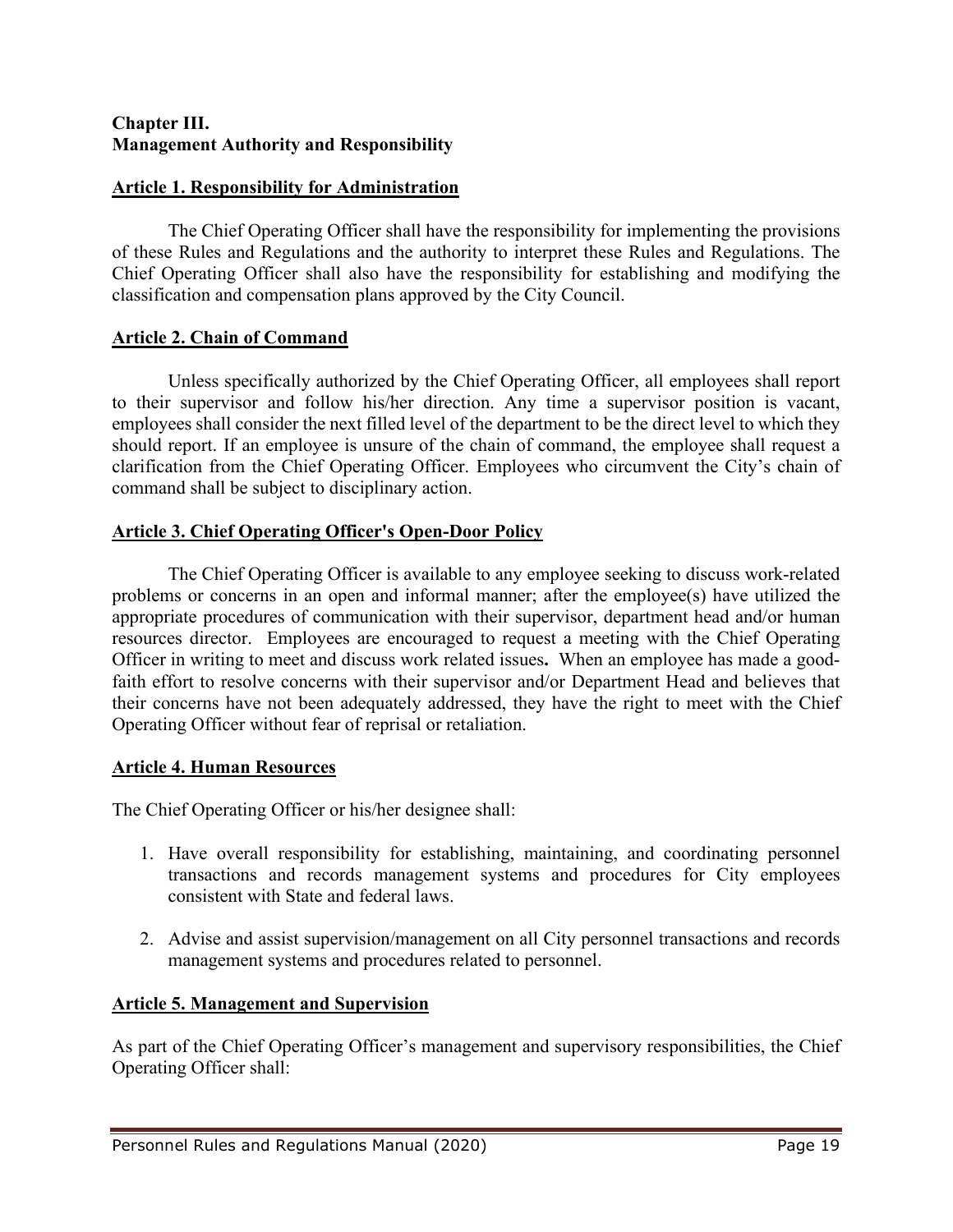- 1. Establish goals and provide leadership for carrying out assigned tasks;
- 2. Initiate personnel transactions for employees, using forms prescribed by the Chief Operating Officer and Human Resources Director;
- 3. Direct and supervise all operations, functions, and work of the employees;
- 4. Determine the place to report to work and determine methods, processes, and manners of performing work;
- 5. Establish and revise schedules of work;
- 6. Assign shifts, workdays, hours of work, and work locations;
- 7. Designate, assign, or reassign all work duties;
- 8. Evaluate the skill, ability, efficiency, and general work performance of employees; and
- 9. Take actions, as necessary, to carry out the mission of the City.

#### **Article 6. Employees**

Each employee is required to notify the Human Resources Director of any changes in the employee's personal status which may affect his/her employment or benefit status. Examples of changes in personal status include, but are not limited to:

- 1. Name, address, and telephone number(s)
- 2. Name(s) and telephone number of persons to be notified in case of emergency
- 3. Legal name change;
- 4. Number of dependents to be declared on tax forms;
- 5. Person(s) covered by insurance;
- 6. Revocation of license, permit certification, and other credentials required for the job;
- 7. Beneficiaries of the group life insurance policy; and
- 8. Direct deposit form(s)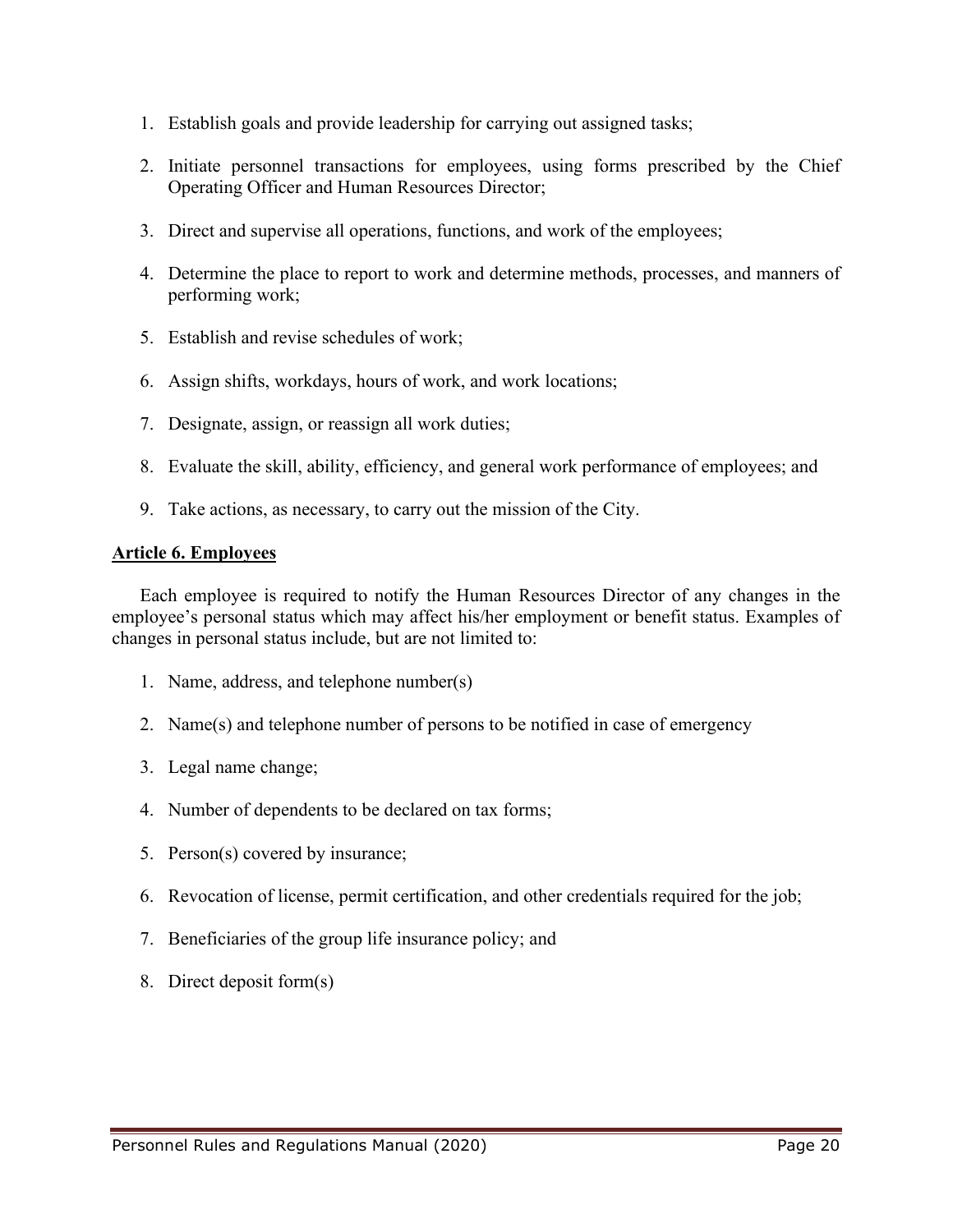The Social Security Administration and the City of Seat Pleasant require your current name and correct social security number. If you have a name change or notice an incorrect social security number, please notify both parties.

In addition, employees should notify the Human Resources Director of anything else that would affect his/her employee benefits or our ability to contact the employee quickly. The City may periodically request all employees to update this information.

# **Immigration Compliance**

Federal law requires the City of Seat Pleasant to verify the identity and legal ability to work of all individuals before they may be hired. All offers of employment for positions with the City of Seat Pleasant are conditioned on furnishing satisfactory evidence of identity and legal authority to work in the United States.

#### **Article 7. Personnel Records Retention**

Official personnel records are considered confidential and the property of the City of Seat Pleasant. Personnel records shall be retained for a period from date of receipt in compliance with Federal, State, and local laws, and as the Chief Operating Officer shall determine necessary. The Human Resources Director shall be the custodian of all official personnel records.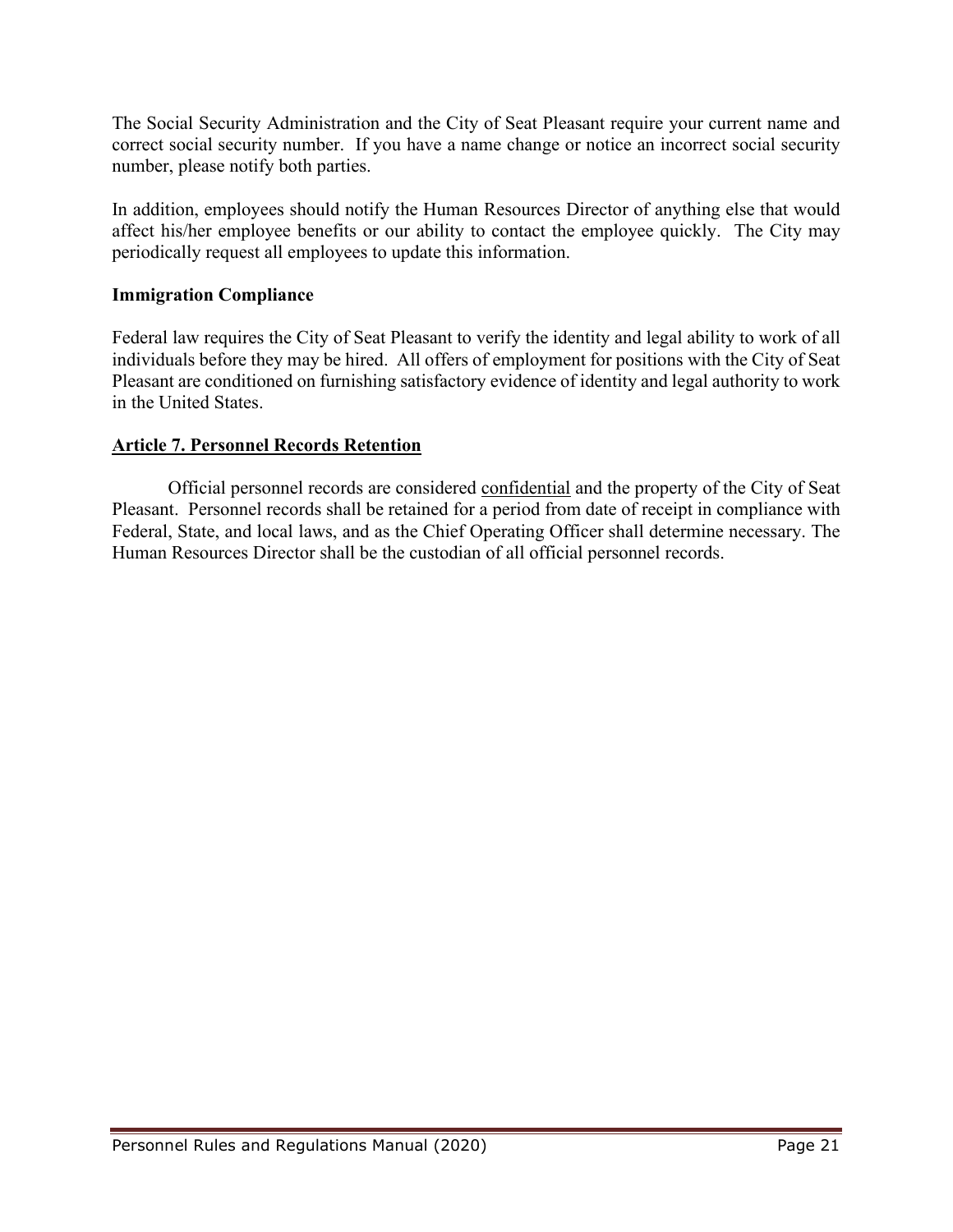#### **Chapter IV. Position Classification Plan**

# **Article 1. General Policy**

Each authorized position within the City has assigned job functions. Candidates for these positions must meet the minimum qualifications of the job as to education, experience, knowledge, skill, and ability. All positions are assigned a specific classification, which may be singular in nature covering only one position or representing multiple positions. Employees of the same classification share the same title, minimum qualifications, and similar kinds of work activities, but may be assigned to different departments, divisions, or work units. Thus, the tasks of individual employees within the same classification can differ in response to the different operational needs of each department.

# **Article 2. Classification**

The Chief Operating Officer has the authority to develop and administer the classification plan. He/she shall classify positions so that employees doing like work shall be similarly titled and compensated. The entire classification plan shall be reviewed annually by the Chief Operating Officer and submitted to the City Council for review and approval.

When the City Council authorizes additional positions, the Chief Operating Officer or his/her designee shall study the duties and responsibilities of the new position as it is created, and the position shall either be placed into an existing classification or, if there is not a sufficient match, a new classification shall be developed by the Chief Operating Officer or his/her designee.

# **Article 3. Classification Categories - Exempt/Non-Exempt**

The FLSA specifies eligibility criteria for overtime compensation. Certain positions, as defined under the FLSA, are exempt from overtime compensation regardless of the number of hours worked in a week. The class specification for each position indicates whether the position is exempt or non-exempt from the FLSA.

# **Exempt or Nonexempt.**

Employees whose jobs are governed by the FLSA are either "exempt" or "nonexempt." Nonexempt employees are entitled to overtime pay. Exempt employees are not. Most employees covered by the FLSA are nonexempt. Some are not.

With few exceptions, to be exempt an employee must (a) be paid at least \$23,600 per year (\$455) per week), and (b) be paid on a salary basis, and also (c) perform exempt job duties. These requirements are outlined in the FLSA Regulations (promulgated by the U.S. Department of Labor). Most employees must meet all three "tests" to be exempt.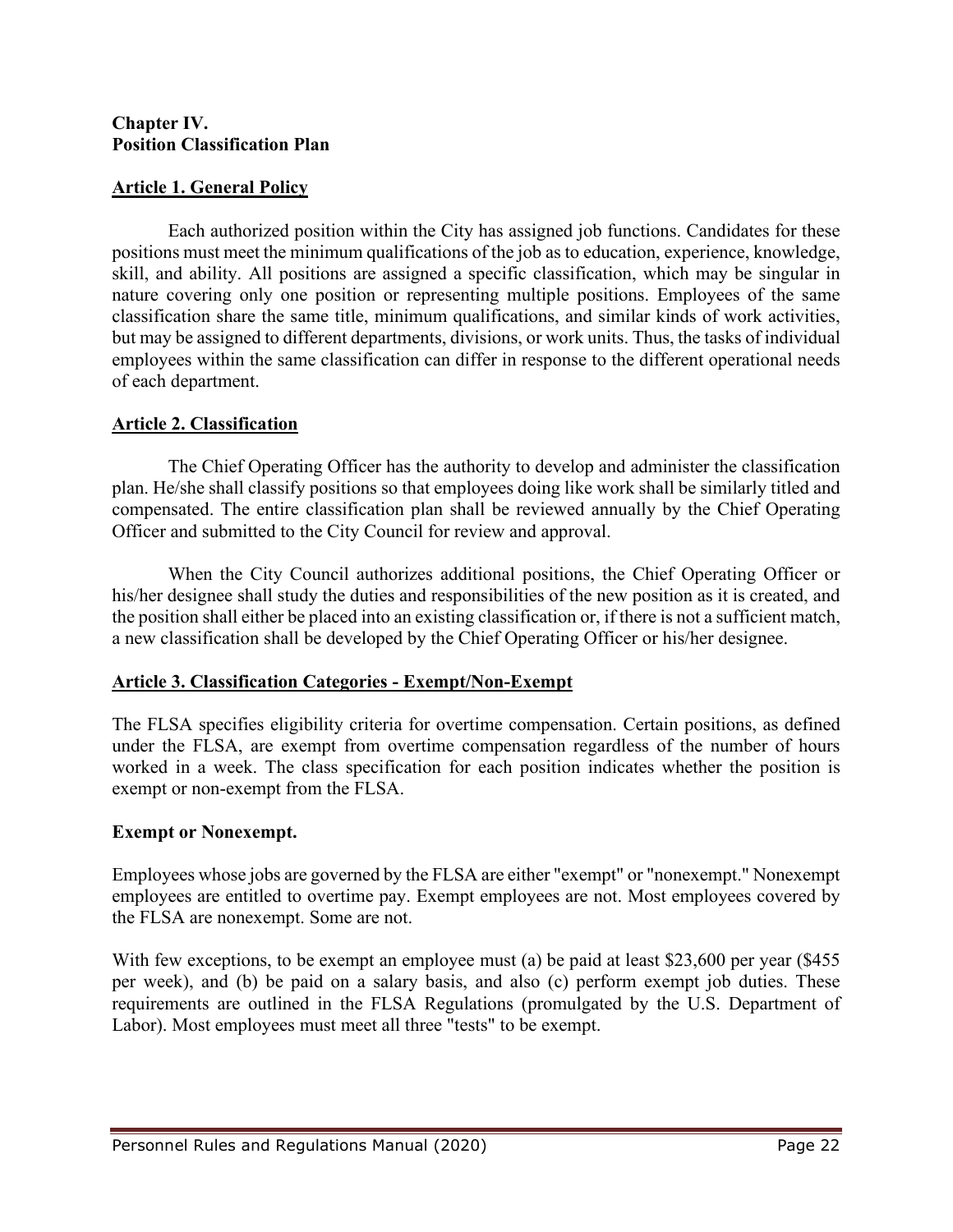#### **Chapter V. Recruitment, Selection, and Appointment**

#### **Article 1. Equal Opportunity Employment**

City of Seat Pleasant is committed to selecting staff without discrimination against individuals based on race, color, sex, gender identity, sexual orientation, religion, creed, national origin, ancestry, age, veteran status, disability unrelated to job requirements, genetic information, military service, or other protected status. The Chief Operating Officer calls upon every employee of the City of Seat Pleasant involved in recruitment, hiring, and promotions to exert their best efforts to achieve the goals set forth in the current affirmative action plan. The Chief Operating Officer also calls upon every employee to engage wholeheartedly in the effort to ensure a wholly non-discriminatory process of recruiting, hiring, and promoting women, members of minority groups, qualified handicapped individuals, and disabled and other covered veterans at all levels of employment throughout the City of Seat Pleasant also expects that outside agencies with which it contracts will comply with all applicable anti-discrimination laws.

Diversity within the City and community advances the working purposes of the City of Seat Pleasant, and an affirmative action policy is essential to achieving such diversity. The City of Seat Pleasant endorses the goals of equal employment opportunity and affirmative action as supportive of City of Seat Pleasant values and of the values of a democratic and pluralistic society.

But simply adopting a policy of equal employment opportunity alone is insufficient. The City of Seat Pleasant is also required to meet affirmative action program requirements established for contractors by the federal government and monitored by the Department of Labor. Such programs provide a mechanism for monitoring City of Seat Pleasant personnel policies to ensure equal employment, as well as a means for locating and eliminating any deficiencies in relevant areas of employment.

City of Seat Pleasant must and will maintain its commitment to the goals of affirmative action and equal employment opportunity. The Chief Operating Officer and employees Request continuing cooperation at every level of the City of Seat Pleasant toward implementing all City of Seat Pleasant's policies.

If you have questions or concerns about any type of discrimination in the workplace employees are encouraged to bring these issues to the attention of your supervisor or the Chief Operating Officer or Human Resources Director. Employees can raise concerns without fear of reprisal. Anyone found to be engaging in any type of unlawful discrimination will be subject to disciplinary action, up to and including termination of employment.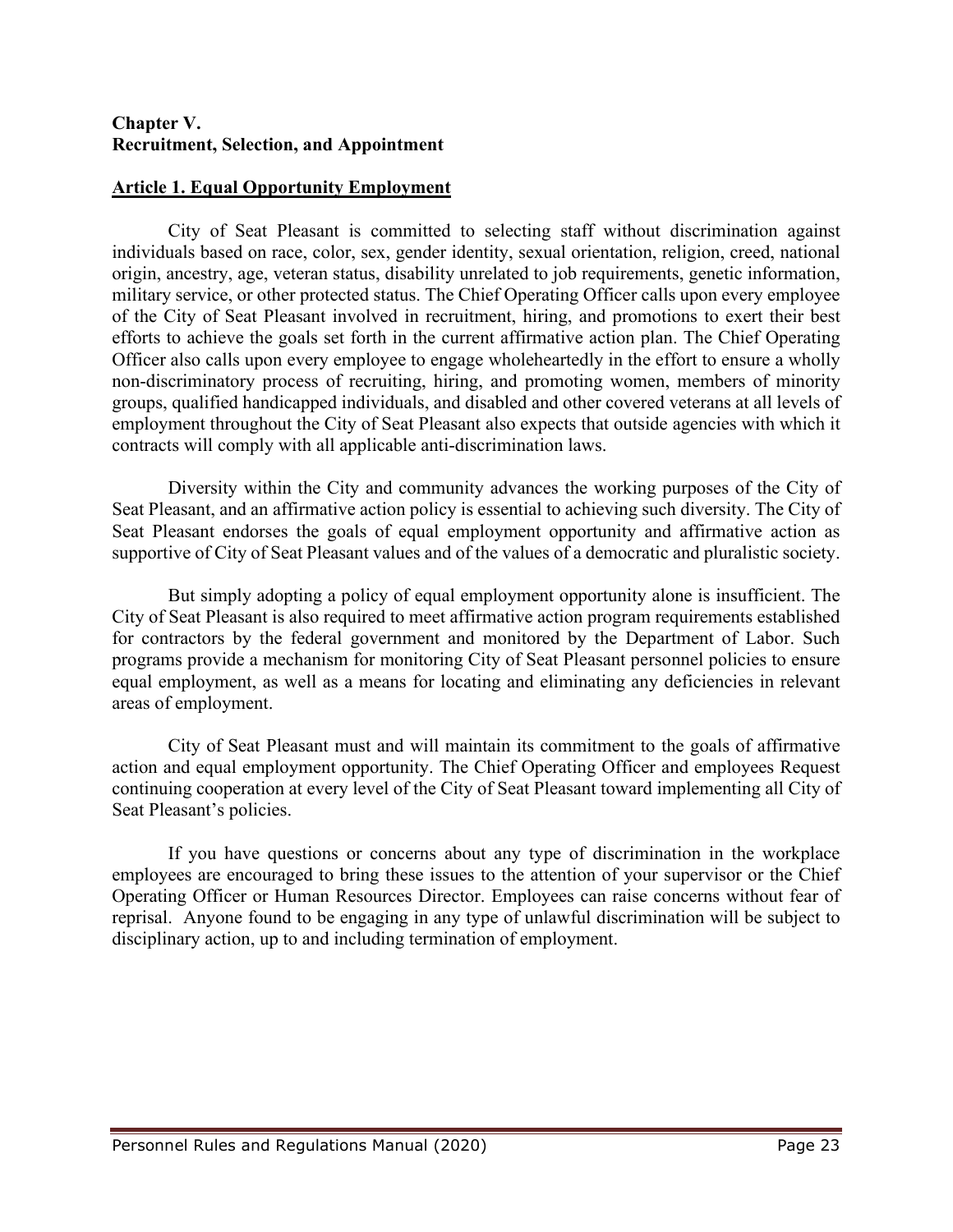#### **Article 2. Vacancies**

When a vacancy occurs in a City position, the affected Department Head shall notify the Chief Operating Officer. Based upon availability of City funds, the Chief Operating Officer shall accept or reject the recommendation to fill a vacancy. If the recommendation is accepted, the vacancy shall be filled as soon as possible following advertisement on the City's website and in a newspaper of general circulations.

# **Article 3. Recruitment**

The Human Resource Director has the responsibility for centralized recruitment and hiring of all employees, under the supervision of the Chief Operating Officer. The Human Resources Director develops and maintains effective recruitment processes that attract candidates possessing the education, experience, competencies, skills, abilities, knowledge, and other determined attributes to meet the current and future needs of the City.

The City encourages employees to assume higher-level positions or lateral transfers for which they qualify. Any full-time employee who believes he/she is qualified for the job may apply for the opening by notifying his/her immediate supervisor and the supervisor is responsible for the job posting and completing a transfer request.

#### **Article 4. Procedure for Filling New/Vacant Positions**

Each employee requesting a transfer or promotion will be considered for the new position along with all other applicants. Each transfer is judged on an individual basis, depending on the needs of the department(s) involved, employee's prior experience in the duties of the position, qualification, work and attendance record, and ability to perform the job successfully.

All unsuccessful candidates for the position will be told why they were not selected for the position. If in the City's judgment none of the internal or external applicants are qualified for the opening, the City may transfer a present employee who is willing to accept a transfer.

Once a decision has been made about filling a position with a current employee, the movement of that employee into the new position will be made as soon as any needed subsequent job filling is accomplished.

Employees promoted or transferred into a new job are in their initial period of employment for the first six months in the new position. This time period is for the employee to demonstrate his/her ability to satisfactorily perform the job. If the employee is unsuccessful, he/she may be returned to his/her old job. If his/her job is no longer available, the City will make an effort to find a position for which the employee is qualified (the employee will be paid at the wage rate for the position for which he/she is transferred) or the employee may be terminated.

1. No person shall be hired, promoted, or transferred into a new or vacant position until that position is properly funded, established, and assigned a salary range.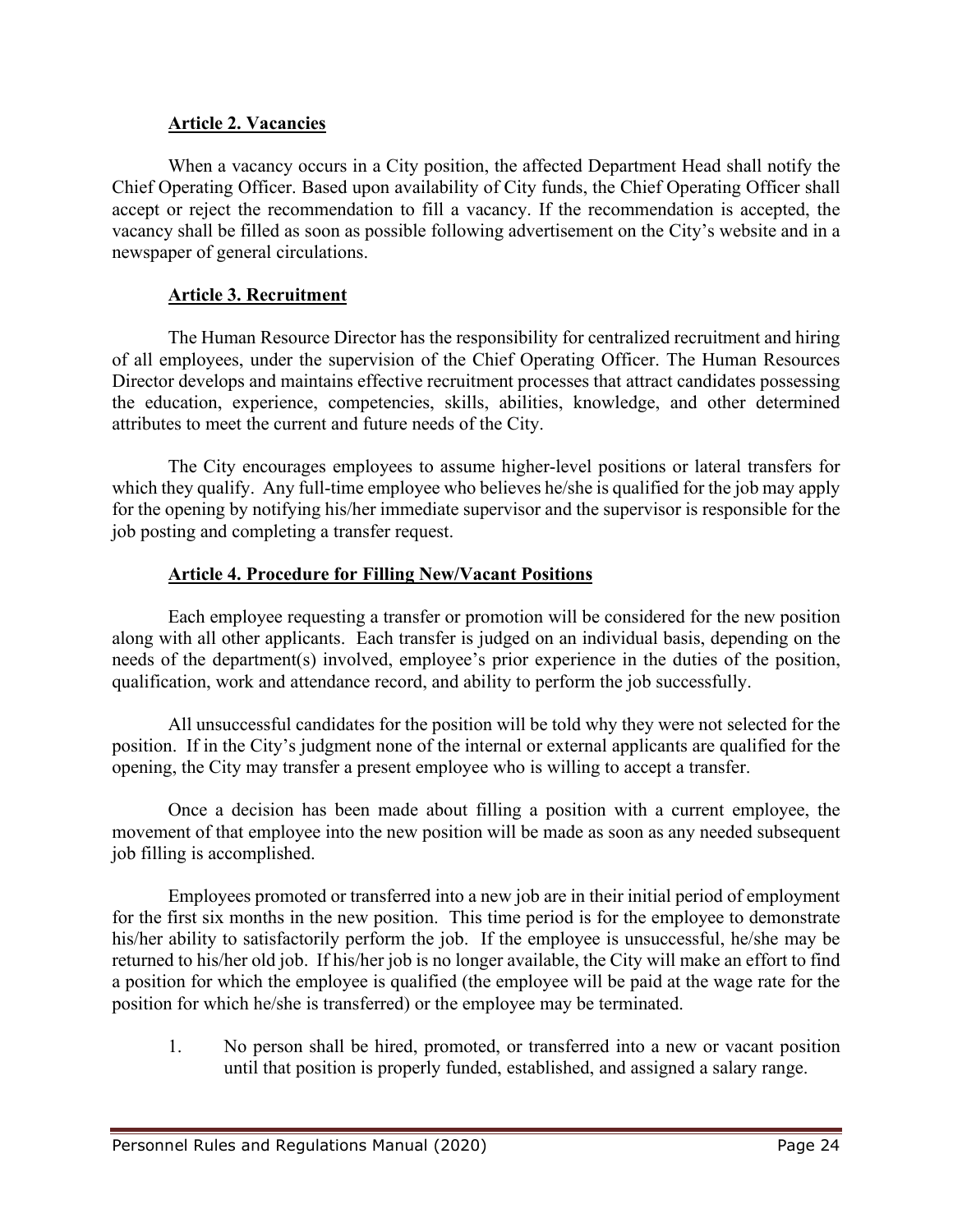- 2. Job announcements shall be directed to appropriate sources to attract qualified candidates who possess the knowledge skills, abilities, and personal characteristics necessary for successful job performance. Job announcements for internal recruitments shall be limited to internal sources (such as e-mail). All external recruitments shall be posted electronically on the City website and shall appear in at least one other media, such as newspapers or the Internet.
- 3. Each employment announcement shall include all pertinent information, including job title, qualifications, examination information (if any), and an Equal Employment Opportunity statement.

# **Article 5. Family Members Employment**

# **Employment of Family Members**

An employee's immediate family member will be considered for employment within the City of Seat Pleasant if the applicant possesses all the qualifications for employment. An immediate family member may not be hired however, if the employment would:

- 1. Create either a direct or indirect supervision/subornation relationship with the family member; or
- 2. Create either an actual conflict of interest or the appearance of a conflict of interest.

These criteria will also be considered when assigning, transferring, or promoting an employee. For purposes of this policy, "immediate family members" include: the employee's spouse, brother, sister, parents, children, stepchildren, father-in-law, mother-in-law, brother-inlaw, daughter-in-law, son-in-law, and any other member of the employee's household.

City of Seat Pleasant recognizes that members of a family or the same household may work in the same department or unit. However, in the interests of fairness and to avoid issues of favoritism or any potential conflict of interest, no employee may initiate or participate in, directly or indirectly, decisions involving a direct benefit to a member of the employee's immediate family, domestic partner or member of the same household. Direct benefits include, but are not limited to, hiring, salary and salary adjustments, promotion and work assignments.

Persons should not be employed in positions where they will be subject to the close supervisory authority of a member of their immediate family or household or where a member of their immediate family or household, in the ordinary course of business, makes decisions or plays a significant role in making decisions concerning their direct benefits. In situations where this policy would be applicable, but the department is large enough that decisions concerning direct benefits and supervision can be made without the participation of the immediate family or household member of the person employed, hiring and other employment decisions should be made on the appropriateness of the situation, without reference to this policy.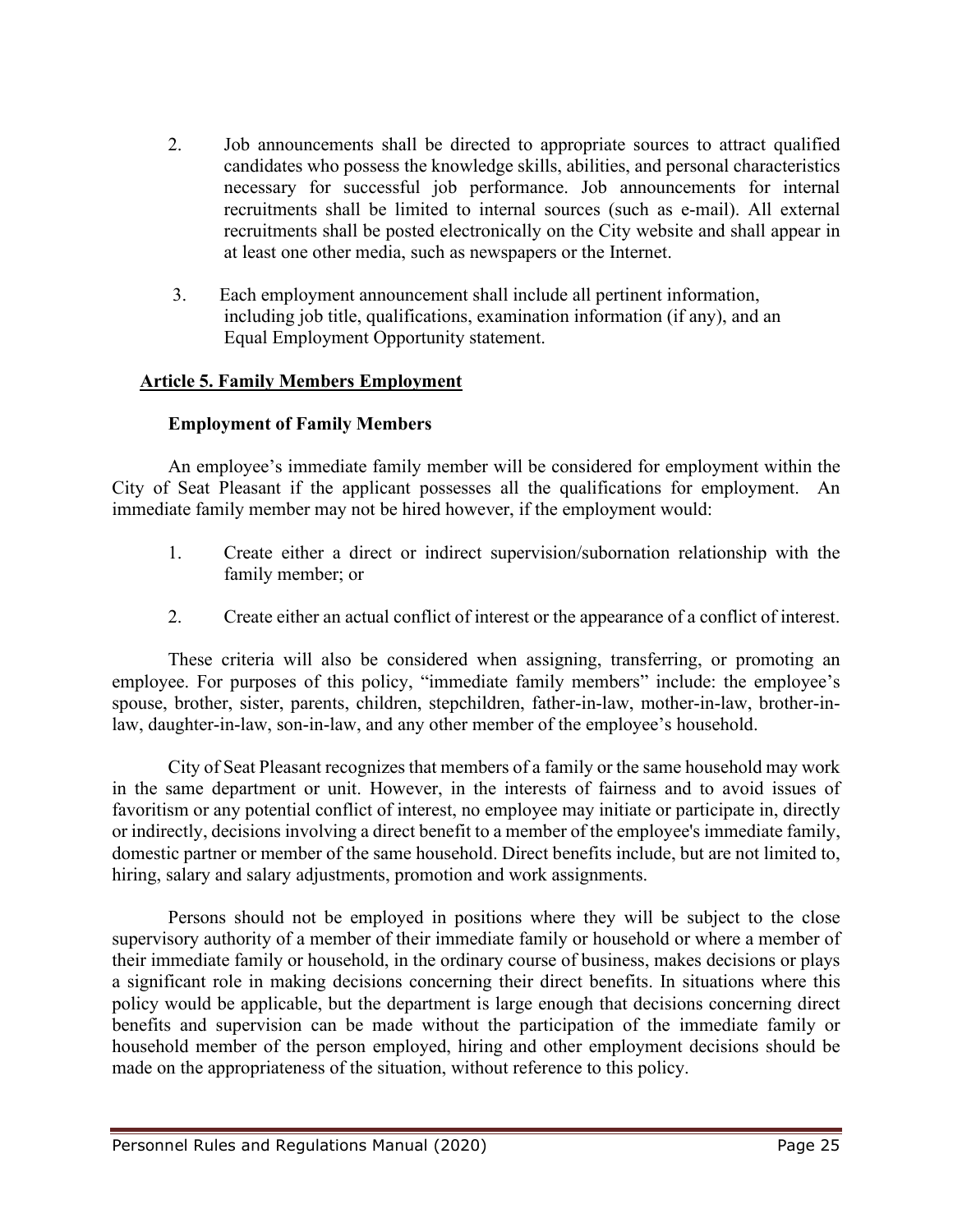In some instances, the City of Seat Pleasant's policy of preserving the confidentiality of records or other materials may make it inappropriate for a member of an employee's immediate family or household have access or perform duties pertaining to confidential records at the City of Seat Pleasant. For example, it is usually inappropriate for someone to have access to records concerning the performance of a member of his or her immediate family or household.

While general responsibility for ensuring adherence to this policy must rest with those responsible for appointments and assignments, a responsibility for sensitivity to the potential conflicts falls on those employees who work or expect they may work with family or members of the same household.

Employees who are interested in recommending family or household members for positions at the City of Seat Pleasant should refer them to the human resources contact. Exceptions to this policy, which applies to all categories of employment at the City of Seat Pleasant, require the written approval of the Chief Operating Officer

If employees have questions regarding the application of this policy, they should contact the human resources department or the Chief Operating Officer.

# **Consensual Relationships**

In cases where a consensual relationship exists between individuals in inherently unequal positions of authority, it is important that the person in the position of greater authority does not exercise any supervisory or evaluative function over the other person in the relationship. Accordingly, the person in the position of greater authority must notify his or her human resource officer to evaluate the situation and ensure that alternate supervisory or evaluative arrangements are put in place.

# **Conflicts of Interest or Commitment**

Employees throughout the City of Seat Pleasant have important fiduciary responsibilities in the work they perform. In support of these significant obligations, it is essential that employees perform their duties in a manner that will ensure no conflict, or any appearance of conflict, between their personal interests and those of City of Seat Pleasant.

# **Conflict of Interest**

A conflict of interest exists when individual commitment to the City of Seat Pleasant may be compromised by personal benefit. Employees are expected to avoid situations or activities that could interfere with their unencumbered exercise of judgment in the best interests of City of Seat Pleasant.

In addition, it is considered inappropriate for employees to make use of City of Seat Pleasant's property or other resources, including time, to advance personal interests or activities during their employment at City of Seat Pleasant.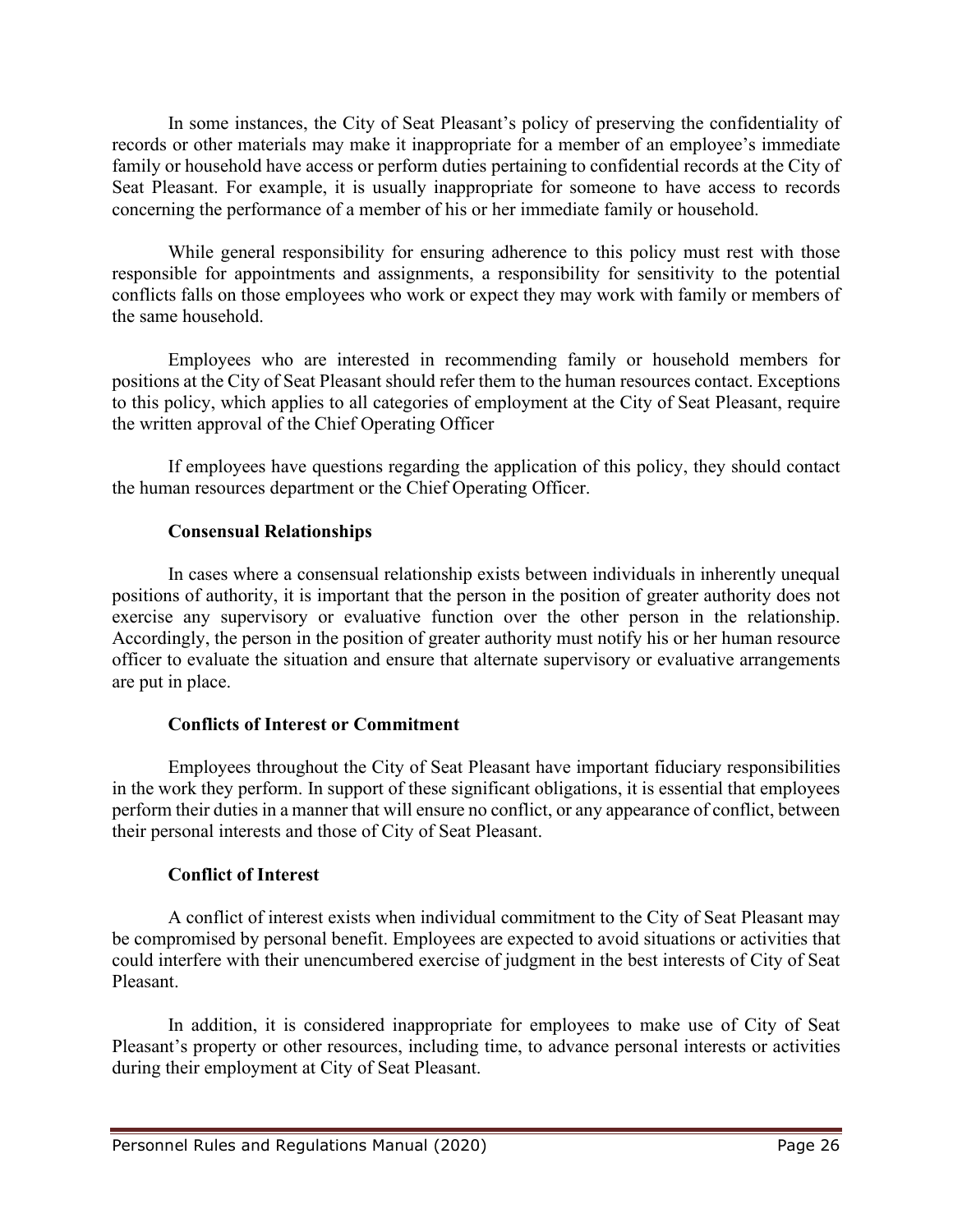#### **Conflict of Commitment**

This policy is not intended to limit reasonable participation in professional and community activities that benefit and reflect positively on the City of Seat Pleasant, by agreement of the employee and his or her supervisor. Paid outside activities that primarily advantage or benefit the employee are to be performed on the employee's personal time. In some circumstances, accrued vacation or personal time may be not used to cover such absences.

Paid personal consulting activities or other outside pursuits are not to occur on City of Seat Pleasant's time. It is not permissible to use City of Seat Pleasant resources during outside consulting or other pursuits. These resources may include, but are not limited to, office equipment, supplies or support staff. Such activities must not divert an employee's attention from his or her City of Seat Pleasant's duties or consume so much time or creative energy that they interfere, or appear to interfere, with an employee's responsibilities to City of Seat Pleasant.

# **Relationships with Third Parties**

Employees should pay special attention to ensuring they maintain the proper relationship between themselves and third parties with whom they come in contact during performing their jobs for the City of Seat Pleasant. These parties may include, but are not limited to, vendors of goods and services and citizens. Personal gain resulting from a relationship with a third party must be avoided. Such activity provides no useful business purpose and can create conflicts of interest.

#### **Article 6. Resumes and Employment Applications**

The Chief Operating Officer has a designated human resources officer appointee to maintain a reliable software component to advertise City positions and screen potential employees electronically. The appointee shall also create and maintain employment application forms on which applicants may formally submit their credentials. Employment application forms shall be available to the public during all regular business hours. The Human Resources Manager shall submit a written acknowledgement electronically of receipt to each job applicant and shall retain applications and resumes for a period of at least one year. All candidate's driving records will be investigated.

At the request of the Chief Operating Officer and/or department heads, the Human Resources Director shall review and screen employment applications received to recommend the most qualified candidates for the vacancy, to the Department Head based on the required job description.

When a candidate is hired, the original employment application shall be placed in the employee's personnel file. The employment applications and/or resume of unsuccessful applicants shall be filed separately and retained for a period of one year as required by law.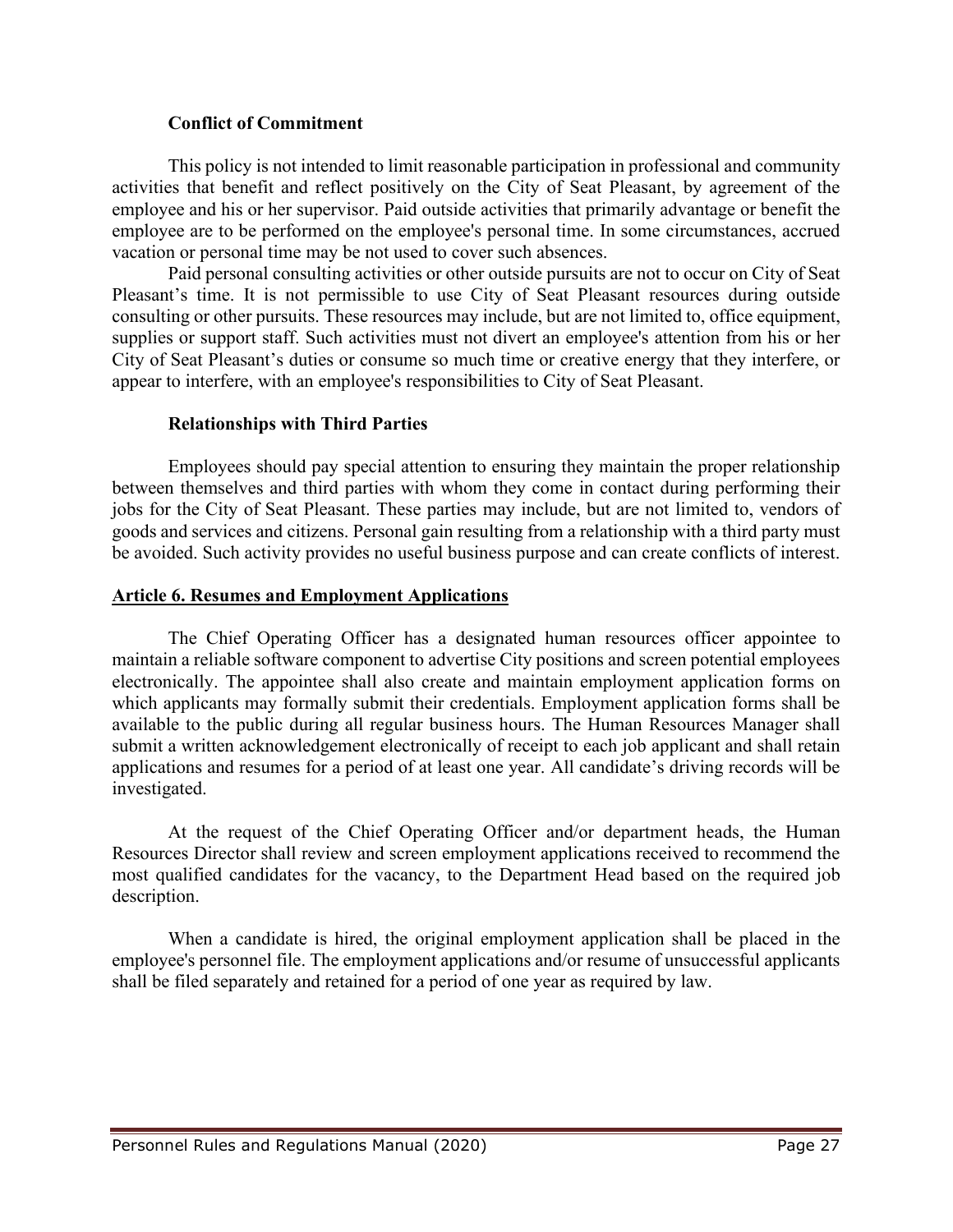#### **Article 7. References**

The City reserves the right to contact former supervisors, employers, and other references provided by job applicants as part of the pre-employment procedure. These references shall be documented and made part of the applicant's file.

#### **Article 8. Background Investigations**

Final candidates for all positions receiving a conditional offer of employment must still satisfy the applicable reference and prior employment history checks. A candidate shall be permitted to provide authorization for the City to not only conduct a reference check, but also a thorough background investigation including criminal history, driving record, educational degree(s), and certification checks. If positions involve the handling of public funds, information systems, confidentiality, security, or public safety, final candidates may also be subject to a credit check. Where credit checks are required, the City shall comply with the rights and notifications requirements outlined in the Federal Fair Credit Reporting Act. Background investigations described in this section shall be conducted by or at the direction of the Human Resources Director.

The City reserves the right to not offer a specific position or to terminate an employment offer, as required under State and Federal law and in accordance with City policy. In no instance shall an applicant or employee be discriminated against on the basis of any classification protected by law.

#### **Article 9. Making Appointments**

The Chief Operating Officer shall be the Appointing Authority for the City. Employee vacancies may be filled by regular appointment, temporary appointment, promotion, transfer, or demotion. The appointment of an emergency employee need not comply with the procedures of this Chapter.

#### **Article 10. Probationary Period**

- 1. Each employee receiving a regular appointment to a position not previously held shall serve a probationary period before being considered a permanent employee. The probationary period provides the employee with the opportunity to learn more about the City and demonstrate that he/she has the necessary skills and abilities to perform the duties of his/her position in a satisfactory manner.
- 2. All new employees shall serve a probationary period of three months before being considered a permanent employee, with the exception of sworn employees in the Police Department who shall serve a 12-month probationary period before being considered a permanent employee.
- 3. The probationary period is not a guarantee of employment during or after the probationary period. If the Department Head concludes at any time that the employee is not suited for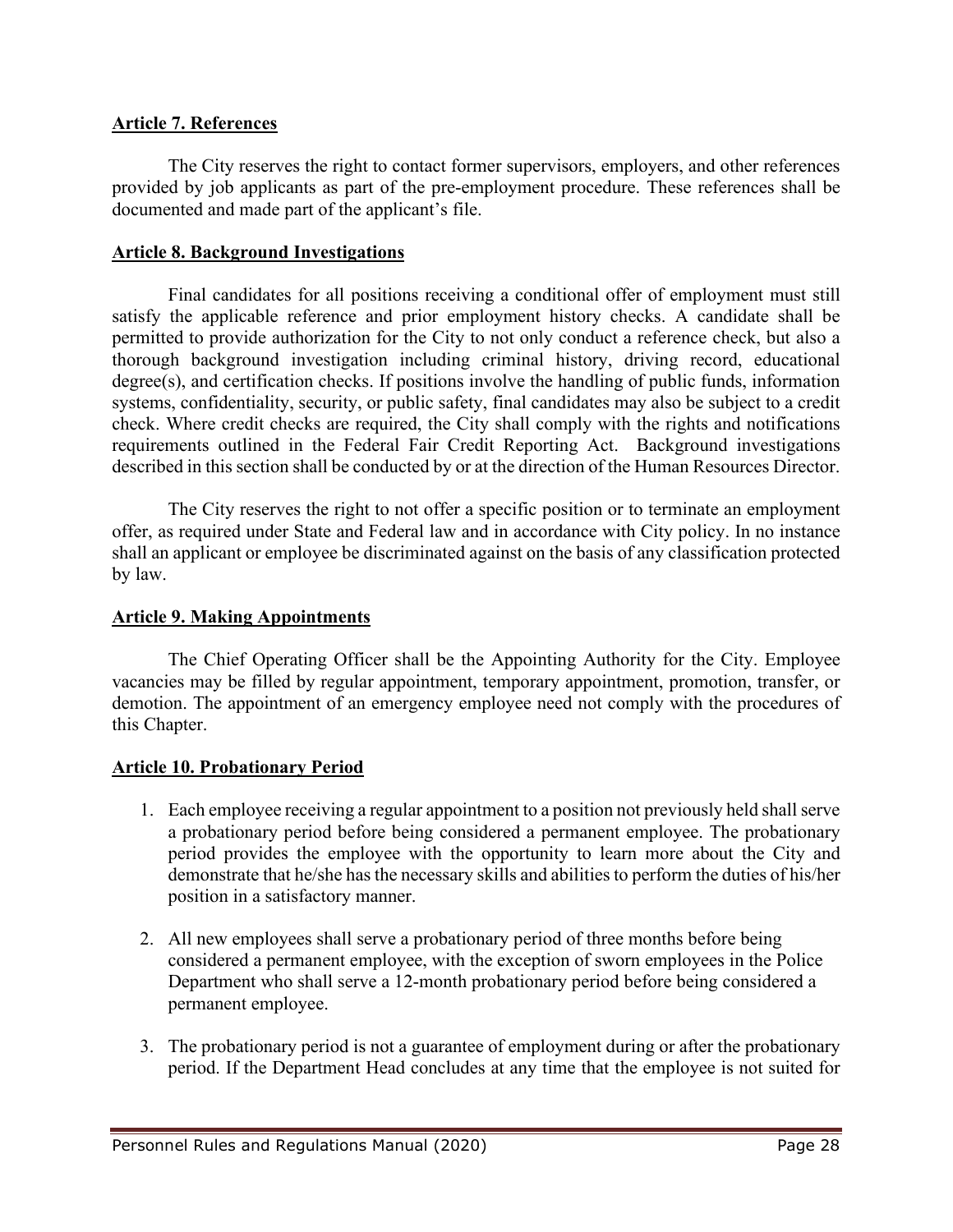his/her position, the employee may be terminated or may be placed on extended probation, if approved by the Chief Operating Officer.

- 4. The Chief Operating Officer may extend the probationary period up to a maximum of two additional three-month periods to allow the probationary employee the opportunity to improve performance.
- 5. The Chief Operating Officer may not waive or reduce the probationary period for current employees who are transferred or promoted from within.
- 6. The probation period ends successfully when the Department Head evaluates the new employee in writing and authorizes his/her classification as a regular employee.

# **Article 11. Performance Evaluation**

- 1. The employee shall be informally evaluated periodically during the probationary period to ensure satisfactory progress in meeting job requirements, proficiency in performing essential job functions, and to identify areas of improvement and development. The formal evaluation shall occur at least 15 working days prior to the expiration of probation.
- 2. The Department Head or immediate supervisor of an employee on probation shall submit the results of the evaluation to the Chief Operating Officer or the Administrator's designee. The results of the performance evaluation shall state, at a minimum, whether the work of the probationary employee has been satisfactory or unsatisfactory.
- 3. The Chief Operating Officer shall make the final decision as to whether the work of the probationary employee has been satisfactory or unsatisfactory.

An unsatisfactory rating shall result in either the extension of the probationary period or termination. In the event that an unsatisfactory rating results in an extension of the employee's probationary period, the employee's supervisor shall be required to create a probation improvement plan for the employee and attempt to improve the employee's performance during the period of the extension.

# **Article 12. Termination during Probation**

A probationary employee may be terminated at any time during the probationary period without any cause or reason and without notice. Such termination shall not be subject to review or appeal.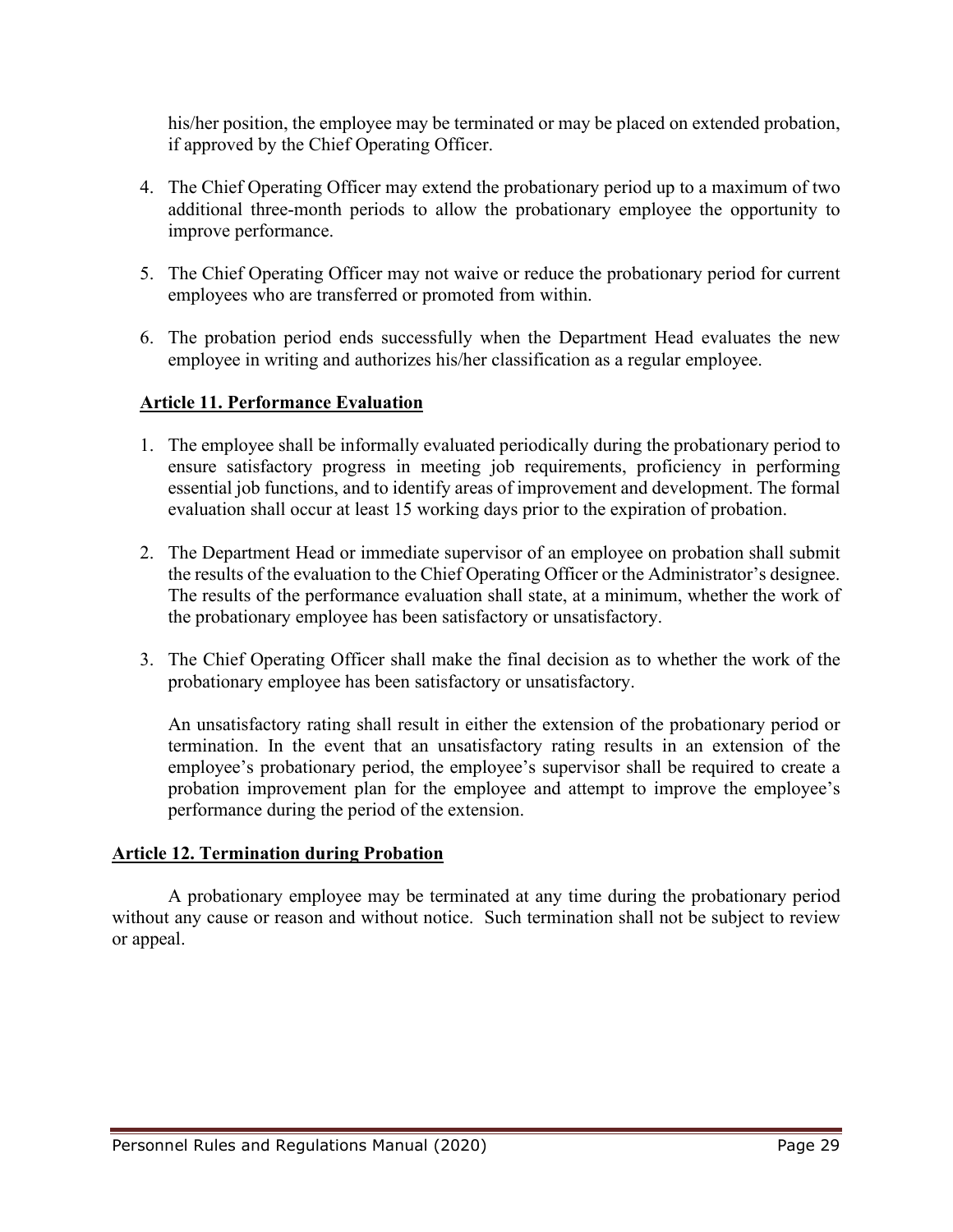#### **Chapter VI. Work Rules**

#### **Section 1. Work Rules**

#### **Article 1. Established Work Hours**

The City of Seat Pleasant's established business hours of operation are 9 a.m. to 5 p.m., Monday through Friday, except that the Chief Operating Officer may authorize alternative business/operating hours for City employees on a case-by-case basis to best meet the needs of residents and other customers. Where service to the public is required on a seasonal or 24-hour basis, work schedules shall be prepared by the department concerned, with the approval of the Chief Operating Officer.

#### **Article 2. Clocking-In**

All employees must clock in and out when coming to and departing from the work site, with the exception of attending prior scheduled meetings. If an employee does not clock in or out during the week, the employee will be charged with annual leave. If annual leave is not available, the employee will be leave without pay (LWOP). If an employee is found to be absent from the premises without prior authorization the employee will be charged with LWOP. Repetitive unexcused absences are grounds for disciplinary action including termination of employment.

Lunch periods are usually taken each day for 1 hour; between the hours of 11 a.m. and 2 p.m. Any employee who is intentionally reporting inaccurate time worked will be subject to disciplinary action, including termination of employment.

No one is authorized to clock in another employee for any reason. If employees do not clock in during a specific time but claim that they worked, the Chief Operating Officer has the authority to decide if the employee shall be paid for the time they claimed they worked. Abusive practice of this procedure will not be tolerated, and the employee will receive leave without pay for the day or days in question.

All employees are issued an identification badge and key fob (if applicable) upon hire. This badge must be worn at all times during normal business hours. In addition, identification badges must be worn during any City financed functions and special events.

#### **Section 2. Work Attire**

#### **Article 1. Purpose**

The purpose of this policy is not only to provide it also allows flexibility while maintaining good morel and comfortability in work attire. In order to promote a professional work environment and a positive image of the City while respect individual religious, racial, gender-specific, and ethnic attire, and to give due consideration to safety and sound business practice.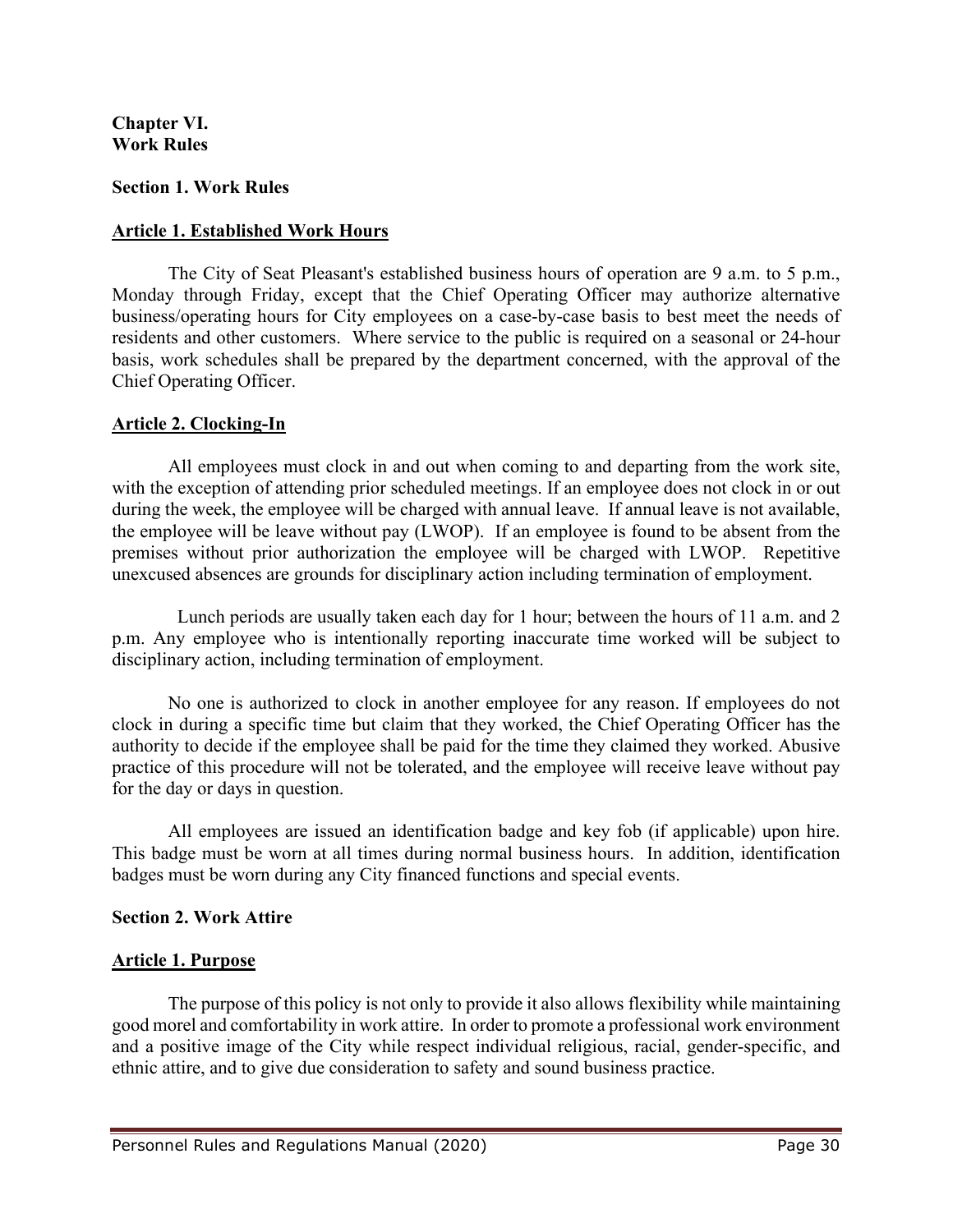#### **Article 2. Applicability**

This policy establishes some broad parameters which apply to all employees of the City of Seat Pleasant. However, most departments have some uniqueness in terms of operating needs, uniform requirements, customer expectations, and safety. Therefore, regulation of employee work attire shall be managed at the department level.

Departments may establish more stringent requirements based on needs, but may not establish lower standards than those set forth herein, except as provided in Article 5 of this Section. If the Department Head sets more stringent guidelines, with prior approval from the Chief Operating Officer, for his/her department, he/she is responsible for communicating the departmental work attire guidelines to all affected employees.

# **Article 3. Work Attire**

The purpose of this policy is not only to provide guidance to all employees in terms of expectations and adherence to reasonable standards of neatness, good grooming and acceptable standards of dress in the workplace, but also to allow flexibility to maintain good moral standards of work attire. The following Professional Dress Code Policy sets forth those guidelines. Violators of this policy may result in the individuals being sent home to change into what has been defined as an "acceptable" standard of dress as outlined in this policy.

City of Seat Pleasant has an informal Casual "Jeans" Friday policy for Administrative personnel. However, no faded or stonewashed, tight fitting or jeans with holes are permitted to be worn. Avoid overly trendy styled clothing and shoes better suited for evening or weekend wear. Any questions regarding the Business Casual/Professional Dress Code Policy may be directed to Chief Operating Officer or Human Resource Director.

# **Prohibited Attire**

- 1. Business Casual Dress Code Clothing that is noticeably worn, faded, stained, discolored, patched, ripped, frayed, torn, or dirty is not permitted in the workplace.
- 2. Clothing that is revealing, transparent, or provocative including, but not limited to: overly revealing and tight fitted attire, hemlines for skirts and dresses should be worn no higher than two inches above the knee, shorts, cutoffs, tube tops, halter tops, short sleeved or sleeveless undershirts worn as off-the-shoulder tops, midriff length tops, plunging neck lines, garments made of mesh, attire that reveals the abdomen or lower back, attire which displays underwear or lack thereof, strapless dresses (unless worn with a jacket, sweater, or shirt.
- 3. Clothing with printed messages, slogans, statements, or graphic designs that violate the City's Discrimination and Harassment Policy.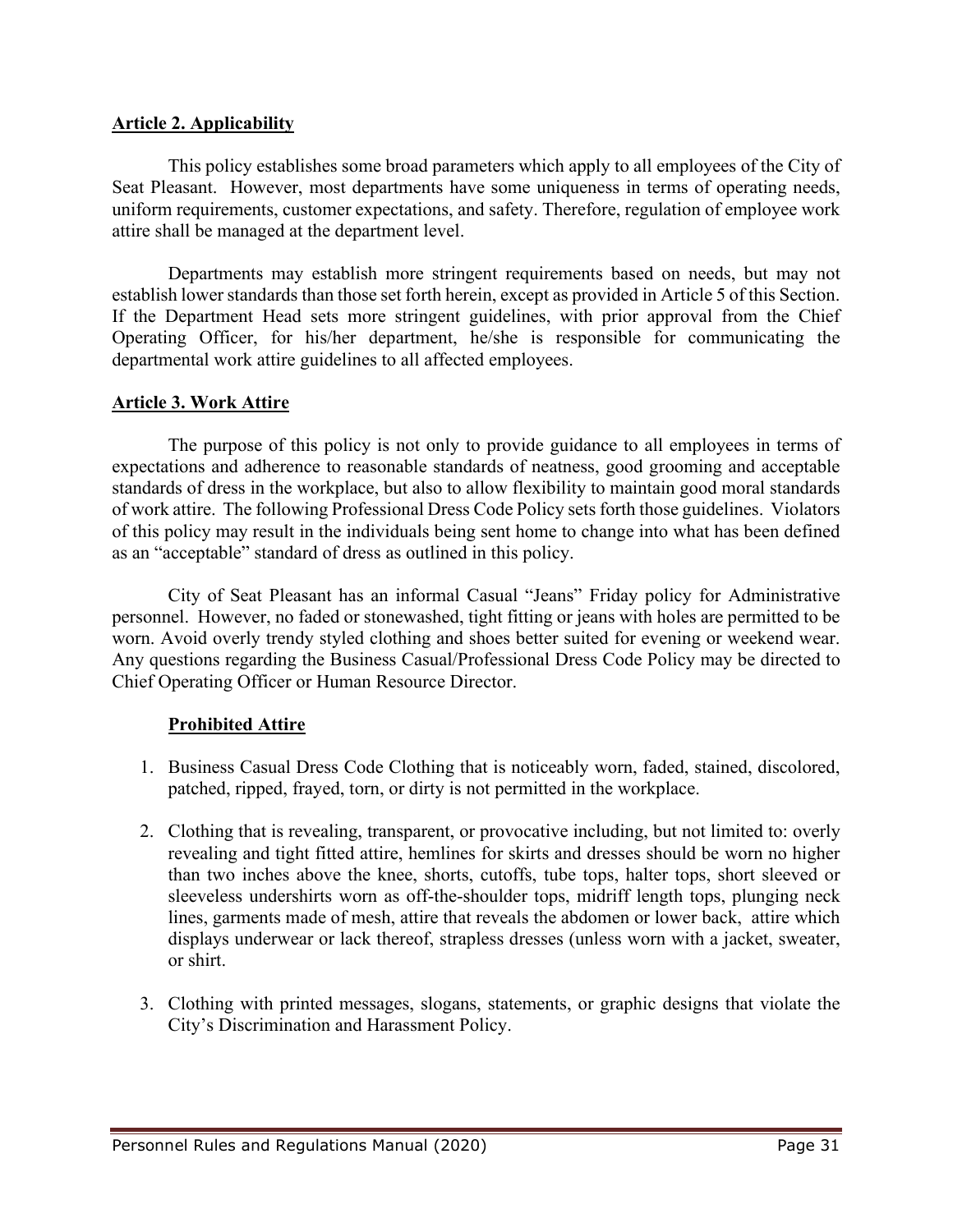4. Clothing that is generally worn for exercise or relaxation, including but not limited to, tennis shoes, sneakers, sweatpants, sweatshirts, warm-up suits, or overalls of any color, beach wear, spandex or Lycra, or leotards or leggings and flip flops.

Individual questions about appropriate attire in a department shall be addressed to and resolved by the Department Head or supervisor. For the full City dress code policy, please see the Human Resources Director.

# **Article 4. Uniforms**

The City of Seat Pleasant shall determine which employees shall be required to wear uniforms and shall issue appropriate clothing and accessories to those employees. An employee who is required to wear a City uniform while carrying out the duties of his/her position shall comply with the appropriate departmental policy and the following:

- 1. Employee is responsible for wearing a City uniform while performing City-related work.
- 2. Except as provided herein, a uniform, or any part thereof, shall only be worn while the employee is on duty or while in route to and from the City. No employees shall wear a City uniform while off duty, unless specifically approved by the Department Head or Chief Operating Officer. No employee may wear a City uniform while engaged in employment or work for an employer other than the City unless specifically approved by the Chief Operating Officer.
- 3. Safety boots and/or hard sole shoes, if appropriate, shall be worn with the uniform.
- 4. Employees are responsible for taking proper care of uniforms and accessories as directed by departmental guidelines.
- 5. Employees in uniform are perceived by the public to be "on duty" and representing the City. An employee's appearance and conduct reflects upon the City at all times.

# **Article 5. Exceptions**

At the discretion of the Department Head or supervisor, employees may be exempted from the guidelines of this policy due to the nature of the employee's work, environmental or weather conditions, for special projects requiring more casual attire (i.e., office clean-up days, organized social events), for special times designated by the department (i.e. "Casual Friday"), or for medical, religious, ethnic, or safety reasons. Nothing in this policy is intended to discriminate or hinder the advancement of diversity in the organization and every effort shall be made to accommodate an employee's religious or ethnic dress.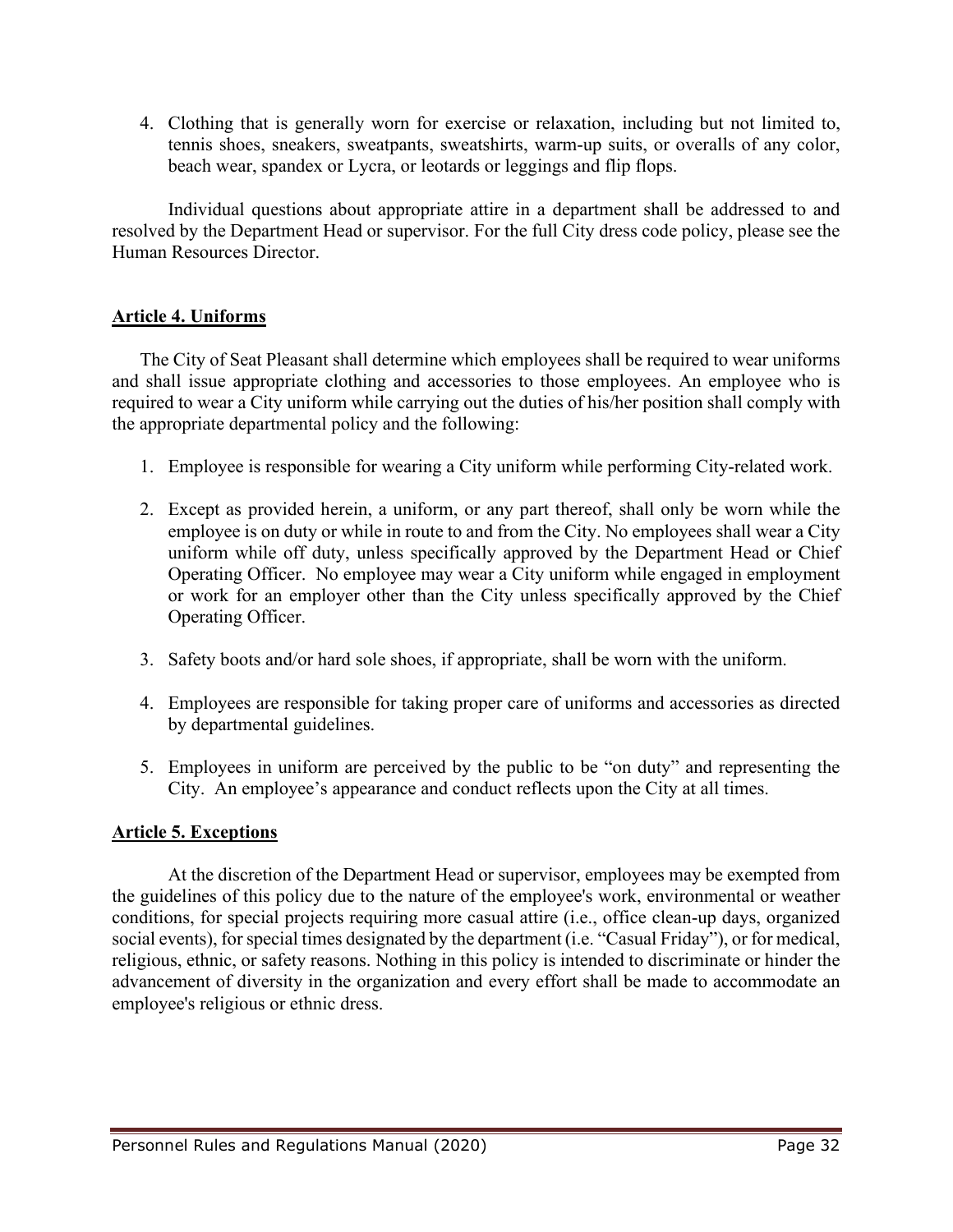# **Article 6. Enforcement**

The Department Head and/or supervisor is responsible for enforcing the guidelines of this policy consistently and fairly within his/her department. The Department Head and/or supervisor is authorized to refuse to allow an employee who is inappropriately attired or whose appearance is not appropriate to begin work.

If the Department Head and/or supervisor determines that an employee's attire is inappropriate for the workplace or that the employee's uniform is incomplete, the Department Head is required to write up the employee and the employee shall be required to leave the premises to change clothes. The employee shall be required to use available annual, compensatory, or personal leave or leave without pay to cover the period of absence. More than two write-ups on this matter is a direct violation of City policies and procedures and will be grounds for termination.

# **Section 3. Severe Weather and Other Emergencies**

# **Article 1. Policy**

Emergencies that may directly impact, disrupt or threaten to disrupt our normal business operations are defined as, but not limited to, severe weather events, natural disasters or other conditions such as snow, freezing rain, tornadoes, hurricanes, flooding, earthquakes, power outages, or acts of terrorism. It is the policy of City of Seat Pleasant to follow the Prince George's County Government as it relates to office closures, delayed openings, early closings and liberal leave for emergency events. When those decisions are made, the City of Seat Pleasant employees should seek official notification using one of the following methods described below.

It is the responsibility of the employee to call the Prince George's County Government Employee Hotline at (301) 952-4810 or visit the website at [www.princegeorgescountymd.gov](http://www.princegeorgescountymd.gov/) that day for a status update. In addition, official information may be obtained on the City of Seat Pleasant's website at www.cityofseatpleasant.org. Employees may also contact their immediate supervisors directly for information. Regular full-time employees will receive their regular pay for the day of closure. Regular part-time employees will receive an amount equivalent to four hours of base pay for the day. Temporary/Contractual employees will not be compensated for the day.

# **Article 2. Essential Personnel**

- 1. For this Article, essential personnel are defined as those who are needed to maintain communications with the public, remove snow, ice, and/or other hazards, or provide police protection.
- 2. Essential personnel include but are not limited to individuals in the following departments; **Public Works, Public Safety and Public Engagement**. With the exception of any employee assigned to light duty.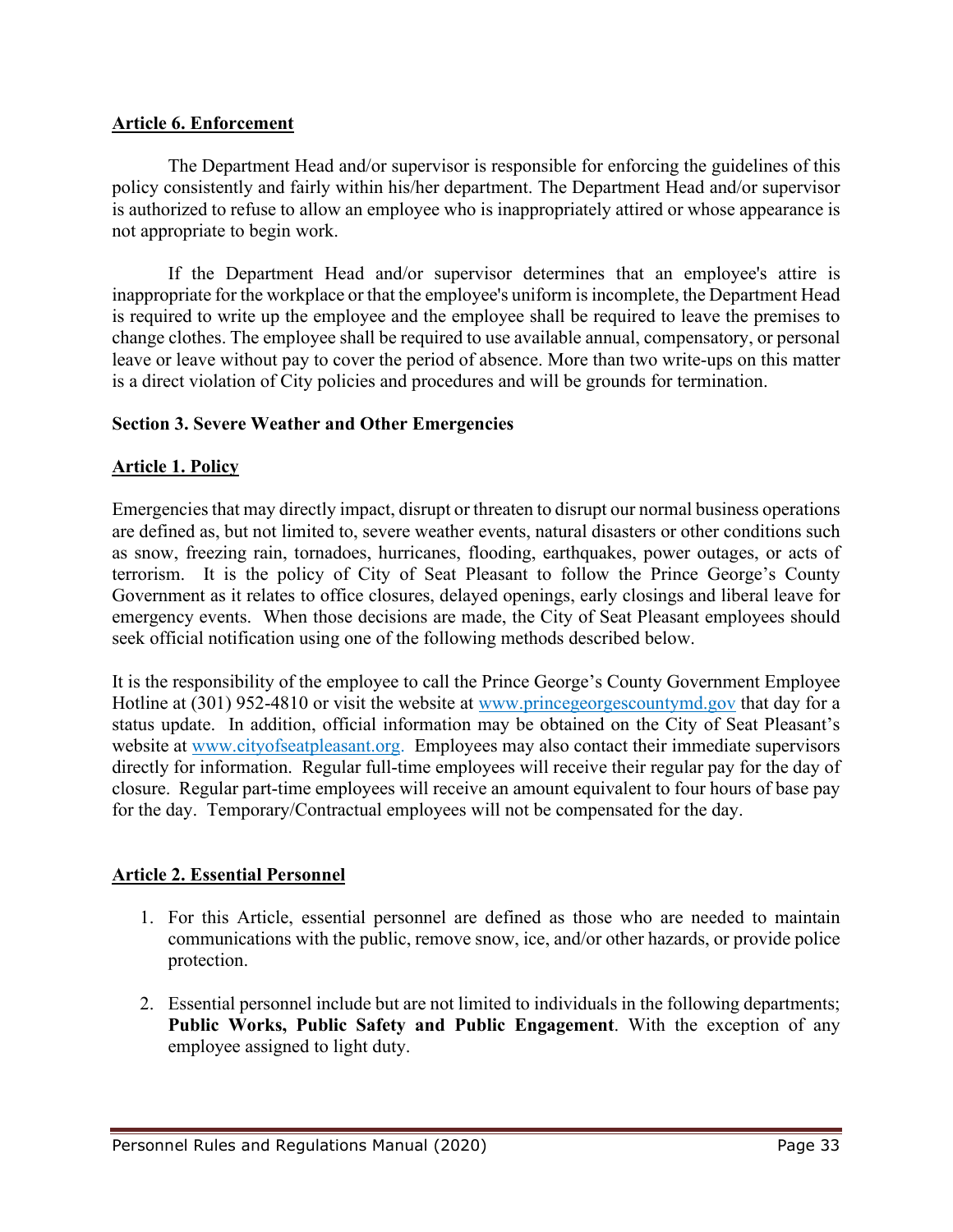- 3. Staff members defined as essential must report to work, unless otherwise specifically instructed by their Department Heads. Essential personnel who are truly unable to get to work must call and talk directly to their Department Heads or designees. Voicemail and third-party messages are not acceptable. The City may, at its option, provide transportation for essential personnel who cannot otherwise get to work.
- 4. Essential personnel may not use annual leave on emergency days unless already on vacation and beyond commuting distance from the City.

# **Article 3. Non-Essential Personnel**

Non-essential personnel are those City employees not defined as "essential personnel" in Article 2 herein.

# **Article 4. Prince George's County Inclement Weather Policy**

The City of Seat Pleasant follows the Prince George's County Government inclement weather policy.

- 1. If the Prince George's County Government closes or is delayed due to inclement weather, then non-essential employees shall be on administrative leave. Please see the information in Articles 2 and 3 herein defining essential and non-essential employees.
- 2. If the City is open but the employee cannot get to work, liberal leave can be taken without prior approval.
- 3. Sick leave may not be used on an emergency day unless the employee has been on approved sick leave for at least two previous days.
- 4. If the County closes after the City's normal office hours have started, City personnel may be released from work on the decision of the Chief Operating Officer only.
- 5. On the day following an emergency day, when the County is no longer on a closed or liberal leave day, an employee who is unable to come to work due to lingering weather or other conditions may use the liberal leave policy with the permission of the Chief Operating Officer and/or the employee's immediate supervisor.

# **Section 4. Safety and City Property Policies**

# **Article 1. Vehicle Use Policy**

The operation of motor vehicles is essential to the City's operations; it facilitates the efficient and effective use of City resources and the timely delivery of government services. Vehicle operation skills and safe driving practices ensure that health, lives, and public property are preserved. Use of a City vehicle by an employee is neither a right nor a privilege; rather, it is a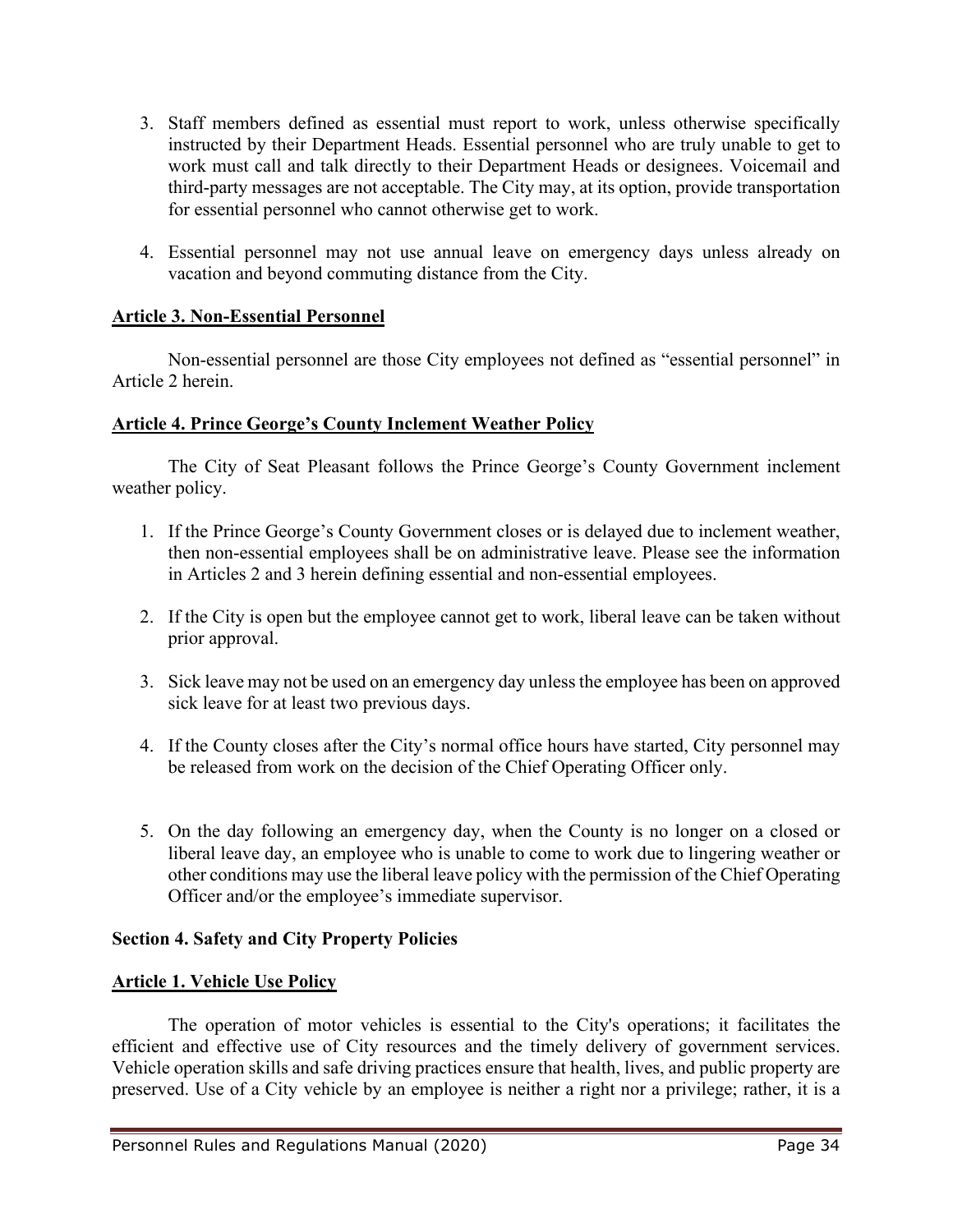trust and responsibility conferred to facilitate necessary performance of job duties. While operating a City vehicle, employees are visible and official representatives of the City and, as such, should show every motor vehicle courtesy possible and exhibit responsible behavior which reflects favorably upon the City and the individual employee.

# **Article 2. Purpose and Scope**

The purpose of this policy is to establish regulations and procedures for the use of City vehicles and personal vehicles in conducting City business. The policy ensures that all City employees required to drive City vehicles meet City driving standards as set forth in this policy and follow State and local laws. The provisions of this policy shall apply to all employees of the City.

# **Article 3. Qualifications/Standards for Operating City Vehicles**

- 1. City vehicles may be operated only by City employees who are at least 18 years of age and who possess and maintain a valid driver's license for the type of vehicle operated.
- 2. An employee's driver's license must meet the minimum requirements for his/her position as established on the class specification for the position.
- 3. Employees operating commercial motor vehicles as defined by the Department of Transportation must possess a valid commercial driver's license ("CDL"), regardless of whether the vehicle being operated is on public or private property.

# **Article 4. Responsibilities**

# 1. **Fleet Maintenance**

- a. Fleet Maintenance shall acquire and replace all City vehicles based on needs assessment and available funding. The Chief Operating Officer shall designate an individual to be responsible for allocating and assigning City vehicles on a full-time or temporary basis for utilization by properly qualified employees as requested by Department Heads. Fleet Maintenance shall maintain a list of assignments of all City vehicles, including those assigned to employees for take-home use.
- b. Fleet Maintenance shall establish and operate a regular preventative maintenance program for all City vehicles. Fleet Maintenance shall outfit each City vehicle with a first-aid kit and a Vehicle Checklist to be followed if the vehicle is involved in an accident/incident or if emergency repairs are needed.

# 2. **Department Head**

a. Each Department Head shall designate the assignment of City vehicles to personnel as required to conduct operations of his/her department. The assignment of City vehicles during normal work hours shall be based upon job duties and shall be assigned in a manner consistent with departmental workload and employee function. Vehicles may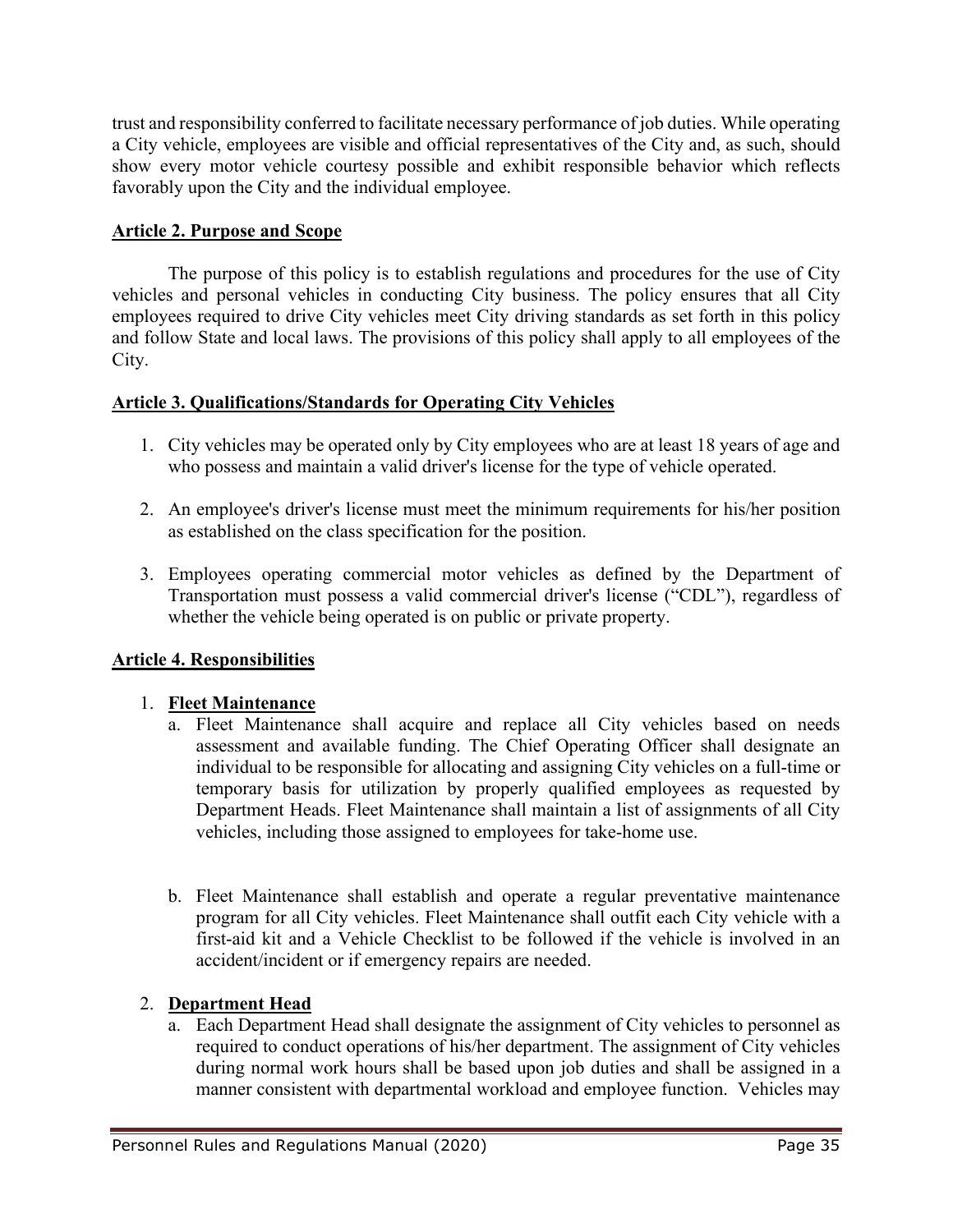be assigned on a full-time basis to individual employees or used as assignments for his/her department.

- b. The Department Head shall notify the Human Resources Office of any employee who is required to operate a City vehicle as part of his/her job duties and shall verify that all employees in positions requiring operation of a motor vehicle possess a valid driver's license.
- c. The Department Head shall ensure that all policies herein are met before authorizing the use of a City vehicle, that the vehicles assigned to his/her department are operated as this policy dictates, that the vehicles meet all criteria outlined in this policy, and that each employee in his/her department who operates a City vehicle adheres to the regulations set forth in this policy.
- d. When a Department Head becomes aware of a suspension, restriction, revocation, or expiration of a City employee's driver's license, it is his/her responsibility to suspend the employee's use of the City vehicle until satisfactory evidence is presented to the Department Head that such suspension, restriction, revocation, or expiration is no longer in effect.

# 3. **Employees**

- a. Employees driving City vehicles shall comply with all relevant City policies and procedures, including but not limited to, the Vehicle Use Policy and Drug-Free Workplace Policy.
- b. Any employee who is assigned a take-home vehicle or who performs work that requires the operation of a City vehicle must notify his/her supervisor immediately when practicable, but in no case later than 24 hours following: (a) an arrest for or being charged with a motor vehicle offense for which the punishment includes suspension, restriction, or revocation of the driver's license; or (b) the expiration of the employee's driver's license.
- c. Any employee whose driver's license is suspended, restricted, revoked, or expired shall not drive a City vehicle until satisfactory evidence is presented to the Department Head that such suspension, restriction, revocation, or expiration is no longer in effect.
- d. An employee who is issued a citation for any offense while operating a City vehicle must notify his/her supervisor immediately when practicable, but in no case later than 24 hours following the citation.
- e. An employee is personally responsible for any fines incurred as a result of driving or parking violations while driving a City vehicle or the employee's personal vehicle while on City business, unless the citation is for lack of maintenance of the vehicle or other act for which the City is responsible.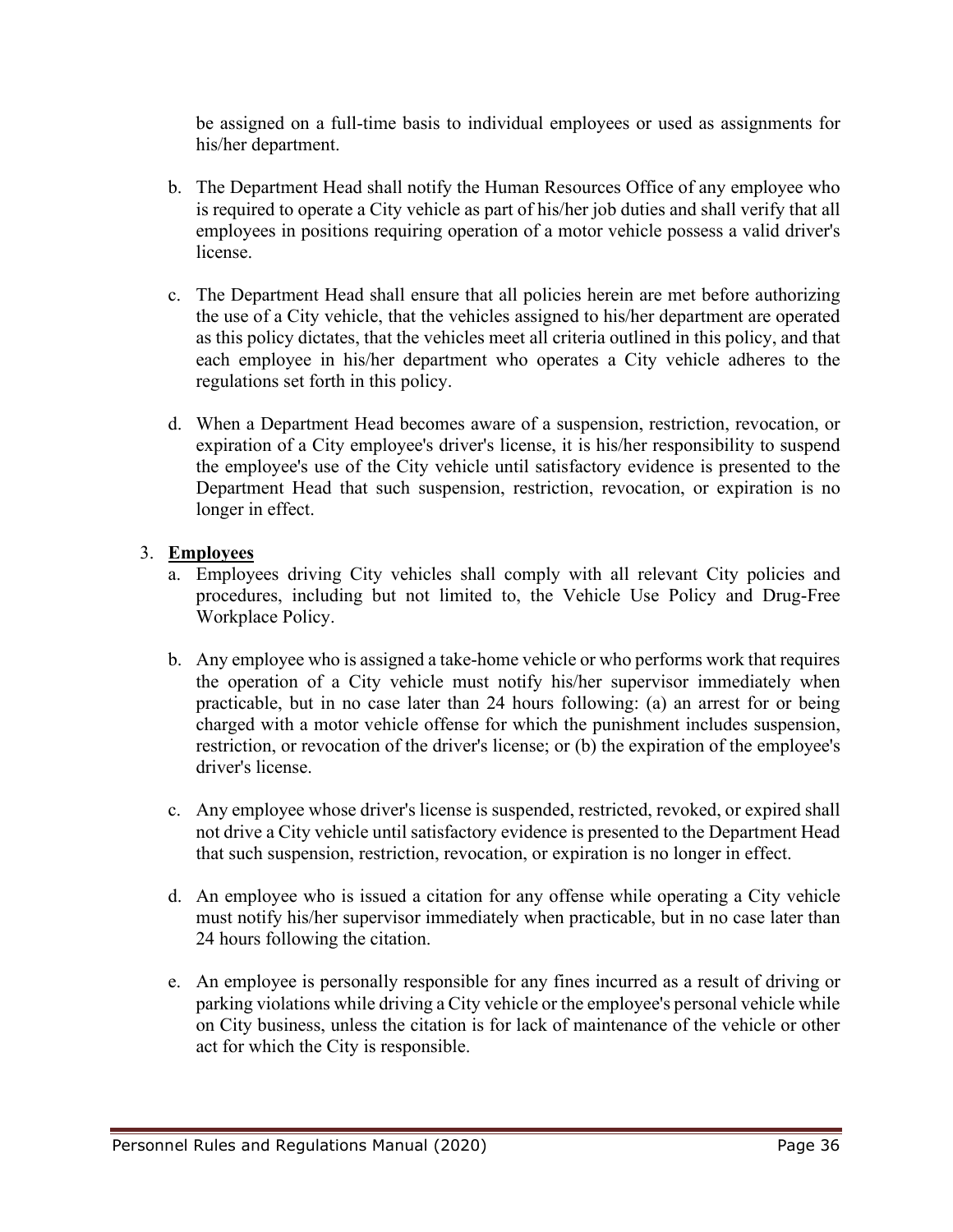f. Any employee who deliberately and/or willfully violates and/or circumvents the standards and procedures described within this policy shall be subject to loss of any and/or all City vehicle privileges and may be subject to other disciplinary action.

# 4. **General Rules for City Vehicle Use**

When an employee operates a City Vehicle, the following rules shall be observed:

- a. City vehicles may only be used for conducting City business, i.e., activities, jobs, tasks, or other commitments that further the interests of the City or that provide a benefit to its citizens. City vehicles shall not be used for private or personal business, except as otherwise provided in this policy.
- b. Employees operating a City vehicle may utilize the vehicle for incidental personal use determined to be appropriate by the Department Head. Limited personal errands, including going to meals on authorized meal breaks, could be permitted if within the general locality of the work site, provided such personal use does not substantially alter the employee's scheduled work activities or route to or from a work site or does not violate other existing departmental or City policies.
- c. City vehicles may not be used in situations that are exclusively for personal use. Personal use of a City vehicle that involves driving significantly out of a normal route is not permitted.
- d. A City vehicle may not be used outside the City boundaries unless approved in advance by the Department Head except to attend job-related meetings or trainings outside the jurisdiction, or to respond to a work-related emergency.
- e. City vehicles shall be operated in a safe and courteous manner at all times. Employees driving vehicles shall obey and comply with all applicable traffic and parking regulations, ordinances, and laws concerning the operation of motor vehicles. Employees should avoid distractions, such as eating and/or drinking, while operating a City vehicle.
- f. Employees must carry a valid driver's license of a proper class while operating a City vehicle.
- g. Seat belts must be worn by the employee operating a City vehicle and by all passengers in the vehicle during the operation.
- h. City vehicles may not be used to transport family members or other passengers not engaged in City business without prior approval of the Department Head.
- i. City vehicles should contain only those items for which the vehicle is designed. The City shall not be liable for the loss or damage of any personal property transported in the City vehicle.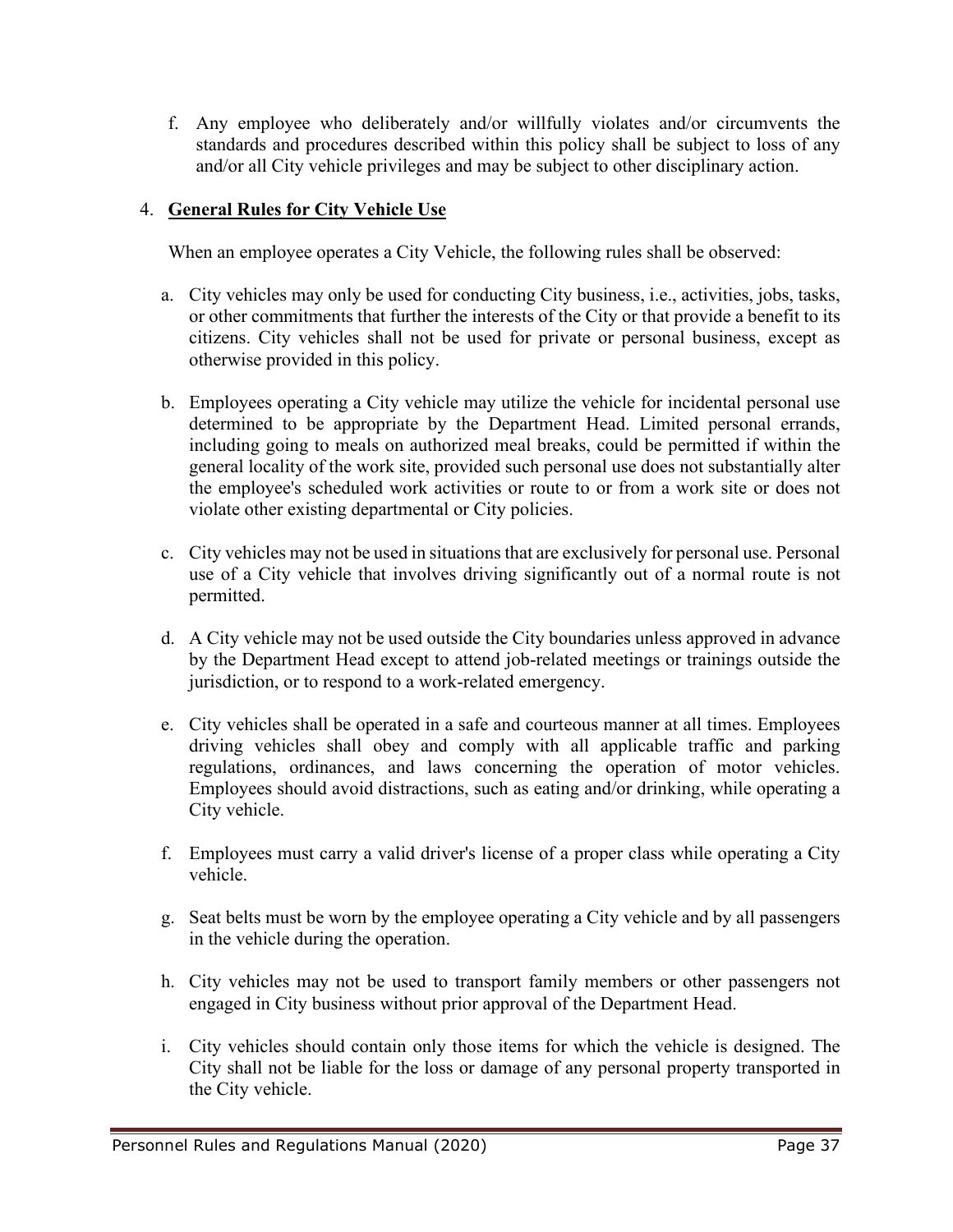- j. Employees should adhere to all State laws regarding the use of electronic devices such as cell phones (talking or texting), pagers, digital assistants, laptops, and other electronic communication devices.
- k. Employees may not operate City vehicles while under the influence of alcohol, illegal drugs, or prescription drugs or medications which may interfere with effective and safe operation.
- l. An employee may not carry a firearm or other weapon which is not required and/or utilized for his/her position with the City in any City vehicle.
- m. Employees are prohibited from using City vehicles during the time period when any of these following conditions exist: (1) paid or unpaid suspensions; (2) paid or unpaid leave; and (3) holidays, with the exception of working holidays.
- n. When not in use, City vehicles shall be kept on City property locations, except as otherwise provided in this policy.
- o. Theft or vandalism must be reported immediately to the employee's his/her Department Head, who shall then report the incident to the Chief Operating Officer.
- p. Any traffic accidents/incidents involving City vehicle must be reported immediately to the employee's department head, who shall then report the incident to the Chief Operating Officer. Employee may be required to submit to an alcohol and or substance abuse testing**.**

**To ensure the City is in compliance with the Maryland Department of Transportation (MVA) laws and regulations, all employees are required to provide a copy of a valid state issued driver's license annually or as required by the City.** 

## **Article 5. Take-Home Vehicles**

Generally, the City vehicles are not permitted to be taken home or used for personal use by City employees. However, take-home vehicles may be provided to facilitate timely response to emergency situations which pose an immediate threat to the safety of the public or where the vehicle taken home by the employee is equipped in such a manner that performance of the employee's duties in his/her own vehicle would be impractical. Positions that utilize a take-home vehicle shall be reviewed and approved by the Chief Operating Officer.

- 1. **Permanent Assignment - Police Personnel** Police Department personnel may be assigned to a take-home vehicle in accordance with the provisions of the Police Chief and Chief Operating Officer.
- 2. **Temporary Assignment** This policy does not preclude the Chief Operating Officer from authorizing an employee to take home a City vehicle on a specific occasion to facilitate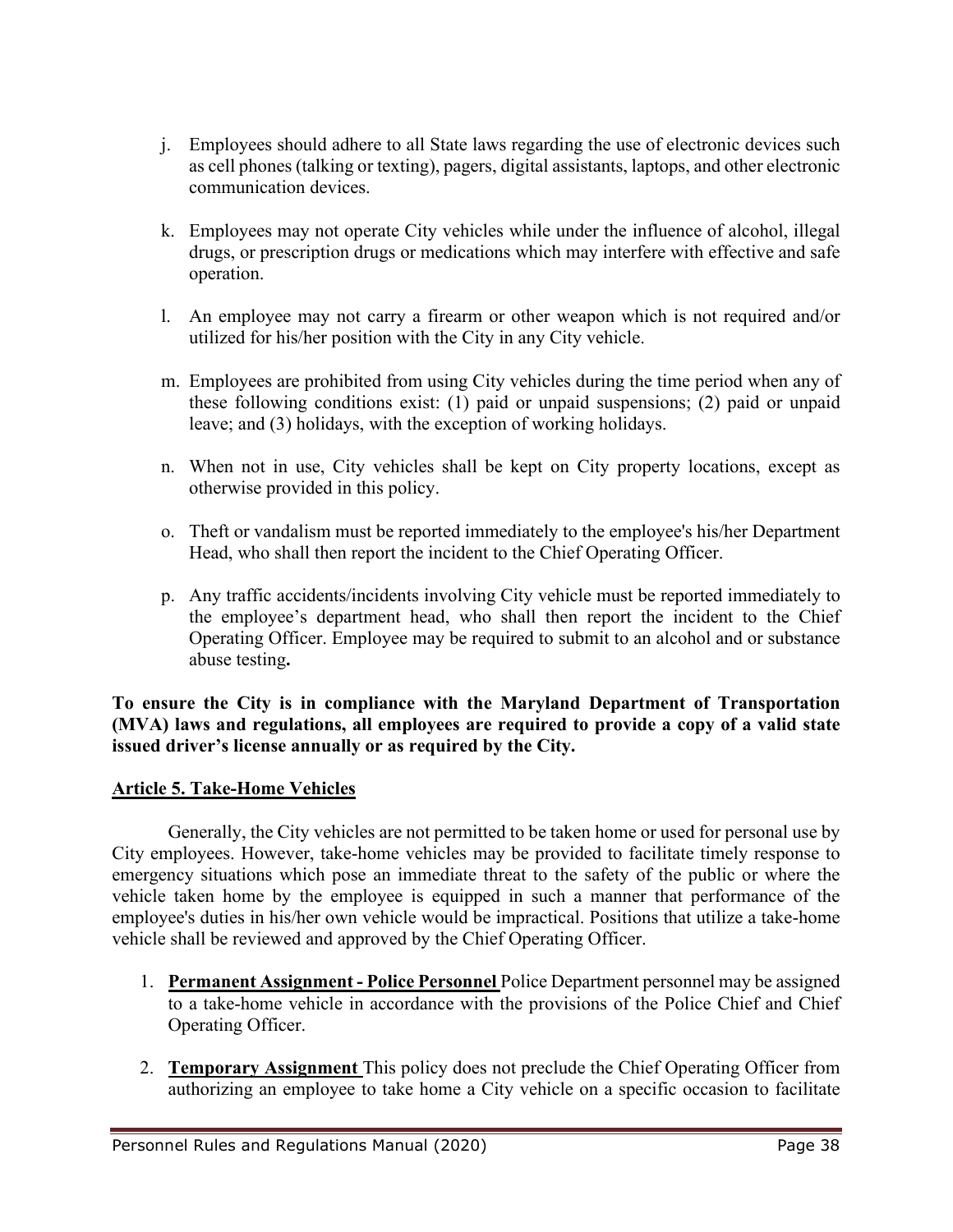City business. An employee requesting temporary assignment of a take-home vehicle shall have prior approval from the Chief Operating Officer.

## 3. **Take-Home Vehicle Use**

When an employee operates a take-home vehicle, the employee shall follow the General Rules for the City Vehicle Use set forth in this policy. The following rules shall also be observed:

- a. Take-home vehicles may be used for commuting to and from work, except as otherwise provided in this policy, and for other limited purposes as provided herein, including minimal personal use, but shall not be used for general personal use. Minimal personal use includes stopping for necessary errands or appointments while commuting to and from work or conducting City business and during an employee's personal time during the workday.
- b. The take-home vehicle shall be parked, secured, and locked at the employee's home or another secure location when it is not being used for official business. An employee who is assigned a take-home vehicle, especially a vehicle containing additional City equipment, must take reasonable precautions to secure and safeguard all City property. When possible, employees shall provide secure, off-street parking for take-home vehicles.
- c. The take-home vehicle shall be returned to the City when the employee is in alternative duty status, on leave for more than three days, on administrative leave for any duration, suspended from duty, or upon the request of the supervisor.
- d. The employee shall be responsible for maintaining both the interior and exterior of the vehicle in a clean and safe condition.

# 4. **Revocation of Take-Home Authorization**

Take-home authorization may be revoked for failure to comply with the provisions of this policy; for a change in job assignment, duties, or responsibilities such that a take-home vehicle is no longer justified; or when the Chief Operating Officer determines it to be in the best interest of the City to revoke such authorization.

## 5. **Exceptions**

Any permanent exception to this policy may be requested by the Department Head in writing and granted by the Chief Operating Officer. Any exception that is urgent and temporary may be granted by the Chief Operating Officer with notification to the Department Head.

## **Section 6. Workplace Privacy Generally**

All desks, cabinets, offices, storage and workspaces, and other property of the City are subject to the control of, and inspection, and search by, City officials, with or without cause, and without the consent of employees. Employees have no expectation of privacy in such areas or property. An employee who refuses to allow the search or inspection of City property used by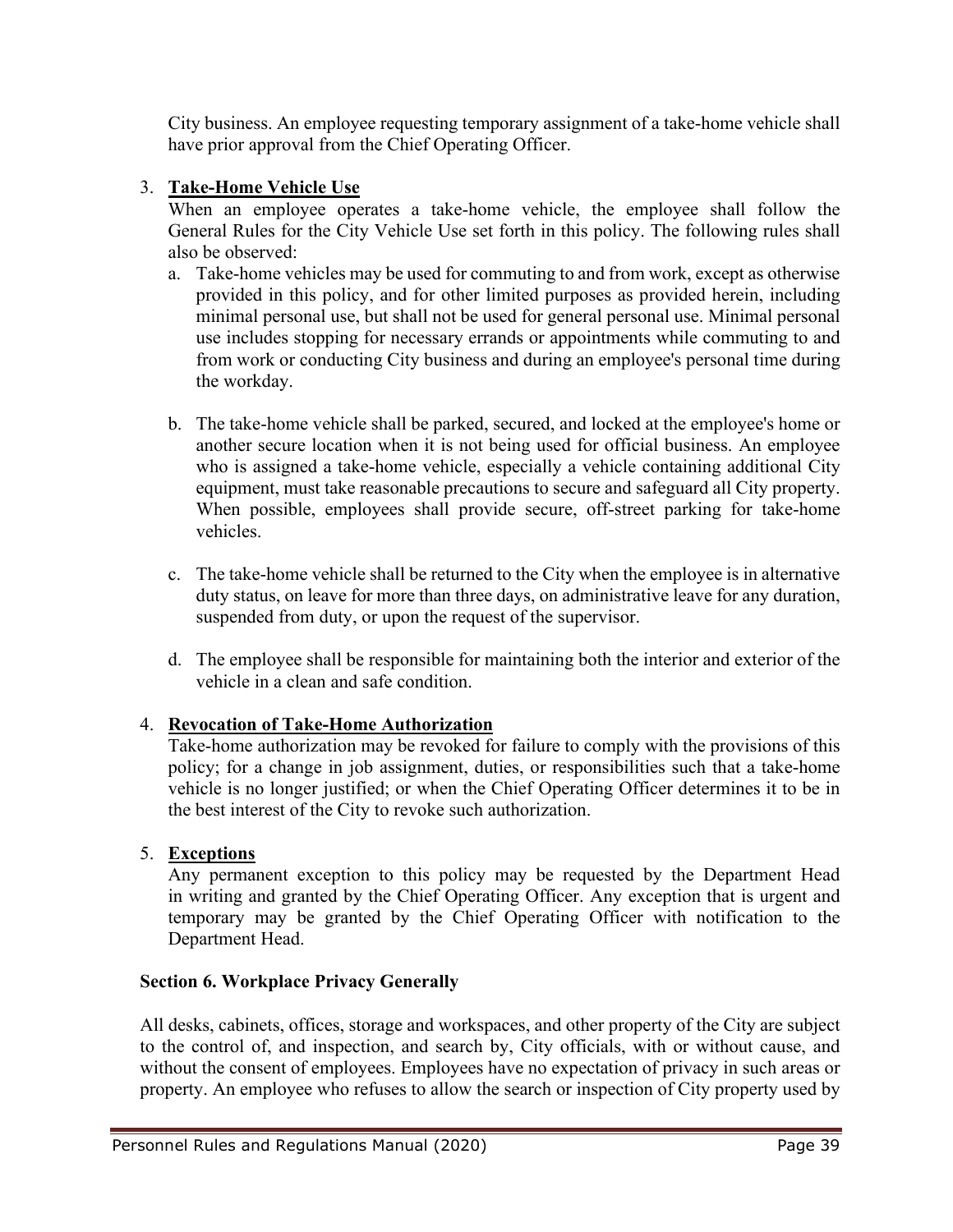the employee shall be subject to disciplinary action. Employees may not use their own locks on any City property. Any employee's property or other items considered in violation of local, State, or federal laws may be removed by the City. City officials may grant local, State, or federal authorities access to City offices to search or inspect the City's desks, storage and workspaces, offices, contents, and property to investigate possible violations of the law. The City may search or inspect an employee's personal property, including, but not limited to, briefcases, bags, packages, lunch boxes, containers, vehicles, or other items that an employee brings onto City property, including its parking lots, if City officials have reasonable grounds to believe that City property or contraband are concealed unlawfully in such personal property, or that the employee otherwise is using such personal property to engage in criminal conduct.

#### **Section 7. Computers and Operating Systems**

#### **Article 1. Responsibility for Computers and Computer Systems**

Employees shall take necessary precautions to ensure that the computer equipment is properly handled and operated.

#### **Article 2. System Purchase, Installation, and Maintenance**

- 1. The Chief Operating Officer is responsible for coordinating all activities involving computer equipment and operating systems. This includes, but is not limited to purchasing, installing, training, operation, maintenance, storage, moving, and reconfiguration. It includes both hardware and software. No employee shall engage in these activities without prior approval.
- 2. Employees shall not contact vendors directly without prior approval.
- 3. Employees shall not, without prior approval:
	- a. Install any computer or associated equipment;
	- b. Install any software;
	- c. Connect or disconnect any computer or associated equipment, except to unplug it from a power source in the event of an emergency;
	- d. Move any computer from its place of installation; or
	- e. Modify any equipment or software, except to the degree that such modification is a normal user function.
- 4. When there is a problem which prevents a computer from functioning properly, an employee shall report the problem promptly to the Chief Operating Officer and/or its designee.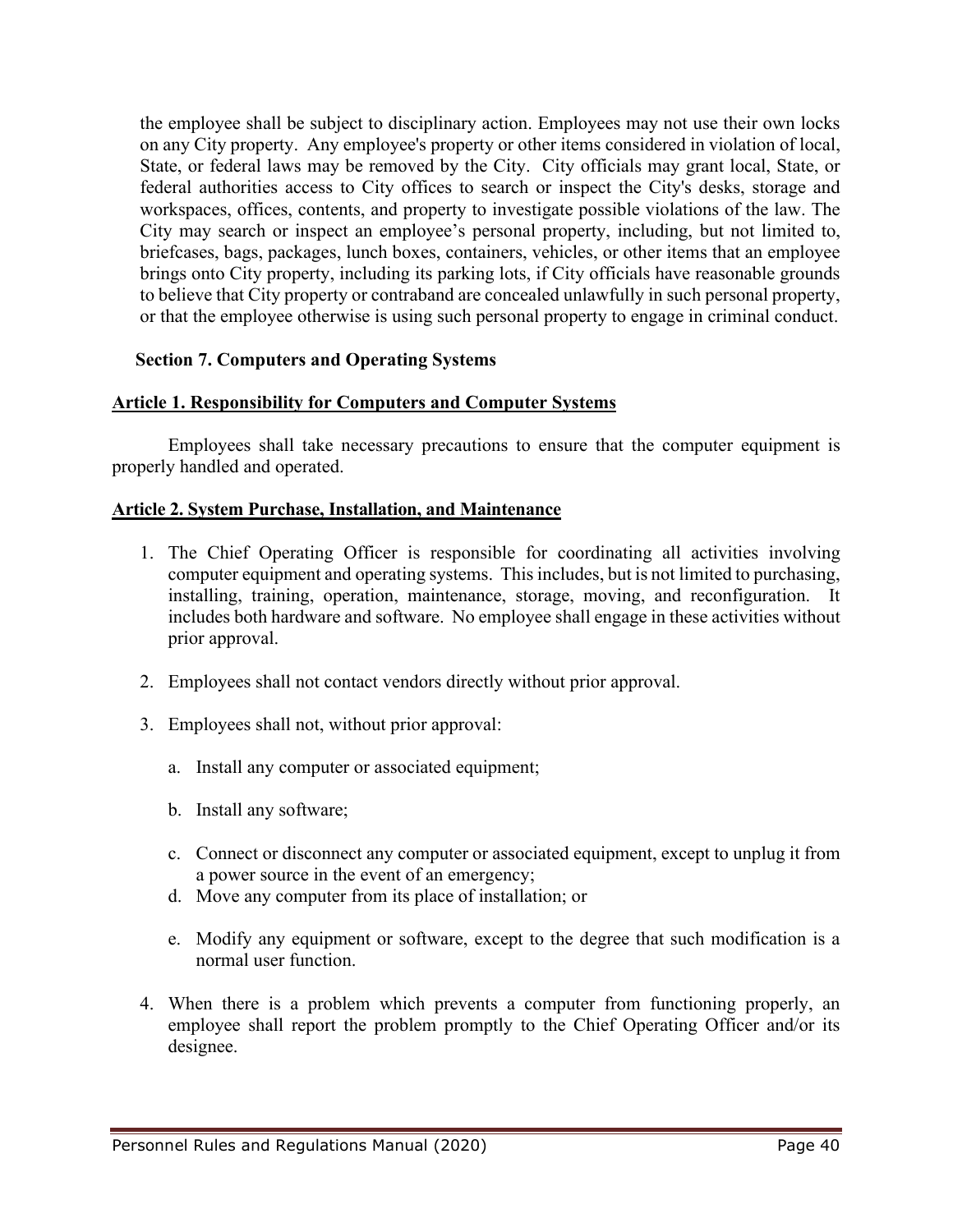## **Article 3. Computer and Electronic Mail Privacy and Protocol**

- 1. The City maintains computers and related equipment to assist in the conduct of its business. As used in this Article, the term "computers" includes desk-top and laptop, computers, cellular telephones, including "smart phones," "tablet computers" and similar devices, and other similar types of electronic equipment. All computers, computer software, and the data depicted or stored on the computers (including the hard drive, disks, or other storage units or media), are and remain at all times the property of the City. The City may search all Cityowned computers, hard drives, disks, files, etc., and read, copy, and retrieve anything stored therein. The City also may retrieve, review, and copy files that may have been deleted by the sender and receiver. Employees are not permitted to access other employees' files and directories without a legitimate business reason to do so.
- 2. The use of City computers for occasional personal use is allowed. Employees may not depict or store personal data or files on City computers. Personal data or files depicted or stored on City computers may be reviewed, retrieved, stored, and/or deleted by the City without cause or notice.
- 3. All electronic mail messages composed, sent, and received at City computers are and remain the property of the City. The City may retrieve, read, and copy any message composed, sent, or received at City computers, including an employee's personal messages.
- 4. Unauthorized use, removal, or intentional destruction of data or computer equipment may be considered theft and/or destruction of property.
- 5. City computers shall not be used to access any sites that contain pornographic or sexually related material or material that would offend a reasonable person on the basis of that person's race, gender, age, sexual orientation, religious or political beliefs, national origin, or disability, or on any other basis.

# **Article 4. Electronic Mail Use**

An employee may not use the electronic mail ("e-mail") feature of any City computer for personal purposes or for any other purpose unrelated to the legitimate business of the City. As used in this Section, "e-mail" includes text messaging, instant messaging, and similar types of electronic communications. An employee may not:

- 1. Read e-mail of other employees without prior authorization or approval from such other officials or employees;
- 2. Encrypt any e-mail message unless specifically authorized to do so and without depositing the encryption key with the Chief Operating Officer before encrypting the message;
- 3. Intercept, eavesdrop, record, or alter another person's e-mail message;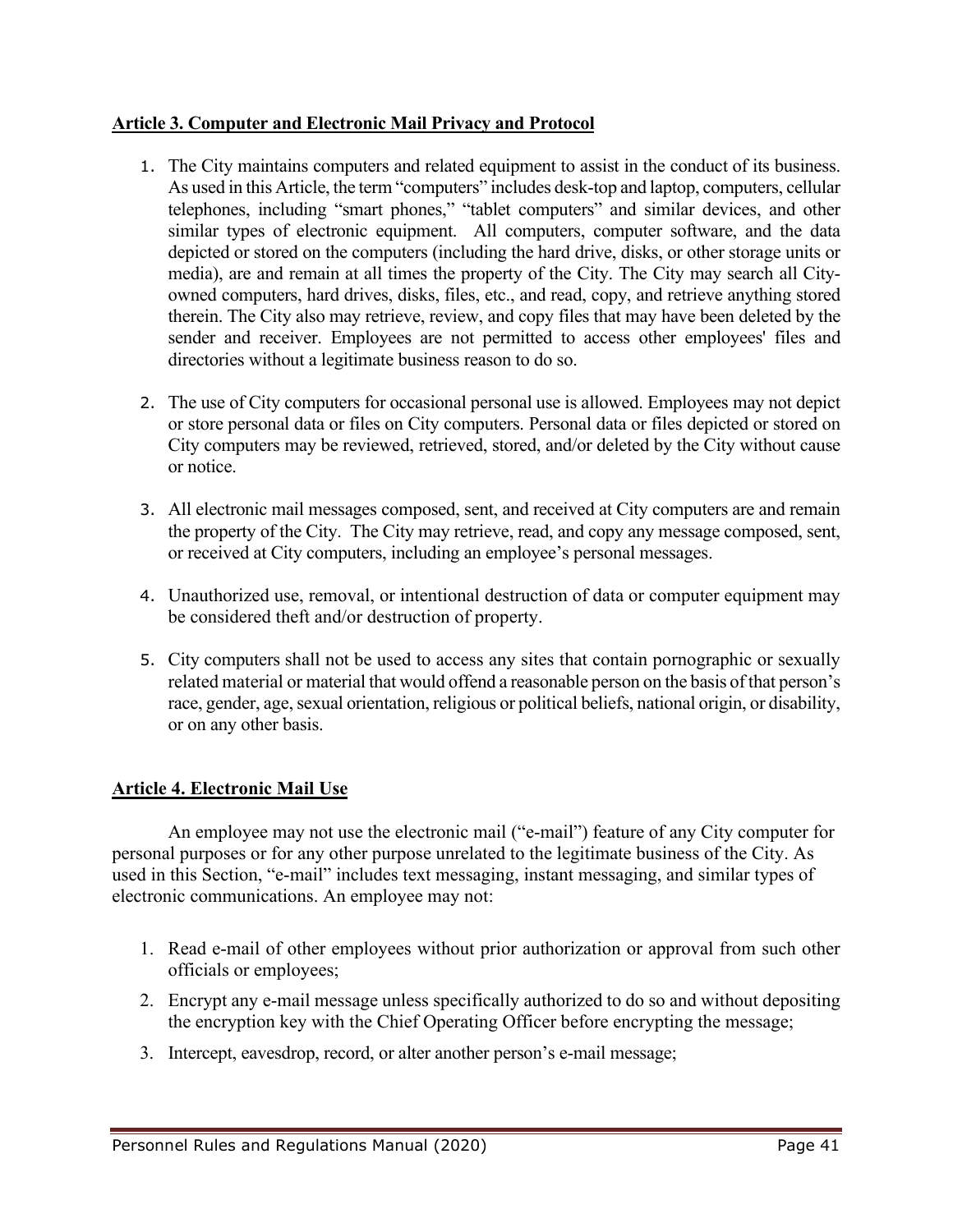- 4. Adopt the identity of another person on any e-mail message, attempt to send e-mail anonymously, or use another person's password;
- 5. Misrepresent their affiliation with the City on any e-mail message;
- 6. Compose and/or send e-mail messages containing content that reasonably may be considered offensive or disruptive to a reasonable person. Offensive content includes, but is not limited to, comments and material that would offend a reasonable person on the basis of that person's race, gender, age, sexual orientation, religious or political beliefs, national origin, disability, or on any other basis;
- 7. Compose and/or send e-mail messages that contain libelous or slanderous material;
- 8. Send or receive software or other material in violation of copyright laws;
- 9. Use e-mail to communicate any material of a political, religious, obscene, or derogatory nature;
- 10. Use e-mail to disseminate any material that is privileged by law or restricted from dissemination by the Maryland Public Information Act;
- 11. Download, print, copy, transmit, or re-transmit defamatory, harassing, offensive, discriminatory, slanderous, libelous, or otherwise inappropriate material; or
- 12. Download, print, copy, transmit, or re-transmit any of the following:
	- a. Illegal or malicious communications;
	- b. Political campaigning or solicitations;
	- c. Chat room, blog, or message board conversations; or
	- d. Anything that violates a provision of this Section.

## **Article 5. Voicemail Privacy and Use**

1. The City maintains voicemail on its telephone system to assist in conducting the City's business. The City's telephone and voicemail system, including all stations used by employees, and all related software, peripherals, data storage files, and media, are and at all times remain the property of the City. Voicemail messages are not private, even if employees have been given passwords or security codes to access their voicemail messages. The City may search, review, and retrieve any and all voicemail messages sent from or received at the City's telephone and voicemail system, whether such messages are of a business or personal nature.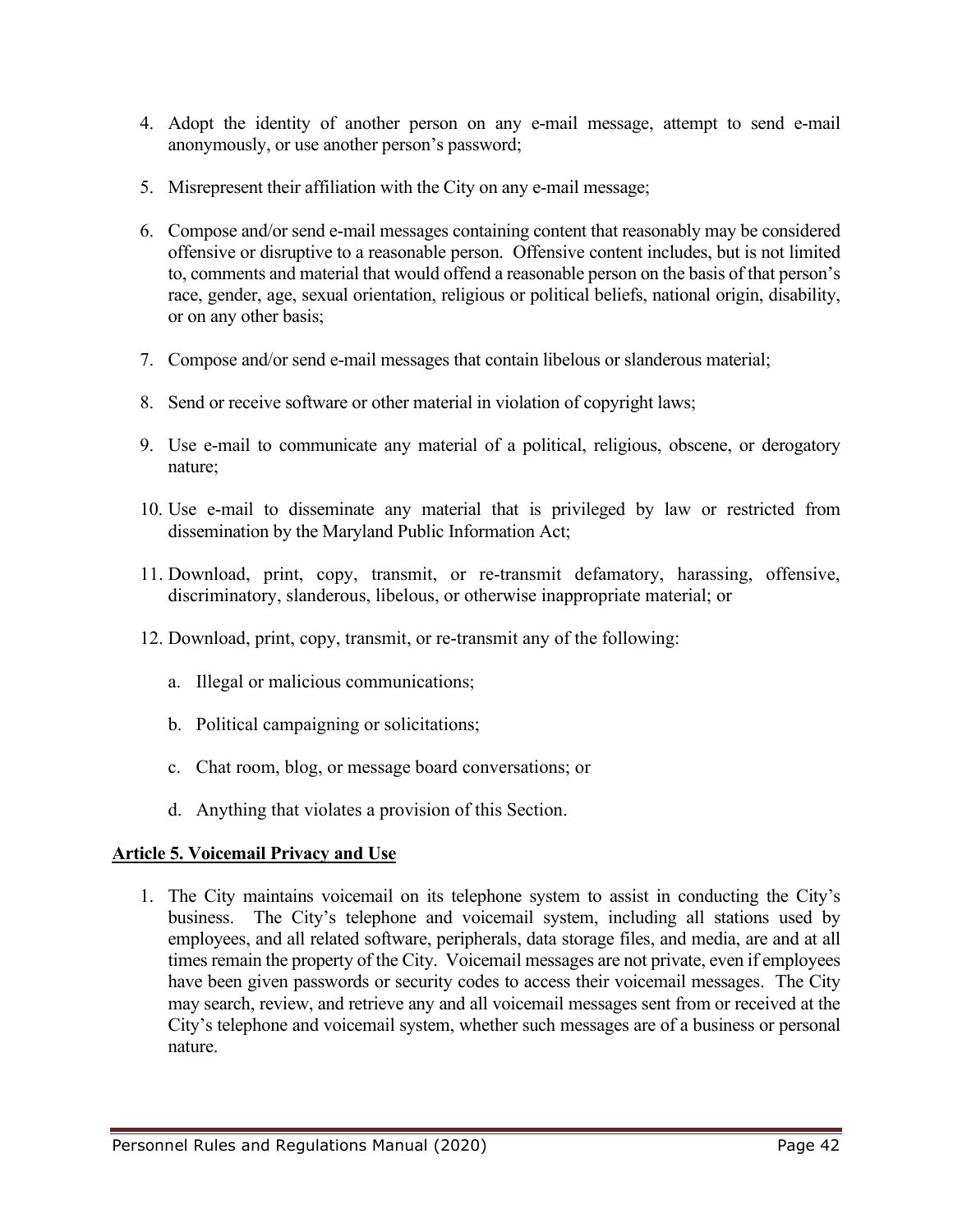- 2. When leaving any voicemail message, an employee shall not engage in any act that would violate the regulations set forth in Article 3 if the messages were conveyed by e-mail.
- 3. Voicemail messages are to be answered promptly, and within 24 hours if at all feasible.

## **Article 6. Mail Privacy**

Any mail delivery to the City's offices is presumed to be for City business. The City reserves the right to open any mail delivery to an employee at the City's offices unless the envelope or package is clearly marked "Personal," "Private," or in some other manner that unequivocally indicates that the envelope or package is of a personal nature and not related to City business.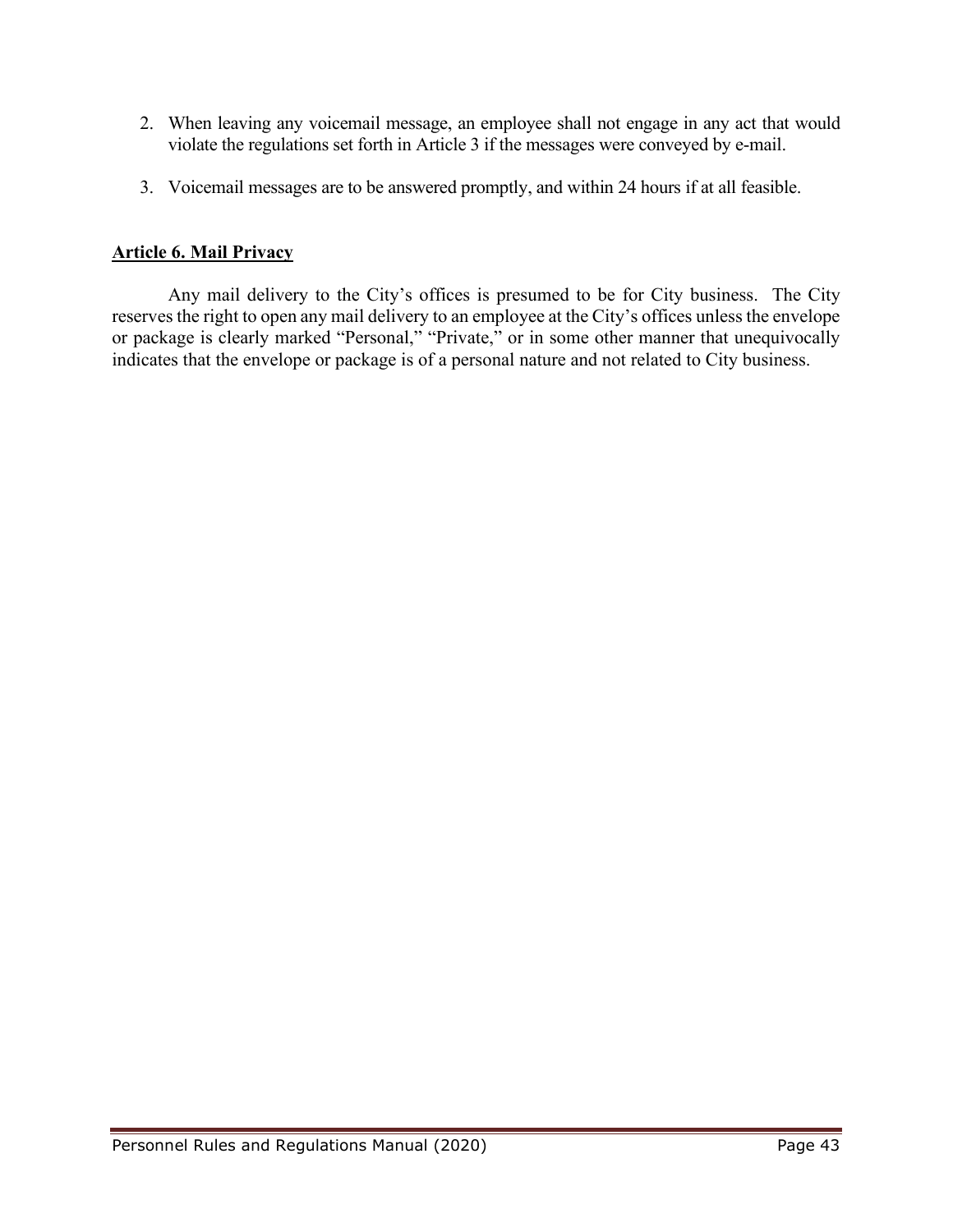#### **Chapter VII. Employee Conduct**

#### **Section 1. General Employee Conduct**

#### **Article 1. Policy**

The orderly and efficient operation of the City government requires that certain work rules be established and followed. The rules exist in order to protect and preserve City property and good will, protect employees' health and safety, and maintain uninterrupted municipal services. The following rules are not inclusive, and the City may establish additional rules, provided the rules are in writing and made available to affected employees to ensure the effective operation of the City government.

#### **Article 2. Work Site Activities and Employee Behavior**

- 1. Employees shall report to their designated work sites on time and ready to work. Employees shall work and remain at their designated work sites until the scheduled quitting time unless permission to leave the work site is granted by the employee's supervisor.
- 2. Where operations are continuous, an employee shall not leave his/her post until replaced by the next shift employee or until relieved by the employee's supervisor.
- 3. Employees shall follow all safety regulations, including the use and wearing of protective equipment, and immediately report accidents and injuries to their supervisor.
- 4. Employees shall not gather on the Employer's premises to conduct personal business without authorization, except as otherwise required by law.
- 5. Employees shall not remove any City records, files, equipment, **or electronic devices from** the Employer's premises unless authorized.
- 6. Employees shall not falsify records, reports, claims, illness, or injury.
- 7. Employees shall be attired in a manner appropriate to the duties they are required to perform. Reasonable requirements as to grooming, neatness, and cleanliness are expected of every City employee, regardless of his/her job.
- 8. Maintain workplace and work area cleanliness and orderliness;
- 9. Treat all customers, visitors, and coworkers in a courteous and respectful manner;
- 10. Employees shall not restrict, interrupt, or interfere with the work of others.
- 11. Employees shall not fight, gamble, or use profanity language while on duty or on City property.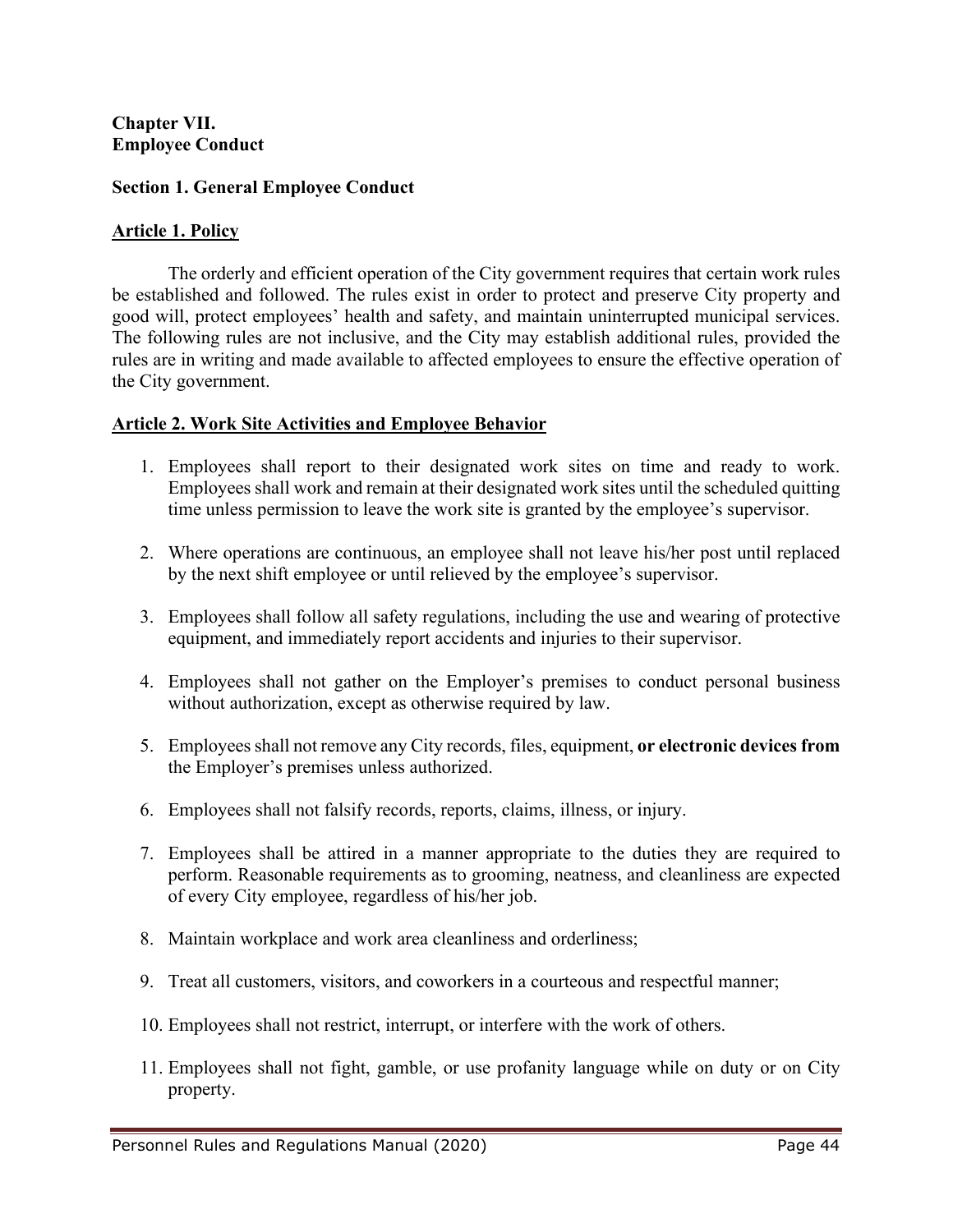12. Individual employees shall not contact the Mayor or Council members to involve them in personnel issues or initiate Council intervention in an internal Department or unit matter unless specifically authorized to do so, in writing, by the Chief Operating Officer.

The following conduct is prohibited and will subject the individual involved to disciplinary action, up to and including termination and/or prosecution:

Reporting to work under the influence of alcoholic beverages and/or with illegal drugs or narcotics, or the use, sale, dispensing, or possession of alcoholic beverages and/or illegal drugs or narcotics on City of Seat Pleasant's property.

The City may also take criminal prosecution actions to any employee engaging in acts unbecoming of a City employee.

## **Article 3. Telephone Courtesy**

Any employee whose job requires the use of a telephone shall: (1) be sure to have appropriate phone coverage; (2) answer promptly; (3) identify him/herself and his/her office; (4) speak pleasantly and directly into the phone; (5) always be courteous; (6) keep calls as brief as possible; (7) repeat back the nature of the call to be sure the message taken is accurate; and (8) hang up the phone gently.

#### **Article 4. Citizen Complaint Procedure**

Employees shall follow the procedures instituted below to respond to citizen complaints. The City's complaint procedure consists of four stages:

#### 1. **Receipt of Complaint**

The employee who receives the complaint must listen attentively to the individual making the complaint and avoid interruption. The employee shall write down all information pertinent to the complaint, including the name, address, and phone number of the individual making the complaint so that a referral or follow up with such individual can be made. The employee shall also maintain a written record of each complaint and the process through which it is resolved.

#### 2. **Referral or assignment**

Calls may be transferred to another department or office only when absolutely certain that office can solve the complaint or answer the individual's questions. In all other situations, the employee receiving a complaint shall assume the responsibility of finding an answer for the individual.

#### 3. **Follow up**

After referring the complaint to the appropriate department, employees shall follow up to ensure that the complaint has been resolved.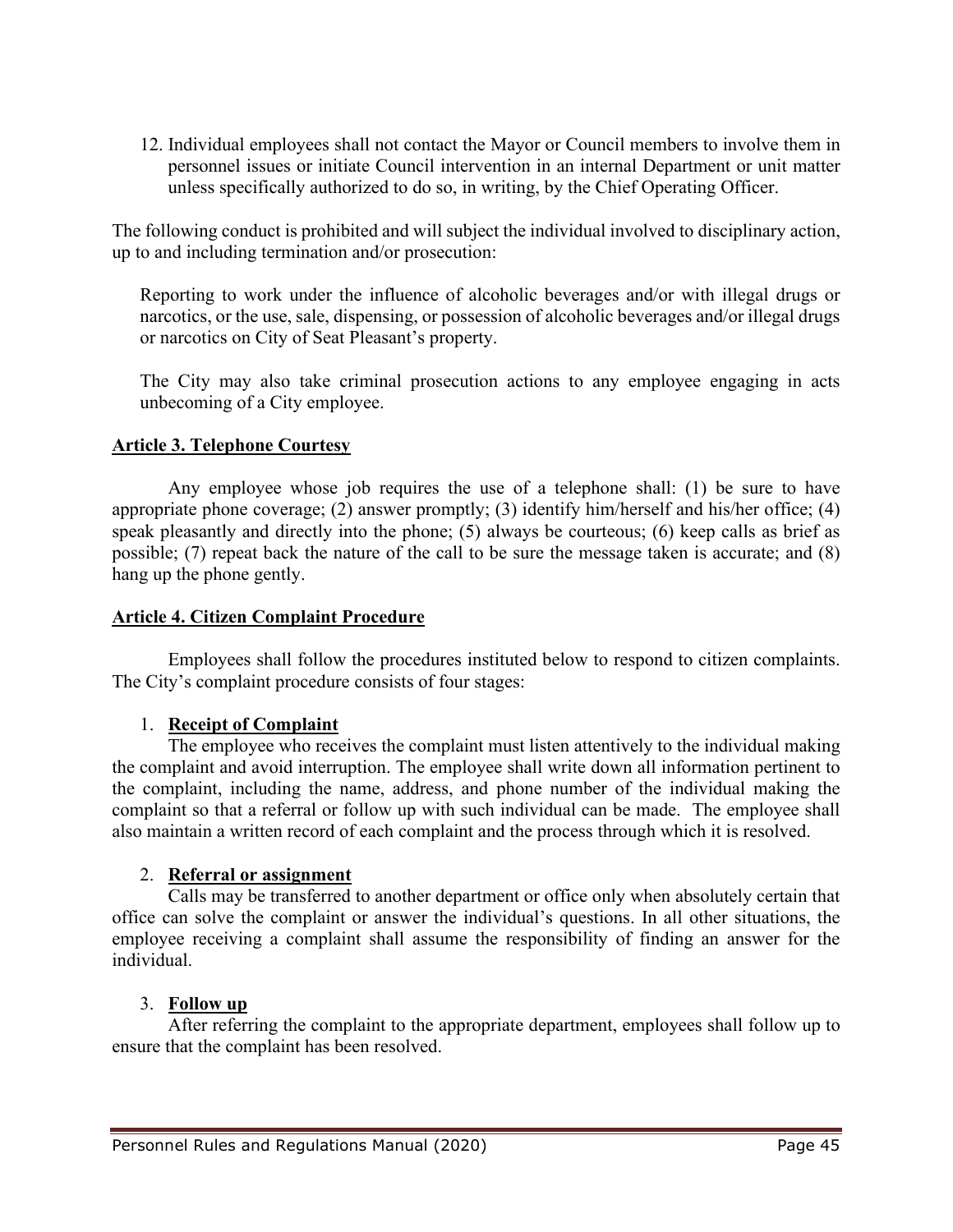## 4. **Notification of Corrective Action**

Upon receiving a reply from the department, employees shall return the response of the complaint to the individual.

## **Article 5. Employee Confidentiality**

Employee will perform services for COSP which may require the City to disclose confidential and proprietary information ("Confidential Information") to EMPLOYEE.

Confidential Information is any information of any kind, nature, or description concerning any matters affecting or relating to Employee's services for COSP, the business or operations of COSP, and/or the products, drawings, plans, processes, or other data of COSP. Accordingly, to protect the COSP Confidential Information that will be disclosed to EMPLOYEE, the EMPLOYEE agrees as follows:

- a. Employee will hold the Confidential Information received from COSP in strict confidence and shall exercise a reasonable degree of care to prevent disclosure to others.
- b. Employee will not disclose or divulge either directly or indirectly the Confidential Information to others unless first authorized to do so in writing by COSP.
- c. Employee will not reproduce the Confidential Information nor use this information personally, privately, commercially, or for any purpose other than the performance of his/her duties for COSP.
- d. Employee will, upon the request or upon termination of his/her relationship with COSP, deliver to COSP any drawings, notes, documents, equipment, and materials received from COSP or originating from its activities for COSP.
- e. COSP shall have the sole right to determine the treatment of any information that is part or project specific received from EMPLOYEE, including the right to keep the same as a trade secret, to use and disclose the same without prior patent applications, to file copyright registrations in its own name or to follow any other procedure as COSP may deem appropriate.
- f. COSP reserves the right to take disciplinary action, up to and including termination for violations of this agreement.

Employee will receive a "Confidentiality Agreement" upon hire. Failure to follow this agreement may result in disciplinary actions leading to but not limited to termination.

# **Section 2. Discrimination and Harassment**

## **Article 1. Statement of Philosophy**

The City of Seat Pleasant is committed to maintaining a work environment in which all individuals are treated with respect and dignity. The City believes that all employees are entitled to a workplace free of harassment and discrimination, including sexual harassment, and expects employees to treat each other and its customers with courtesy and respect. No person should be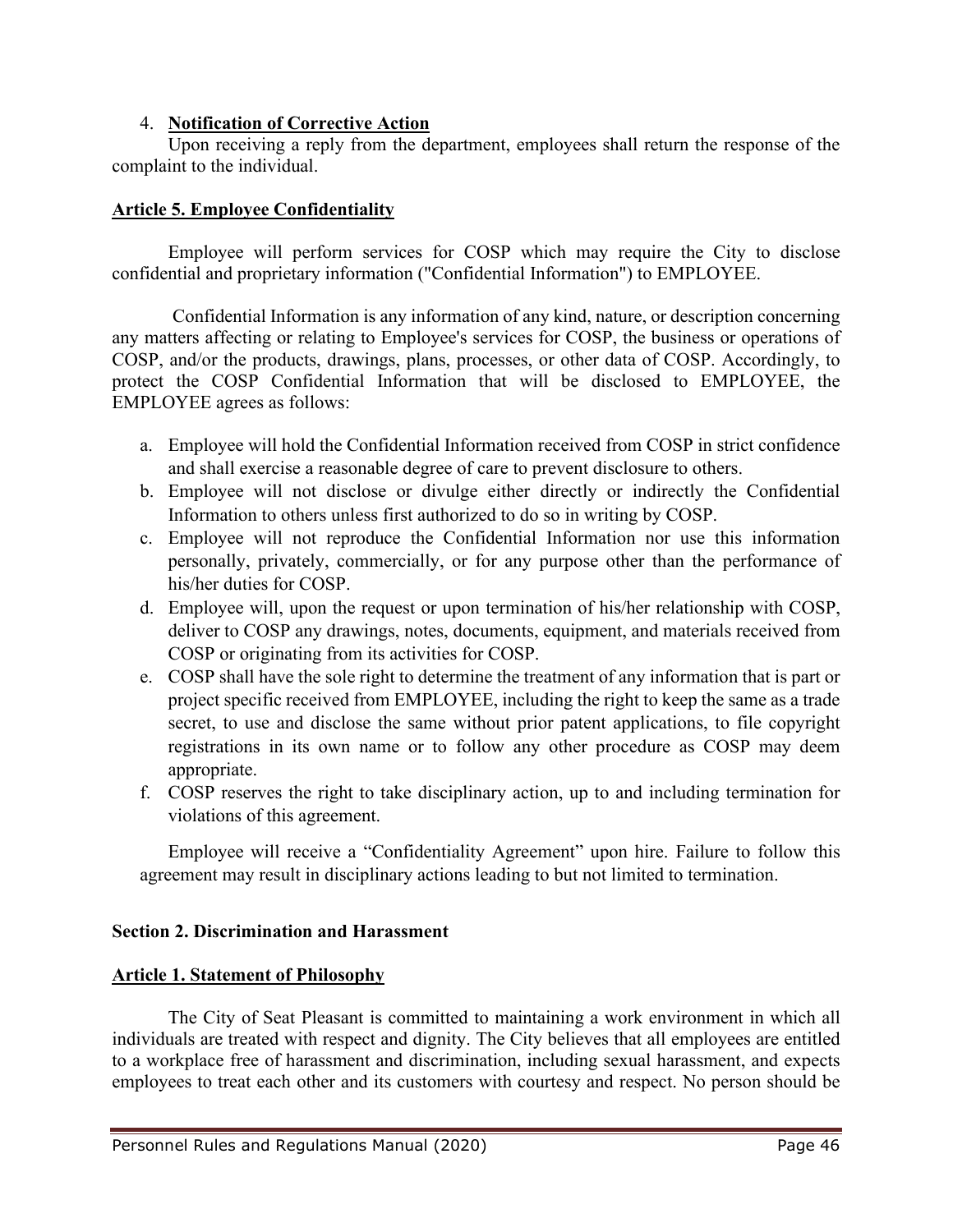subject to harassment and discrimination by supervisors or coworkers or be required to work in a hostile environment as a condition of their employment.

The purpose of this policy is to make it clear that the City strictly prohibits any form of unlawful discrimination or harassment in the workplace and to establish procedures for reporting behavior prohibited by the law and this policy.

## Disclosure and Resolution

It is the responsibility of every employee to discuss with his or her supervisor and human resource manager and/or department head any activity that might result in a conflict of interest or conflict of commitment before participating in that activity. The employee shall refrain from participation in the activity until it is determined whether a conflict of interest or commitment does exist and the matter is fully resolved. Resolution may include, for example, ceasing the activity, a change in job duties or a change in hours or salary. All disclosures and their resolutions shall be documented, and copies of the documentation will remain in the individual's personnel records.

Failure to disclose possible conflict of interest or commitment or refusal to cease activities that are determined to conflict with the City of Seat Pleasant's best interests may be grounds for disciplinary action and may lead to termination**.**

# **Article 2. Policy**

Unlawful discrimination or harassment undermines the integrity of the employment relationship, compromises equal employment opportunity, debilitates morale, and interferes with work productivity. The City does not tolerate any form of unlawful discrimination or harassment on the basis of race, religion, sex, sexual orientation, gender identity, color, ancestry, serious medical condition, national origin, age, disability, marital or parental status, political opinions or affiliations, or lawful employee organization activities in City employment or City-operated programs, services, or facilities.

## **Article 3. Applicability**

This policy applies to all employees of the City of Seat Pleasant, including those employees excluded by Chapter II, Article 1, paragraph 1, of these Rules and Regulations. Conduct prohibited by this policy is unacceptable in the workplace and in any location that can be reasonably regarded as an extension of the workplace, including but not limited to, business trips, any off-site businessrelated social function, or any facility where City business is being conducted and discussed.

## **Article 4. Examples of Prohibited Conduct**

Discrimination and harassment may take many forms, including but not limited to:

## 1. **Discrimination**

Personnel decisions based on stereotypes or assumptions about the abilities, traits, or performance of individuals on the basis of race, religion, sex, sexual orientation, gender identity,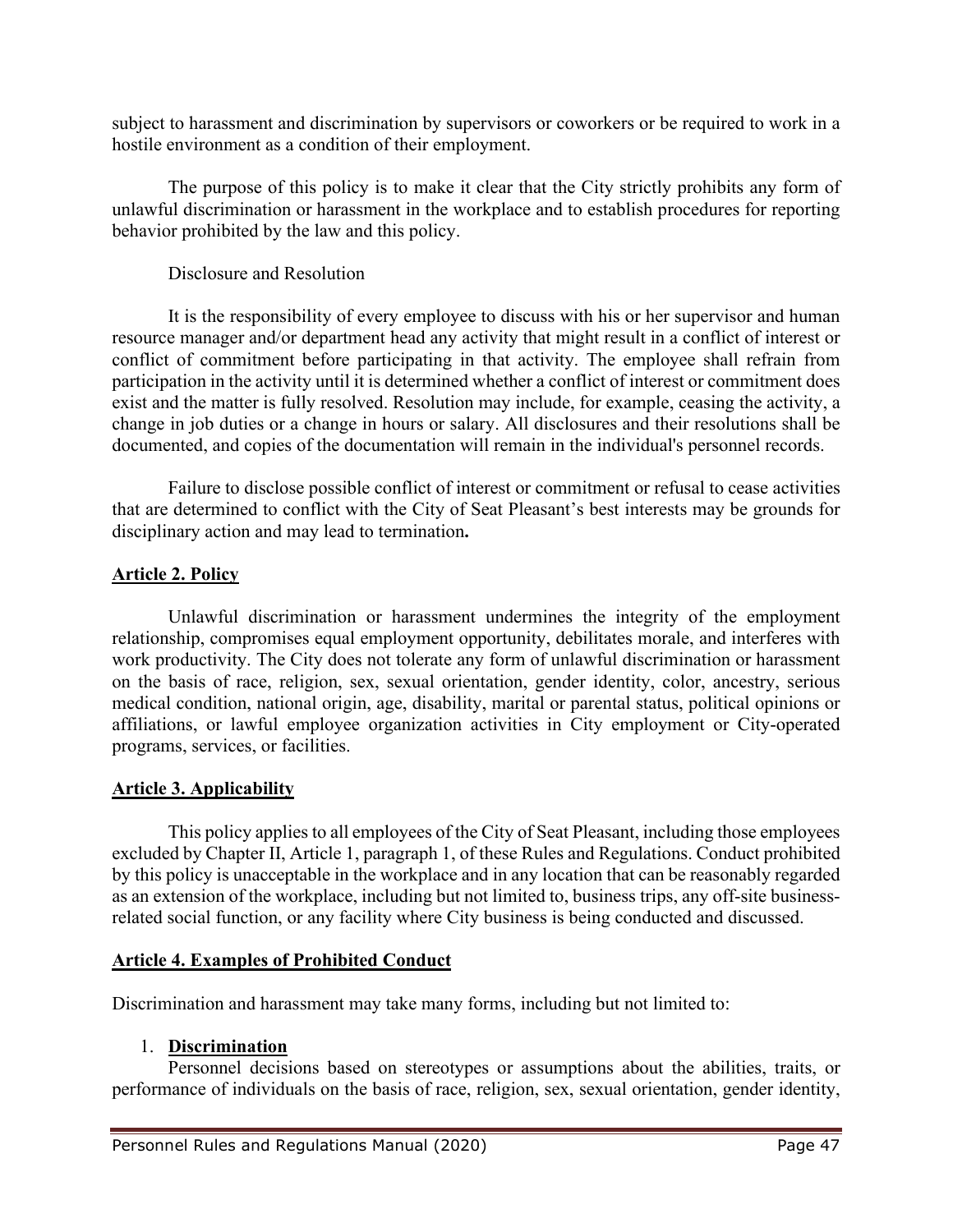color, ancestry, serious medical condition, national origin, age, disability, marital or parental status, political opinions or affiliations, or lawful employee organization activities; denying employment opportunities to a person because of marriage to, or association with, an individual on the basis of race, religion, sex, sexual orientation, gender identity, color, ancestry, serious medical condition, national origin, age, disability, marital or parental status, political opinions or affiliations, or lawful employee organization activities.

# 2. **Verbal Harassment**

Use of epithets, innuendos, threats, derogatory comments or references, slurs or jokes, gestures, pranks, teasing, or other banter, including negative stereotyping, on the basis of race, religion, sex, sexual orientation, gender identity, color, ancestry, serious medical condition, national origin, age, disability, marital or parental status, political opinions or affiliations, or lawful employee organization activities. Verbal harassment may also include sexual remarks or wellintentioned compliments about a person's clothing, body, or sexual activities.

# 3. **Physical Harassment**

Assault, unwelcome or hostile touching or contact, intimidation, impeding or blocking movement, and/or any physical interference with normal work or movement when directed at an individual on the basis of race, religion, sex, sexual orientation, gender identity, color, ancestry, serious medical condition, national origin, age, disability, marital or parental status, political opinions or affiliations, or lawful employee organization activities.

## 4. **Visual Forms of Harassment**

Displaying or distributing written or graphic material in the workplace that is derogatory, demeaning, or displays hostility on the basis of race, religion, sex, sexual orientation, gender identity, color, ancestry, serious medical condition, national origin, age, disability, marital or parental status, political opinions or affiliations, or lawful employee organization activities, including but not limited to, jokes, posters, notices, bulletins, magazines, cartoons, drawings, advertisements, videos, or Internet sites or other electronic media.

## 5. **Sexual Harassment**

Unwelcome sexual advances, expectations, propositions, requests, demands, or pressure for sexual favors, and other verbal or physical conduct of a sexual nature which are implicitly or explicitly a term or condition of an employee's employment, are used as the basis of employment decisions, or affect or interfere with the employee's work performance.

## 6. **Hostile Environment**

Conduct including the above-referenced behavior(s) that has the purpose or effect of creating an intimidating, hostile, or offensive work environment on the basis of race, religion, sex, sexual orientation, gender identity, color, ancestry, serious medical condition, national origin, age, disability, marital or parental status, political opinions or affiliations, or lawful employee organization activities.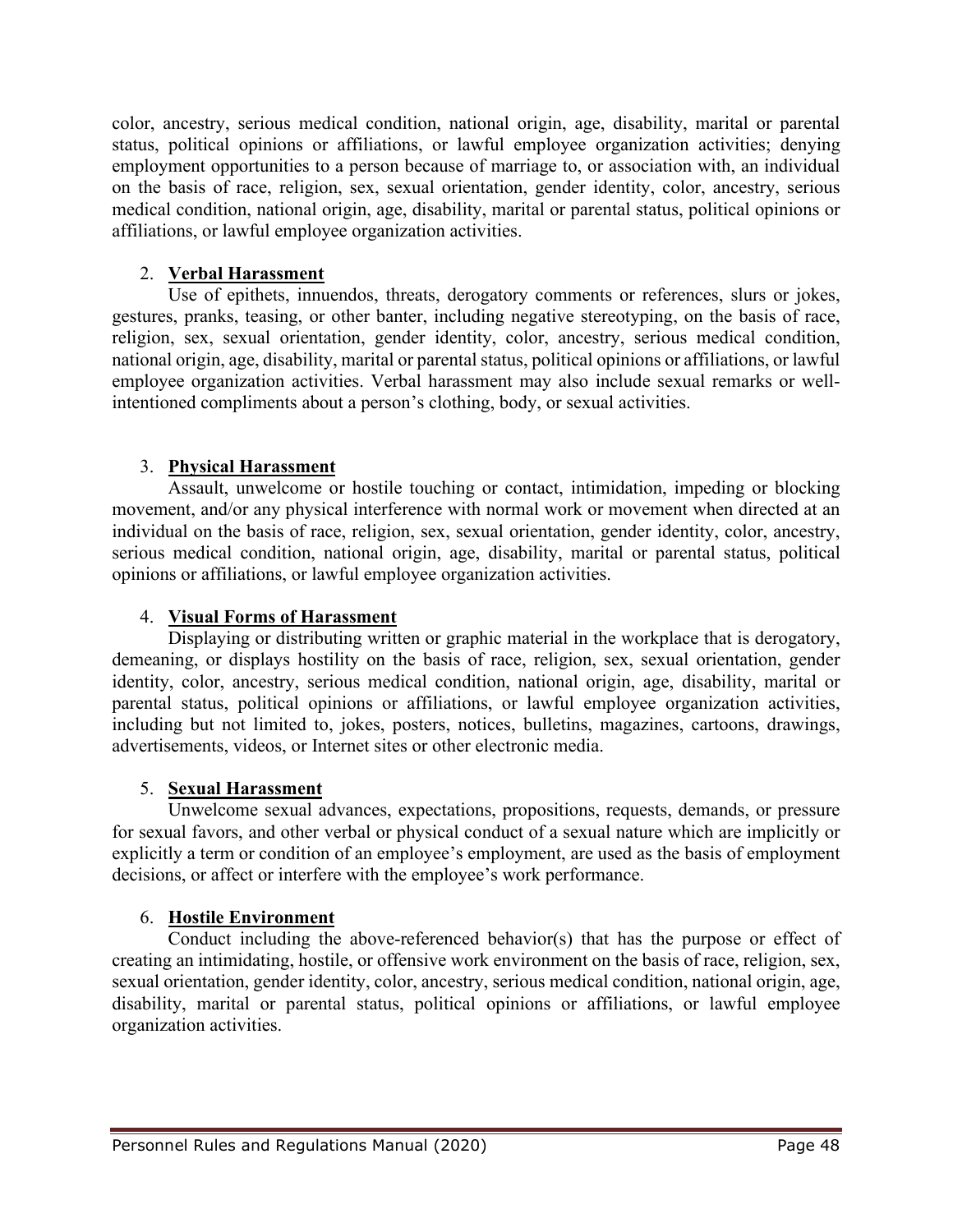## **Article 5. Reporting a Complaint**

- 1. Employees shall report all incidents of prohibited conduct, regardless of who the offender may be. If an employee believes he/she is being harassed or discriminated against, the employee shall promptly notify the human resources manager that the behavior is unwelcomed. In a situation where the human resources manager is the alleged offender, the employee shall present the allegation to the Chief Operating Officer.
- 2. Supervisors who observe any form of harassment or discrimination shall take immediate action to stop it and report it to the next level of supervision, as well as to the Human Resources Director or Chief Operating Officer.
- 3. Employees shall file a written complaint with the Human Resources Director or Chief Operating Officer promptly after the incident. The written complaint shall name the alleged offender or offenders, the dates that are relevant to the incident or incidents, and a detailed description of the incident or incidents.
- 4. Within five working days of receiving a written complaint, the Human Resources Director or the Chief Operating Officer shall initiate an investigation of the complaint. In the event that a complaint is filed against the Chief Operating Officer, the Mayor, or a member of the City Council, the City Council shall appoint the investigator. The investigator shall investigate the facts of the written complaint and submit a written report to the Chief Operating Officer or City Council, as applicable, within 20 calendar days of the investigator's appointment. The report shall include findings of fact and recommendations for resolving the complaint, including disciplinary or other measures that appear appropriate in light of the facts.
- 5. The Chief Operating Officer or City Council, as applicable, shall, within five working days of the decision after the investigation is completed, notify in writing the person who filed the complaint along with the Chief Operating Officer's or City Council's disposition of the matter, including disciplinary and other actions that may have taken place, if any.
- 6. If an investigation results in a finding that the employee who filed the complaint falsely accused another, the employee shall be subject to appropriate sanctions as determined by the Chief Operating Officer or City Council, as applicable.
- 7. Complainants or employees accused of harassment or discrimination may file a grievance in accordance with Chapter XIV of these Rules and Regulations when they disagree with the investigation or the disposition of a discrimination or harassment claim.
- 8. The City prohibits retaliation against anyone who reports harassment or discrimination or who participates in an investigation of an alleged harassment complaint.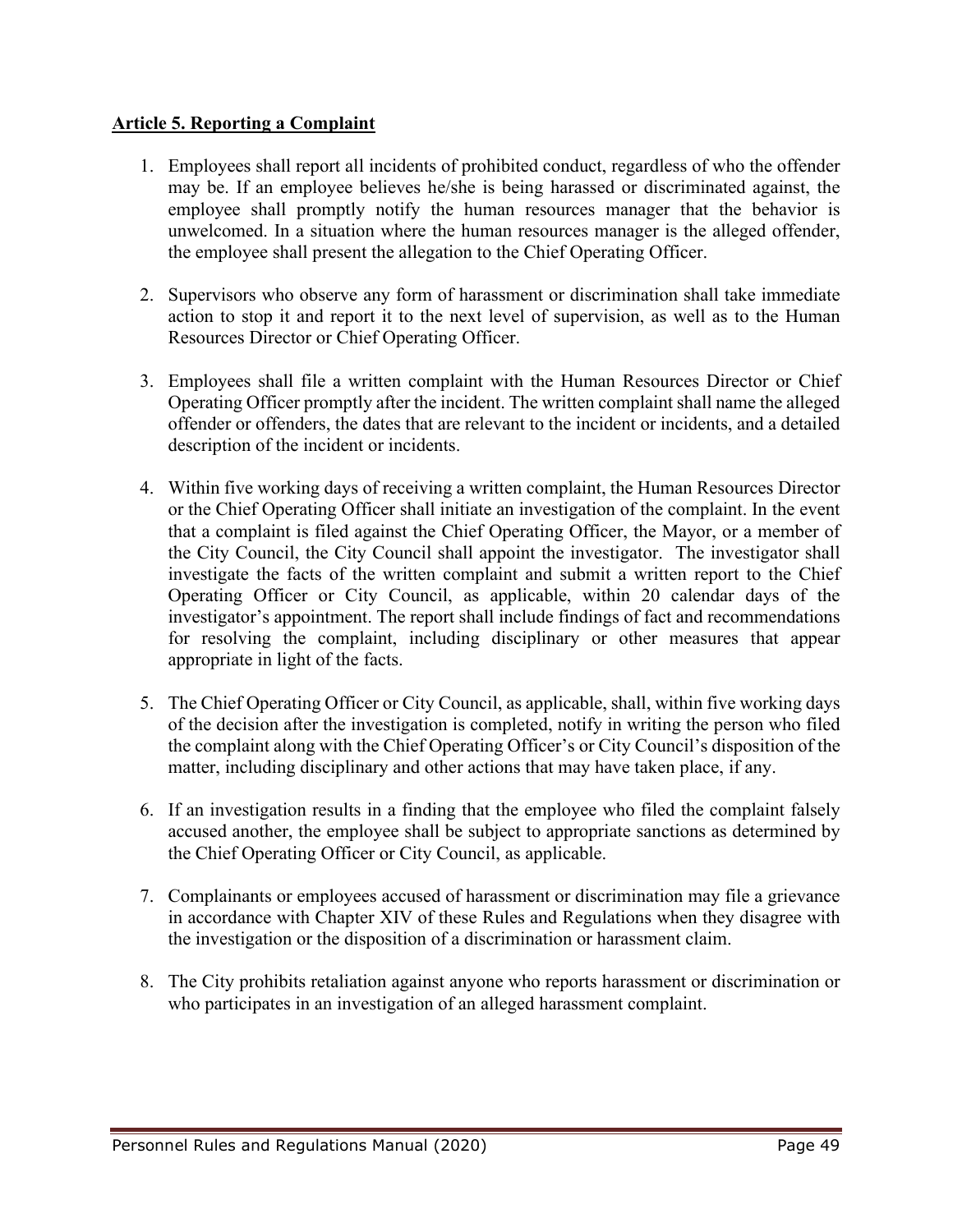## **Article 6. Training**

- 1. The City shall provide information and training to all employees regarding the discrimination and harassment policy, prevention of unlawful discrimination and harassment, and the procedure to be followed in filing complaints when unlawful discrimination or harassment has allegedly occurred. Training shall be provided at the time of hire and at other regular intervals as determined by the Chief Operating Officer and Human Resources Director.
- 2. Department Heads and supervisors shall periodically receive specialized training to assist them in creating an environment of respect in the workplace and in recognizing, responding to, and resolving complaints of unlawful discrimination and harassment.
- 3. All employees shall sign an acknowledgment as evidence of training after completing each training session.

# **Section 3. Workplace Violence and Bullying**

## **Article 1. Prohibitions**

- 1. No employee shall engage in any act of violence or in any physical or verbal confrontation, or threaten to engage in any act of violence, or engage in any act of workplace bullying, on any City property or at any City worksite.
- 2. The following types of behavior are examples of bullying, but other conduct may constitute bullying as well:
	- a. Verbal bullying, such as slandering, ridiculing, or maligning a person or his/her family; persistent name calling which is hurtful, insulting, or humiliating; using a person as butt of jokes; abusive and offensive remarks; personal insults and use of offensive nicknames; shouting or raising voice at an individual in a berating manner in public and/or in private; repeated criticism on matters unrelated or minimally related to the person's job performance or description;
	- b. Physical bullying, such as pushing; shoving; kicking; poking; tripping; assault; or threat of physical assault; other unwanted physical contact; damaging a person's work area or property;
	- c. Gesture bullying, such as non-verbal threatening gestures; glances which tend to convey threatening messages; use of obscene gestures;
	- d. Exclusion, such as socially or physically excluding or disregarding a person in workrelated activities; and
	- e. Public humiliation in any form.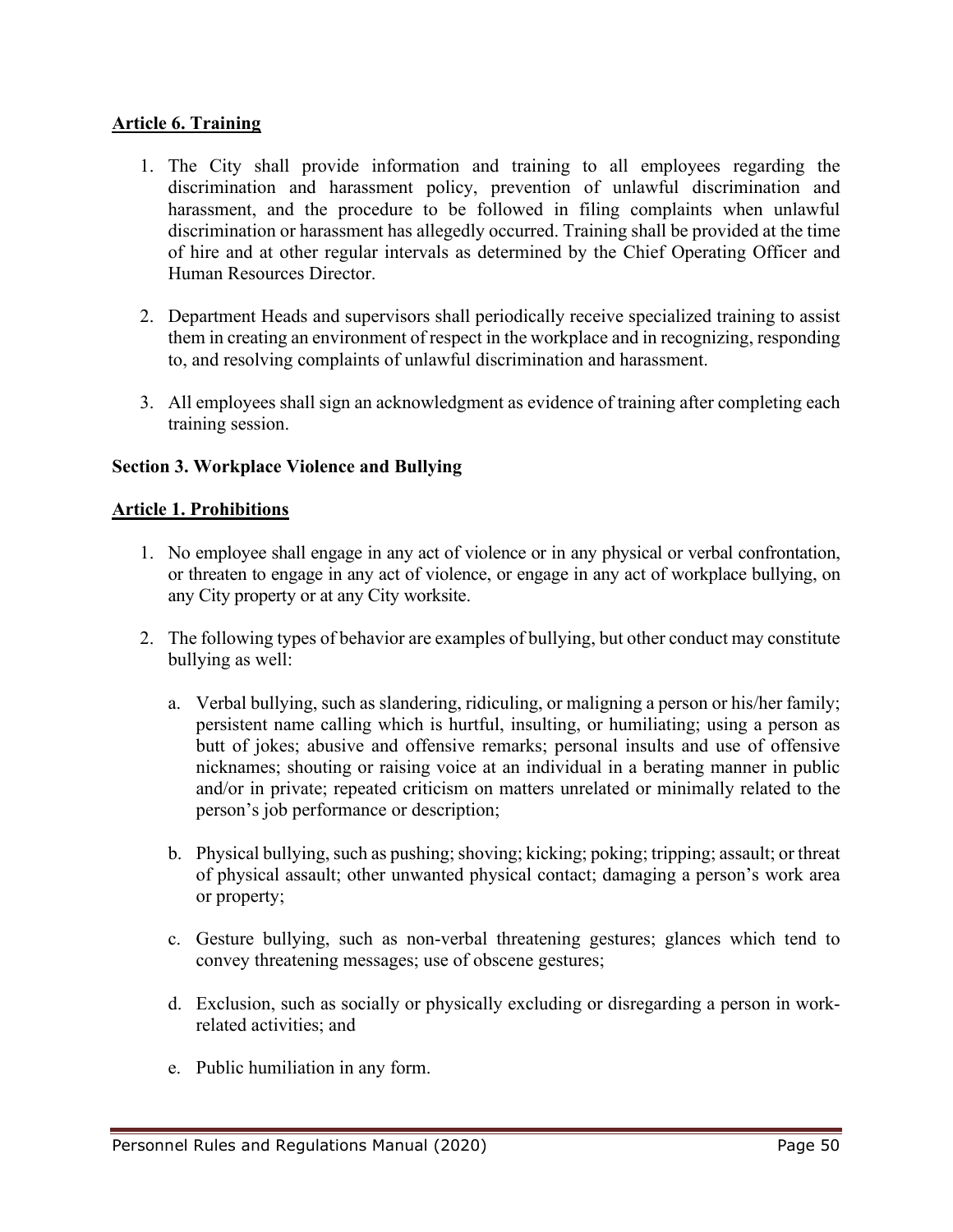3. No employee shall bring any gun or other weapon onto City property, except for public safety employees required to carry such gun or other weapon incident to their duties.

## **Article 2. Employee Obligations**

Any employee who observes an act of violence or a physical or verbal confrontation, or hears another employee or any other person threaten or engage in an act of violence or threaten any act of workplace bullying, on City property or at any City job site, shall report the matter immediately to the employee's supervisor, Department Head, or the Chief Operating Officer.

#### **Section 4. Alcohol and Controlled Substances**

#### **Article 1. Alcohol and Controlled Substance Policy**

- 1. It is the policy of the City to provide safe, dependable, and economical services to its citizens and to provide safe, healthy, and satisfying working conditions for its employees. It is also the policy of the City to comply with the requirements of federal laws and regulations related to the Omnibus Transportation Employee Testing Act of 1991.
- 2. Nothing in these Rules and Regulations is intended to supersede the City's policies and procedures outlined in Chapter 16 (Drug and Alcohol Abuse Policy) of the Seat Pleasant City Code.
- 3. As a means of achieving these goals, it is the policy of the City of Seat Pleasant:
	- a. To ensure that its employees are not impaired in their ability to perform assigned work functions and duties as a consequence of unauthorized drug and alcohol use;
	- b. To create a work environment free from the adverse effects of the unauthorized use and abuse of alcohol and controlled substance by employees;
	- c. To prohibit the unlawful manufacture, distribution, dispensing, possession, or use of alcohol and controlled substances by its employees; and
	- d. To encourage employees to seek professional assistance when personal problems, including alcohol or controlled substance dependency, adversely affect their ability to perform assigned work duties.

## Alcoholic Beverages

The City of Seat Pleasant consistent with the local laws, prohibits the consumption, possession and sale, and the provision or serving of alcoholic beverages by and to persons less than 21 years of age. All City of Seat Pleasant employees are prohibited from consuming alcohol or being under the influence of alcohol during work hours or in the workplace or in conduction City of Seat Pleasant business. Under no circumstances may a City of Seat Pleasant employee consume or be under the influence of alcohol while operating City of Seat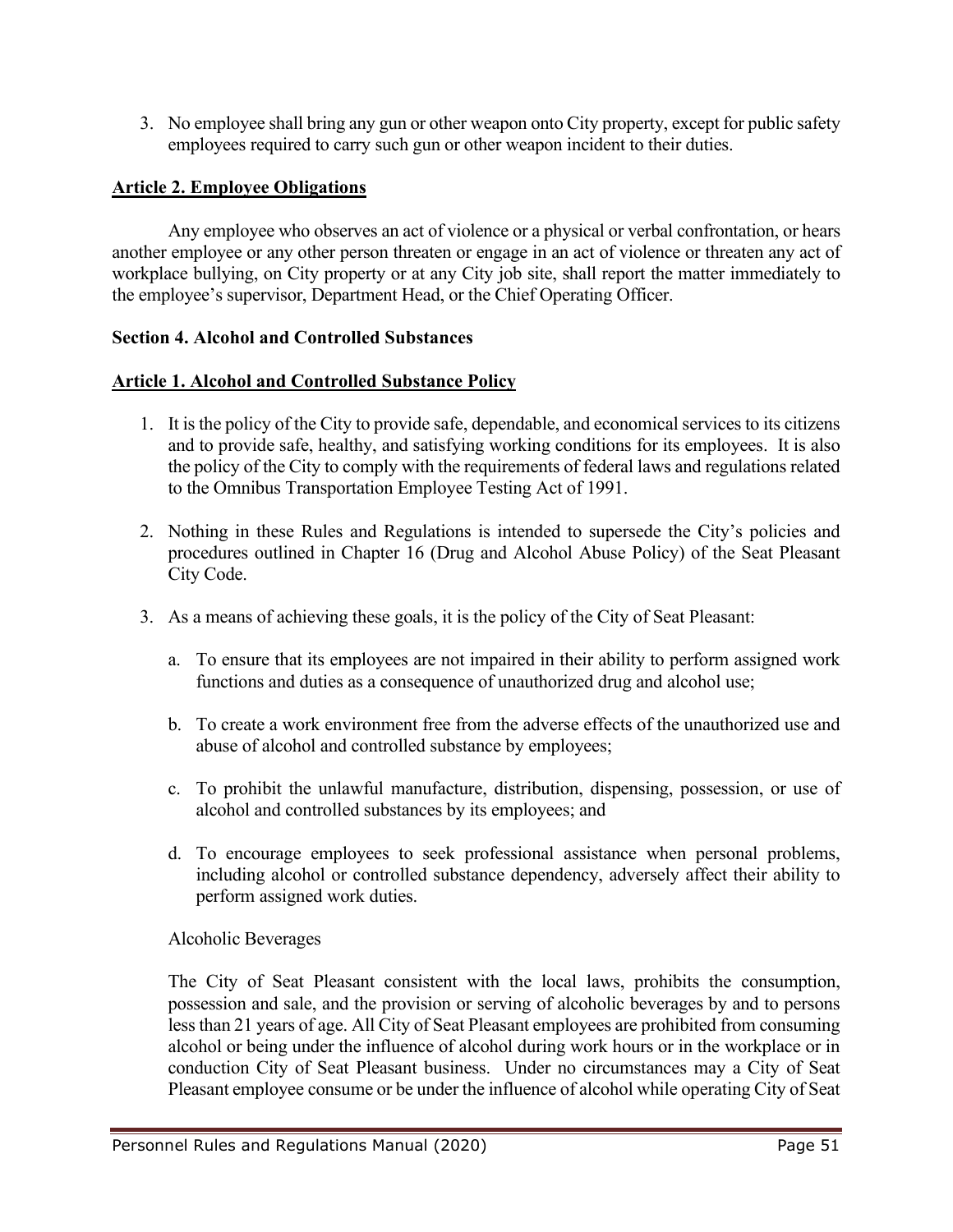Pleasant vehicles or equipment. The consumption of alcohol will not constitute a mitigating circumstance when it contributes to the violation of City of Seat Pleasant policies.

#### Drugs and Alcohol in the Workplace

The City of Seat Pleasant's policy on drugs and alcohol in the workplace is designed to address the City of Seat Pleasant's concern for the health and well-being of its employees, and to ensure that the City of Seat Pleasant community complies with the federal Drug-Free Workplace Act of 1988 and the Drug-Free Schools and Communities Act Amendments of 1989. Penalties for violations of these policies, or for violations of the laws regarding controlled substances or alcohol, range from warning to permanent separation from the City of Seat Pleasant depending on the seriousness of the infraction and the degree to which violation of the policy adversely affects the well-being of the community or the fulfillment of the City of Seat Pleasant's mission. Detailed information on local, state, and federal laws concerning drugs and alcohol is available upon request from the Human Resources Director. This policy applies to every City of Seat Pleasant employee, including contractors, consultants, part-time employees, interns and temporary and summer employees.

#### Controlled Substances

Employees may not consume, manufacture, distribute, dispense, or be under the influence of controlled substances in the workplace, including in vehicles provided by City of Seat Pleasant, at any worksite or locations at which City of Seat Pleasant duties are being performed by City of Seat Pleasant employees, or as part of any other City of Seat Pleasant activities. Common examples of controlled substances include, but are not limited to: cocaine, marijuana, and heroin.

The City of Seat Pleasant will take disciplinary action against violators, consistent with City of Seat Pleasant policy, and federal, state and local laws. Such disciplinary action may include satisfactory participation in a substance abuse treatment, counseling or education program as a condition of reinstatement or continued employment; suspension; termination of employment; and referral for prosecution.

## Reporting Requirements

The Drug-Free Workplace Act requires that employers who are engaged in activities funded by federal grants or contracts notify the relevant federal agency of convictions under the criminal drug laws for violations occurring in the workplace. To ensure City of Seat Pleasant's compliance with this federal law, an employee must report any criminal drug statute conviction for a violation occurring in the workplace to their immediate supervisor, department director, Chief Operating Officer or human resources director within five days of the conviction. Within ten days of learning of such a conviction of any individual engaged in work under federal grants or contracts, City of Seat Pleasant is required to notify the relevant federal agency. Upon notification of a conviction, supervisors should immediately contact the human resources office. Under no circumstances may a City of Seat Pleasant employee be under the influence of drugs while operating City of Seat Pleasant vehicles or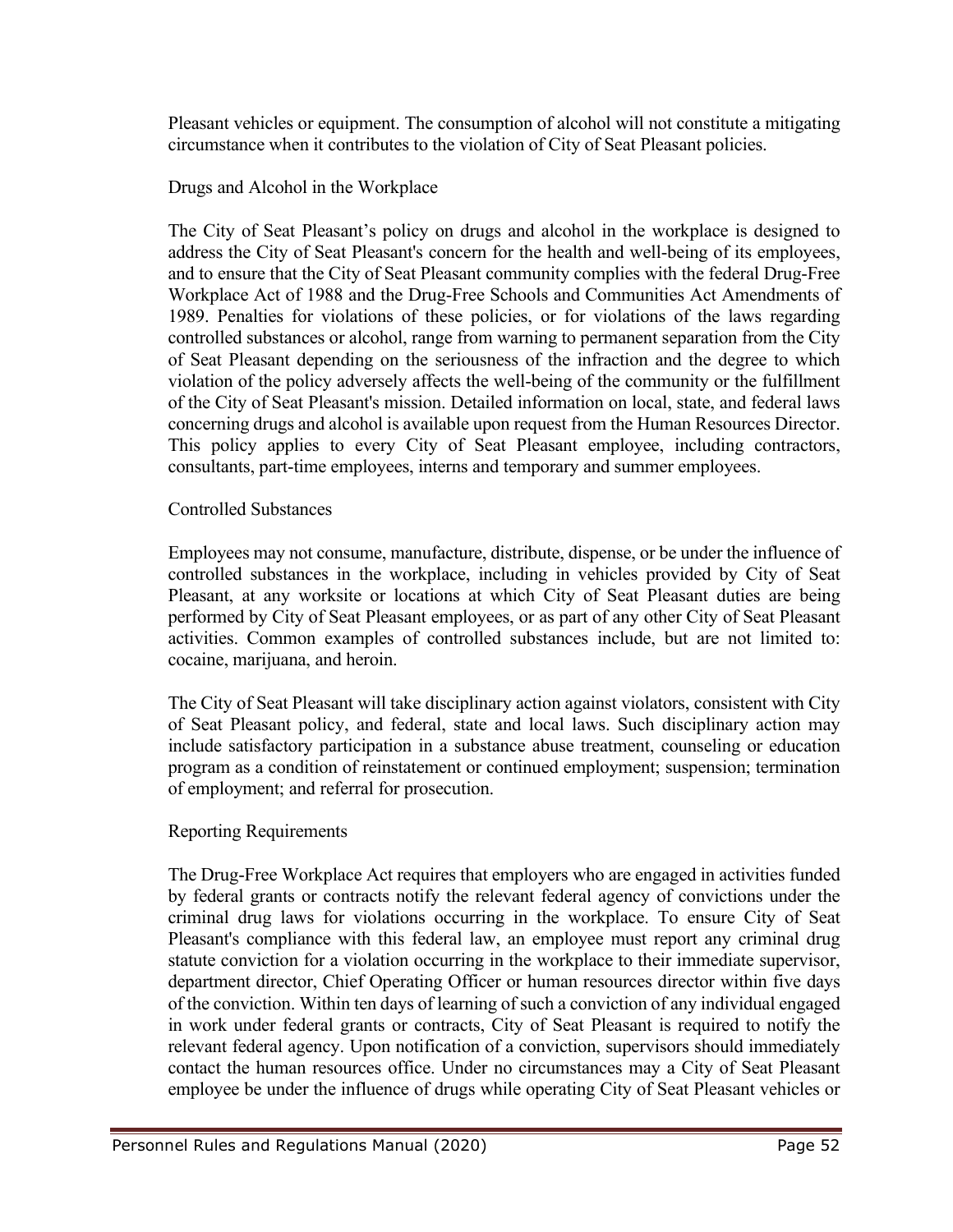equipment. The consumption of drugs will not constitute a mitigating circumstance when it contributes to the violation of City of Seat Pleasant policies.

#### **Available City of Seat Pleasant Resources**

Available City of Seat Pleasant Resources Substance abuse is potentially harmful to health. Because of the considerable health risks involved in drug and alcohol use, resources are available to assist the City of Seat Pleasant employees in understanding and dealing with drug and alcohol abuse problems. City of Seat Pleasant staff members can learn about the dangers of substance abuse and get information about treatment and counseling options available to the City of Seat Pleasant provided by health and mental medical insurance providers, Employee Assistance Program (EAP), or by contacting City of Seat Pleasant 's Human Resources Director. These programs and offices are part of City of Seat Pleasant's ongoing efforts to maintain a drug-free workplace.

#### **Article 2. Policy Administrator**

- 1. The Chief Operating Officer or designee shall be the Controlled Substance and Alcohol Policy Administrator for the City. Any inquiries concerning this Article, its application, administration or its interpretation shall be made to the Policy Administrator.
- 2. The Policy Administrator shall develop all forms necessary to carry out the provisions of this Policy, unless the forms are provided under the U.S. Department of Transportation's Part 40 of the Code of Federal Regulations. The forms shall be provided to appropriate persons who are responsible for the implementation and management of this policy.

## **Article 3. Alcohol and Controlled Substance Prohibitions**

- 1. Safety-sensitive positions include the following duties: operating, maintaining, or controlling the movement of vehicles and machinery, including the supervision of such personnel, carrying a firearm, and any emergency response duties, including the supervision of such personnel.
- 2. An employee may not perform any safety sensitive function or engage in any work-related functions:
	- a. While consuming alcohol;
	- b. While having an alcohol concentration of 0.02 or greater;
	- c. Within four hours after consuming alcohol; and/or
	- d. After refusing to submit to an alcohol test.
- 3. An employee may not consume controlled substances within eight hours after an accident for which the employee is subject to post-accident testing as specified in this Article.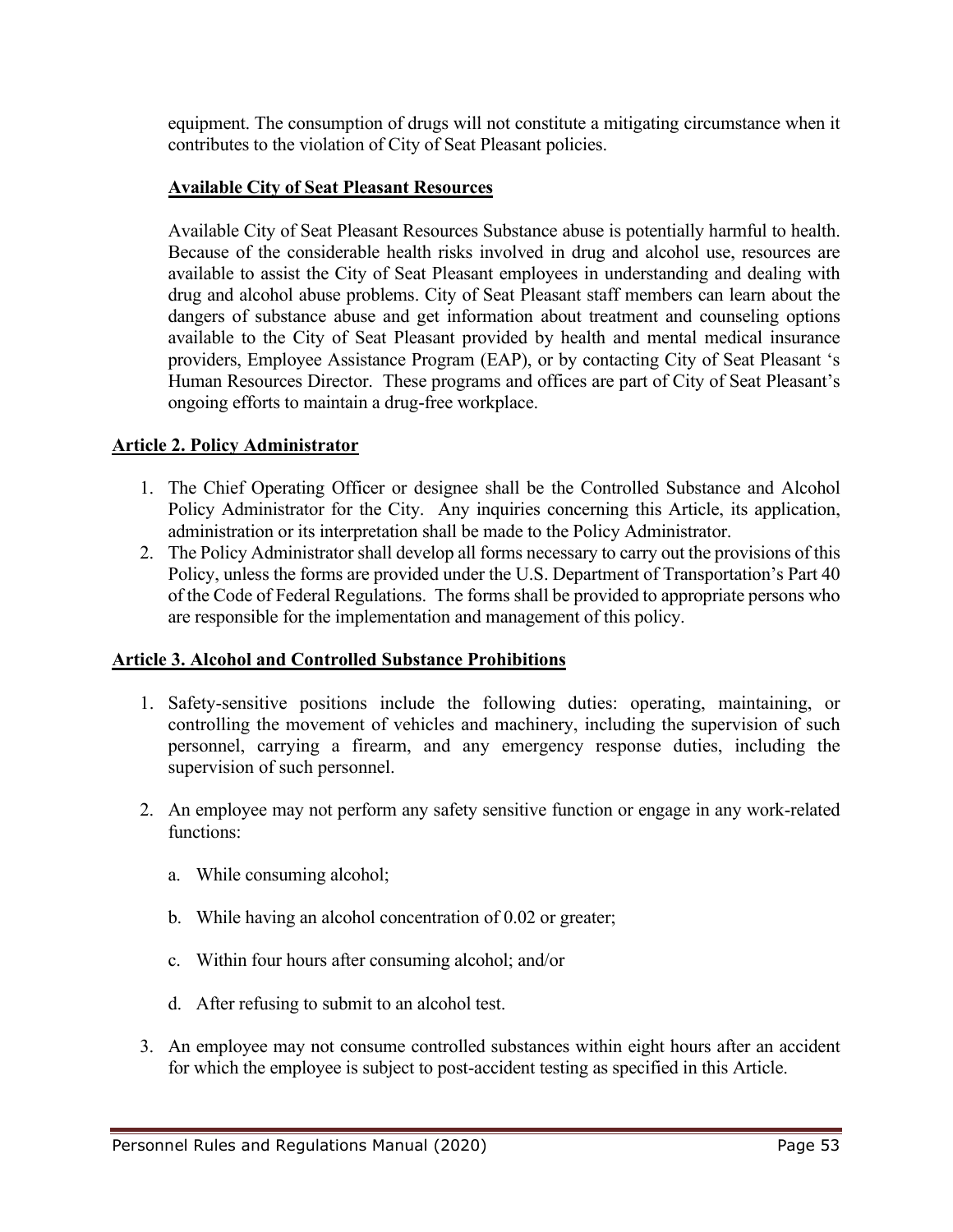- 4. No employee shall possess, purchase, transport, or consume alcohol while on duty, while in a City uniform, or while driving a City vehicle.
- 5. City employees may not manufacture, possess, sell, use, administer, dispense, or distribute controlled substances, except that employees may use controlled dangerous substances in a manner authorized by medical prescription. In the event an employee is authorized to use a controlled dangerous substance by medical prescription, it is the employee's duty to inform the prescribing doctor that they perform safety-sensitive functions while at work and to obtain from the doctor a release to perform such work while taking or using such prescribed controlled dangerous substance. The employee is prohibited from using the prescribed controlled dangerous substance in any manner other than that prescribed.
- 6. Employees may not report to work impaired by, or under the influence of, alcohol or controlled dangerous substances. Employees may also not report to work impaired by, or under the influence of, lawfully prescribed medications, to the extent that such impairment would prevent the employee from performing the duties of the employee's position in a safe manner.

## **Article 4. Notification to Employer by Employee of Violations and Convictions**

- 1. Any employee whose job performance requires the possession of a valid CDL must notify the Policy Chief Operating Officer of any conviction for a violation of any State or local law relating to motor vehicles (other than parking violations) immediately following the conviction. In addition, such an employee who loses his or her CDL for a violation of the law, or as a consequence of any administrative action, shall notify the Policy Administrator immediately of the loss of the CDL and shall be subject to disciplinary action up to and including termination.
- 2. Any employee convicted of illegal conduct related to controlled substances, including their manufacture, possession, sale, and distribution, either in a federal or a State court, must immediately report such a conviction to the Policy Administrator. Conviction resulting from such illegal conduct may result in disciplinary action. The failure of an employee promptly to report his or her controlled substance-related conviction to the Policy Administrator shall be regarded by the City as a serious violation of this Policy, which in and of itself shall constitute grounds for disciplinary action and/or discharge.

## **Article 5. Drug and Alcohol Screening**

- 1. Drug and alcohol testing may be required for employees when:
	- a. Participating in drug and alcohol rehabilitation programs, when such testing is part of the program;
	- b. Job performance or behavior causes the Employer to have reasonable suspicion that the employee may be under the influence of drugs or alcohol;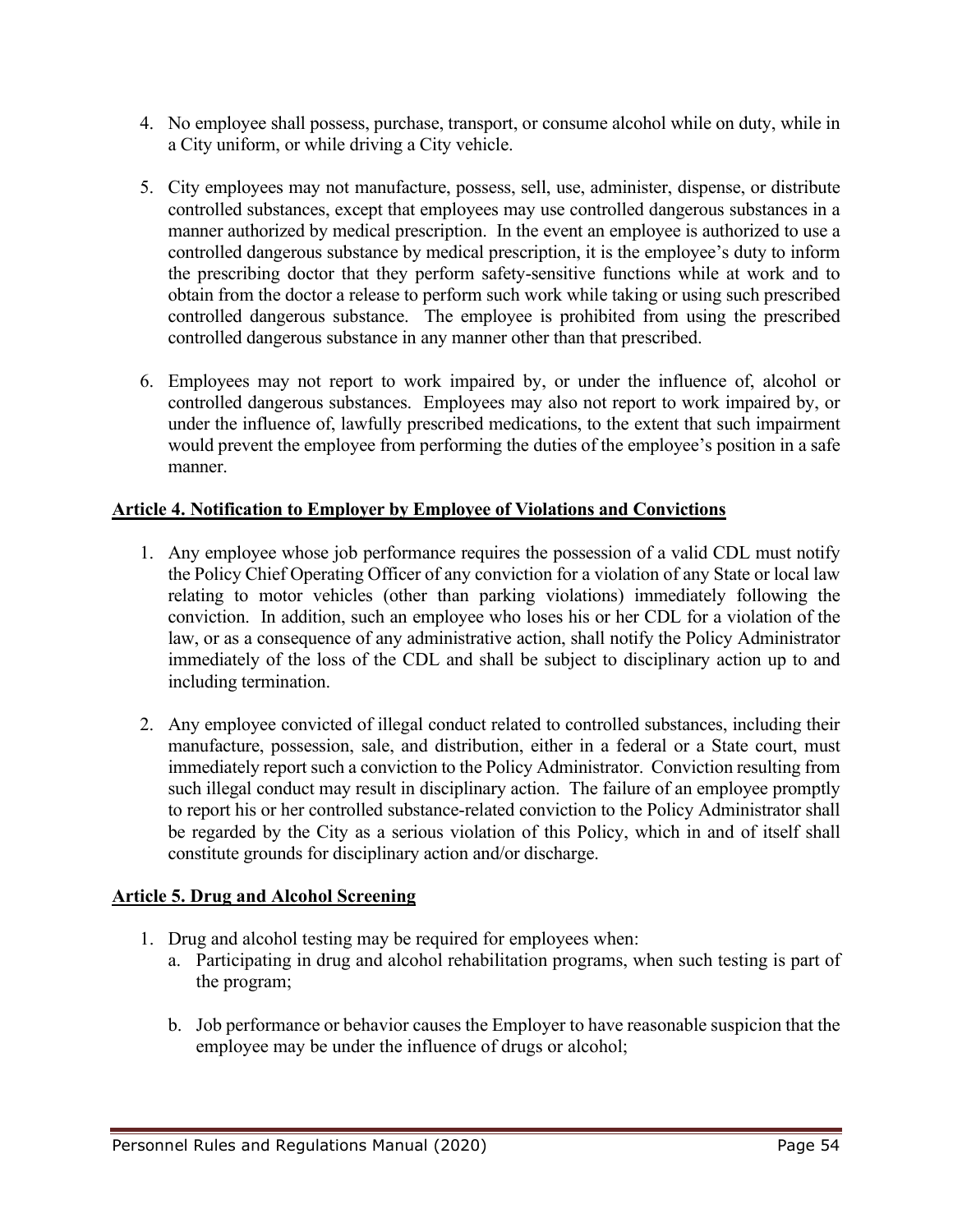- c. The employee is involved in a reportable accident while operating a City vehicle and receives a moving violation, or a known injury or fatality occurs due to the accident, or any vehicle requires towing from the scene of the accident; or
- d. The employee has previously violated the Employer's substance abuse policy and is returning to work.
- 2. Drug testing shall not be conducted without an employee's consent; however, refusal to consent may result in sanctions, including termination.
- 3. In accordance with applicable law, the Employer's designated medical lab shall provide the tests results to the Chief Operating Officer or the Administrator's designee.
- 4. As a condition of continued employment, each employee must abide by this policy and must notify the Human Resources Director within five days of any criminal drug and/or alcohol statute conviction for a violation occurring in the workplace or while acting on City business.
- 5. Post-Testing Rehabilitative/Corrective Action
	- a. Applicants for employment whose urine is found to contain the presence of illegal drugs shall not be considered fit to perform the duties of the job which the applicant seeks.
	- b. Probationary employees whose blood or urine is found to contain the presence of illegal drugs, or who have been found to have possessed, used, or been under the influence of illegal drugs or alcohol while on duty, shall be discharged.
	- c. Any non-probationary employee found to have used or been under the influence of illegal drugs, or under the influence of alcohol while on duty, shall be subject to disciplinary action, up to and including dismissal.
	- d. A non-probationary employee whose blood or urine is found to contain the presence of illegal drugs, or who is found to have engaged in alcohol abuse, may be placed on a leave of absence without pay for a period of up to 60 days. The leave of absence may be extended by the Chief Operating Officer for compelling cause shown. The employee may use any accumulated sick or annual leave during the leave of absence to give the employee an opportunity to rehabilitate him or herself from abusing alcohol and/or illegal drugs. Upon the successful completion of the rehabilitation program as certified by the City, the employee, subject to the requirements below, shall be returned to City employment in the same or a similar position to the one which the employee occupied before his or her leave of absence.
		- i. Prior to resuming employment with the City, the employee shall be required to take a physical examination which shall include a blood and/or urine sample test for the presence of alcohol and/or illegal drugs.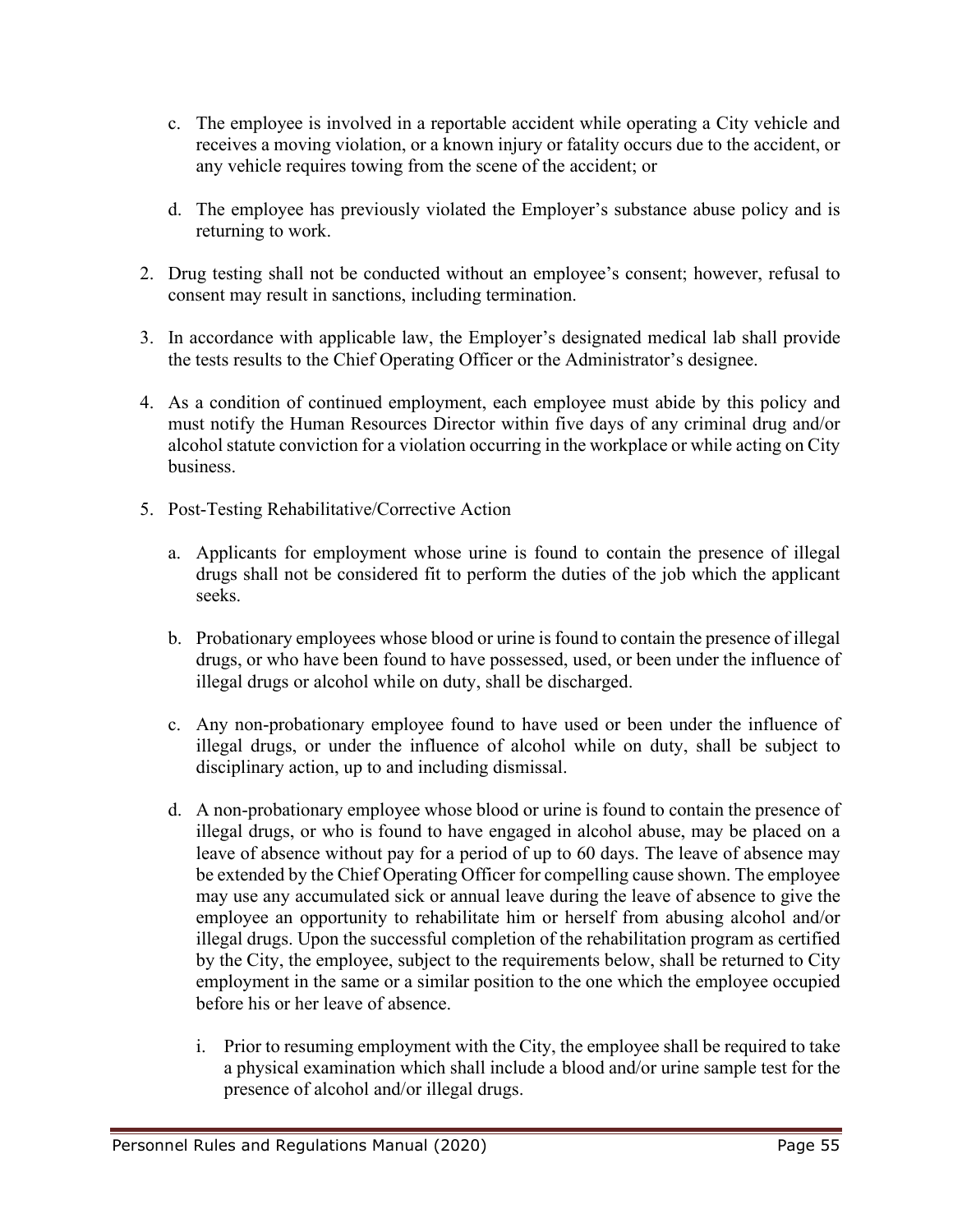- ii. The returning employee shall be placed on probationary status for a period of one year following his/her return to City employment. During the one-year probationary period, the City may require the employee to take unannounced blood and/or urine tests for the presence of alcohol and/or illegal drugs.
- iii. If at any time during the probationary period the employee's blood or urine is found to contain the presence of alcohol or illegal drugs, utilizing the double testing procedures set forth in the above, the employee shall be subject to disciplinary action, up to and including dismissal.

## **Article 6. No Smoking Policy**

The City of Seat Pleasant is committed to providing a safe and healthy environment for employees, citizens, and other users of City facilities. Accordingly, smoking is prohibited in all City-owned buildings and vehicles.

Complaints concerning violations of this policy should be directed to the employee's immediate supervisor for resolution. An employee who willfully violates the City's no smoking policy shall be subject to immediate disciplinary action as recommended by the Chief Operating Officer and in accordance with these Rules and Regulations.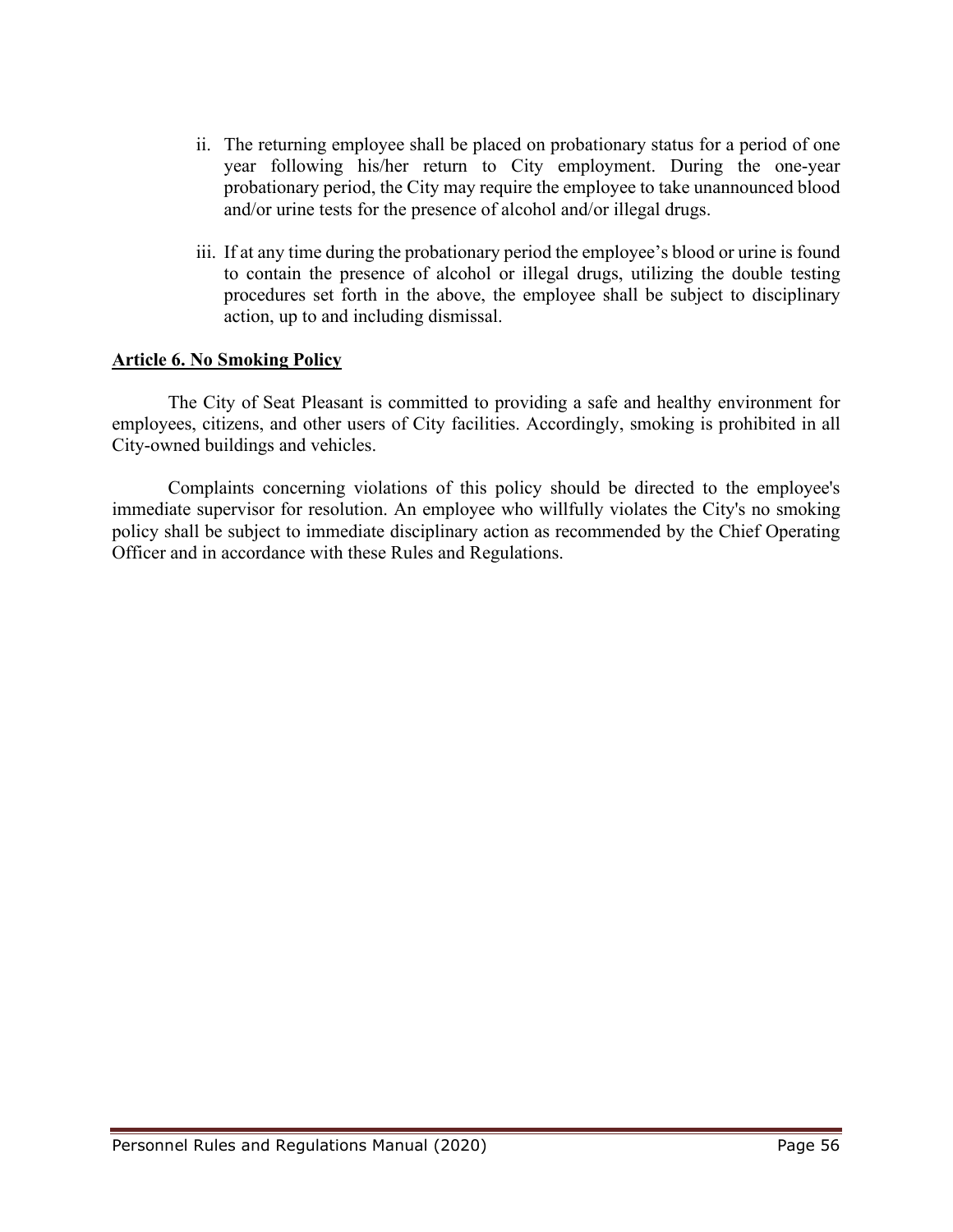#### **Chapter VIII. Performance Evaluations**

#### **Article 1: Purpose**

The purpose of a performance evaluation is to document, at certain intervals whether the employee is meeting the established performance standard and provide recommendations on improving effectiveness as required. Performance reviews are normally conducted by your supervisor and discussed with you at the end of your initial period of employment (six months); annually; and at the time of promotion or reassignment. Counseling regarding performance will be conducted during each rating period or on an as needed basis. It is to be noted that repeated performance counseling is an indicator of problems.

Once you supervisor completes the written performance evaluation it will be forward through your supervisory chain to the Human Resources Officer. These evaluations act as a guide in recommendations for continued employment, pay increases and promotion. A written copy of each performance review will be maintained in your permanent personnel file.

Increases in salary or promotion are not an automatic part of the performance review but are at the sole discretion of the City of Seat Pleasant. Determinations will be made based upon your entire work record (e.g. attendance, disciplinary actions, evaluations, etc.), the evaluation of your supervisor or his/her designee, the present financial circumstances of the City and, in case of promotion, the availability of appropriate positions. Additional performance evaluations will:

- 1. Help employees clearly define and understand their responsibilities;
- 2. Suggest ways in which employees can improve performance;
- 3. Facilitate better working relationships;
- 4. Provide historical record of performance;
- 5. Contribute to professional development; and
- 6. Provide a fair basis for awarding compensation based on merit.

## **Article 2. Scope**

This policy applies to all employees.

## **Article 3. Policy**

The employee performance evaluation process is intended to accomplish the following objectives: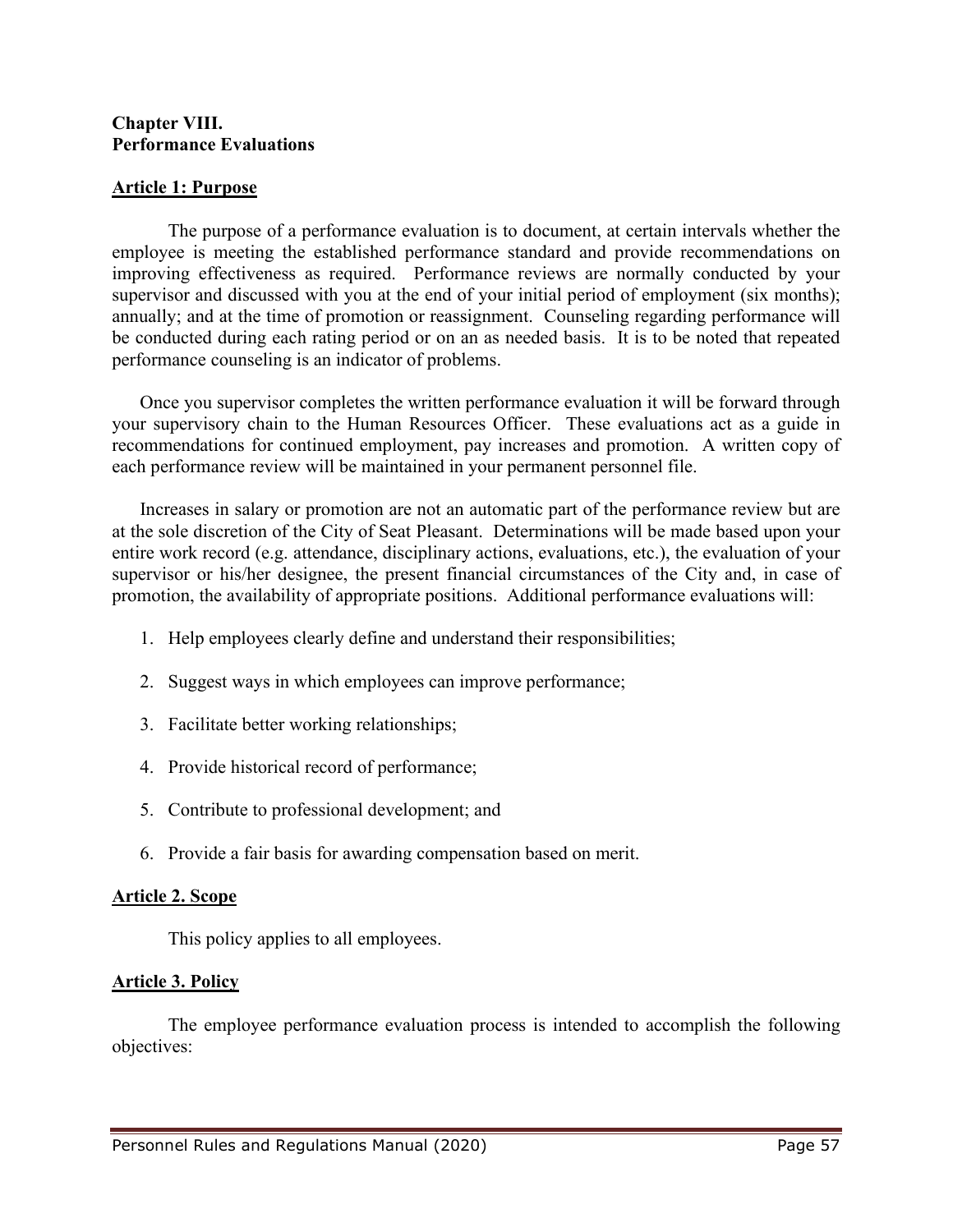- 1. To allow the supervisor to communicate to the employee performance expectations and department/division goals and to allow for the mutual exchange of information about the performance between the supervisor and the employee;
- 2. To enhance individual employee performance and ensure effective City operations;
- 3. To promote and support performance/behavior which is in conformance with the City's mission and vision;
- 4. To document both formal and informal performance discussions held with the employee throughout the review period;
- 5. To document performance areas in which the employee does well and those areas which require improvement, to establish performance goals and plans to correct performance shortcomings, and focus on employee development;
- 6. To determine successful completion of the probationary period and to determine successful progress in meeting performance requirements following a promotion; and
- 7. To help guide management decisions regarding employee salary increases, wage adjustment, training needs, assignments, promotions, transfers, demotions, disciplinary actions, continued employment with the City, and for such other purposes as may be deemed advisable.

## **Article 4. Procedures**

## 1. **Supervisor Responsibilities**

## a. **Clear Performance Standards**

- i. Each supervisor is responsible for setting and communicating clear performance standards for his/her employees at the beginning of and throughout the review period.
- ii. In evaluating employees, supervisors shall consider factors such as the experience and training of the employee, the job description, **attendance** and the employee's attainment of previously set goals and objectives.

## b. **Formal Evaluations**

On a regular basis and as described in this policy, each supervisor is responsible for conducting formal performance evaluations on each subordinate employee. A formal performance evaluation includes completing an Employee Performance Evaluation Form, meeting with the employee to discuss the employee's performance and update the employee's work plan and developing a performance improvement plan (if necessary). Performance evaluations shall include a summary of all, but informal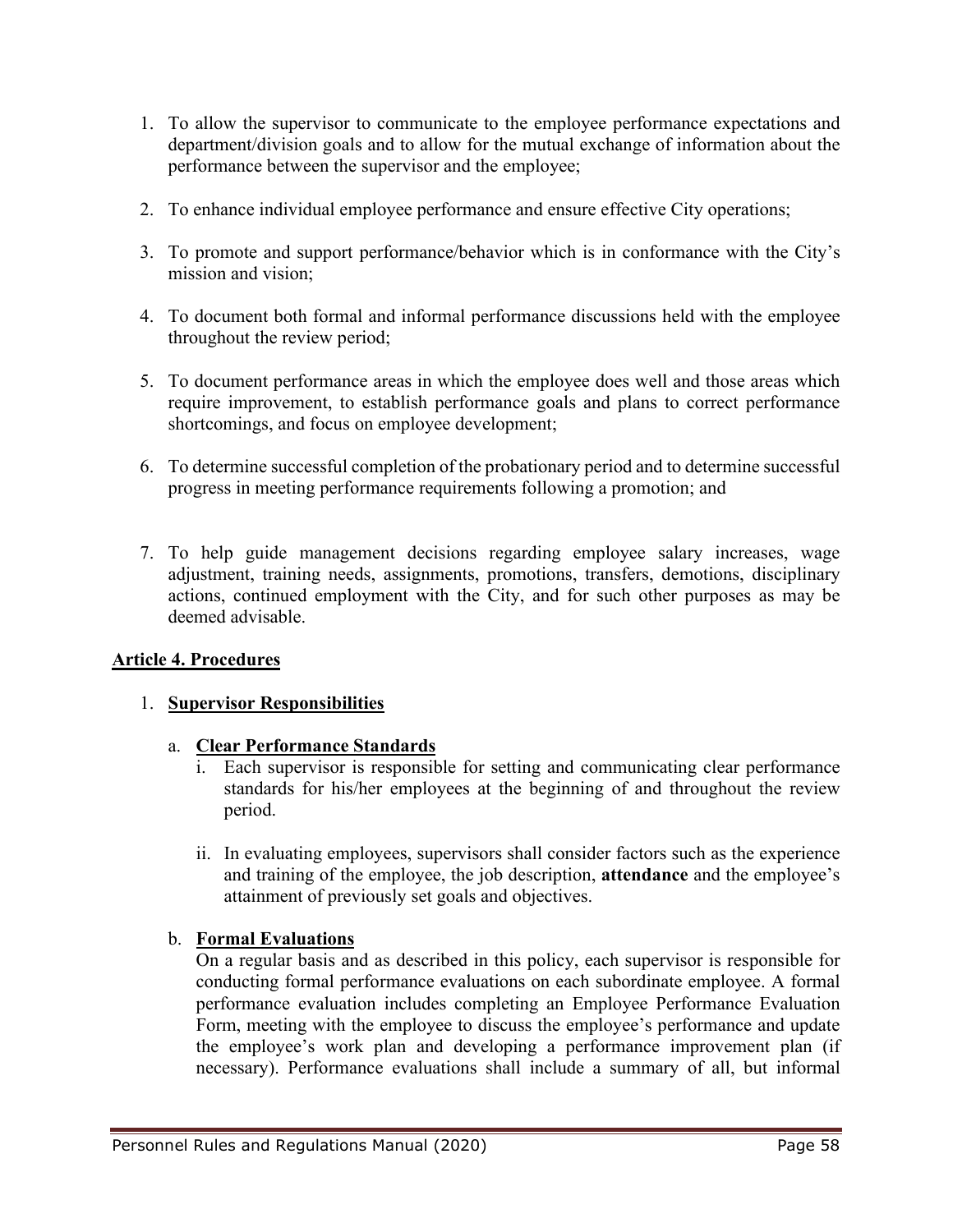discussions related to performance during the review period and future performance goals.

# 2. **Employee Responsibilities**

- a. The employee shall be responsible for following through on goals, objectives, and comments as noted on the evaluation.
- b. Each employee has the right to comment on his/her performance evaluation. If the employee chooses to do so in writing, such comments shall be included in his/her personnel file.
- c. Each employee is encouraged to provide feedback regarding his/her supervisors' performance as part of the formal evaluation process. The feedback may be submitted confidentially if the employee so desires.

# 3. **Performance Evaluation Schedule**

## a. **Timely Processing**

The Chief Operating Officer's office shall develop and maintain a system to assist supervisors in completing performance evaluations on time. The timely processing of performance evaluations is one of the most important leadership responsibilities for those in supervisory positions.

It is the Department Head's responsibility to ensure that performance evaluations are completed and returned to the Chief Operating Officer's office in a timely manner and no later than the due date established by the Chief Operating Officer. Performance evaluations that are not fully completed shall be returned to the department for completion.

## b. **Frequency**

## i. **Annual Review**

. Following is the timetable for performance evaluations:

Initial Period of Employment – six-month work review.

Annual – annual work review based on fiscal year

Promotion – covers the period from the last annual review to the date of the promotion

# ii. **New Hires and Promotions**

Newly hired employees and employees who have received a promotion shall be evaluated six months from the date of hire or the date of promotion, and annually as the entire organizations "Annual Review".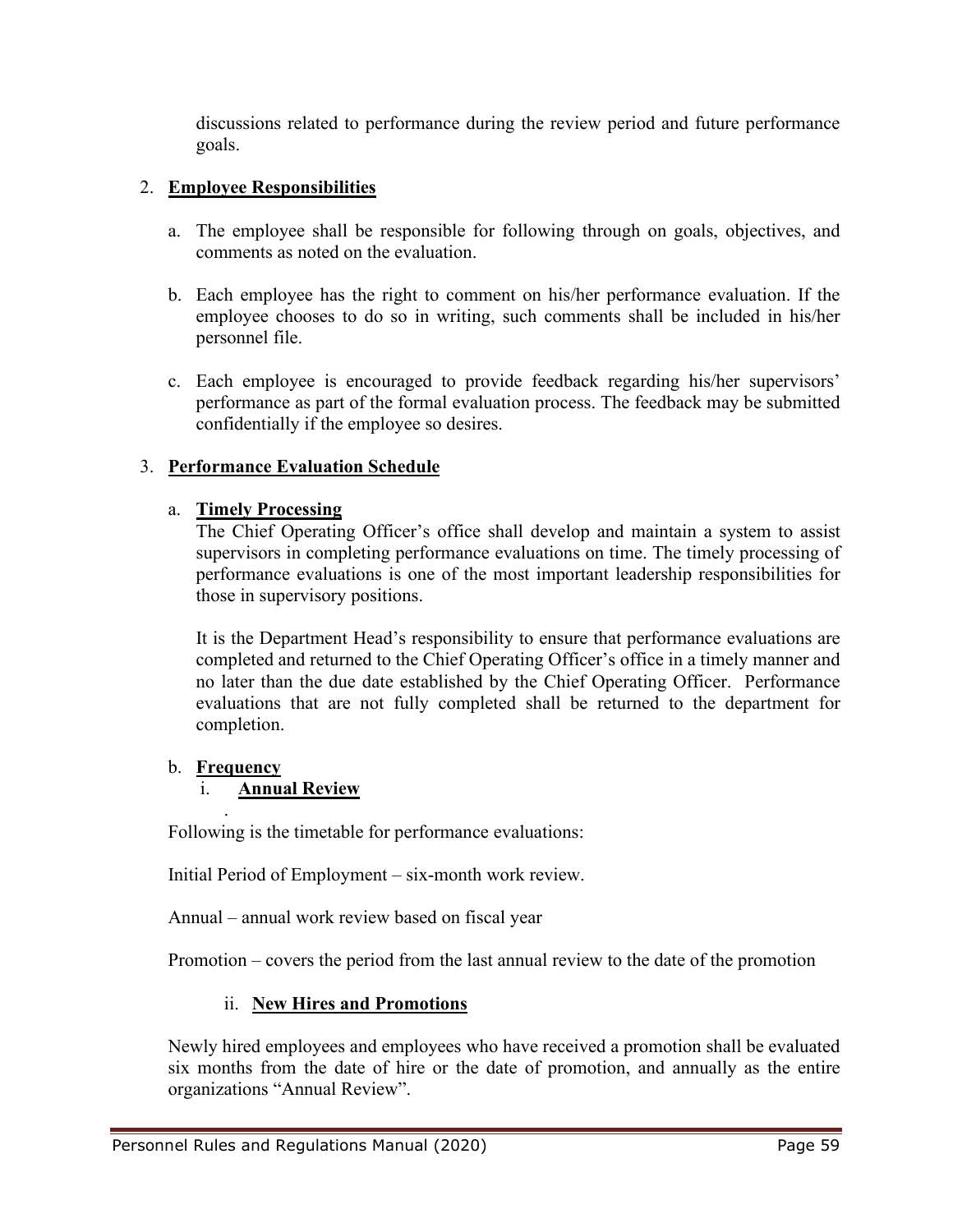Initial Period of Employment – six-month work review.

Annual – annual work review based on fiscal year.

Promotion – covers the period from the last annual review to the date of the promotion.

#### iii. **Performance Issues**

Supervisors must conduct a formal performance evaluation any time when the supervisor considers the employee's level of performance to be below standards and/or require development.

#### 4. **Performance Evaluation Forms**

#### a. **Employee Evaluations**

Formal employee performance evaluations must be completed using standard forms developed and made available to all supervisors by the Chief Operating Officer's office.

#### b. **Work Plan**

At the time of hire, the employee and supervisor shall establish a work plan outlining the employer's primary duties and responsibilities and continuing projects, special projects, or assignments, and established goals and objectives for the position. Thereafter, the work plan shall be reviewed and updated as part of the evaluation process. The information in the work plan is used to assist the employee and supervisor in communicating and reaching mutual goals.

#### c. **Retention**

The completed performance evaluation packet shall become part of the employee's personnel file maintained by the Human Resources Office.

#### 5. **Approvals**

Performance evaluation forms shall be reviewed and signed by the Chief Operating Officer and Department Head before the immediate supervisor discusses and reviews the performance evaluation with the employee.

#### 6. **Performance Evaluation Discussion**

Supervisors shall conduct a discussion with the employee regarding the performance evaluation. The purpose of the discussion is to review past performance, address any questions about the performance review, and to set goals for the period ahead.

#### 7. **Employee Signatures**

a. Following the performance evaluation discussion, the employee should be asked to comment on the evaluation and acknowledge it by signing and dating the form.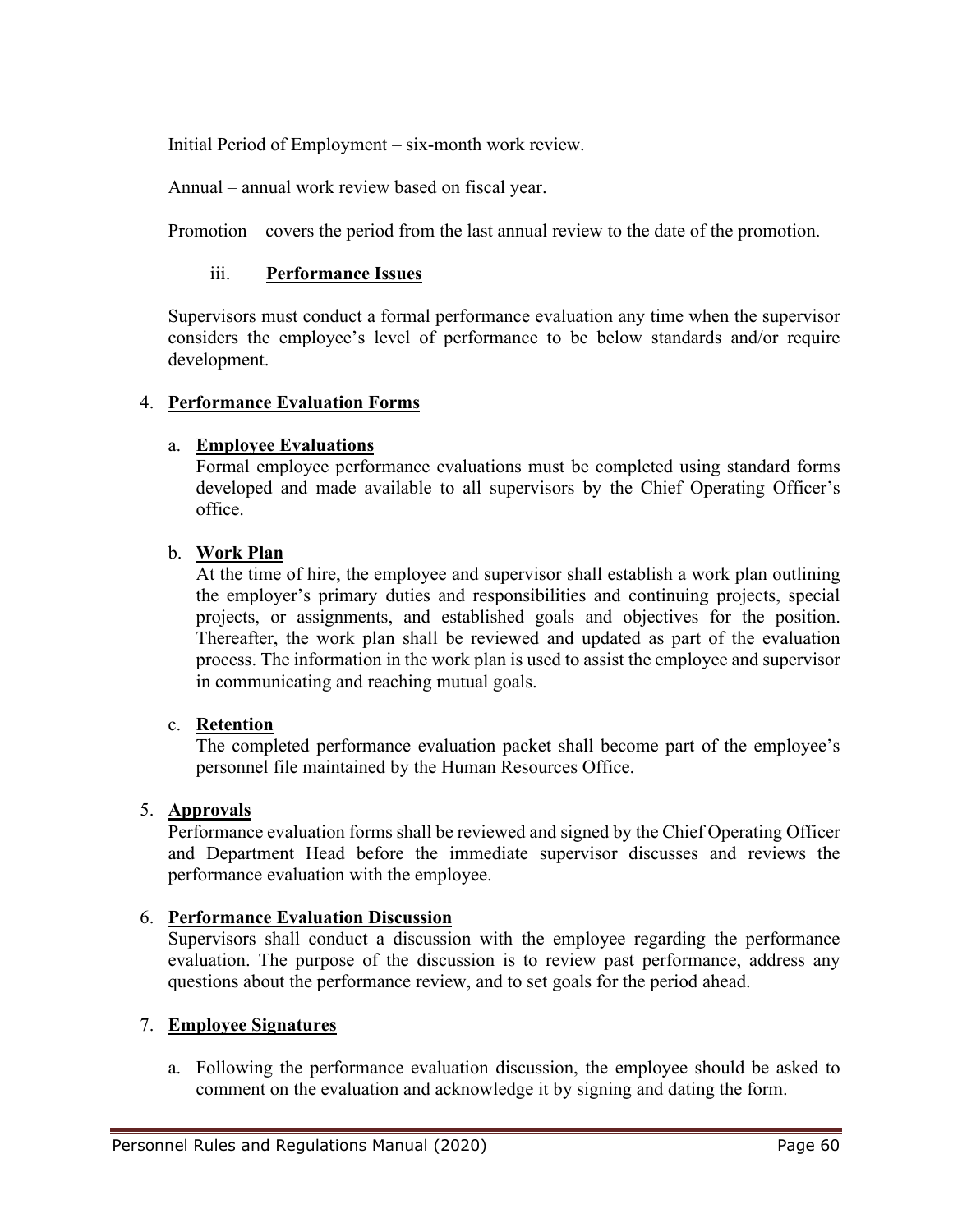- b. The employee shall be given a copy of the signed evaluation.
- c. The employee's signature indicates that the performance evaluation took place and that the employee understands what was communicated. The employee's signature does not indicate that the employee agrees with the assessment.
- d. If the employee declines to sign the form, he/she should be encouraged to discuss any concerns.
- e. If, after such discussion, the employee still declines to sign the evaluation, the supervisor should note "employee declined to sign" on the form, add his/her initials and the date, and give the employee a copy of the evaluation.
- f. The supervisor should immediately notify the Department Head and Chief Operating Officer when an employee declines to sign the performance evaluation form.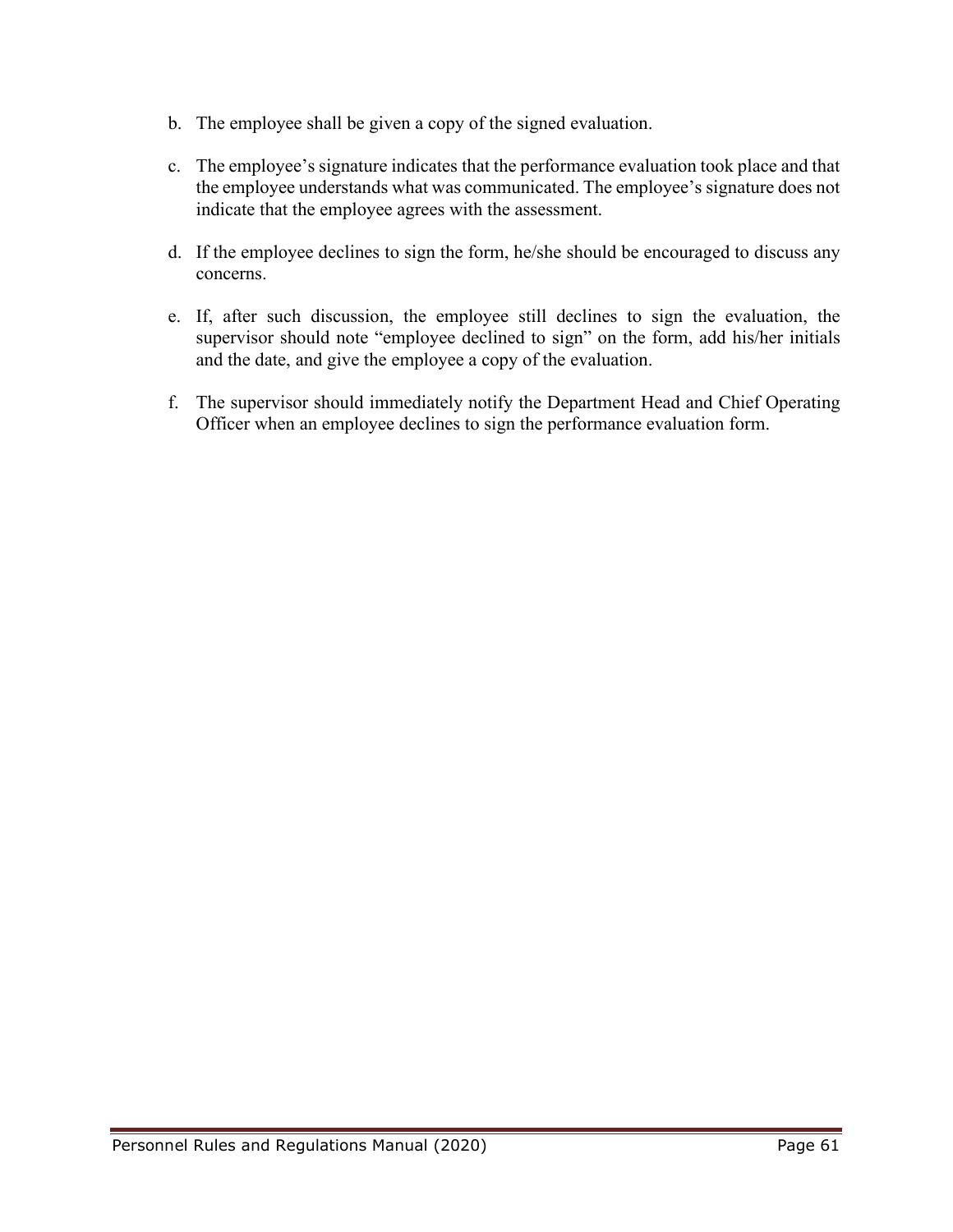#### **Chapter IX. Compensation**

## **Article 1. Compensation Plan**

The City Council, with assistance of the Chief Operating Officer, shall be responsible for the development, maintenance, and administration of the compensation plan. Each position within the compensation plan shall be placed in a pay grade, which offers a pay range commensurate with the duties and responsibilities of that position. Recommended changes to the compensation plan shall be prepared by the Chief Operating Officer and submitted to the Council for its consideration and approval. The City shall enact amendments and changes to the plan by ordinance. The Chief Operating Officer shall provide a copy of the current compensation plan to an employee upon request.

## **Article 2. Pay Period and Timesheets**

- 1. The fiscal year shall be divided up into 26 two-week periods of 80 hours each. Each period shall begin on Sunday at 12:01 a.m. and end on the second Saturday at 12:00 midnight.
- 2. Employees shall use designated time clocks to register their time in work status. Timesheet updates for missing hours shall be submitted by the employee in writing, with approvals from the Department Head.
- 3. Unless on a holiday, paychecks shall be issued on the Friday following the end of each pay period. If Friday is a holiday, paychecks shall be issued on the preceding Thursday.
- 4. All City employees are required to have direct deposit. Direct deposits will be made on payday or the workday prior to payday when payday falls on a holiday (or prior, depending on your banking institution).

Federal and State Income Tax, the employee's portion of Social Security and Medicaid contribution, as well as any garnishments or any other deductions required or allowed by law will be withheld from the employee's pay. Additional deductions (i.e. medical insurance, etc.) may be deducted if the employee elects' participation in writhing.

Deductions will be itemized on payroll stubs. Each employee should review his/her payroll report carefully each pay period. If questions arise about the amounts shown on paychecks, or about how those amounts are calculated, contact the Human Resources Manager for clarification

## **Article 3. Overtime Compensation**

According to the FLSA and U.S. Department of Labor regulations, some workers are guaranteed overtime protection and are classified as nonexempt employees. Exempt employees do not receive overtime protection.

In order for an employee to be exempt, three requirements must be met: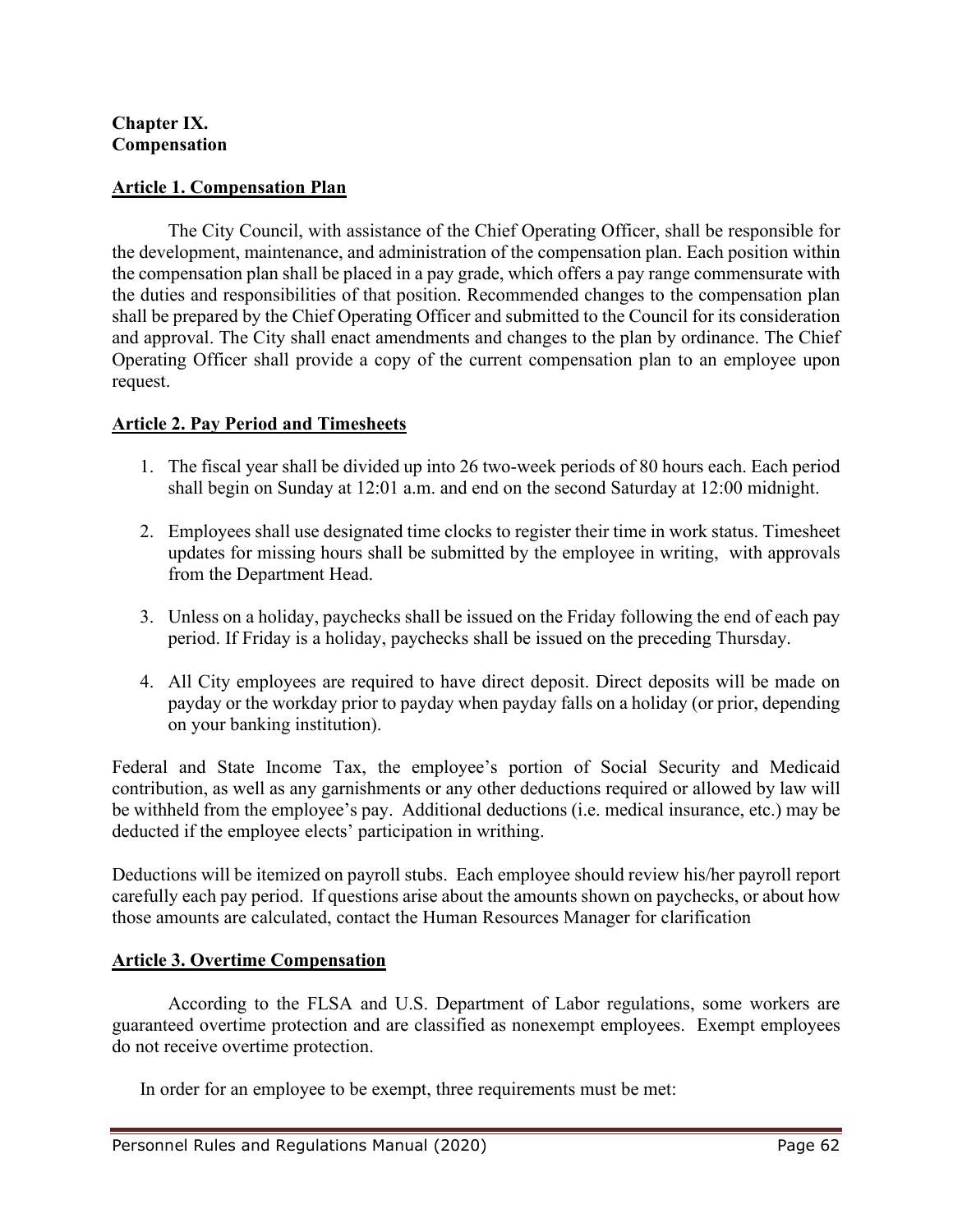- 1. Minimum Salary;
- 2. Paid on a salary basis (without improper deduction); and
- 3. Exempt job duties

According to the FLSA, all nonexempt employees must be paid overtime pay of one and a half times their regular rate of pay for hours in excess to 40 hours in any workweek. The regular rate of pay includes basic pay, plus nondiscretionary bonuses, shift premiums, production bonuses, and commissions, but not discretionary bonuses, employer's contributions to benefit plans, or other supplemental earnings. Each employee must obtain approval from the employee's supervisor in advance for any overtime hours to be worked. Overtime hours and overtime assignments are determined by the Department Head with Chief Operating Officer approval.

For purposed of calculating overtime for non-exempt employees, the workweek begins at 12 a.m. on Sunday and ends 168 hours later at 12 a.m. on the following Sunday.

Employees required to work during a holiday shall be compensated at the rate of two times the hours worked during the holiday.

## **Article 4. Compensatory Time Off**

Upon the request of an employee, the Chief Operating Officer may, at his/her discretion, grant compensatory time off in lieu of overtime pay. Compensatory time off shall be accrued at the rate of one and one-half hours for each hour worked in excess of the 40-hour workweek. Compensatory time off shall be provided in lieu of overtime pay only in the event that both the City and the employee agree to the provisions of compensatory time off. Compensatory time earned in one pay period should generally be used by the next pay period, but in all circumstances, must be used no later than FLSA and Department of Labor Regulations.

## **Time Limits**

# FLSA-Exempt Employees

An FLSA-exempt employee must use accrued compensatory time off by the end of the 26th pay period after the pay period during which it was earned.

The City may provide that an FLSA-exempt employee who (1) fails to take earned compensatory time off within 26th pay periods or (2) transfers to another agency or separates from City service before the expiration of the 26th pay period time limit:

Receive payment for the unused compensatory time off at the overtime rate in effect when earned or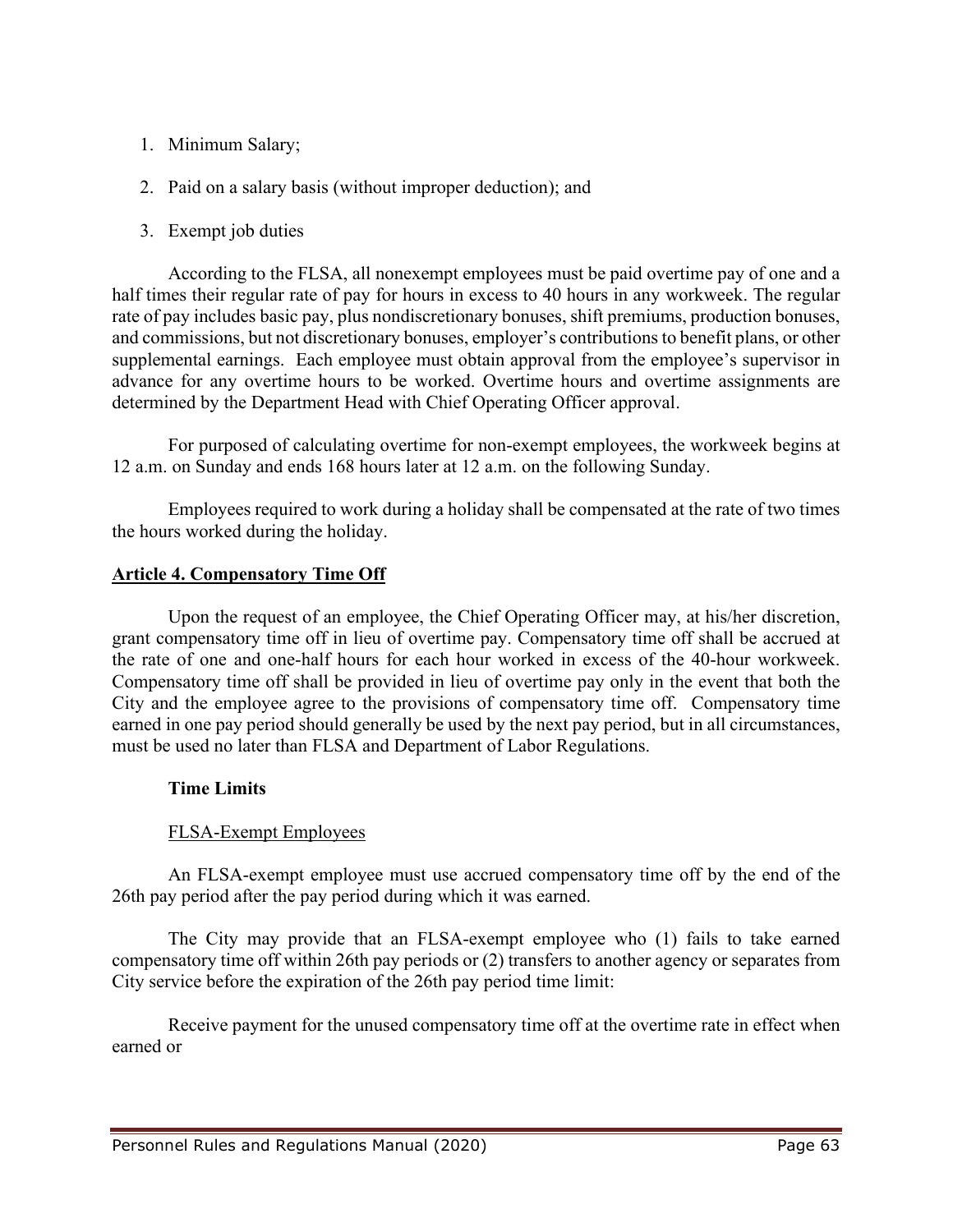Forfeit the unused compensatory time off, unless failure to use the compensatory time off is due to an exigency of the service beyond the employee's control. (An FLSA-exempt employee whose earned compensatory time off would otherwise be forfeited due to an exigency of service beyond the employee's control must receive payment for the unused compensatory time off at the overtime rate in effect when earned.)

## FLSA-Nonexempt Employees

An FLSA-nonexempt employee must use accrued compensatory time off by the end of the 26th pay period after the pay period during which it was earned.

If accrued compensatory time off is not used by an FLSA-nonexempt employee within 26 pay periods or if the FLSA-nonexempt employee transfers to another the City or separates from City service before the expiration of the  $26<sup>th</sup>$  pay period time limit, the employee must be paid for the earned compensatory time off at the overtime rate in effect when earned.

# **Article 5. Travel Compensation**

- 1. Employees using their personal vehicles for authorized municipal business shall be compensated for gasoline by the IRS reimbursement rate, which shall be provided annually by the Chief Financial Officer. Employees shall submit proof of business trips and mileage used to the Chief Operating Officer.
- 2. Any request for non-routine travel, such as travel to a conference, shall be pre-approved by the Chief Operating Officer to be eligible to receive compensation.
- 3. When authorized for City-related non-routine travel, employees shall be compensated for the actual cost for lodging, meals, tolls, parking, conference registration, and travel, provided receipts are submitted.
- 4. The Chief Operating Officer may request an employee's travel logs to review. In the event that travel logs indicate travel, which was not approved, the employee shall be subject to disciplinary action.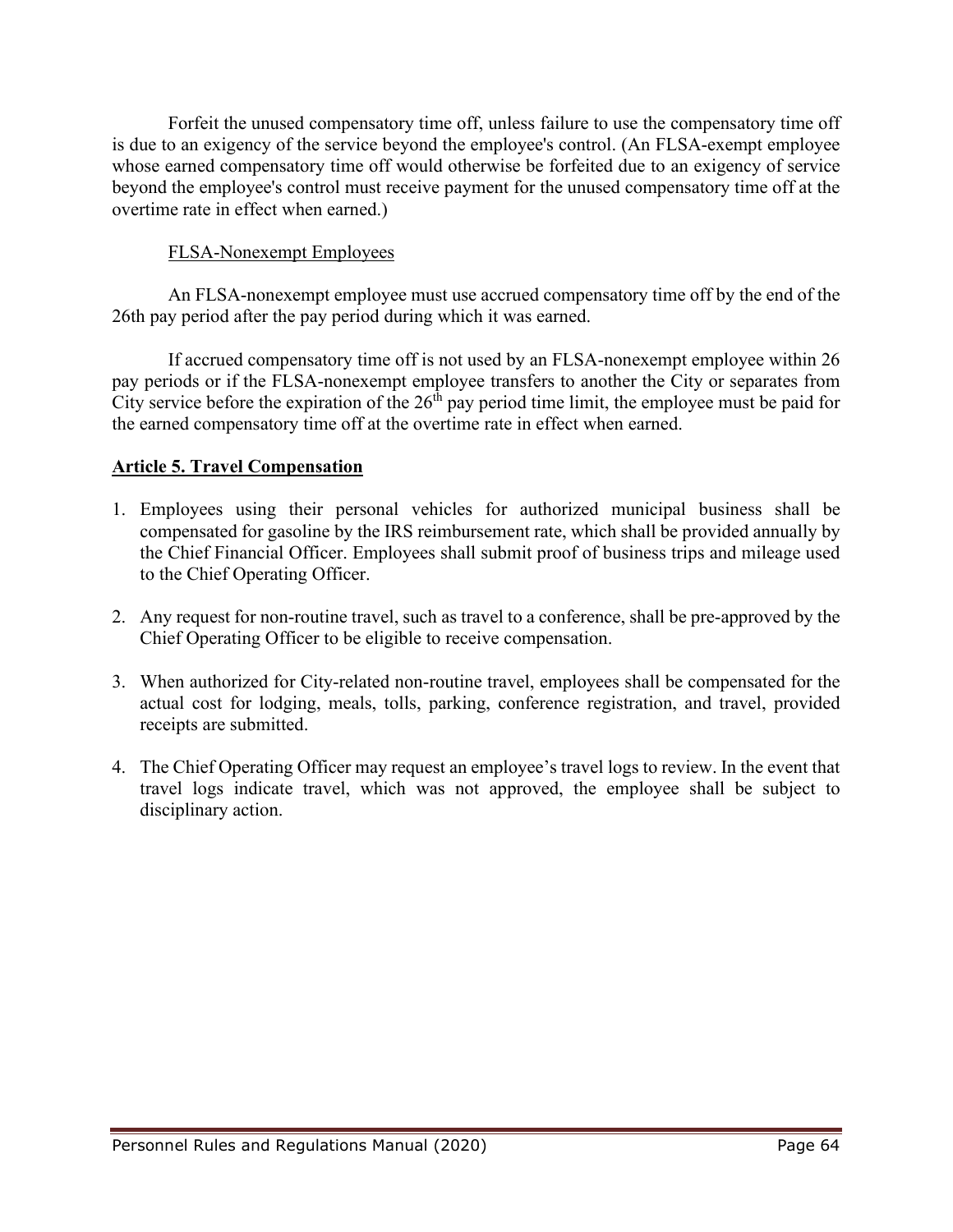## **Chapter X. Leave Policies**

## **Article 1. Leave Records**

The Chief Operating Officer or designee is responsible for establishing and maintaining accurate records of leave earned and taken by employees.

#### **Article 2. Annual Leave**

- 1. Only full-time or part-time employees with permanent status may accrue and use annual leave.
- 2. Employees on probation accrue annual leave but may not use annual leave, unless prior authorization is obtained from his/her supervisor and/or Chief Operating Officer.
- 3. Employees on probation accrue annual leave but may not use it until the successful completion of probation and/or prior authorization by supervisor and or Chief Operating Officer. Annual leave hours are earned by all employees at a rate that corresponds to the years of service according to the schedule below:

| <b>Years of Service</b> | <b>Number of Hours Accrued</b> |
|-------------------------|--------------------------------|
|                         | <b>Per Pay Period</b>          |
| $0 - 4$                 | Full-Time $-4.0$               |
|                         | Part-Time $-2.0$               |
| $5-9$                   | Full-Time $-5.0$               |
|                         | Part-Time - 2.5                |
| After 10 Years          | Full-Time $-6.0$               |
|                         | Part-Time $-3.0$               |

- 4. Accrual of annual leave for permanent part-time employees shall be prorated to be commensurate with the number of hours the part-time employee is scheduled to work.
- 5. Requests for scheduling annual leave must be submitted to and approved by the employee's immediate supervisor and/or the Chief Operating Officer. Requests for annual leave shall be made at least one week prior to taking the leave.
- 6. When more employees request days off than can be accommodated, supervisors shall make annual leave assignments, considering the date the requests were made, special needs for annual leave dates, and the employees' lengths of service.
- 7. No more than 240 hours of annual leave shall be carried forward from one calendar year to a subsequent calendar year. All unused accrued leave in excess of 240 hours shall be forfeited at the beginning of the first payroll of each calendar year.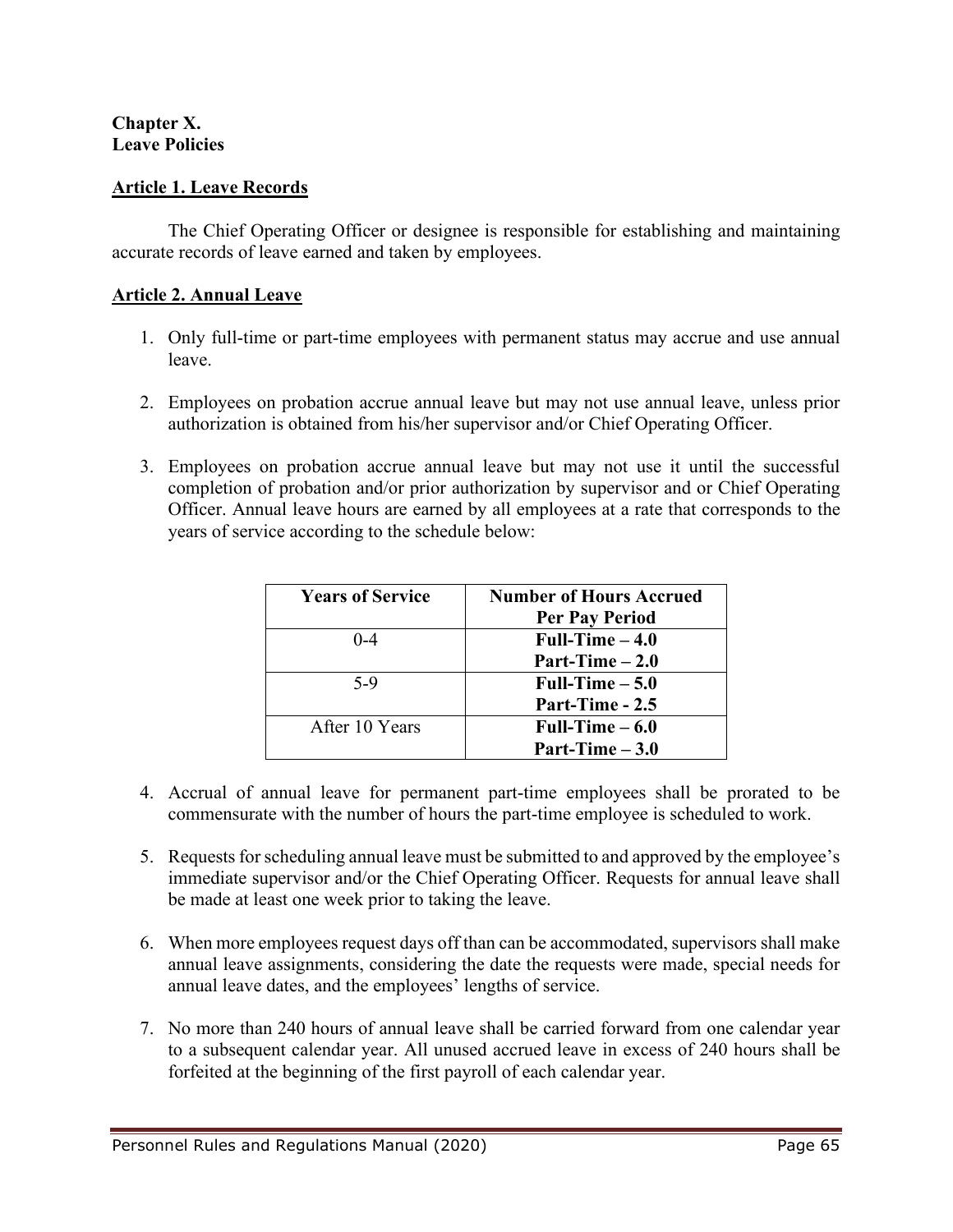8. Unused annual leave shall be paid for at termination of employment only if the City terminates the employee for non-disciplinary reasons or if the employee gives and properly works a two-week notice of resignation period. The notice may be waived by the Chief Operating Officer. Upon termination, permanent employees shall be paid for unused annual leave up to 240 hours of salary.

# **Article 3. Sick Leave**

- 1. Only full-time or part-time employees with permanent status may accrue and use sick leave.
- 2. Employees on probation accrue sick leave but have limited authorization of use of leave; until the successful completion of probation.
- 3. A full-time employee accrues sick leave at a rate of 3.69 hours per pay period. Accrual of sick leave for a part-time employee shall be prorated to 1.84 hours per pay period.
- 4. Sick leave shall be granted to an employee because of personal illness; injury; medical quarantine; medical, dental, or optical examinations and treatments; temporary disability caused or contributed to by pregnancy, miscarriage, or childbirth; or to treat the illness or injury of a member of the employee's immediate family.
- 5. An employee shall notify his/her immediate supervisor by phone directly within 1 hour of his/her regular reporting time on the first day of sick leave. In the absence of the immediate supervisor, the Chief Operating Officer or his/her designee shall be notified. An employee shall also notify the supervisor as to his/her probable date of return to work. Employees who are absent from work without calling to report the absence may be terminated from employment based on job abandonment.
- 6. Use of sick leave for more three or more consecutive days shall require a licensed doctor's certificate describing the nature of the illness, the date treatment began, and the date of discharge from treatment.
- 7. If sick leave is exhausted, an employee may use annual leave for medical-related reasons.
- 8. Unused sick leave may be carried from one year to the next. However, the employee shall receive no financial compensation for unused sick leave upon the end of employment.
- 9. Abuse of the sick leave policy shall be considered a sufficient cause for disciplinary action up to and including termination.

## **Article 4. Administrative Leave**

Paid administrative leave may be granted to any full-time or part-time employee by the Chief Operating Officer for any of the following reasons:

1. Performance of jury duty;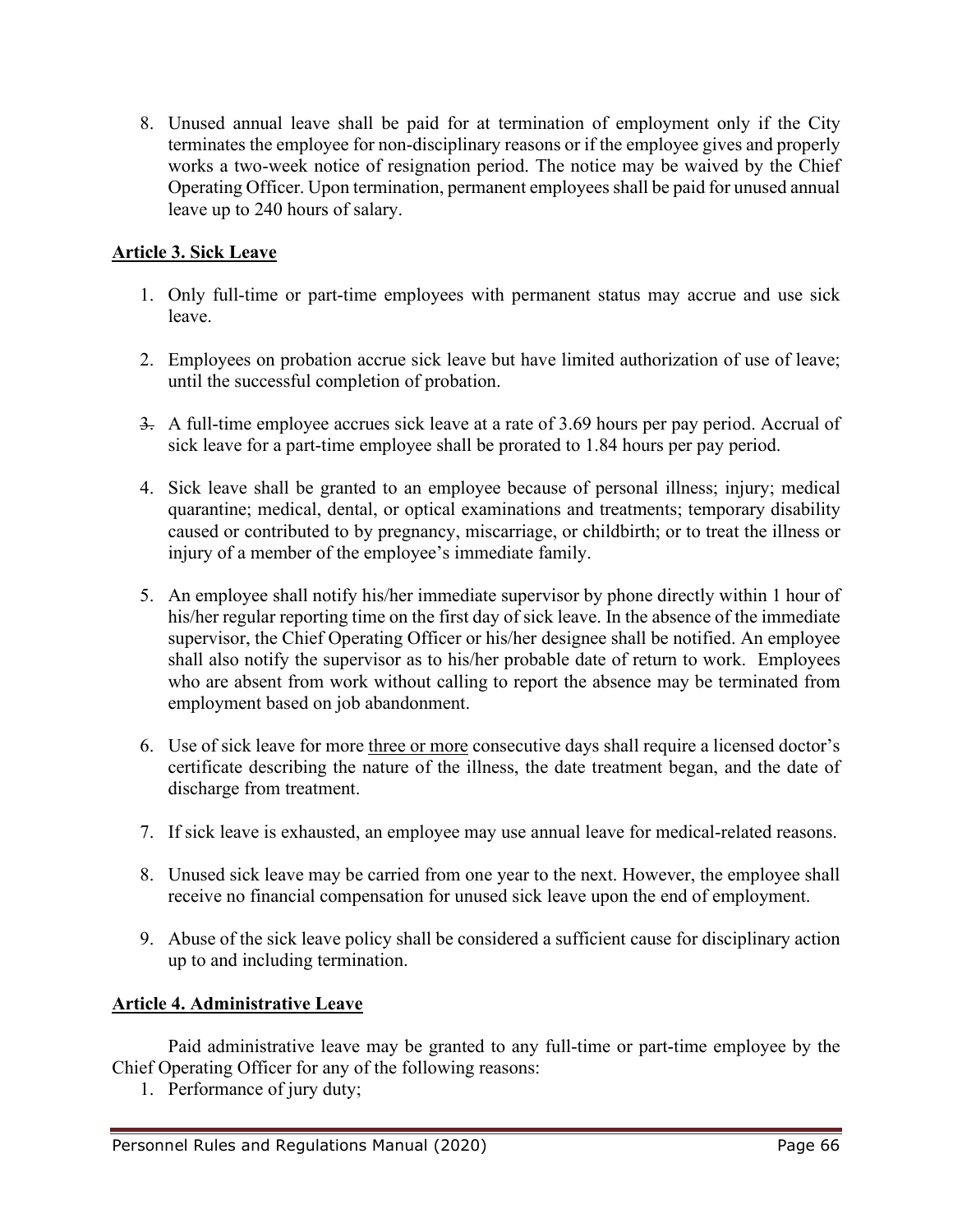- 2. When summoned as a witness in a criminal or civil case;
- 3. Voting, not to exceed two hours following the opening of the polls or two hours prior to the closing of polls;
- 4. For the attendance in an official capacity as a representative of the City at meetings, symposiums, conferences, conventions, or hearings;
- 5. To take educational courses directly related to the employee's work as determined by the employee's appointing authority, provided that such requests for administrative leave shall be approved in advance by the Chief Operating Officer and shall not exceed a total of five working days, or the prorated hourly equivalent thereof for part-time employees, in any one annual leave year. Administrative leave exceeding five days shall require Council approval;
- 6. Participation in blood donor services; provided supported documents are
- 7. Participation as a guard of honor at burial services;
- 8. Undergoing a medical examination as may be required by the employee's appointing authority;
- 9. For the employee in interest to consult with appropriate City personnel regarding grievances and adverse action appeals, applicable equal opportunity programs, skills assessment, and benefit planning and counseling;
- 10. Extreme inclement weather or other hazardous working conditions which may prevent an employee from reporting to work or which may require an early release from work.
- 11. For any other reason deemed appropriate by the Chief Operating Officer, including reasons associated with pending employment investigations or proceedings.

# **Article 5. Leave Without Pay**

Any leave taken by a probationary employee or a permanent employee who has exhausted his/her annual or sick leave shall be without pay. Such leave shall be requested by the employee from his/her immediate supervisor and approved by the Chief Operating Officer 72 hours prior to the start of the leave. Leave without pay is not an entitlement and shall be taken only upon approval of the Chief Operating Officer. An employee who takes leave without obtaining proper approval shall be subject to disciplinary action.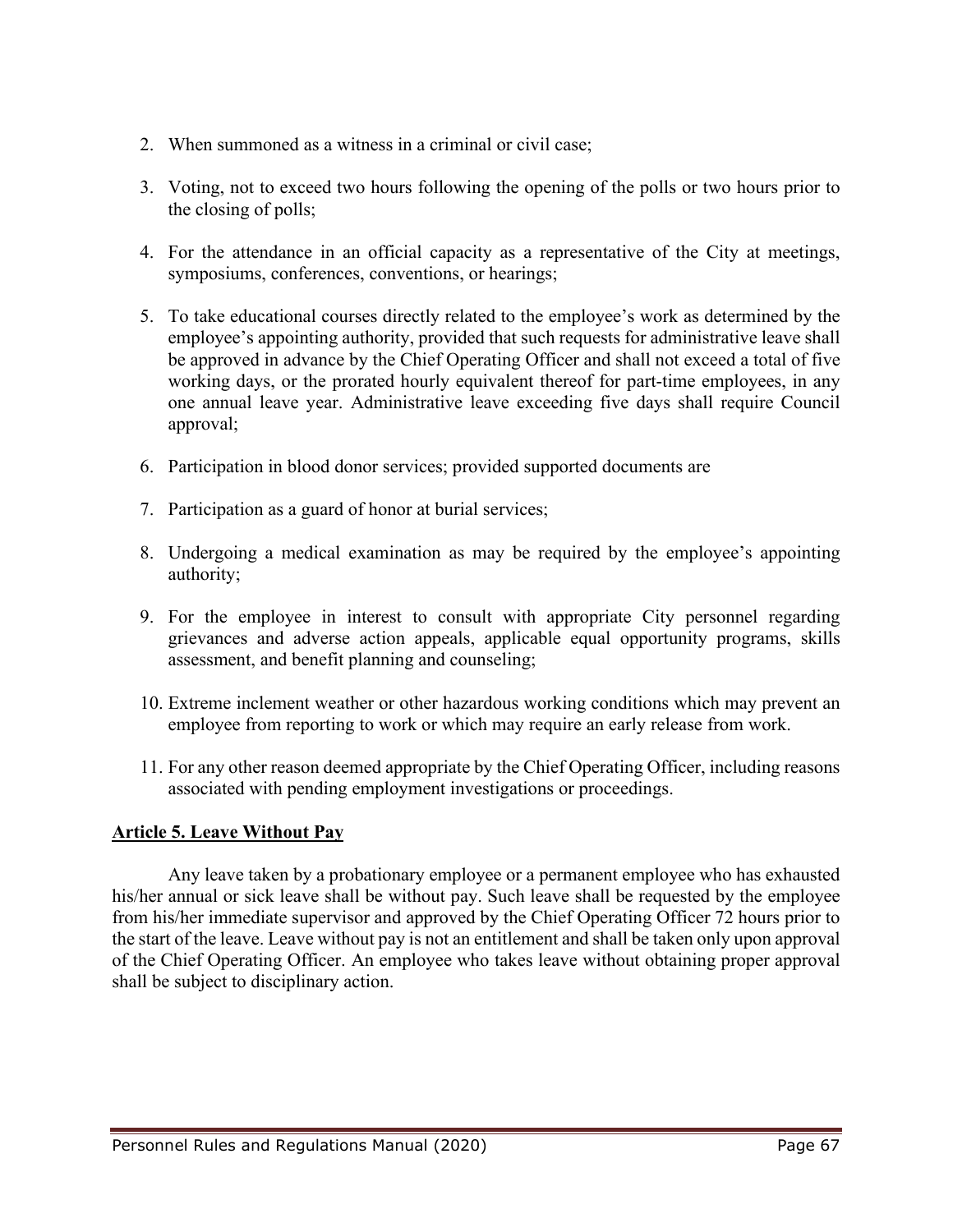# **Article 6. Family Medical Leave**

The Family and Medical Leave Act (FMLA) entitles eligible employees of covered employers to take unpaid, job-protected leave for specified family and medical reasons.

#### **Covered Employers**

The FMLA only applies to employers that meet certain criteria. A covered employer is a:

Private-sector employer, with 50 or more employees in 20 or more workweeks in the current or preceding calendar year, including a joint employer or successor in interest to a covered employer;

Public agency, including a local, state, or Federal government agency, regardless of the number of employees it employs; or

Public or private elementary or secondary school, regardless of the number of employees it employs.

#### **Eligible Employees**

Only eligible employees are entitled to take FMLA leave. An eligible employee is one who:

- 1. Works for the City of Seat Pleasant;
- 2. Has worked for the City of Seat Pleasant for at least 12 months;
- 3. Has at least 1,250 hours of service for the City of Seat Pleasant during the 12-month period immediately preceding the leave\*; and
- 4. Works at a location where the City of Seat Pleasant has at least 50 employees within 75 miles.

The 12 months of employment do not have to be consecutive. That means any time previously worked for the same employer (including seasonal work) could, in most cases, be used to meet the 12-month requirement. If the employee has a break in service that lasted seven years or more, the time worked prior to the break will not count unless the break is due to service covered by the Uniformed Services Employment and Reemployment Rights Act (USERRA), or there is a written agreement, including a collective bargaining agreement, outlining the City's intention to rehire the employee after the break in service.

#### **Leave Entitlement**

Eligible employees may take up to 12 workweeks of leave in a 12-month period for one or more of the following reasons:

1. The birth of a son or daughter or placement of a son or daughter with the employee for adoption or foster care;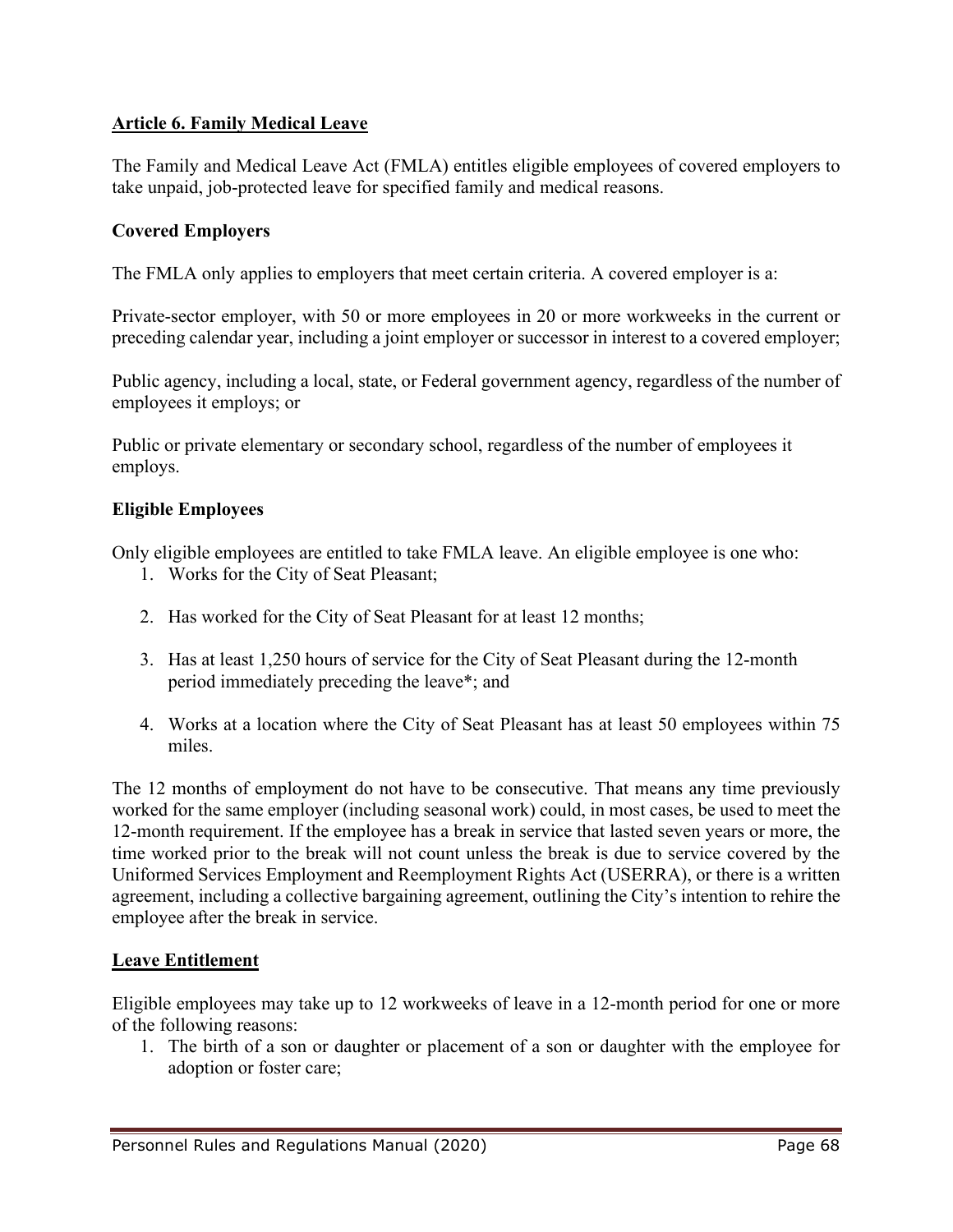- 2. To care for a spouse, son, daughter, or parent who has a serious health condition;
- 3. For a serious health condition that makes the employee unable to perform the essential functions of his or her job; or
- 4. For any qualifying exigency arising out of the fact that a spouse, son, daughter, or parent is a military member on covered active duty or call to covered active duty status.

An eligible employee may also take up to **26 work weeks** of leave during a "single 12-month period" to care for a covered servicemember with a serious injury or illness, when the employee is the spouse, son, daughter, parent, or next of kin of the servicemember. The "single 12-month period" for military caregiver leave is different from the 12-month period used for other FMLA leave reasons.

Under some circumstances, employees may take FMLA leave on an intermittent or reduced schedule basis. That means an employee may take leave in separate blocks of time or by reducing the time he or she works each day or week for a single qualifying reason. When leave is needed for planned medical treatment, the employee must make a reasonable effort to schedule treatment so as not to unduly disrupt the City's operations. If FMLA leave is for the birth, adoption, or foster placement of a child, use of intermittent or reduced schedule leave requires the City's approval.

Under certain conditions, employees may choose, or the City may require employees, to "substitute" (run concurrently) accrued paid leave, such as sick or vacation leave, to cover some or all of the FMLA leave period. An employee's ability to substitute accrued paid leave is determined by the terms and conditions outline with the City's normal leave policy.

# **Notice**

Employees must comply with the City's usual and customary requirements for requesting leave and provide enough information for the City to reasonably determine whether the FMLA may apply to the leave request. Employees generally must request leave 30 days in advance when the need for leave is foreseeable. When the need for leave is foreseeable less than 30 days in advance or is unforeseeable, employees must provide notice as soon as possible and practicable under the circumstances.

When an employee seeks leave for a FMLA-qualifying reason for the first time, the employee need not expressly assert FMLA rights or even mention the FMLA. If an employee later requests additional leave for the same qualifying condition, the employee must specifically reference either the qualifying reason for leave or the need for FMLA leave.

# **Certification**

When an employee requests FMLA leave due to his or her own serious health condition or a covered family member's serious health condition, the City may require certification in support of the leave from a health care provider. The City may also require second or third medical opinions (at the City's expense) and periodic recertification of a serious health condition.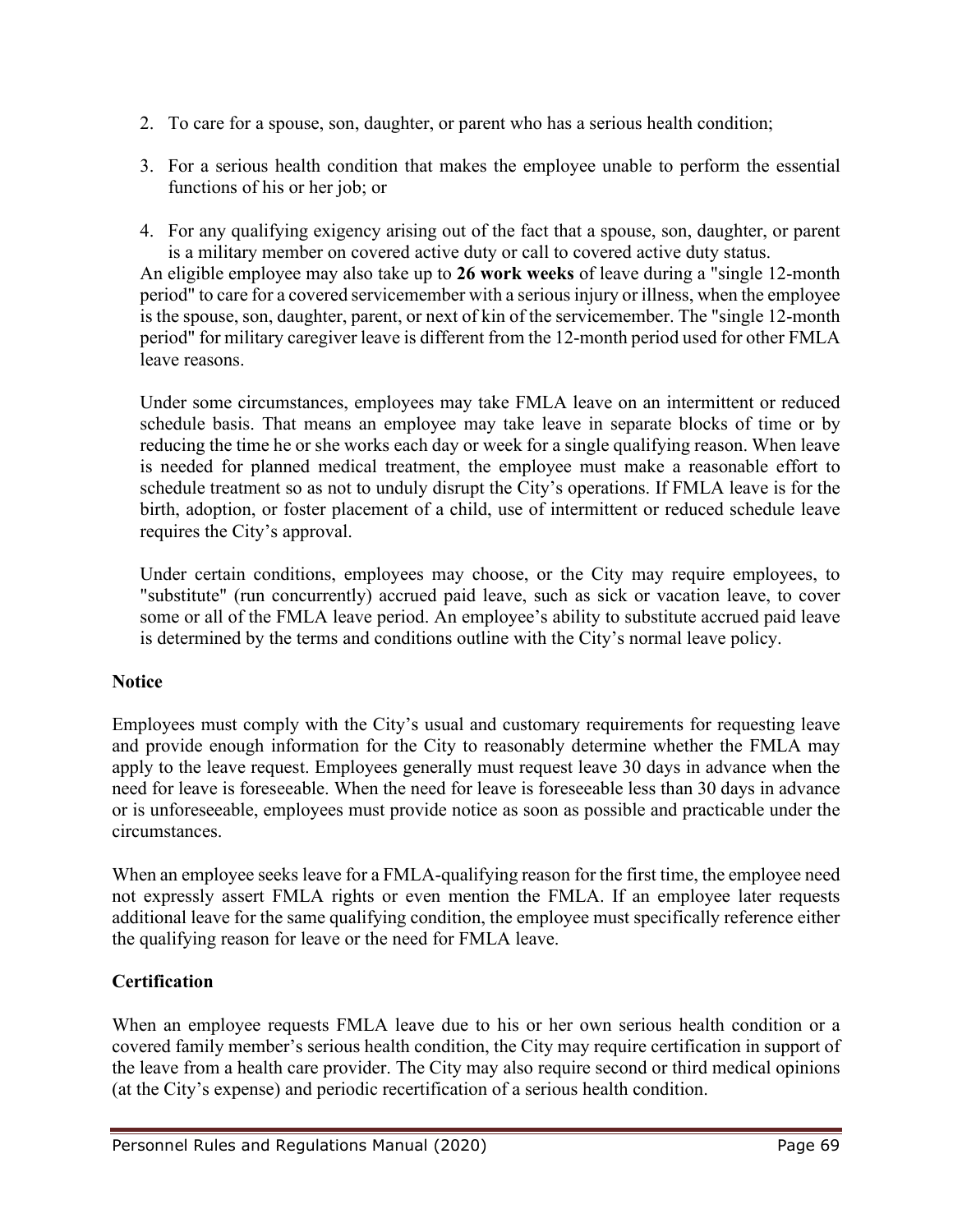#### **Job Restoration**

Upon return from FMLA leave, an employee must be restored to his or her original job or to an equivalent job with equivalent pay, benefits, and other terms and conditions of employment. An employee's use of FMLA leave cannot be counted against the employee under a "no-fault" attendance policy. The City is also required to continue group health insurance coverage for an employee on FMLA leave under the same terms and conditions as if the employee had not taken leave.

#### **Enforcement**

It is unlawful for any employer to interfere with, restrain, or deny the exercise of or the attempt to exercise any right provided by the FMLA. It is also unlawful for an employer to discharge or discriminate against any individual for opposing any practice, or because of involvement in any 4 proceeding, related to the FMLA. Therefore, the City will do it's best to provide reasonable accommodations to any employee requesting the use of FMLA leave.

If you believe that your rights under the FMLA have been violated, you may file a complaint with the Wage and Hour Division.

## **Article 7. Personal Leave**

Personal leave is paid leave given to employees by the City of Seat Pleasant at the beginning each calendar year. Employees will receive two (2) days of personal leave per year. Personal leave cannot be carried over from one year to the next. Employees shall notify their supervisor before taking any personal leave. An employee is not paid for unused personal leave at the end of the employee's employment. All rules for requesting leave shall be followed when requesting a personal day.



## **Article 8. Holiday Leave**

All full and part-time employees with permanent status and employees on probation shall be granted paid holiday leave on the following days:

- New Year's Day
- Dr. Martin Luther King Jr.'s Birthday
- President's Day
- Memorial Day
- Independence Day
- Labor Day
- Veteran's Day
- Thanksgiving Day
- Employee Appreciation Day (Day After Thanksgiving)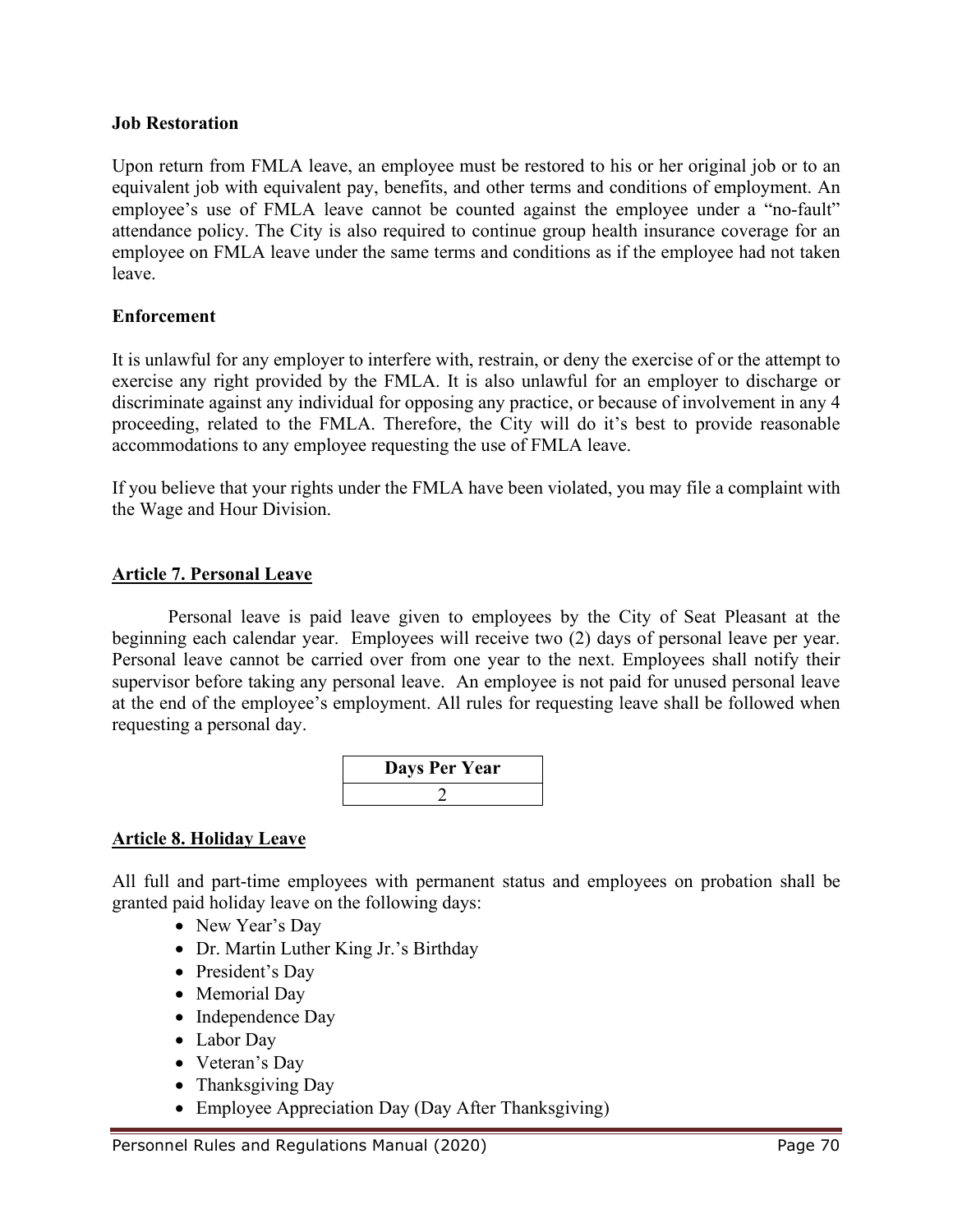- Christmas Day
- Inauguration Day. Occurs every four (4) years and is considered a City-paid holiday.

The City reserves the right to refuse payment to any employee for a paid holiday if the employee takes leave on the day before or the day immediately following the holiday without first obtaining prior approval.

Employees required to work on holidays shall be paid at the rate of two times the hours worked during the holiday.

# **Article 9. Military Leave**

- 1. An employee who serves in the organized militia or in the Army, Navy, Air Force, or Marine Reserve shall receive up to 15 additional days annually of leave to engage in such service. The leave shall not be counted against annual leave, and an employee's salary shall be not be affected by use of the leave.
- 2. Requests for military leave shall be made in writing and delivered to the Department Head at least two weeks prior to the effective date of leave. The Department Head shall forward a copy of the employee's request to the Chief Operating Officer at least one week prior to the effective date of the request.

## **Article 10. Bereavement Leave**

Employees on permanent status may be granted bereavement leave for up to three workdays for an immediate family member. Requirement of satisfactory evidence to support the leave is necessary. All documentation must be submitted and verified by human resource director before distributed.

Probationary employees will be eligible for unpaid bereavement leave of up to three normally scheduled, consecutive working days off immediately following the death to arrange for and/or attend the funeral. Requirement of satisfactory evidence to support the leave is necessary. All documentation must be submitted to the human resources director.

Immediate family members include your spouse, and parents thereof, domestic partner and parents thereof; sons and daughters, and spouses thereof, Parents and spouses thereof; grandparents and grandchildren, and spouses thereof, parents, brothers, sisters, grandparents or any relative residing in the employee's household. One day can attend funerals of in-laws and other relatives with pre-approval of immediate supervisor.

## **Article 11. Leave Donation Program**

The Donated Leave Program provides a procedure for employees who have depleted their leave balances due to unforeseen circumstances to receive donations of sick/annual leave from their coworkers to help ensure continuing income for the employee. The program is supplemental in nature and depends entirely upon voluntary donations by other employees. Donating employees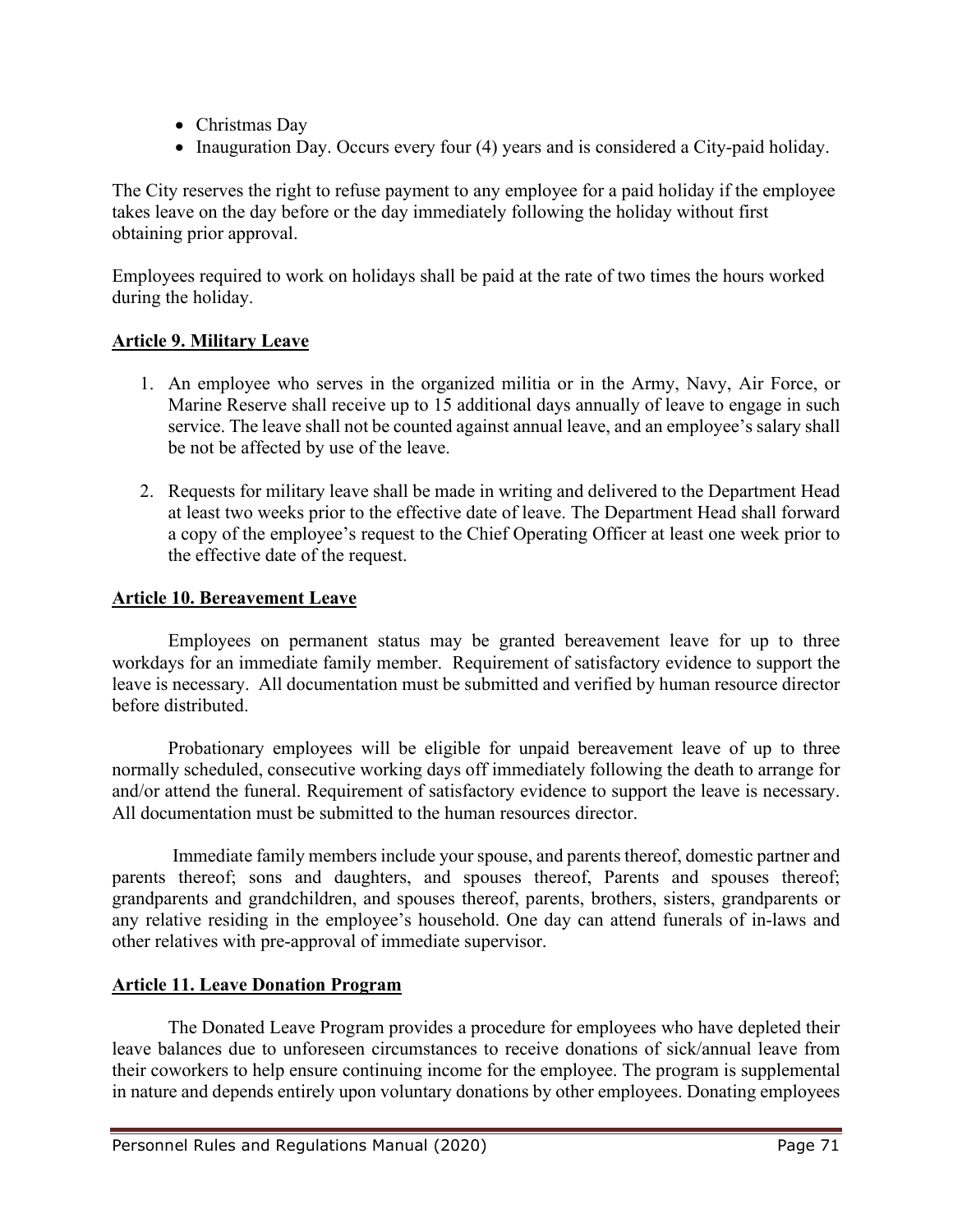must have annual leave balance of 80 hours and a sick leave balance of 240 hours after the donation is made. Employees can accept up to 240 hours per calendar year without Chief Operating Officer approval.

Leave donations cannot be accepted once an employee has submitted a letter of resignation or has been notified of termination of employment.

The City has adopted a leave donation bank. Employees are encouraged to donate sick and/or annual leave to be distributed to those employees who are in the negative of leave for family and or medical emergencies.

# **Article 12. Liberal Leave**

Under certain emergency conditions, Maryland State Government may declare liberal leave for its non-emergency essential employees. Such determinations are reported to the media and are posted on the Department of Budget and Management's website, [Weather Related Leave & Closings.](http://dbm.maryland.gov/employees/Pages/WeatherRel.aspx)

The following conditions apply when liberal leave is in effect:

- 1. Non-essential employees are allowed to be absent for a portion of a workday or the entire workday and are charged paid leave (i.e., annual, compensatory or personal) or leave without pay, as appropriate, for the period of absence. **Employees must notify their supervisors if they intend to take liberal leave.**
- 2. Non-essential employees who do not report to work under a liberal leave determination will not be penalized for unapproved absence.
- 3. Non-essential employees arriving late under a liberal leave determination will not be penalized for tardiness, but will be charged paid leave or leave without pay, as appropriate, for the period between the regular starting time and their arrival.
- 4. If liberal leave is announced during the workday, non-essential employees will be permitted to leave the work site, at their discretion **after apprising their supervisors.** Employees will be charged paid leave or leave without pay, as appropriate, for the period between their departure and the end of their regular workday.

If inclement weather occurs on a federal holiday not generally observed by the City, the Chief Operating Officer will make a decision concerning early closing on that day and communicate this to employees by email.

On days when weather conditions worsen as the day progresses, the City may decide to close the office early. Employees will be expected to remain at work until the appointed closing time, unless they receive permission from their department head to do otherwise.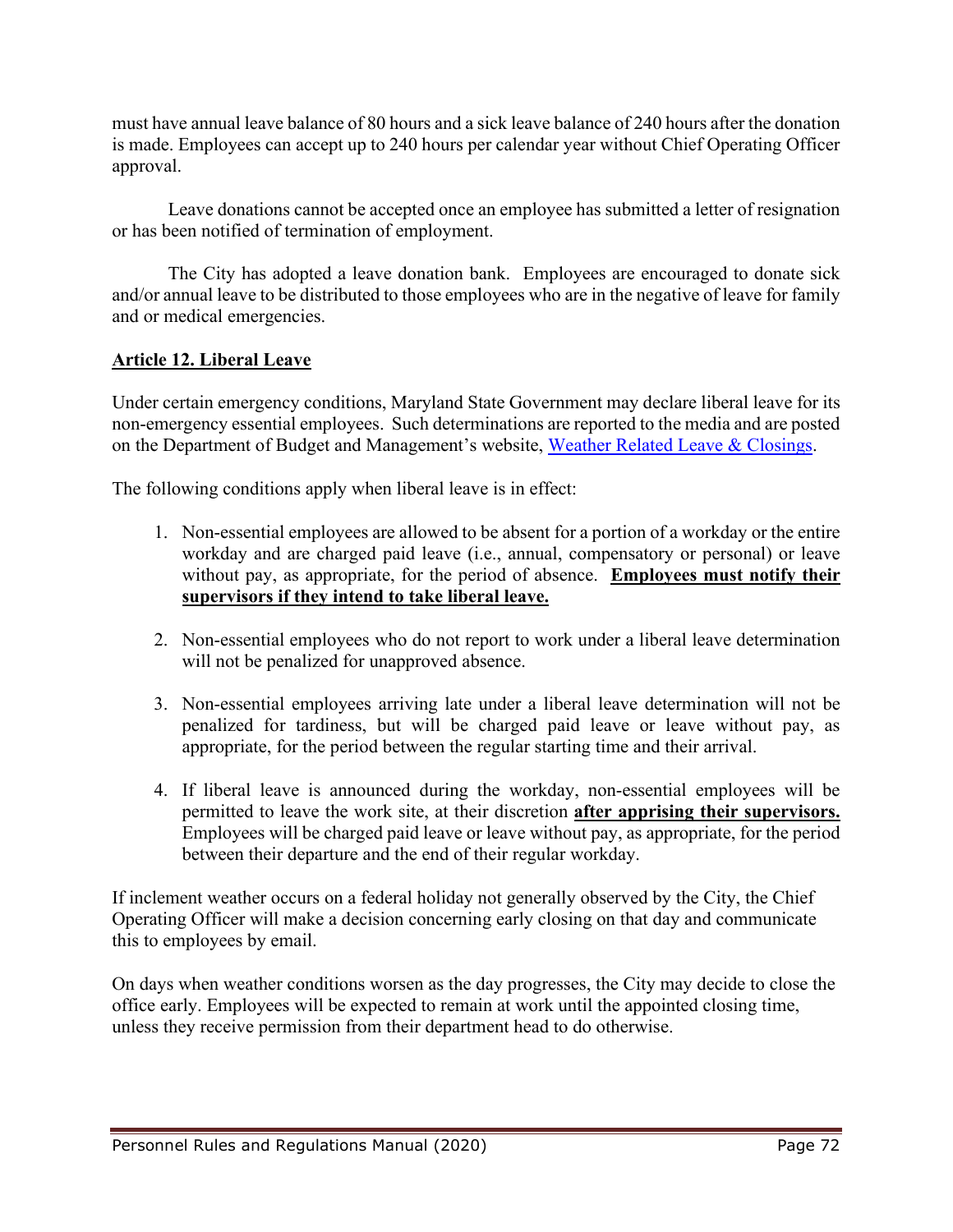# **IMPORTANT INFORMATION:**

- 1. Liberal leave determinations do not apply to essential employees. Essential employees are required to report for work when liberal leave is declared, unless they are specifically excused by their supervisors.
- 2. Employees may not use sick leave for a liberal leave absence unless the absence meets the criteria for sick leave.
- 3. Maryland State Government liberal leave determinations do **not** apply to temporary and contractual employees.

# **Article 13. Other Leave**

The City provides employees with such other leave as may be required by law.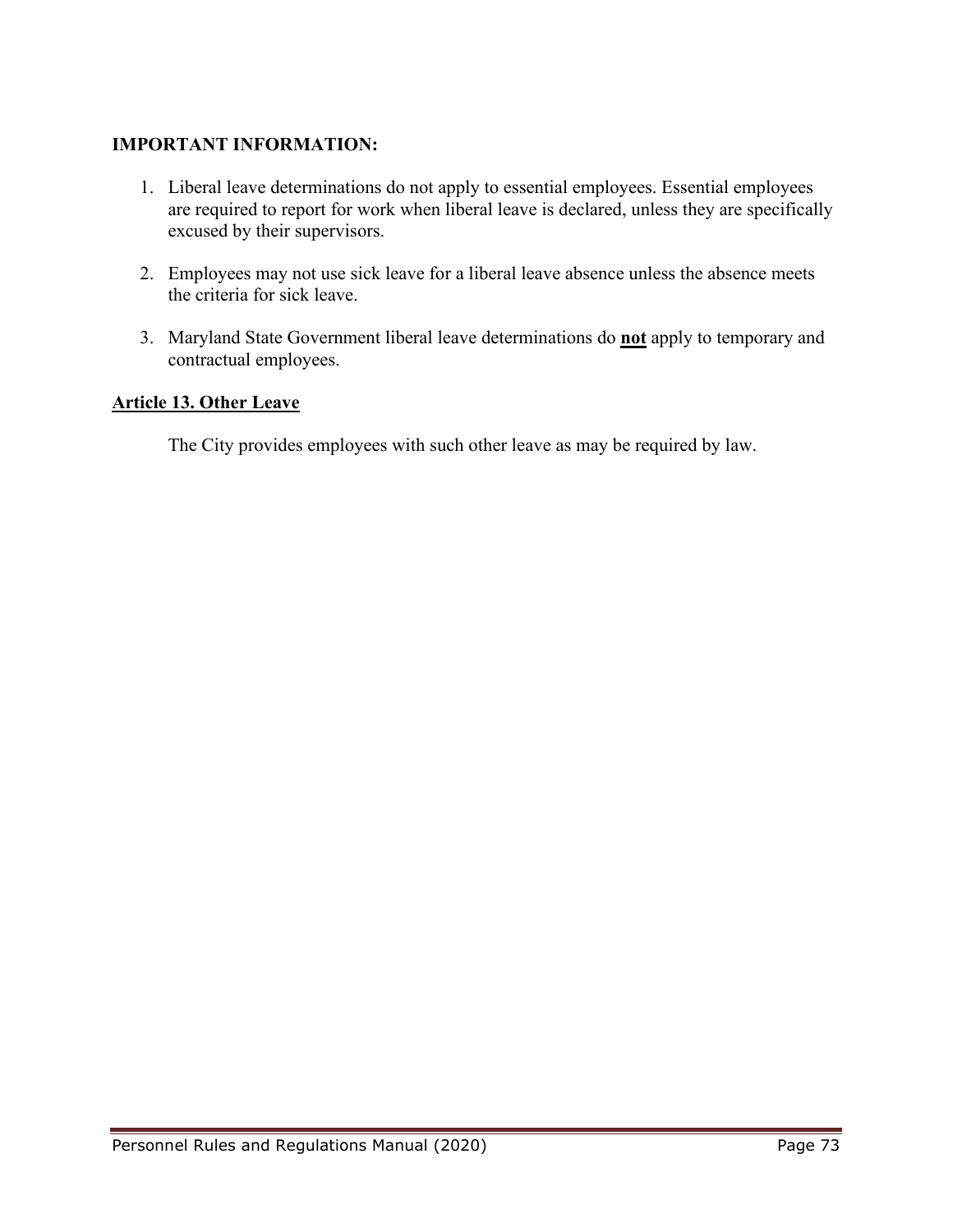### **Chapter XI. Retirement, Health, and Other Benefits**

### **Article 1. Retirement**

Permanent full-time employees of the City shall have the opportunity to participate in any retirement program(s) that the City Council may establish or offer for their benefit. The City Council retains sole and exclusive authority to determine what retirement program(s) employees may participate in and also the terms and conditions for that participation, and it also retains sole authority and discretion for administering, modifying, or otherwise interpreting the retirement program(s) employees may be able to participate in. Employees shall be furnished with summary plan descriptions of the retirement program(s) made available to them, as amended from the time to time by the City Council in its sole discretion.

# **Article 2. Workers' Compensation**

### **1. Purpose**

- a. On-the-job injuries are covered by City of Seat Pleasant, MD's Workers' Compensation Insurance Policy, which is provided at no cost to the employee. To qualify for workers' compensation benefits, an employee shall immediately report any work-related injury or illness to his/her supervisor. The employee and supervisor shall each furnish a written report to the Human Resource Department and or Chief Operating Officer within 24 hours following the injury.
- b. This is solely a monetary benefit and not a leave of absence entitlement. Employees who need to miss work due to workplace injury must also request a formal leave of absence. See Leave Policy section of this manual for more information.
- c. It Any employee who is out of work due to a Workers Comp injury must keep the City updated on current injury status, expected return date of employment, and provide medical documentation as requested by the City or the Workers' Compensations Insurance. Failure to do so may result in disciplinary actions leading to but not limited to termination.

### **2. Return-To-Work**

The purpose of this policy is to promote successful employee re-integration into the work environment as quickly as medically possible. The workers' compensation program strives to provide prompt treatment and adequate recovery periods for employees following a work-related injury or illness, and prompt return to work to perform duties that will not exacerbate the injury when the employee is released by the physician. An employee may be returned to work with limitations (i.e., it is not required that the employee be able to perform 100% of his/her former duties).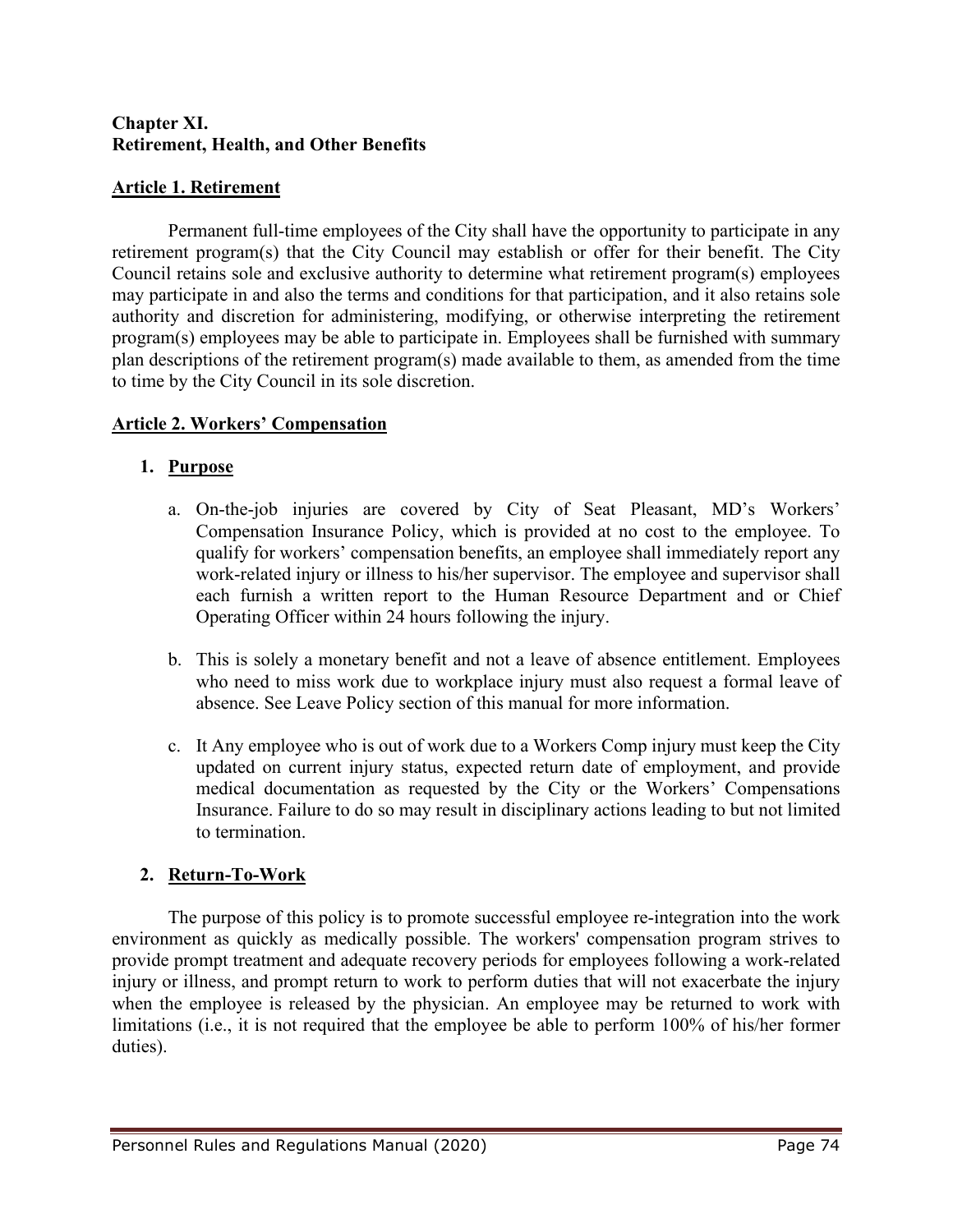### **Return to Full Duty without Restrictions**

When an employee is released by an authorized workers' compensation physician or another authorized physician to return to his/her regular duties:

- **i.** The employee provides his/her immediate Supervisor and/or Human Resources Director with a written release statement that indicates that the Employee may **return to full duty**;
- **ii.** The Supervisor immediately returns the employee to work; the supervisor notifies Human Resources Office in order to ensure that all use of disability leave is properly recorded and/or to suspend the salary wage loss benefits that may have been received by the employee from the Workers Comp Insurance.
- **iii.** Any temporary employee hired to perform the employee's job while he/she was on leave is terminated, or moved/returned to another position, as appropriate.

# **Return to Duty with Restrictions**

When an employee is released by the attending physician to return to work with restrictions on a temporary basis:

- **i.** The Supervisor and/or Human Resource Manager reviews the position description to determine the essential functions of the position that must be performed;
- **ii.** The Supervisor, in consultation with a Workers' Compensation Administrator and the Human Resources Office may submit a request to the treating physician to review the essential functions in order to determine which functions can be performed by the Employee;
- **iii.** The Supervisor identifies work that the employee can perform based on the restrictions established by the physician;
- **iv.** The Supervisor contacts Human Resources to ensure that all use of disability leave is properly recorded and/or to suspend the salary wage loss benefits that may have been received by the employee; and
- **v.** Any temporary employee hired to perform the employee's job while he/she was on leave is terminated, or moved/returned to another position, as appropriate. If the employee refuses to work with restrictions, the Employee may take time off, if eligible, within the criteria established by the Family and Medical Leave Act (FMLA).

### **Inability to Return to Full or Light-Duty After a One-Year Period**

The City of Seat Pleasant does not guarantee continued employment for any employee who is unable to return to full-duty or limited capacity, exceeding a one-year period. The city can opt to continue with employment or terminate based upon the prognosis as to when the employee is projected to return to work in either full or limited capacity.

### **3. Training and Development Objectives**

The objectives shall be designed and established to achieve the following:

a. Improve the quality of service provided by the City through its staff.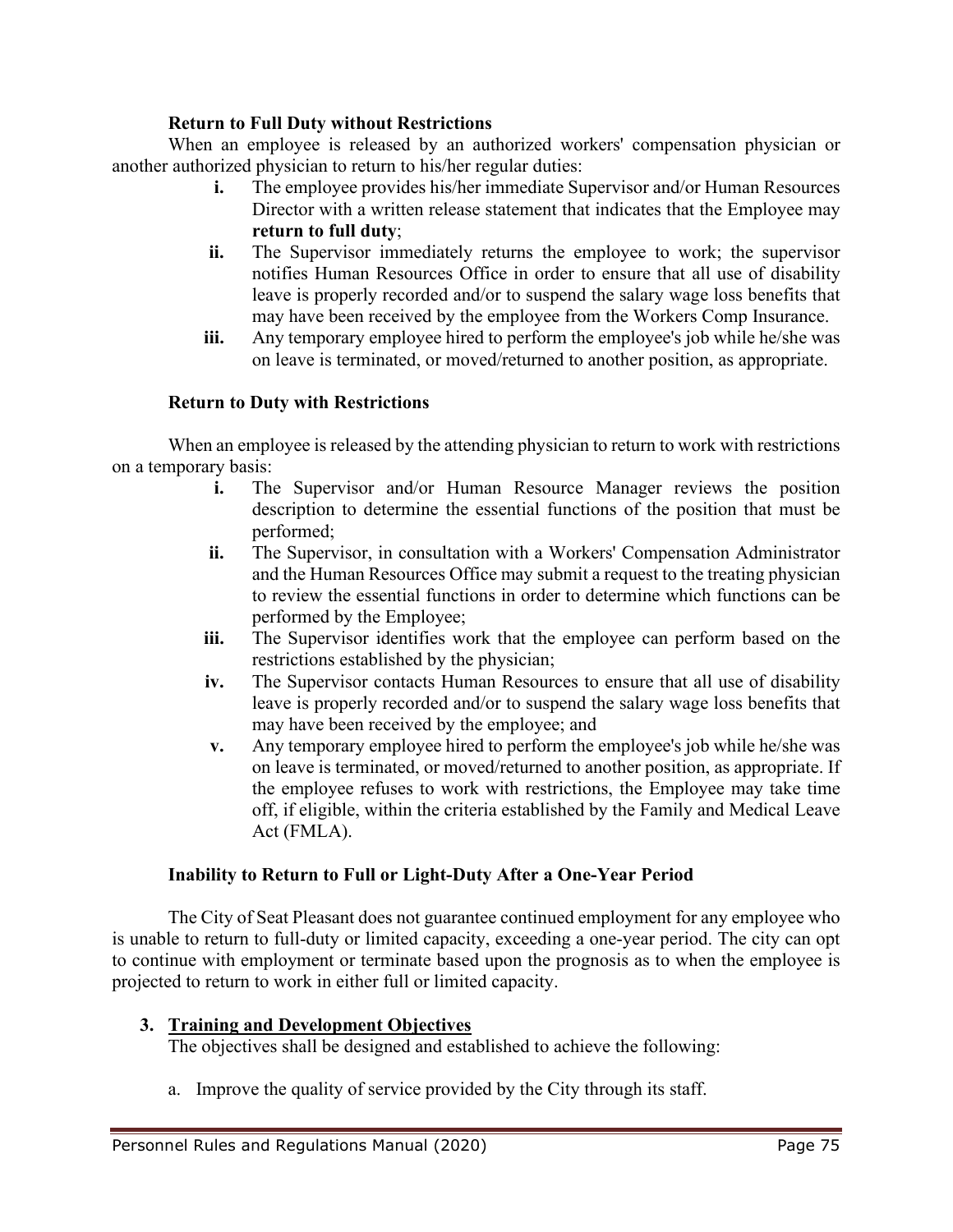- b. Improve the quality of performance for each individual employee and the various departments of the City.
- c. Prepare employee for career advancement.
- d. Create a work force with the occupational skills necessary to meet current and future employment needs.
- e. Keep employees current on changing technologies in the workplace.

#### **4. Training and Development Responsibilities**

#### a. **Human Resources Office**

The administration of employees training and development falls under the general responsibility of the Human Resources Director but shall strongly depend on the input and cooperation of departments and City funding.

#### b. **Department Heads**

Department Heads shall share in the responsibility for an effective personnel development program. Department Heads shall ensure that training and development plans are prepared, updated, and discussed by supervisors and employees as part of the performance evaluation process and are consistent with the mission and needs of the department.

#### c. **Supervisors**

Supervisors have the primary responsibility for initiating communication about training and individual development, including but not limited to:

- i. Working in partnership with individual employees to assess training needs and coordinating work group and individual employee development plans;
- ii. Ensuring implementation of employee development plans; and
- iii. Incorporating training and development into the performance evaluation process.

#### d. **Employees**

City employees have responsibility for initiating discussion to identify and assess their own specific needs, including but not limited to:

- i. Working in partnership with supervisors to meet their own training and development needs and those of the work group; and
- ii. City employees may identify, where possible, certain needs related to their individual work experiences which are required to meet all of the performance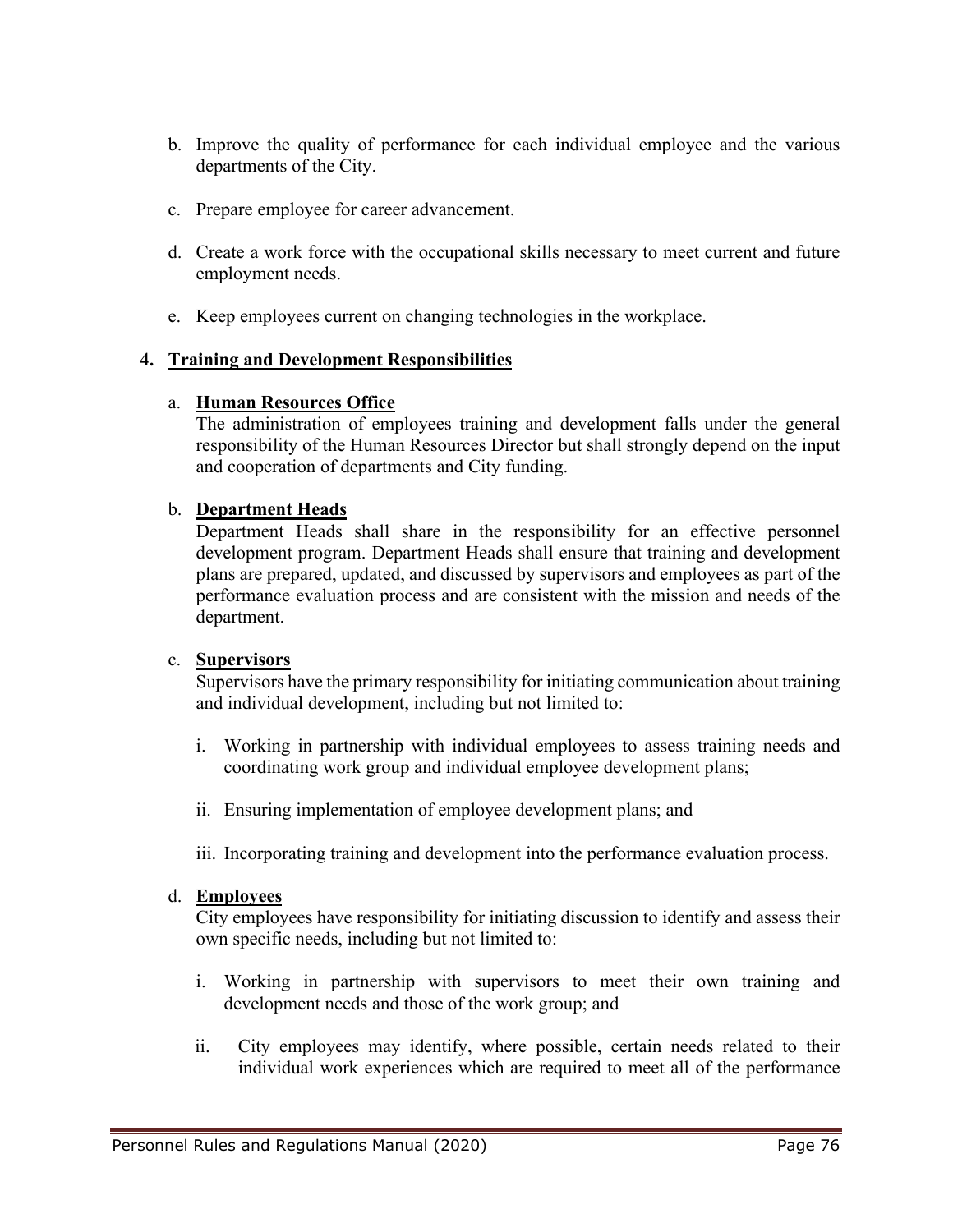and advancement criteria, which criteria may be defined and established by the Chief Operating Officer.

If the City assist any employee with receiving a certification within their respective job-related function(s), and/or receive any paid training during the tenure of their employment, based on the type of training and or certification, the employee must provide at least a minimum of (2) years of service with the City total fund granted upon separation.

# **5. Tuition Assistance**

# a. **Purpose**

To encourage and support the efforts of City of Seat Pleasant employees to obtain skills, knowledge, and abilities that increase the effectiveness of work performance in their present position and improve their career opportunities in the City of Seat Pleasant.

# b. **Eligibility**

- i. Subject to paragraph 4.c, all regular employees of the City are eligible for this benefit after they have successfully completed their probationary period. Assistance is not available to employees on disciplinary probation or in an extended leave status.
- iii. The employee shall submit a request for preapproved reimbursement of tuition and/or related expenses to his/her Department Head, who shall then submit it to the Chief Operating Officer for approval before the beginning of class.
- iv. The employee must be required to complete at least a minimum of (2) years of service with the City when receiving tuition assistance. If the employee fails to complete minimum of (2) years of services, the employee must reimburse the City total funds granted upon separation.

### c. **Funding Amount**

Tuition assistance funds are based on budget allocations and availability. Availability of funds are limited to those budgeted in the fiscal year in which assistance is requested. Funds are distributed based on the fiscal year in which the course starts.

### d. **Course Completion/Submission of Grades**

In courses taken for credit, the employee must verify the completion of the course with at least a grade of "C" or its equivalent in order to qualify for reimbursement of expenses. In circumstances where pass/fail is the only grading system used, a pass grade must be earned.

### **Article 6. Other Benefits**

The City Council, in its sole discretion, may provide other employee benefits.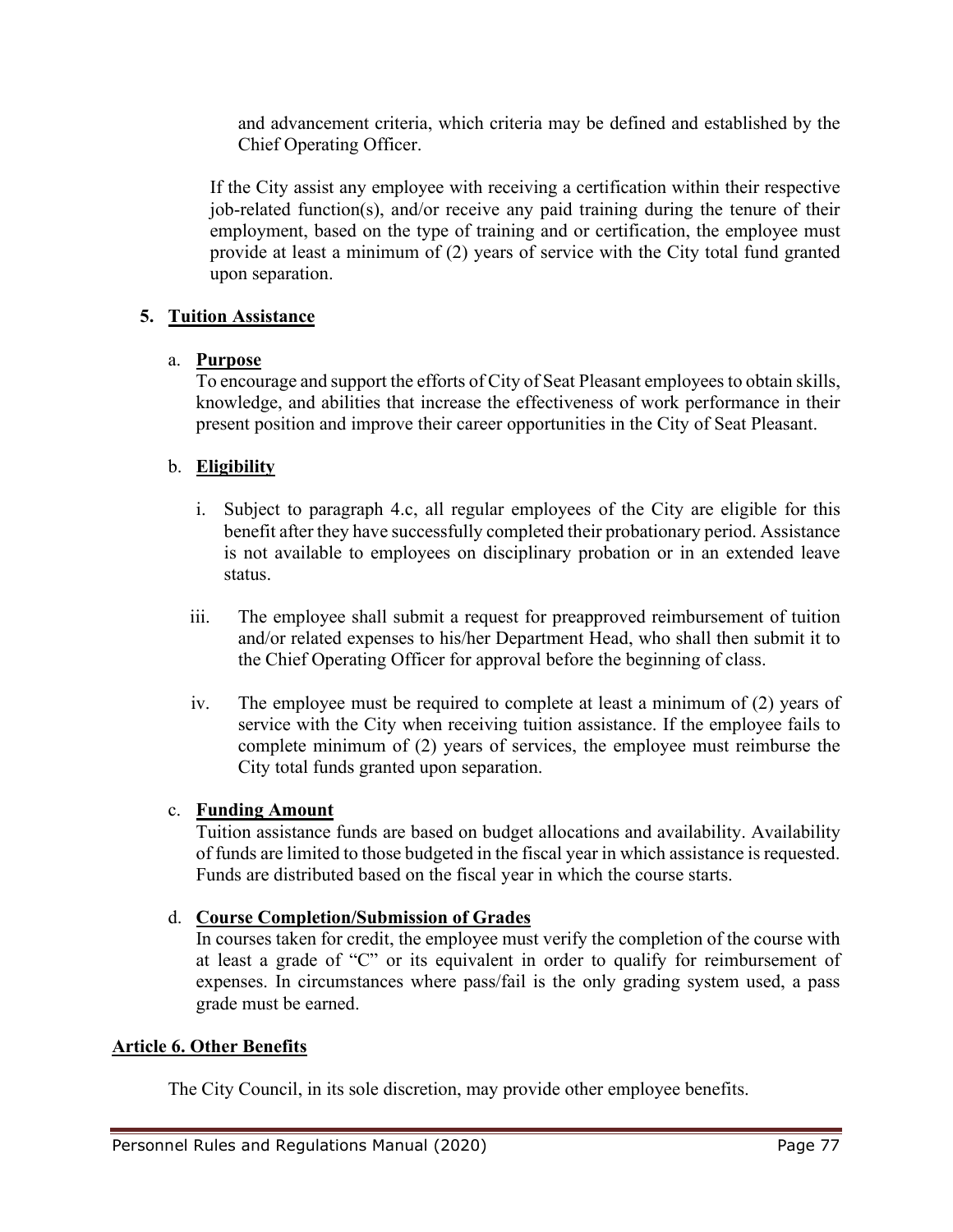#### **Article 1. Responsibilities of Employees and Supervisors**

- 1. All employees are expected to maintain ambitious standards of conduct, cooperation, efficiency, and economy in their work for the City. Employees shall attempt to correct any faults in their performance which are called to their attention and to make every effort to avoid behavior and actions which conflict with municipal rules and regulations.
- 2. Every supervisor is expected to discuss improper or inadequate performance with the employee to correct the deficiencies and to avoid the need to exercise disciplinary action. Discipline may include a warning, written reprimand, suspension, demotion, or discharge. The type of discipline administered in each case shall be reasonable for the conduct or work performance for which discipline is administered.

### **Article 2. Policy**

- 1. A disciplinary action against an employee shall be initiated promptly. Except for serious violations of policy and procedures, disciplinary action may be progressive in severity. The severity of the action shall be determined after consideration of the nature of the offense, its relationship to the employee's assigned duties and responsibilities, the employee's work record, and other relevant factors.
- 2. Failure to apply disciplinary action in an instance shall not be construed as a waiver or precedent with respect to the same or a similar situation in the future. The Employer reserves the right to take into account extenuating circumstances if such circumstances exist. It is the employee's responsibility to make known such circumstances. Questions concerning the gravity of a specific regulation, the application of any rules, or any questions regarding this policy should be referred to the Chief Operating Officer.
- 3. A probationary employee may be dismissed at any time for any reason, or for no reason, during the probationary period. Such termination shall not be subject to review or appeal.

### **Article 3. Causes for Disciplinary Action**

Any conduct that reflects discredit upon the City or is a direct hindrance to the effective performance of the City's functions shall be considered cause for disciplinary action against any employee of the City. Circumstances constituting cause for disciplinary actions are listed in a nonexhaustive list below, and charges may be based upon cause and complaints other than those listed:

- 1. Being convicted of a misdemeanor and/or felony;
- 2. Being absent without authorized leave;
- 3. Engaging in acts of insubordination;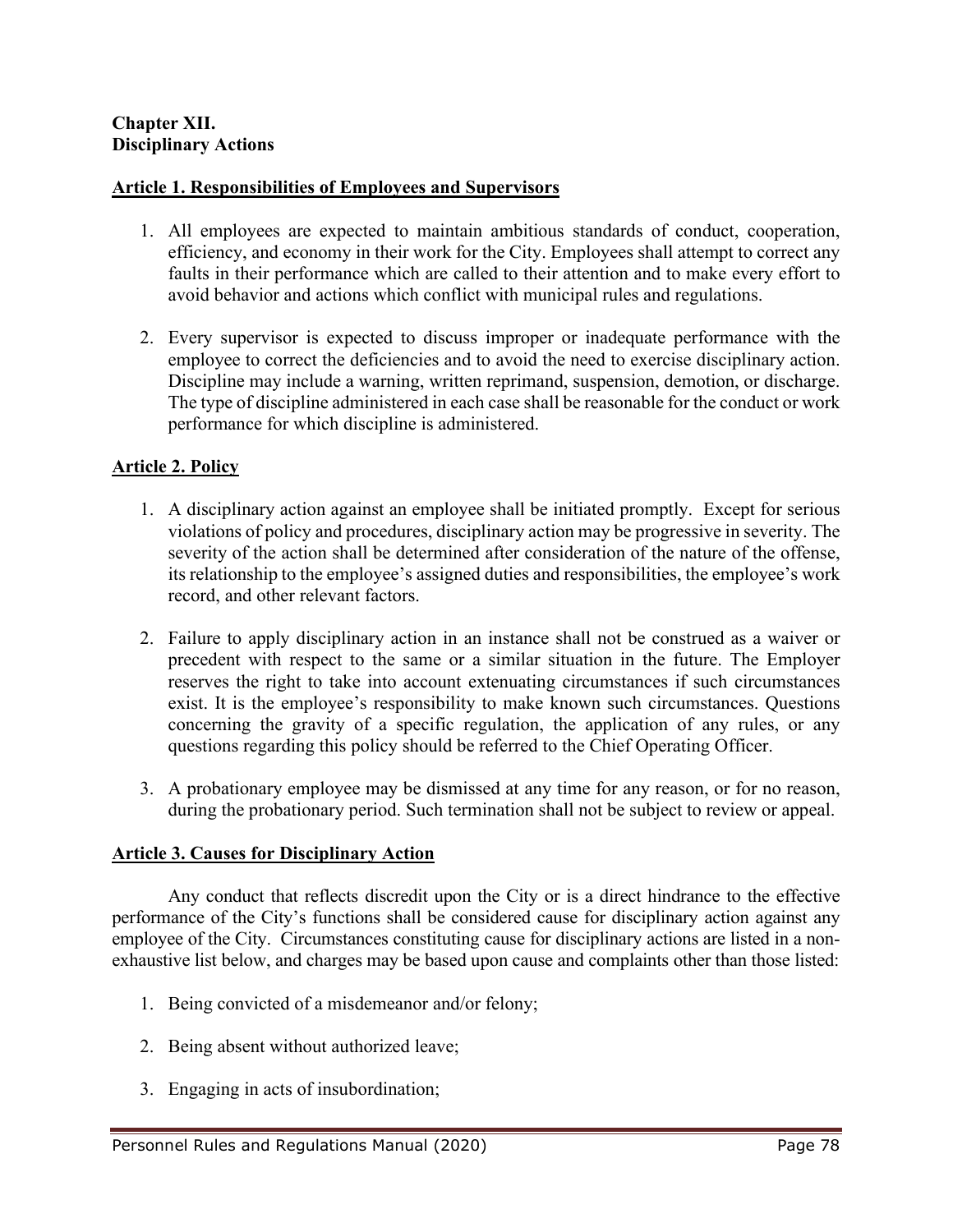- 4. Intentionally failing or refusing to carry out instructions;
- 5. Willfully disregarding orders;
- 6. Engaging in misappropriation, destruction, theft, or conversion of municipal property;
- 7. Engaging in neglect or carelessness resulting in damage to City property or equipment;
- 8. Becoming unfit for the performance of the employee's duties;
- 9. Engaging in acts of misconduct while on duty;
- 10. Being repeatedly tardy and/or absent;
- 11. Falsifying any information required by the City;
- 12. Failing to properly report accidents or personal injuries;
- 13. Using intoxicating liquors, narcotics, or dangerous drugs (without a doctor's prescription) on City property or in City equipment or proceeding to work under the influence of intoxicating liquors, narcotics, or dangerous drugs;
- 14. Being absent from the employee's designated work area without permission;
- 15. Failing to follow safety regulations;
- 16. Conducting personal business during an employee's work hours without authorization;
- 17. Abusing or misusing leave;
- 18. Dealing with the public in a discourteous or unprofessional manner;
- 19. Failing to adhere to a dress code established by the City for the employee's position;
- 20. Making any false statement on an employment application; or
- 21. Violating any provision of these Rules and Regulations, regardless of whether a rule or regulation states that an employee who violates it may subject to disciplinary action.

### **Article 4. Types of Disciplinary Measures**

1. **Verbal Warning:** a spoken warning or indication of disapproval concerning a specific act, infraction, or violation of a policy or procedure shall be noted in the employee's personnel file.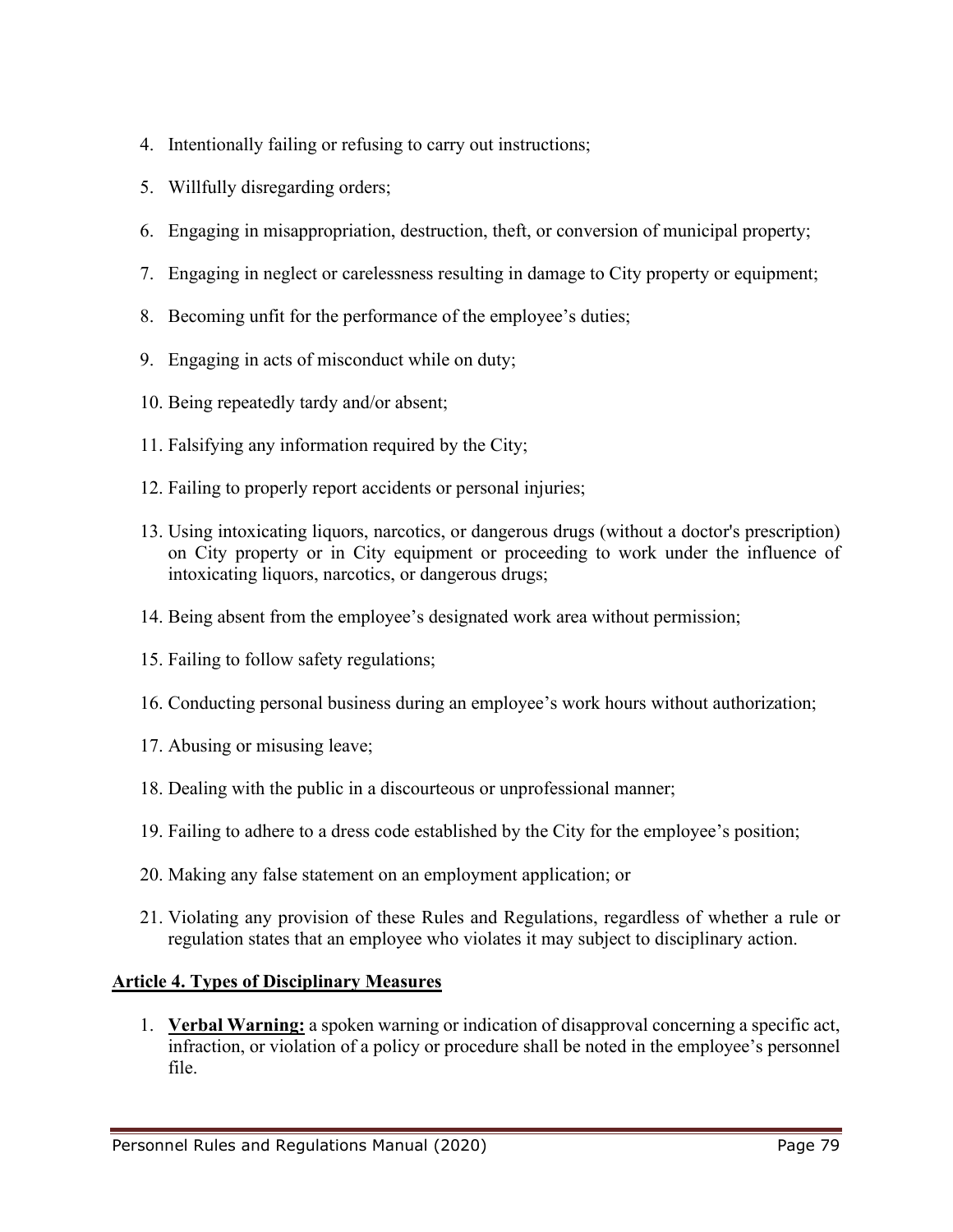- 2. **Written Reprimand:** a written indication of disapproval concerning a specific act, infraction, or violation of a policy or procedure that is made a part of the employee's personnel record. This form of disciplinary action shall be used for matters rising above those for which an oral reprimand is appropriate, but which does not warrant a more serious disciplinary action. A written reprimand shall be signed by the supervisor issuing the reprimand and the employee who is being disciplined.
- 3. **Suspension:** the placing of an employee on leave without pay status for a specified period for a specific act, infraction, or violation of a policy or procedure. The length of any suspension shall not exceed 30 days.
- 4. **Demotion:** any movement of an employee from one classification to another that has a lower maximum salary rate and less difficult or responsible duties.
- 5. **Dismissal:** the removal of an employee from City employment.

# **Article 5. Who May Discipline Employees?**

- 1. Verbal warnings may be issued by supervisors, Department Heads, or the Chief Operating Officer for infractions or work rules.
- 2. Written reprimands may be issued by a Department Head or Chief Operating Officer.
- 3. Suspensions, demotions, and dismissals may be issued with Chief Operating Officer approval.

# **Article 6. Pre-Disciplinary Notice and Right to be Heard**

a. Subject to Paragraph 2 of this Article, written notice signed by a person authorized by Article 5 to administer discipline shall be given to each employee stating the reasons for the disciplinary action and the date it is to take effect. The notice is to be given to the employee at the time such action is taken and, in any event, and as soon as reasonably practicable after the date of violation or discovery of same and after the pre-disciplinary meeting if one is required. A copy of the notice signed by the employee in the employee's file shall serve as prima facie evidence of delivery, except that if an employee refuses to sign the notice, before placing the notice in the employee's file, the person administering discipline shall endorse on the notice that the employee refused to sign.

In any case of a proposed disciplinary action which involves dismissal, demotion, or suspension of an employee who has completed the probationary period of employment, a pre-disciplinary meeting shall be held by the person administering discipline as soon as practicable following the preliminary determination to impose disciplinary action. If practicable, the meeting shall be held within two working days after the employee has been informed of the potential discipline. No disciplinary action shall be implemented until after the completion of the meeting. Written notification of the pre-disciplinary meeting and the general reasons for the meeting and the proposed disciplinary action shall be given to the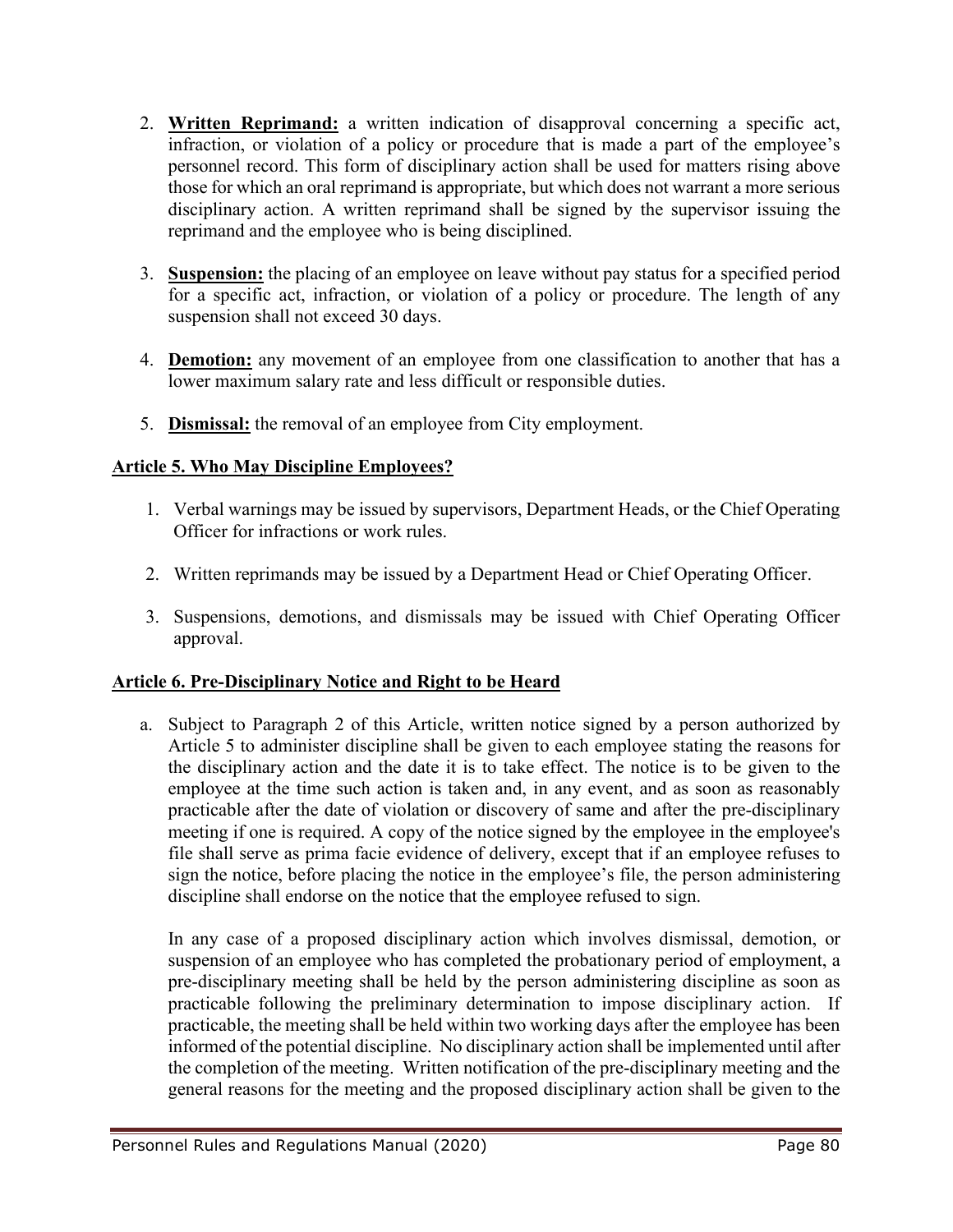employee. The employee also shall be advised that the employee shall be afforded an opportunity to respond to the proposed disciplinary action and the reasons for it. The general procedure for a pre-disciplinary meeting shall be the presentation of the action to the employee which is being considered as grounds for dismissal, demotion, or suspension by the supervisor and the opportunity for the employee to respond to the allegations. This shall not be a full administrative hearing, but rather a means for the person administering discipline to determine the validity of the allegations.

### **Article 7. Conflicting Policies**

Except as provided in this subsection, the provisions of this manual apply to all employees of the City, unless the provisions conflict with or are inconsistent with the state or federal legislation or a written contract of employment

When discrepancies exist between the City's personnel manual and police specific policies FOP, the Seat Pleasant's department's policies and procedures manual shall be the superseding authority.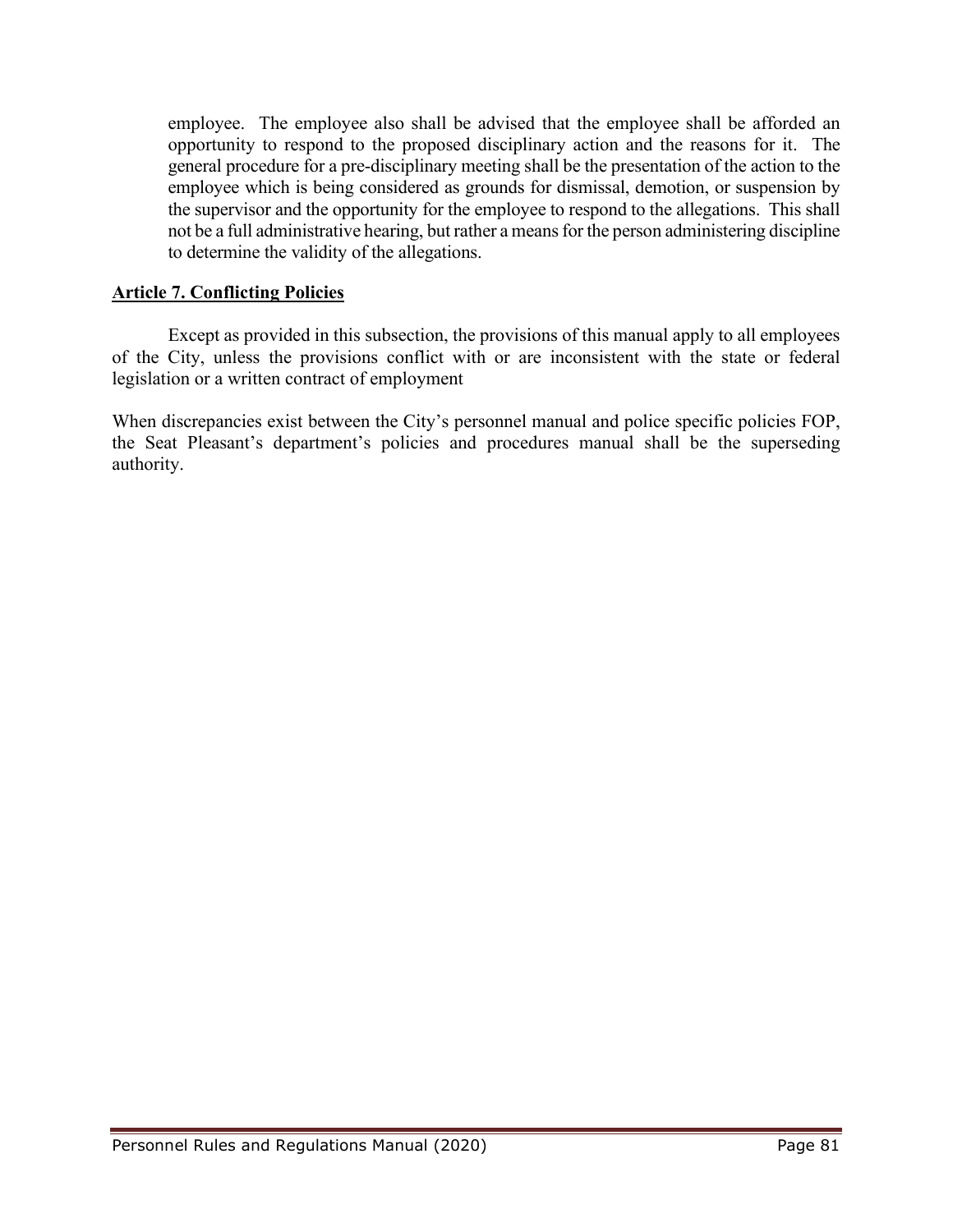#### **Chapter XIII. Grievance Procedures**

#### **Article 1. Policy**

It is the desire of the City to resolve grievances informally in a prompt and equitable manner. Whenever possible this shall be done informally and both supervisors and employees are expected to make every effort to resolve problems as they arise. However, it is recognized that there may be grievances which can be resolved only after a formal appeal process. Nothing shall preclude any employee, including a probationary employee, from making a formal complaint regarding a violation of civil rights or retaliation with the City. Alleged discriminatory treatment need not be stated as a grievance. The employee may report such to any federal, State, county, or city officer designated to such complaints.

#### **Article 2. Applicability and Eligibility**

- 1. This Article governs grievances of all employees of the City and supersedes any regulation, rule, or order in all City departments.
- 2. Only a regular employee may file a grievance.
- 3. Exclusions: A grievance may not be filed when it involves:
	- a. A grievant who is a temporary/seasonal or probationary employee;
	- b. Actions or procedures governed by the LEOBR, unless the employee has waived the employee's rights under the LEOBR and elects to proceed with the grievance process under this Chapter XIV;
	- c. Actions taken by the City Council which are policy decisions and not management/administrative actions;
	- d. Non-selection for promotion, provided that the sole reason for the grievance is based on opinion and is not substantiated by fact;
	- e. Documented warnings not filed within the employee's official personnel records;
	- f. Performance appraisals with an overall rating of "satisfactory" or better;
	- g. Withholding a salary increase due to less than satisfactory performance;
	- h. Position classifications;
	- i. A supervisor's determination of the job responsibilities and performance standards of an employee's position;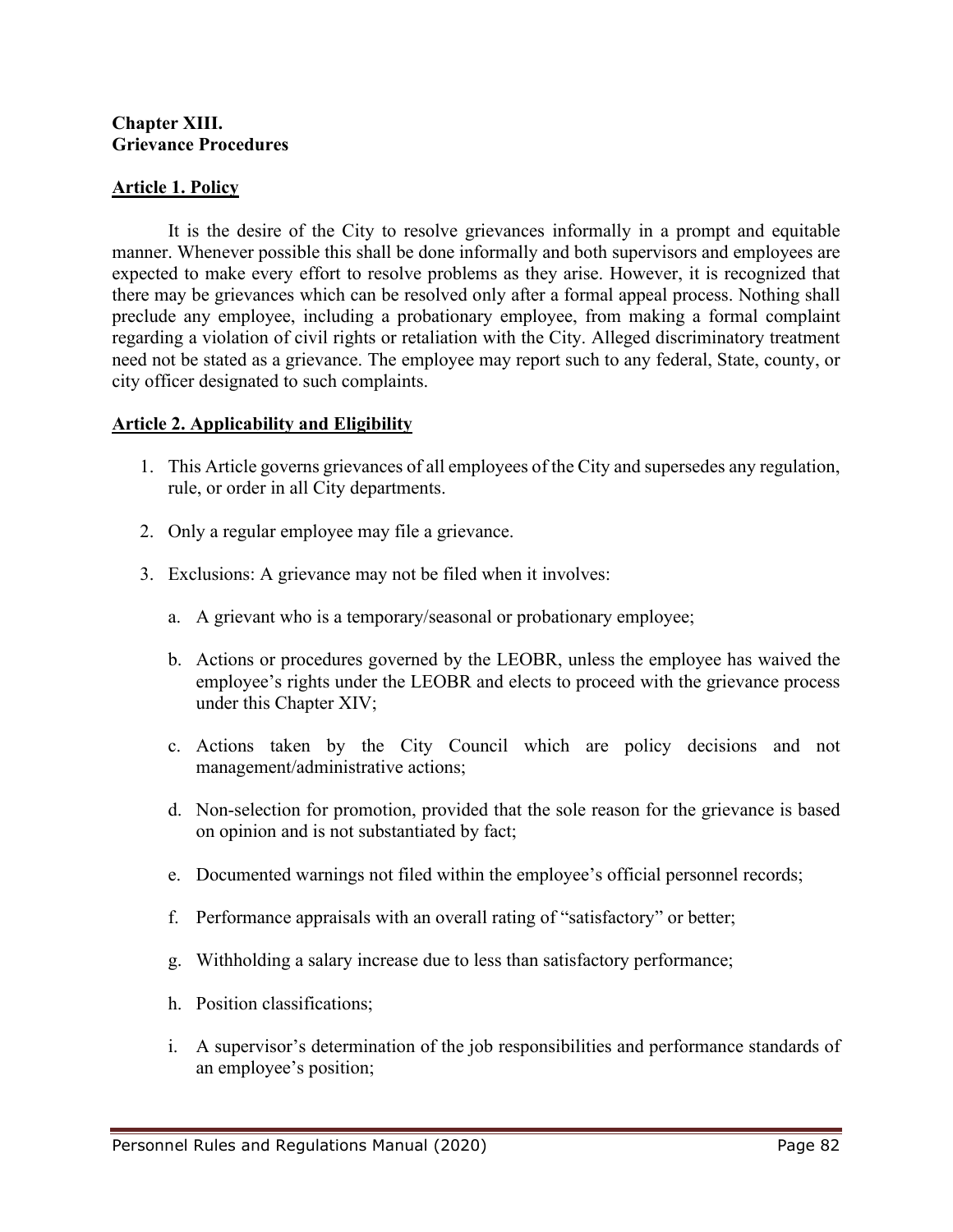- j. The content of published City policy;
- k. Separation due to reduction in work force; or
- l. The City's decision not to renew an employment contract.

# **Article 3. Procedures**

- 1. Grievance Criteria. Subject to the eligibility requirements and exclusions above, a regular employee may file a written grievance when the employee is adversely affected as a result of: (1) the application of the provisions of these Rules and Regulations to the employee, including disciplinary actions taken pursuant hereto; (2) the actions of a supervisor; (3) alleged discrimination or unfair treatment; or (4) unsafe or unhealthy working conditions. A grievance must contain, at a minimum, the relevant facts and dates, specifics of the act and harm done, and remedy or adjustment requested.
- 2. Compliance. A failure on the part of an employee to comply with the time limits and requirements set forth in this Section shall result in the employee waiving his or her right to pursue the matter as a grievance or appeal of such.
- 3. Every grievance pursuant to this Section shall be immediately dated and logged by the person receiving it. The grievant shall be provided a copy of the date and logging information.
- 4. The final decision of the City shall be the decision at the highest step or level to which the grievance or appeal was made. Unless the Chief Operating Officer determines otherwise, the discipline/termination that is the subject of the grievance shall ordinarily not be effective until the final decision by the City.
- 5. An employee may also follow the outlined grievance procedures by registering their grievance with the Human Resources Officer, who shall follow the above grievance procedures.
- 6. Applicable Steps.
	- a. Ordinarily, the grievant shall follow the steps in the order outlined below.
	- b. Any grievance involving a suspension, fine, or probation imposed or approved by the Department Head for a regular employee shall commence as a Step 2 grievance. Such grievance must be filed within five business days of the announcement of the action.
	- c. Any grievance involving the termination of a regular employee is an immediate Step 3 grievance. Such grievance must be filed within five business days of notice of termination being sent to the employee.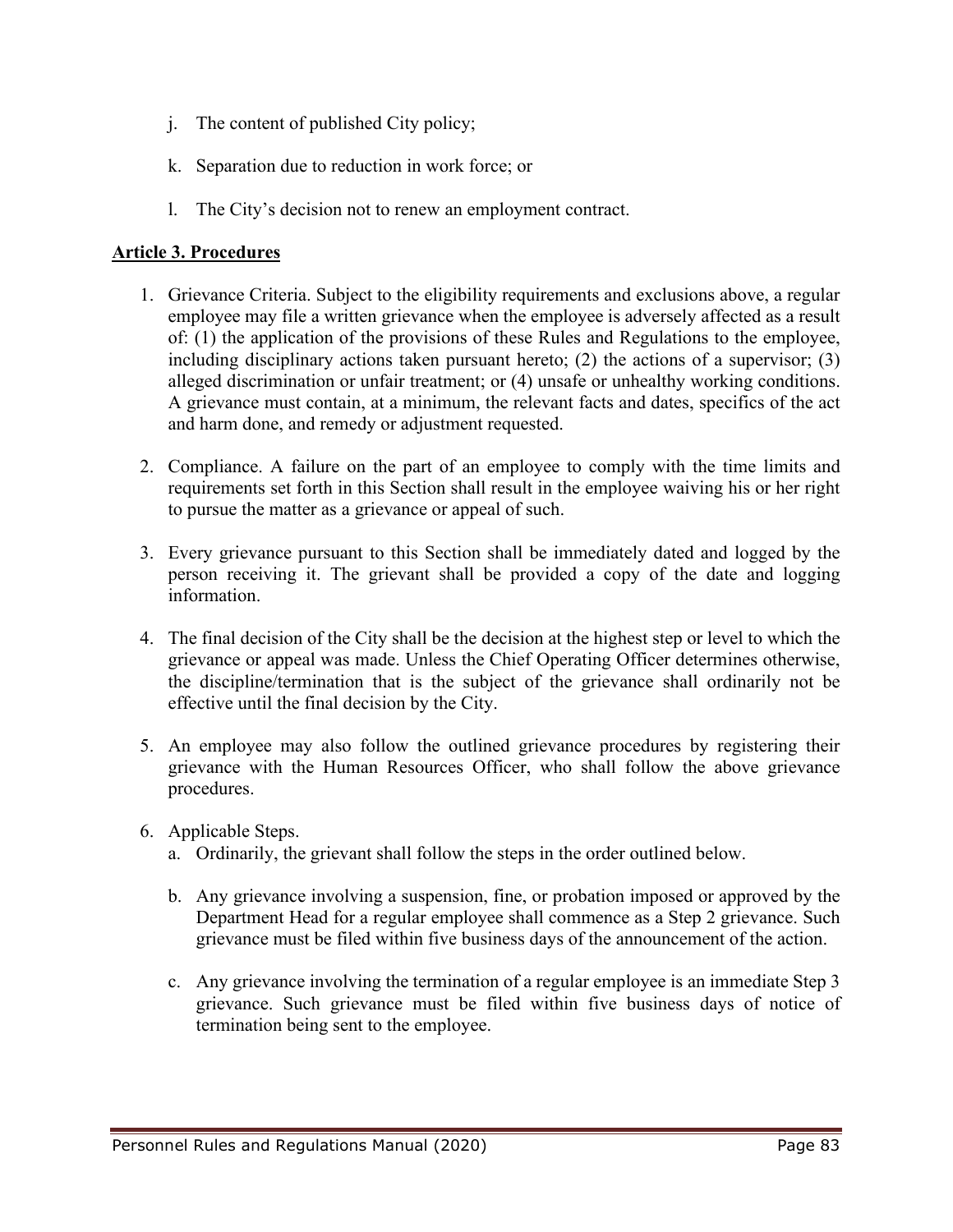- d. For a regular employee subject to the direct supervision of the Chief Operating Officer, Step 3 shall ordinarily be the only grievance step applicable to such grievance. Such grievance must be filed within five business days of the occurrence.
- 7. Miscellaneous.
	- a. Any party to a grievance may have an attorney present to advise and/or represent them at any step in a grievance.
	- b. No new issues may be added to the appeal of any grievance after the initial grievance. Hence, after the employee's initial grievance, any step or level of grievance above the initial step or level of grievance shall be limited to the issues raised in the first grievance.

# **Article 4. Grievance Steps**

Step 1.

Unless otherwise provided, the employee shall first present to his/her immediate supervisor a written grievance within five business days of the occurrence. The grievance shall conform to the requirements in the definitions of "grievance" in these regulations. The supervisor shall make careful inquiry into the facts and circumstances of the issue and shall respond in writing as soon as possible. If the supervisor fails to respond in writing within five business days, unless the supervisor affirmatively in writing extends the time to respond, the grievance shall be deemed denied. The supervisor, upon receipt of the grievance, shall immediately notify the Department Head of the nature of any grievance and thereafter shall promptly notify the Department Head of the action (or non-action) taken in response.

### Step 2.

- 1. An employee who is dissatisfied with the decision(s) in Step 1 or who is otherwise entitled to bypass Step 1 may submit his/her grievance in writing to the Department Head within five business days of the supervisor's response or within five business days from the date the supervisor was required to respond. Any grievance filed with the Department Head shall, in addition to the requirements of a Step 1 grievance, include the names and addresses or phone numbers of all witnesses.
- 2. The Department Head shall meet with the employee as soon as possible and may also conduct a separate investigation. However, the Department Head shall give the employee a written decision and the reasons therefor within five business days after the date of the meeting, with a copy to the Chief Operating Officer. Unless the Department Head affirmatively in writing extends the time to respond, when the Department Head fails to render a written decision within the five-day period, the grievance shall be deemed denied.

Step 3.

1. An employee who is dissatisfied with the decision(s) in Step 2 or an employee who has an immediate Step 3 grievance may file a written grievance/appeal with the Chief Operating Officer. Step 3 grievances/appeals shall be accompanied by a statement as to the nature of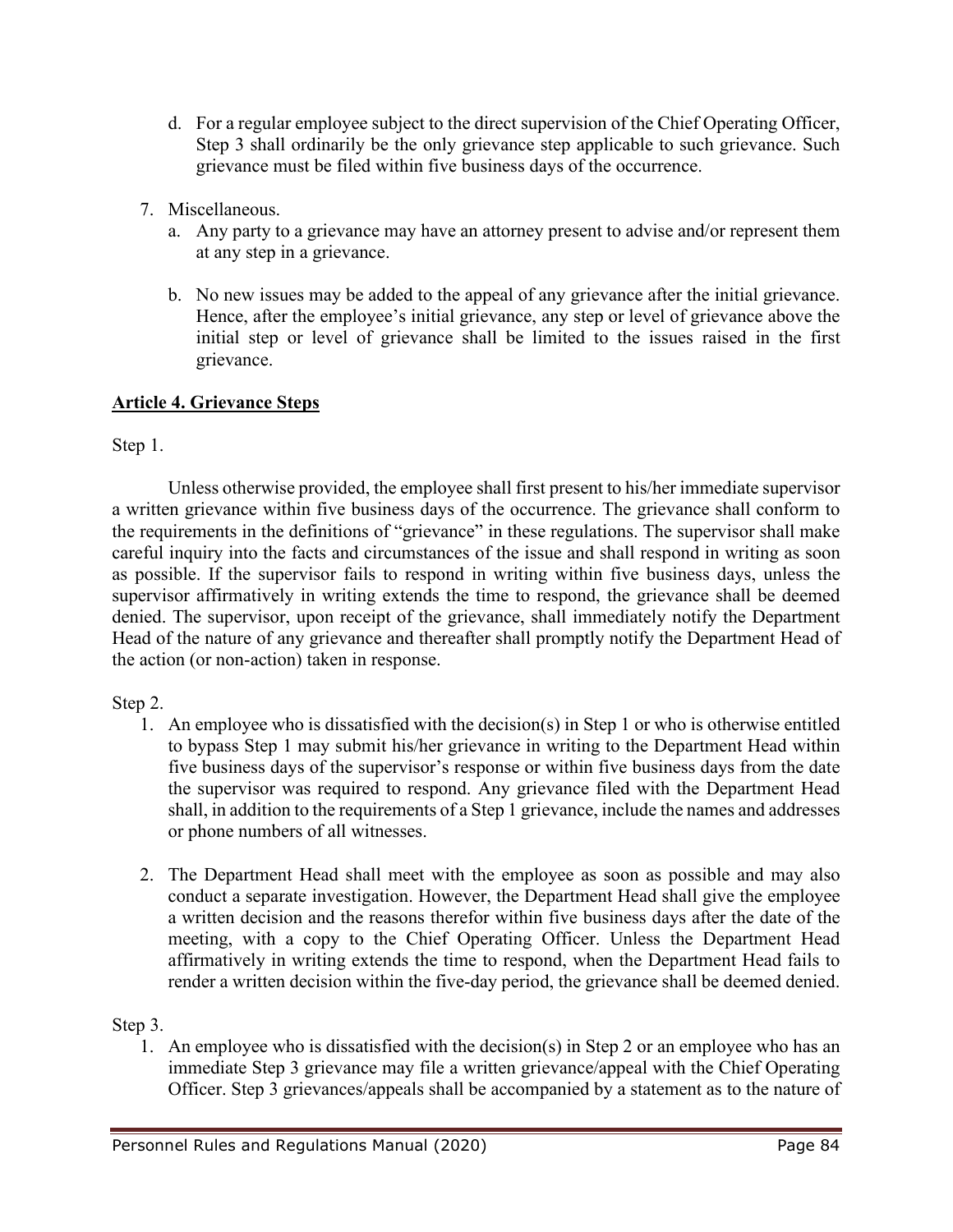the grievance as provided in Step 2. Appeals from a Step 2 grievance shall be sent by the employee to the employee's Department Head at the same time as it is filed with the Chief Operating Officer. It shall be the duty of the Chief Operating Officer to promptly inform the Council of the filing and progress of any Step 3 grievance.

- 2. The Chief Operating Officer shall ordinarily be the Hearing Officer. In the event the Chief Operating Officer directly supervises the grievant (a Department Head or on employee in the Chief Operating Officer's office), the Council shall appoint a hearing officer. In any Step 3 grievance, where the Council, in its sole discretion, determines that the interests of the City or an unusual circumstance so dictates, the Council may appoint one or more independent arbitrators or mediators to take appropriate action, including serving as the Hearing Officer in a Step 3 grievance. The Hearing Officer in any Step 3 grievance shall hear the grievance and have all authority to decide the matter.
- 3. The Hearing Officer shall promptly conduct a hearing in the presence of the grievant and the appropriate City employee, both of whom shall have the right to request summons of witnesses and produce such relevant evidence as may be desired. The grievant, Department Head, or other appropriate City employee and the Hearing Officer shall have the right to be represented and/or advised by counsel.
- 4. The hearing shall be closed to the public in all cases unless the grievant elects otherwise, all parties agree, and the hearing officer finds that the interests of the City and of any City employee cannot be harmed by the hearing being open to the public. The Hearing Officer shall determine prior to the hearing: (1) procedures regarding the presentation of evidence; (2) the order in which the parties shall present the evidence; and (3) such other matters as the Hearing Officer considers appropriate to conduct a fair hearing. The hearing shall be recorded, videotaped, or transcribed, witnesses shall be sworn by the Clerk or another individual authorized to administer oaths, and all documentary evidence shall be marked, identified, and either admitted or not admitted as evidence. Formal rules of evidence shall not apply, but efforts shall be made to admit only credible, material, or relevant evidence. The Hearing Officer shall consider only the testimony and evidence presented at the hearing necessary to make a decision, which shall be in writing.

The Hearing Officer shall have full authority and discretion to decide all procedural and substantive issues in the grievance, basing his/her finding and conclusion on a preponderance of the evidence. The Hearing Officer may change the decision of the Department Head, in the event of an appeal from a Step 2 grievance, only upon finding that the Department Head's action was: (1) not supported by competent, material evidence or by a preponderance of evidence; (2) made upon unlawful procedure; or (3) arbitrary or capricious, and may, if the facts warrant, order payment of part or all of the salary to the employee from the date the action against the employee was effective or any other appropriate relief. The decision of the Hearing Officer shall be final, subject to any right of grievance review by the Circuit Court of Prince George's County authorized by law.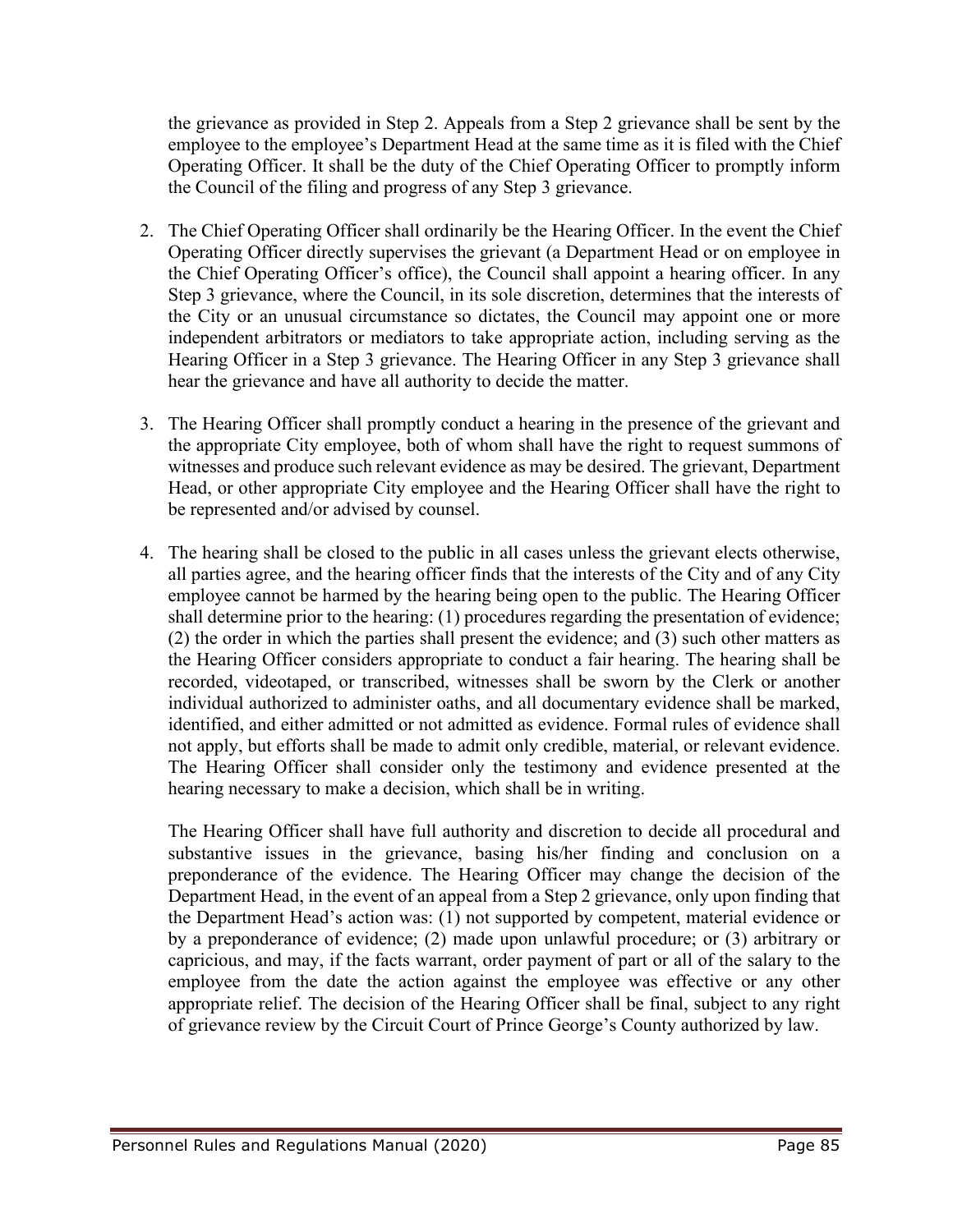### **Chapter XIV. Separations**

#### **Article 1. Voluntary Separations**

#### 1. Resignation

- a. An employee shall resign from employment by presenting a resignation in writing not less than two weeks prior to the effective date. A resignation may be withdrawn by an employee at any time prior to the effective date with the approval of the Chief Operating Officer and Department Head. The requirements of this paragraph may be altered in writing, as agreed to between the Chief Operating Officer and the employee.
- b. Any employee who fails to provide notice as set out in paragraph 1 Article 1 shall be deemed out of good standing with the City and shall be ineligible for rehire, absent extraordinary circumstances.

#### **Article 2. Involuntary Separations**

- 1. Reduction in Force; Layoff; Furlough.
	- a. The Chief Operating Officer may terminate the employment of any employee because of lack of funds or government workforce reorganization or curtailment of work. However, no regular full-time employee shall be subject to lay off from a department while there are probationary, part-time, or temporary employees serving in that department. A Department Head may, with the approval of the Chief Operating Officer, appoint an employee who is to be laid off to any existing vacancy in a lower class for which the employee is qualified. The order of layoff shall be determined by employees' past performance and attendance and the requirements of service that are continuing. The City shall provide two weeks' notice or equivalent compensation to persons whose employment is terminated under this section.

Employees on probation may be terminated by the Chief Operating Officer without notice.

Employees with permanent status also may be terminated without notice.

b. The Chief Operating Officer, with the approval of the City Council, from time to time may furlough all, or classes of, City employees on a temporary short-term basis to address a lack of funds reasonably available to the City to maintain a regular work schedule for all employees. Before implementing a furlough, the Chief Operating Officer shall prepare, and the City Council shall approve, a furlough plan that identifies the financial need for the furlough, the class or classes of the employee to be furloughed, and the reduction in work measures to be implemented as part of the furlough. A furlough plan may include reduced daily work hours, days off without pay, or other similar types of measures.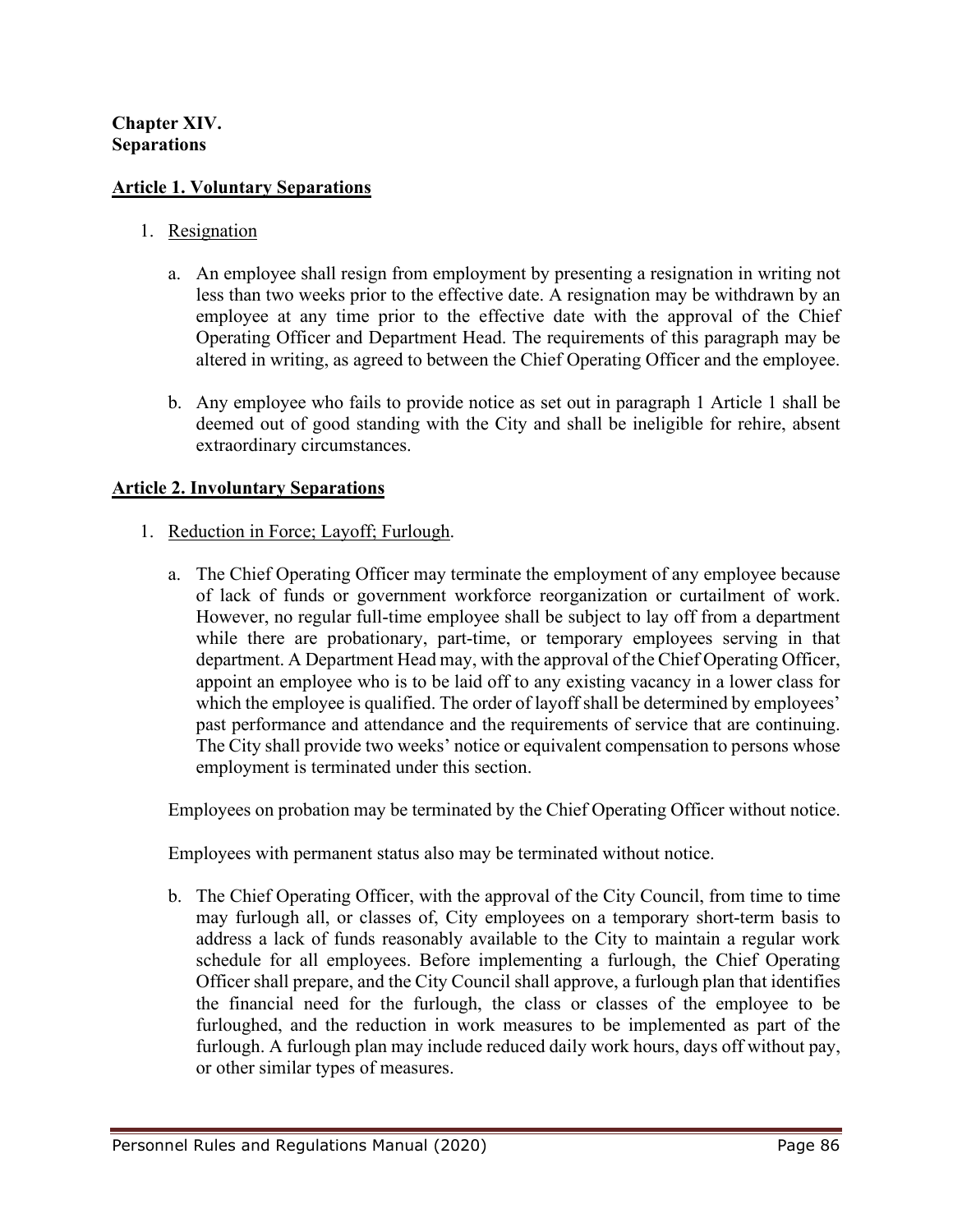2. Death. At the time of death, the employee's beneficiary shall be eligible to receive wages due to the employee, as well as compensation for unused accrued annual leave in accordance with Chapter XI, Article 2, of these Rules and Regulations.

### **Article 3. Return of City Property and Final Payment upon Separation**

- 1. All employees separating from the City for any reason shall, prior to the end of the last day of employment, return all City-owned property, equipment, and identification cards issued to the employee. Employee shall disclose all passwords to all electronic devices. Failure to do so shall result, to the extent permitted by law, in the deduction of the value of the City-owned property and equipment from the employee's final paycheck and the withholding of benefits otherwise due the employee at the termination of employment. An employee's acceptance of this policy shall be authorization by the employee to the deductions from the employee's final paycheck.
- 2. All compensation and payment for other benefits due to an employee at the time of separation shall be provided in one check, unless otherwise authorized by the Chief Operating Officer, subject to any deductions from such check as provided in this section and authorized by the employee.

# **Article 4. Exit Interviews**

All terminated employees are required to schedule an appointment for an exit interview with the Chief Operating Officer or designee before leaving the City. Exit interviews are one of the best ways to get true and honest feedback from employees. An employee's honest feedback shall not result in repercussions from statements made during an exit interview and shall not be used to prevent future eligibility for rehire. The exit interview is an integral part of the City's employee retention efforts. The City is always looking for ways to retain its employees and feedback is valued.